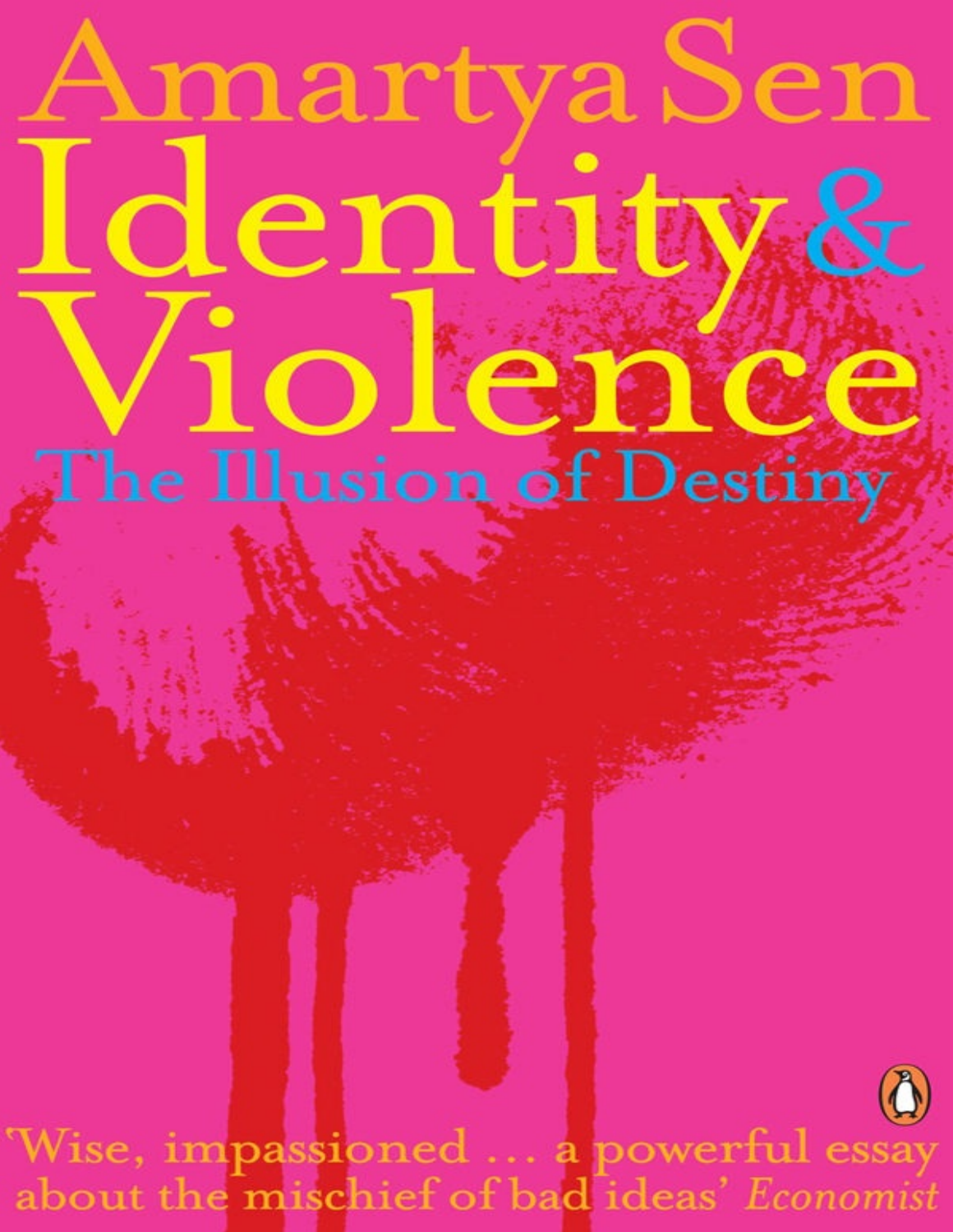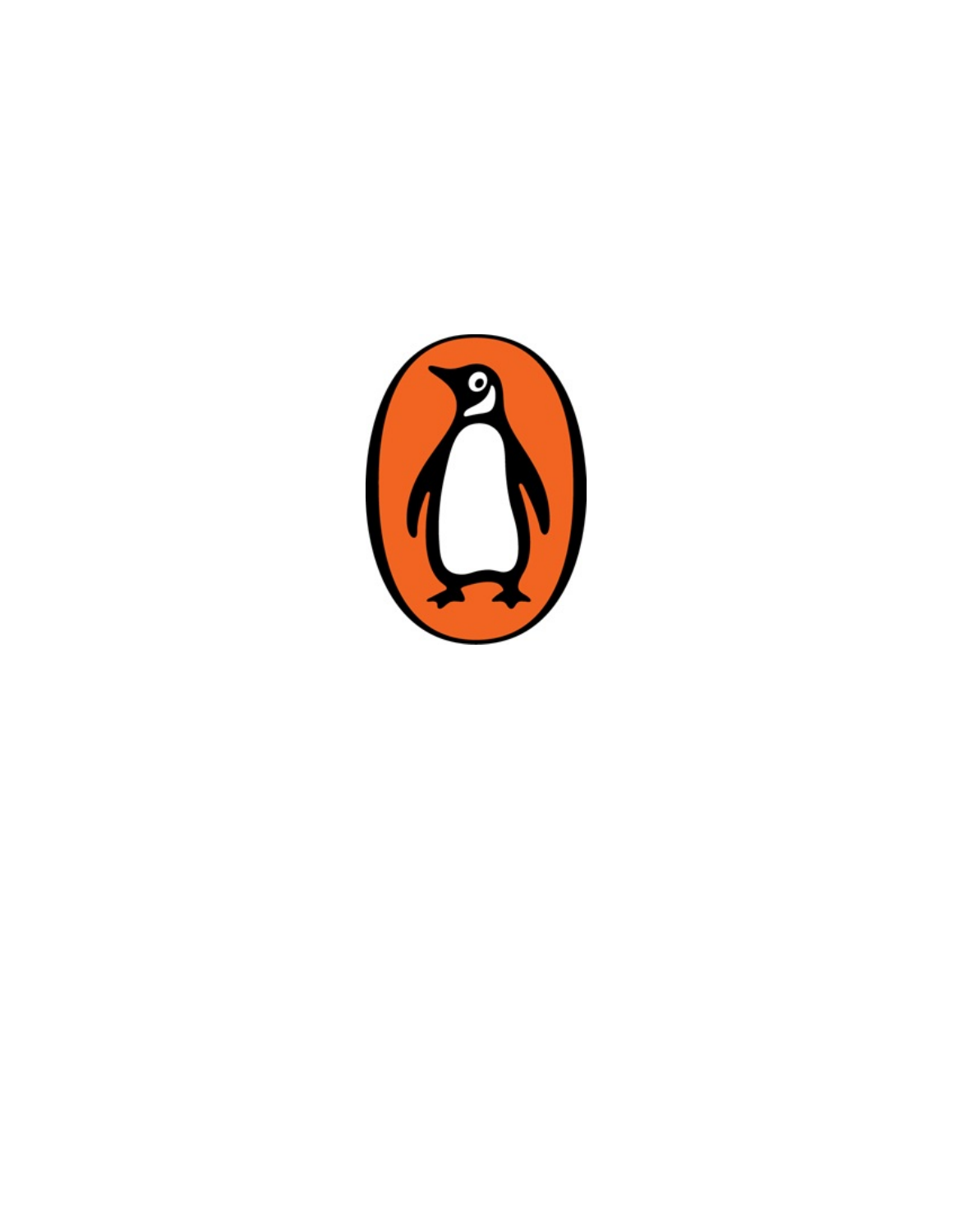Amartya Sen

# IDENTITY AND VIOLENCE

*The Illusion of Destiny*

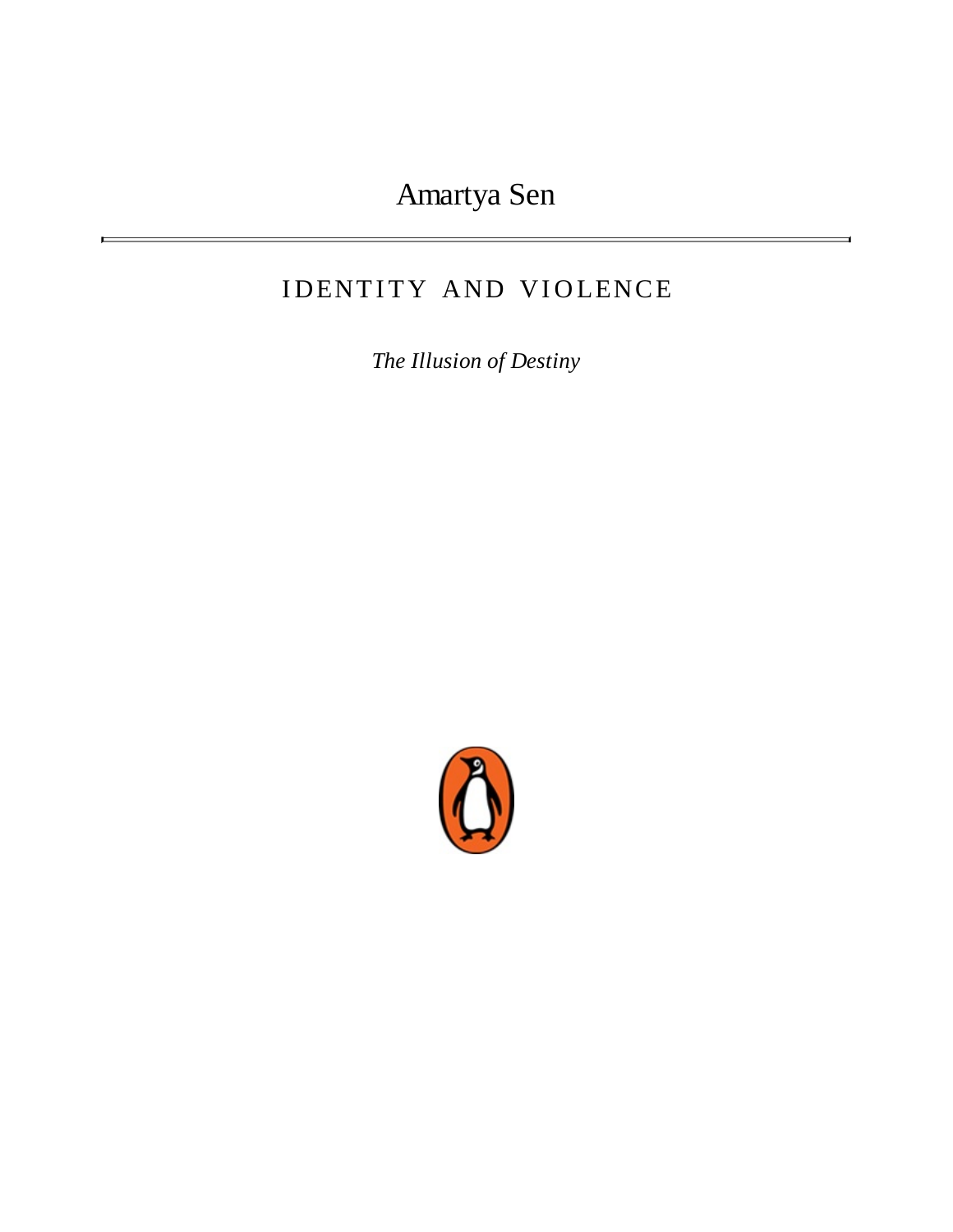# **Contents**

#### *[Prologue](#page-7-0)*

#### *[Preface](#page-10-0)*

**[CHAPTER](#page-13-0) 1** : *The Violence of Illusion*

**[CHAPTER](#page-22-0) 2** : *Making Sense of Identity*

**CHAPTER 3** : *[Civilizational](#page-34-0) Confinement*

**[CHAPTER](#page-44-0) 4** : *Religious Affiliations and Muslim History*

**[CHAPTER](#page-57-0) 5** : *West and Anti-West*

**[CHAPTER](#page-67-0) 6** : *Culture and Captivity*

**CHAPTER 7** : *[Globalization](#page-77-0) and Voice*

**CHAPTER 8** : *[Multiculturalism](#page-93-0) and Freedom*

**[CHAPTER](#page-105-0) 9** : *Freedom to Think*

*[Notes](#page-114-0)*

Follow [Penguin](#page-124-0)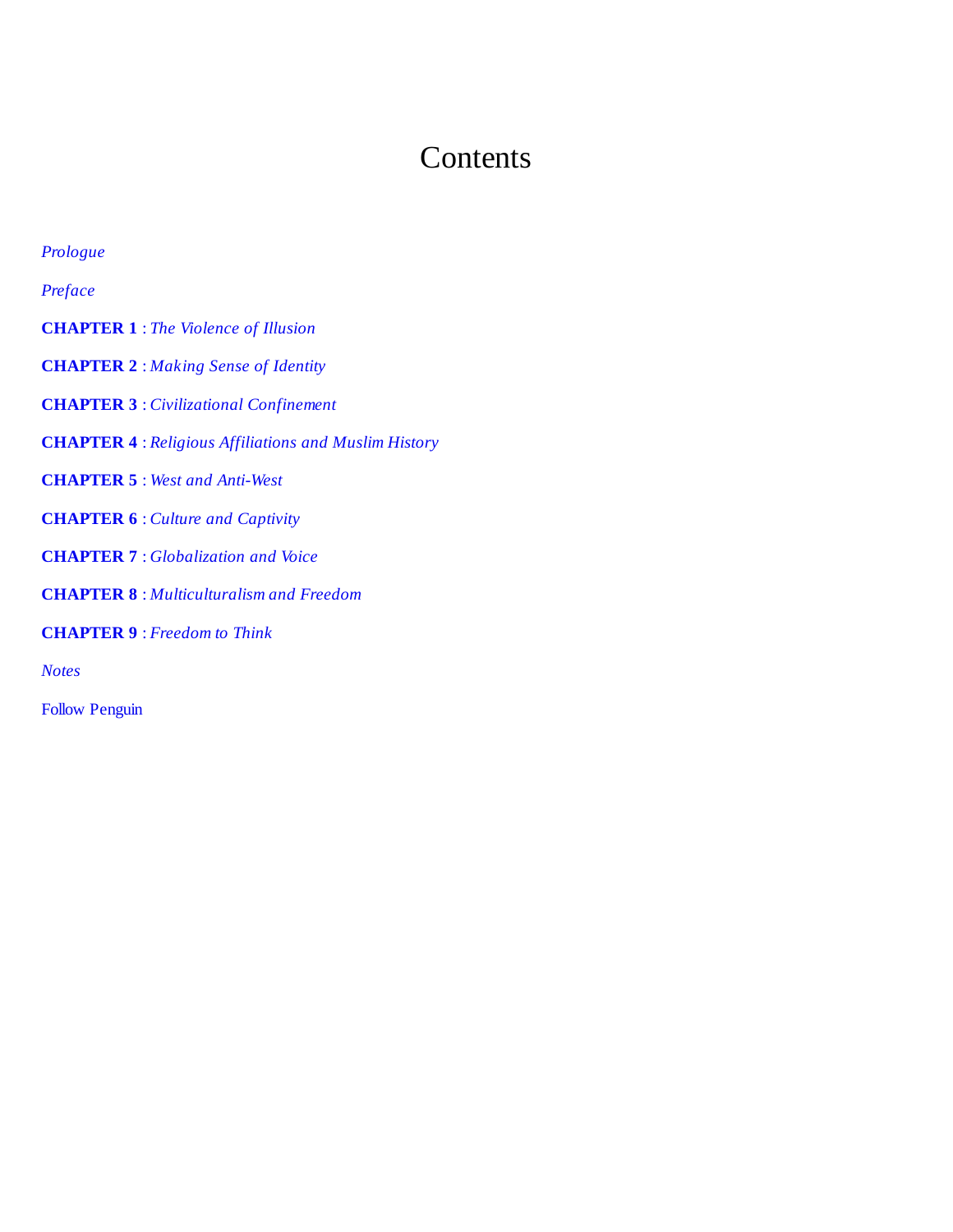#### ABOUT THE AUTHOR

Amartya Sen's books include *On Economic Inequality* , *Development as Freedom* and *The Argumentative Indian* . He won the 1998 Nobel Prize in economics. He is Lamont University Professor at Harvard and formerly Master of Trinity College, Cambridge. He lives in Cambridge, Massachusetts and Cambridge, England. His books have been translated into more than thirty languages.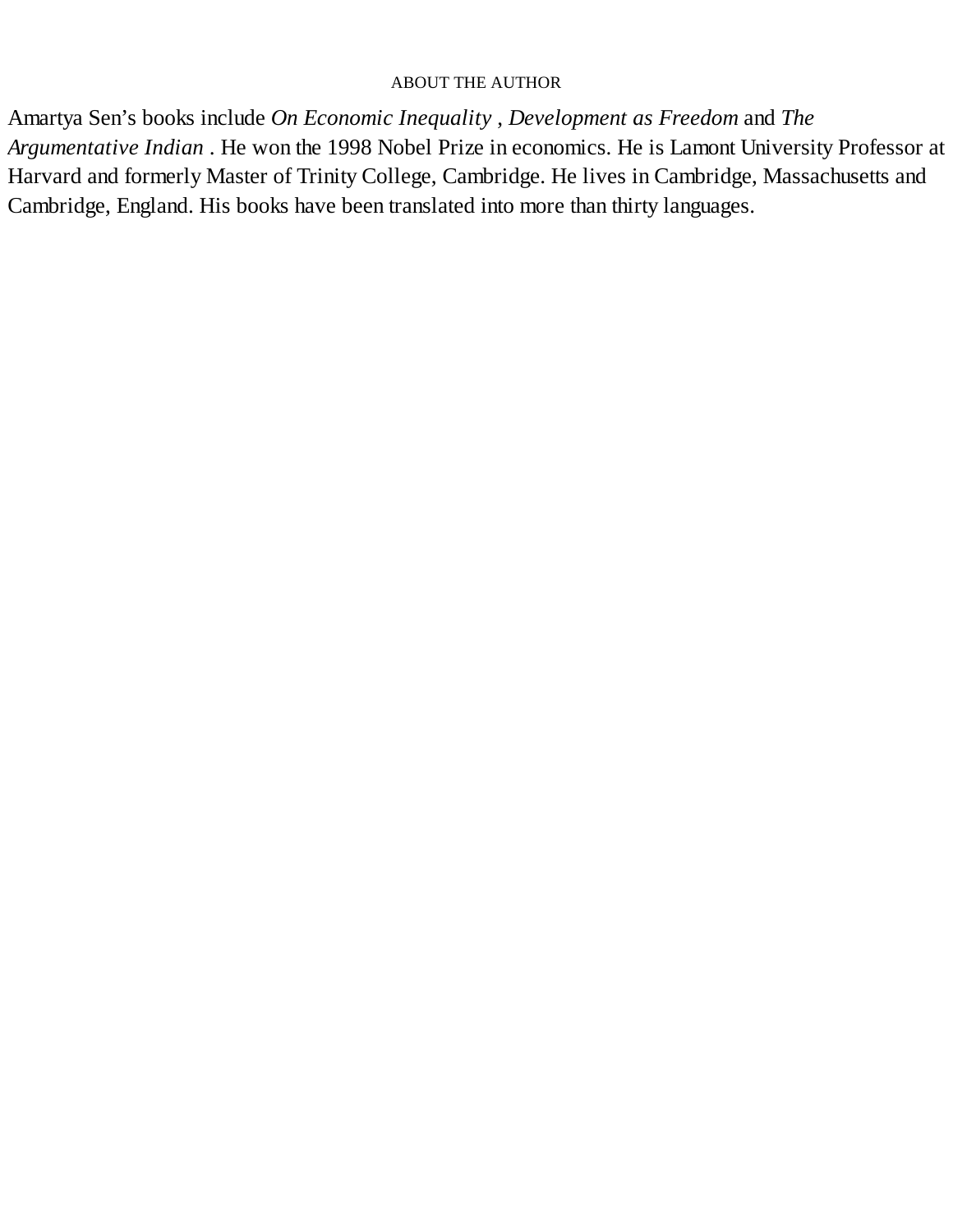*To Antara, Nandana, Indrani, and Kabir with the hope of a world less imprisoned by illusion*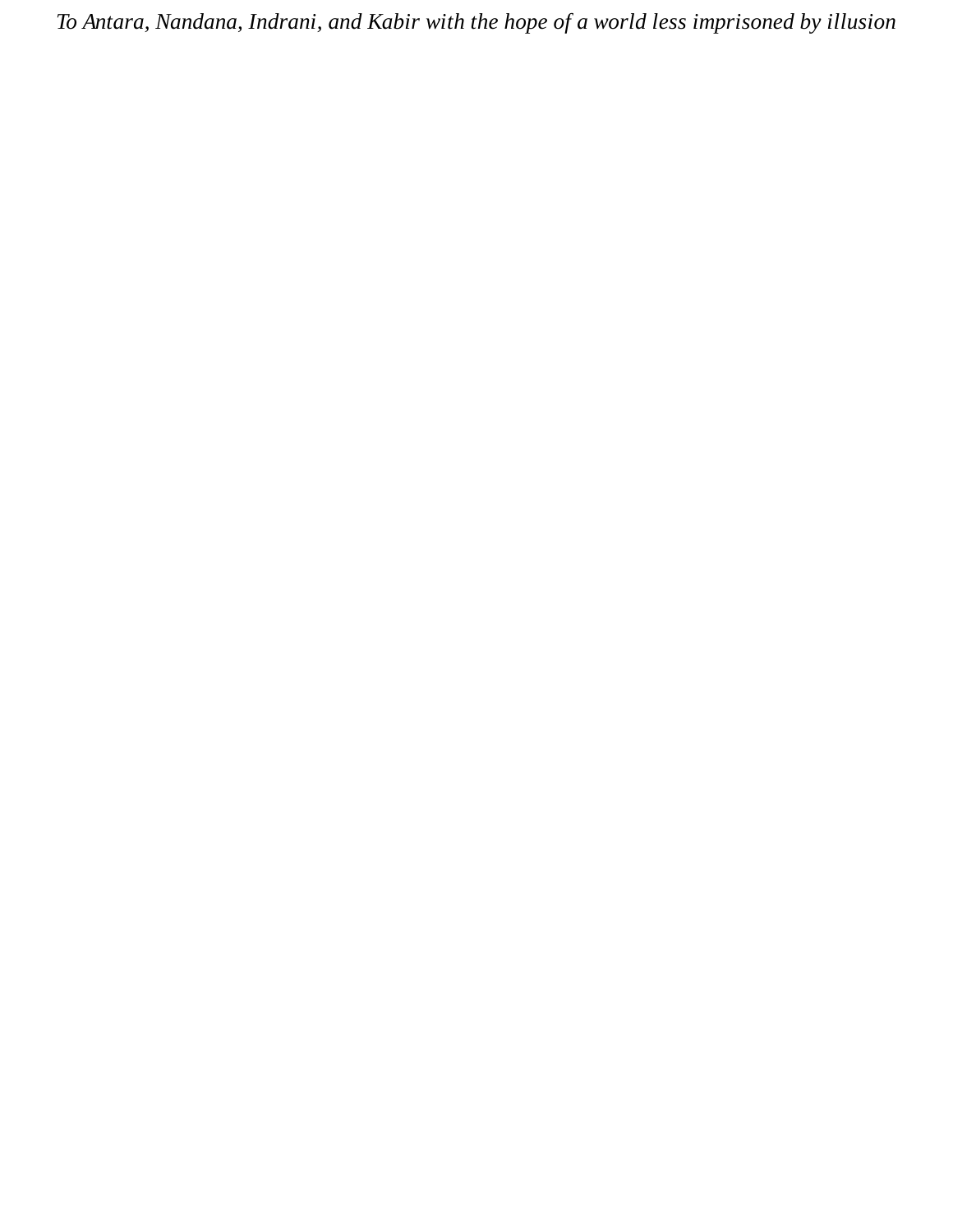#### PENGUIN BOOKS

#### IDENTITY AND VIOLENCE

'Closely argued, extremely well written and clearly the work of a highly civilized, cultivated and decent man … a model of its kind' *Spectator*

'A superb book – a great vision, deep understanding, muscular prose and dazzling relevance' *Asian Age*

'Lucid and convincing' Francis Fukuyama

'One of the few world intellectuals on whom we may rely to make sense out of our existential confusion' Nadine Gordimer

'The world's poor and dispossessed could have no more articulate or insightful a champion' Kofi Annan

'An important book whose lessons all thinking British Asians should absorb … one of the leading moral philosophers of our time' *Eastern Eye*

'Explains and encourages the need for tolerance, honest and constant self-questioning in the strange and anxious period we've found ourselves living in' *New Statesman*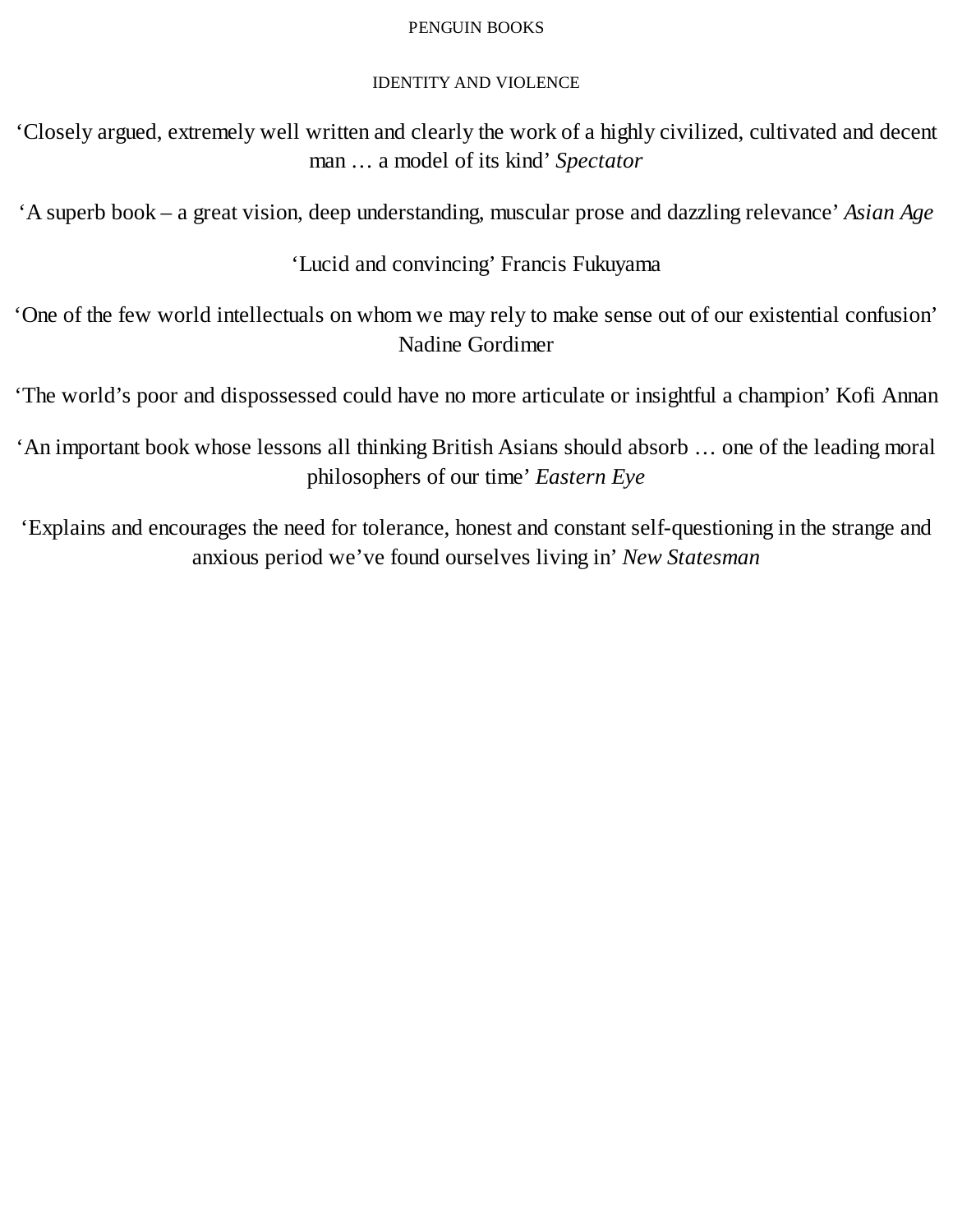## Prologue

<span id="page-7-0"></span>Some years ago when I was returning to England from a short trip abroad (I was then Master of Trinity College in Cambridge), the immigration officer at Heathrow, who scrutinized my Indian passport rather thoroughly, posed a philosophical question of some intricacy. Looking at my home address on the immigration form (Master's Lodge, Trinity College, Cambridge), he asked me whether the Master, whose hospitality I evidently enjoyed, was a close friend of mine. This gave me pause since it was not altogether clear to me whether I could claim to be a friend of myself. On some reflection, I came to the conclusion that the answer must be yes, since I often treat myself in a fairly friendly way, and furthermore, when I say silly things, I can immediately see that with friends like me, I do not need any enemies. Since all this took some time to work out, the immigration officer wanted to know why exactly did I hesitate, and in particular whether there was some irregularity in my being in Britain.

Well, that practical issue was eventually resolved, but the conversation was a reminder, if one were needed, that identity can be a complicated matter. There is, of course, no great difficulty in persuading ourselves that an object is identical to itself. Wittgenstein, the great philosopher, once remarked that "there is no finer example of a useless proposition" than saying that something is identi cal to itself, but he went on to argue that the proposition, though completely useless, is nevertheless "connected with a certain play of the imagination."

When we shift our attention from the notion of *being identical to oneself* to that of *sharing an identity with others* of a particular group (which is the form the idea of social identity very often takes), the complexity increases further. Indeed, many contemporary political and social issues revolve around conflicting claims of disparate identities involving different groups, since the conception of identity influences, in many different ways, our thoughts and actions.

The violent events and atrocities of the last few years have ushered in a period of terrible confusion as well as dreadful conflicts. The politics of global confrontation is frequently seen as a corollary of religious or cultural divisions in the world. Indeed, the world is increasingly seen, if only implicitly, as a federation of religions or of civilizations, thereby ignoring all the other ways in which people see themselves. Underlying this line of thinking is the odd presumption that the people of the world can be uniquely categorized according to some *singular and overarching* system of partitioning. Civilizational or religious partitioning of the world population yields a "solitarist" approach to human identity, which sees human beings as members of exactly one group (in this case defined by civilization or religion, in contrast with earlier reliance on nationalities and classes).

A solitarist approach can be a good way of misunderstanding nearly everyone in the world. In our normal lives, we see ourselves as members of a variety of groups—we belong to all of them. The same person can be, without any contradiction, an American citizen, of Caribbean origin, with African ancestry,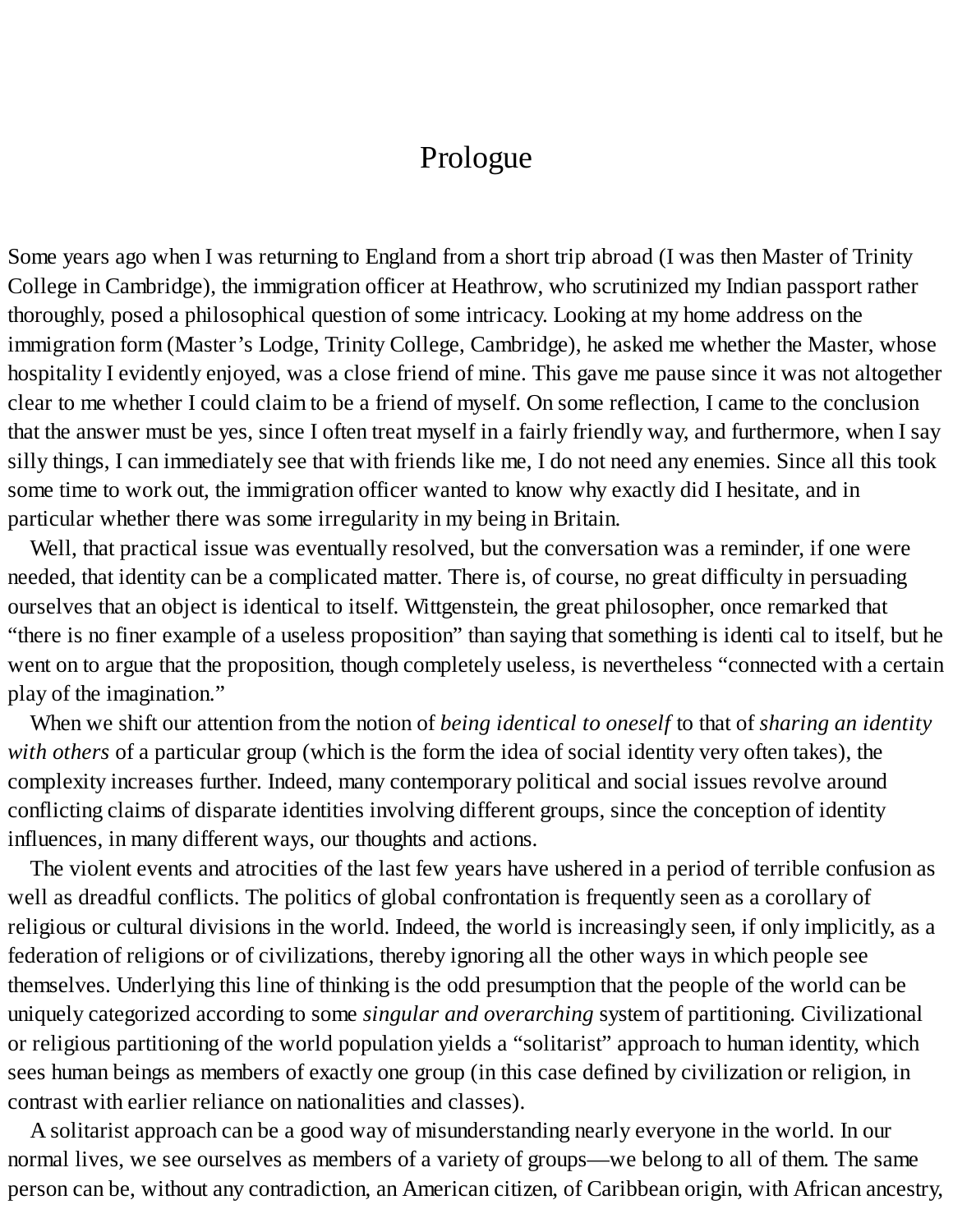a Christian, a liberal, a woman, a vegetarian, a long-distance runner, a historian, a schoolteacher, a novelist, a feminist, a heterosexual, a believer in gay and lesbian rights, a theater lover, an environmental activist, a tennis fan, a jazz musician, and someone who is deeply committed to the view that there are intelligent beings in outer space with whom it is extremely urgent to talk (preferably in English). Each of these collectivities, to all of which this person simultaneously belongs, gives her a particular identity. None of them can be taken to be the person's only identity or singular membership category. Given our inescapably plural identities, we have to decide on the relative importance of our different associations and affiliations in any particular context.

Central to leading a human life, therefore, are the responsibilities of choice and reasoning. In contrast, violence is promoted by the cultivation of a sense of inevitability about some allegedly unique—often belligerent—identity that we are supposed to have and which apparently makes extensive demands on us (sometimes of a most disagreeable kind). The imposition of an allegedly unique identity is often a crucial component of the "martial art" of fomenting sectarian confrontation.

Unfortunately, many well-intentioned attempts to stop such violence are also handicapped by the perceived absence of choice about our identities, and this can seriously damage our ability to defeat violence. When the prospects of good relations among different human beings are seen (as they increasingly are) primarily in terms of "amity among civilizations," or "dialogue between religious groups," or "friendly relations between different communities" (ignoring the great many different ways in which people relate to each other), a serious miniaturization of human beings precedes the devised programs for peace.

Our shared humanity gets savagely challenged when the manifold divisions in the world are unified into one allegedly dominant system of classification—in terms of religion, or community, or culture, or nation, or civilization (treating each as uniquely pow erful in the context of that particular approach to war and peace). The uniquely partitioned world is much more divisive than the universe of plural and diverse categories that shape the world in which we live. It goes not only against the old-fashioned belief that "we human beings are all much the same" (which tends to be ridiculed these days—not entirely without reason—as much too softheaded), but also against the less discussed but much more plausible understanding that we are *diversely different* . The hope of harmony in the contemporary world lies to a great extent in a clearer understanding of the pluralities of human identity, and in the appreciation that they cut across each other and work against a sharp separation along one single hardened line of impenetrable division.

Indeed, conceptual disarray, and not just nasty intentions, significantly contribute to the turmoil and barbarity we see around us. The illusion of destiny, particularly about some singular identity or other (and their alleged implications), nurtures violence in the world through omissions as well as commissions. We have to see clearly that we have many distinct affiliations and can interact with each other in a great many different ways (no matter what the instigators and their flustered opponents tell us). There is room for us to decide on our priorities.

The neglect of the plurality of our affiliations and of the need for choice and reasoning obscures the world in which we live. It pushes us in the direction of the terrifying prospects portrayed by Matthew Arnold in "Dover Beach":

And we are here as on a darkling plain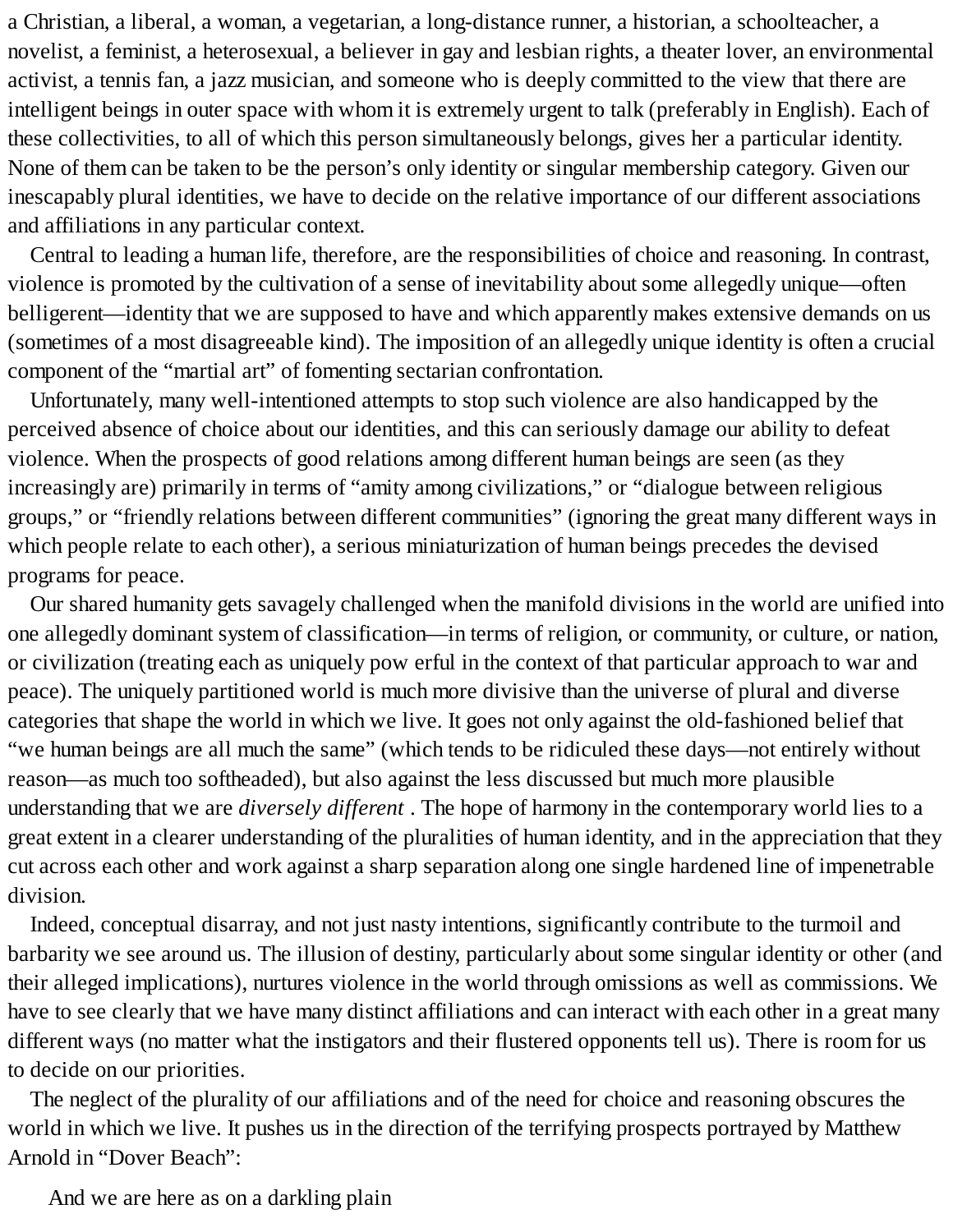Swept with confused alarms of struggle and flight, Where ignorant armies clash by night.

We can do better than that.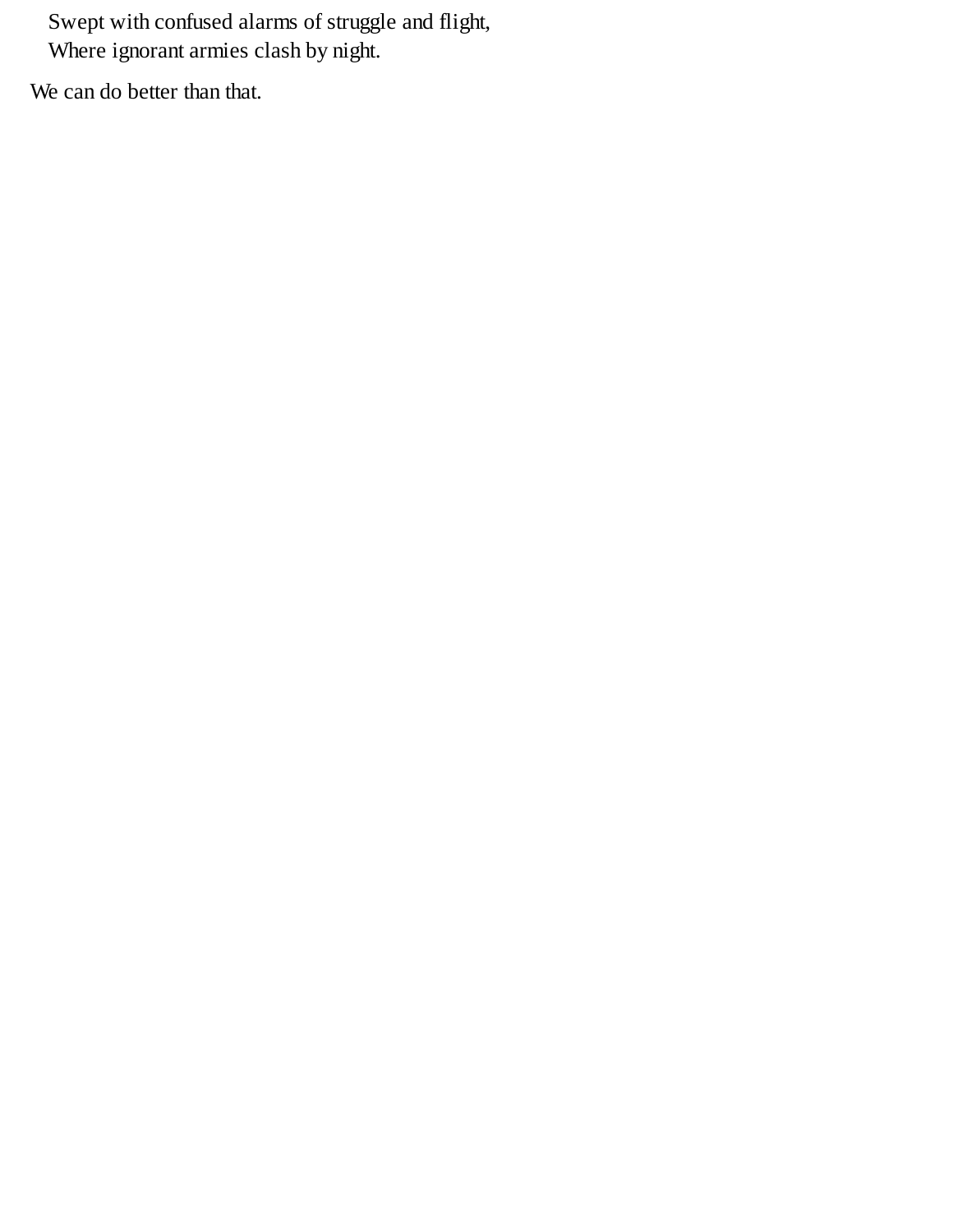## Preface

<span id="page-10-0"></span>Oscar Wilde made the enigmatic claim, "Most people are other people." This may sound like of one of his more outrageous conundrums, but in this case Wilde defended his view with considerable cogency: "Their thoughts are someone else's opinions, their lives a mimicry, their passions a quotation." We are indeed influenced to an amazing extent by people with whom we identify. Actively promoted sectarian hatreds can spread like wild-fire, as we have seen recently in Kosovo, Bosnia, Rwanda, Timor, Israel, Palestine, Sudan, and many other places in the world. With suitable instigation, a fostered sense of identity with one group of people can be made into a powerful weapon to brutalize another.

Indeed, many of the conflicts and barbarities in the world are sustained through the illusion of a unique and choiceless identity. The art of constructing hatred takes the form of invoking the magical power of some allegedly predominant identity that drowns other affiliations, and in a conveniently bellicose form can also overpower any human sympathy or natural kindness that we may normally have. The result can be homespun elemental violence, or globally artful violence and terrorism.

In fact, a major source of potential conflict in the contemporary world is the presumption that people can be uniquely categorized based on religion or culture. The implicit belief in the overarching power of a singular classification can make the world thoroughly inflammable. A uniquely divisive view goes not only against the old-fashioned belief that all human beings are much the same but also against the less discussed but much more plausible understanding that we are diversely different. The world is frequently taken to be a collection of religions (or of "civilizations" or "cultures"), ignoring the other identities that people have and value, involving class, gender, profession, language, science, morals, and politics. This unique divisiveness is much more confrontational than the universe of plural and diverse classifications that shape the world in which we actually live. The reductionism of high theory can make a major contribution, often inadvertently, to the violence of low politics.

Also, global attempts to overcome such violence are often handicapped by a similar conceptual disarray, with the acceptance—explicitly or by implication—of a unique identity forestalling many of the obvious avenues of resistance. As a consequence, religion-based violence might end up being challenged not through the strengthening of civil society (obvious as that course is), but through the deployment of different religious leaders of apparently "moderate" persuasion who are charged with vanquishing the extremists in an intrareligious battle, possibly through suitably redefining the demands of the religion involved. When interpersonal relations are seen in singular intergroup terms, as "amity" or "dialogue" among civilizations or religious ethnicities, paying no attention to other groups to which the same persons also belong (involving economic, social, political, or other cultural connections), then much of importance in human life is altogether lost, and individuals are put into little boxes.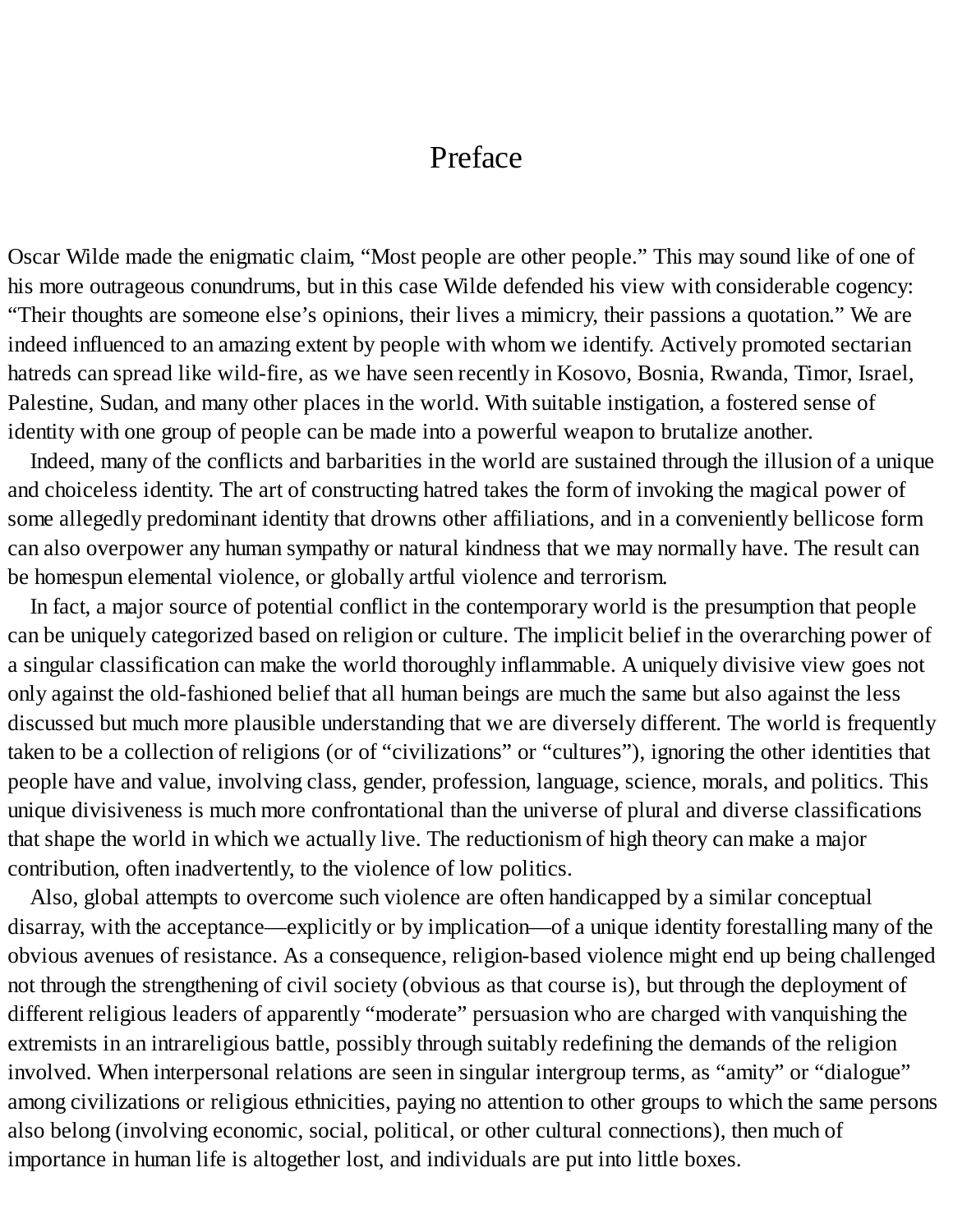The appalling effects of the miniaturization of people is the subject matter of this book. They call for a reexamination and reassessment of some well-established subjects, such as eco nomic globalization, political multiculturalism, historical postcolonialism, social ethnicity, religious fundamentalism, and global terrorism. The prospects of peace in the contemporary world may well lie in the recognition of the plurality of our affiliations and in the use of reasoning as common inhabitants of a wide world, rather than making us into inmates rigidly incarcerated in little containers. What we need, above all, is a clearheaded understanding of the importance of the freedom that we can have in determining our priorities. And, related to that understanding, we need an appropriate recognition of the role and efficacy of reasoned public voice—within nations and across the world.

The book began with six lectures I gave on identity at Boston University between November 2001 and April 2002, in response to a kind invitation from Professor David Fromkin of the Pardee Center. The center is dedicated to the study of the future, and the chosen title of the series of lectures was "The Future of Identity." However, with a little help from T. S. Eliot, I was able to convince myself that "Time present and time past, / Are both perhaps present in time future." By the time the book was done, it was as much concerned with the role of identity in historical and contemporary situations as with prognostications of hereafter.

In fact, two years before those Boston talks, in November 1998, I had given a public lecture at Oxford University on the role of reasoning in the choice of identity, under the title "Reason before Identity." Although the organization of the thoroughly formal "Romanes Lecture," delivered regularly at Oxford University (William Gladstone had given the first one in 1892; Tony Blair delivered the one in 1999), resulted in my being marched out of the hall (in a procession led by university authorities in fancy dress) as soon as the last sentence of the lecture had been aired (before any listener could ask any question), I did eventually get some helpful comments later on because of a little pamphlet that was made out of the lecture. I have used the Romanes Lecture in writing this book and have drawn on my old text and also on the insights from the comments I received.

Indeed, I have benefited greatly from comments and suggestions after several other public lectures I gave on an array of related subjects (with some connection with identity) including, among others, the 2000 Annual Lecture at the British Academy, a special lecture at the College de France (hosted by Pierre Bourdieu), the Ishizaka Lectures in Tokyo, a public lecture at St. Paul's Cathedral, the Phya Prichanusat Memorial Lecture at Vajiravudh College in Bangkok, the Dorab Tata Lectures in Bombay and Delhi, the Eric Williams Lecture at the Central Bank of Trinidad and Tobago, the Gilbert Murray Lecture of OXFAM, the Hitchcock Lectures at the University of California at Berkeley, the Penrose Lecture at the American Philosophical Society, and the 2005 B.P. Lecture at the British Museum. I have also had helpful discussions following the presentations I have tried out over the last seven years, in different parts of the world: at Amherst College, the Chinese University of Hong Kong, Columbia University in New York, Dhaka University, Hitotsubashi University in Tokyo, Koc University in Istanbul, Mt. Holyoke College, New York University, Pavia University, Pierre Mendès France University in Grenoble, Rhodes University in Grahamstown, South Africa, Ritsumeikan University in Kyoto, Rovira Virgili University in Tarragona, Santa Clara University, Scripps College at Claremont, St. Paul's University, Technical University of Lisbon, Tokyo University, Toronto University, University of California at Santa Cruz, and Villanova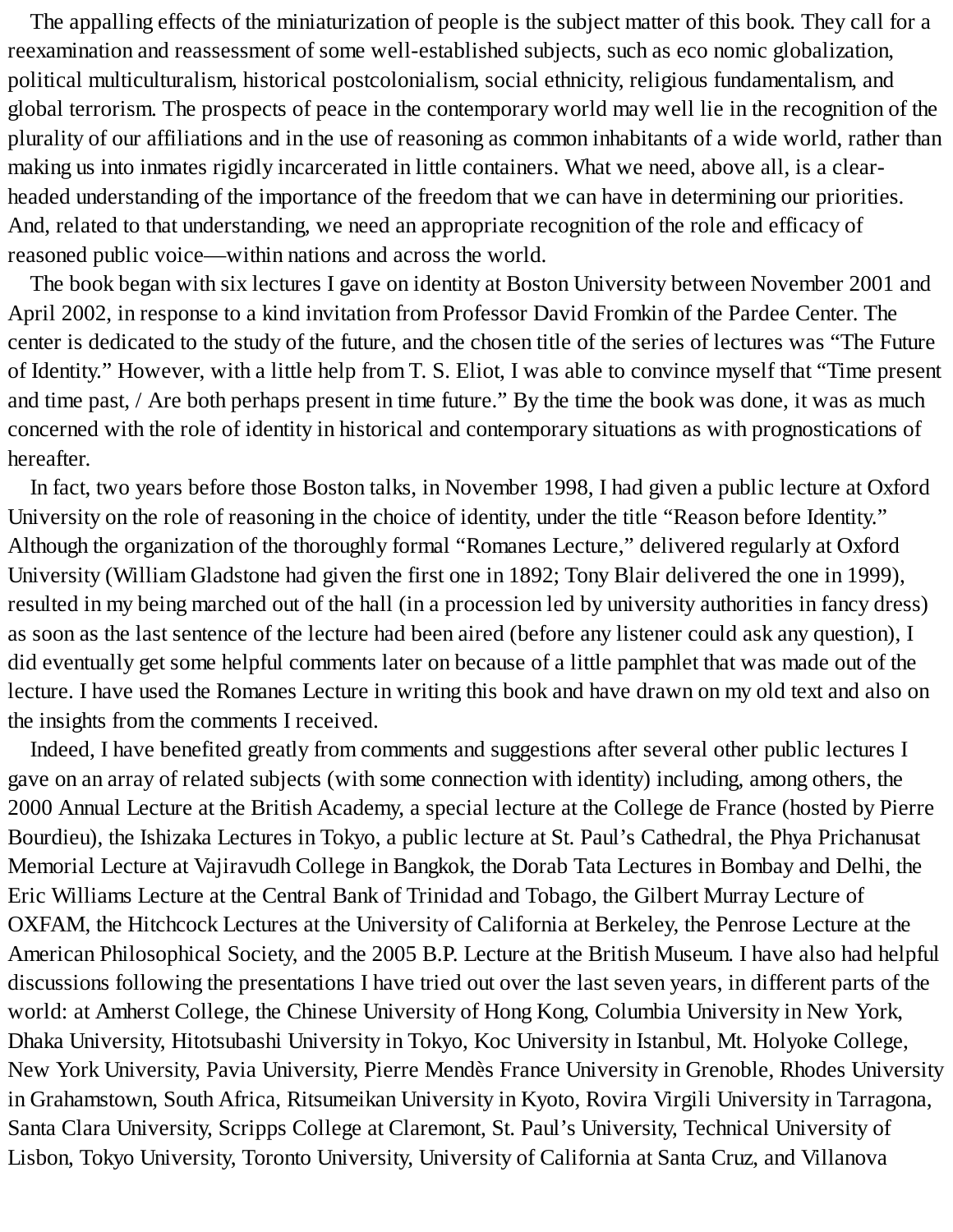University, in addition, of course, to Harvard University. These discussions have greatly helped me to work toward a better understanding of the problems involved.

For very useful comments and suggestions I am indebted to Bina Agarwal, George Akerlof, Sabina Alkire, Sudhir Anand, Anthony Appiah, Homi Bhabha, Akeel Bilgrami, Sugata Bose, Lincoln Chen, Martha Chen, Meghnad Desai, Antara Dev Sen, Henry Finder, David Fromkin, Sakiko Fukuda-Parr, Francis Fukuyama, Henry Louis Gates Jr., Rounaq Jahan, Asma Jahangir, Devaki Jain, Ayesha Jalal, Ananya Kabir, Pratik Kanjilal, Sunil Khilnani, Alan Kirman, Seiichi Kondo, Sebastiano Maffetone, Jugnu Mohsin, Martha Nussbaum, Kenzaburo Oe, Siddiq Osmani, Robert Putnam, Mozaffar Qizilbash, Richard Parker, Kumar Rana, Ingrid Robeyns, Emma Rothschild, Carol Rovane, Zainab Salbi, Michael Sandel, Indrani Sen, Najam Sethi, Rehman Sobhan, Alfred Stepan, Kotaro Suzumura, Miriam Teschl, Shashi Tharoor, and Leon Wieseltier. My understanding of Mahatma Gandhi's ideas on identity has been immensely helped by my discussions with his grandson, Gopal Gandhi, writer and now the governor of West Bengal.

Robert Weil and Roby Harrington, my editors at Norton, have been immensely helpful with many important suggestions, and I have also benefited from discussions with Lynn Nesbit. Amy Robbins has done a superb job of copyediting my less-than-neat manuscript, and Tom Mayer has been wonderful in coordinating everything.

Aside from the supportive academic atmosphere at Harvard University where I teach, I have also benefited from the facilities at Trinity College, Cambridge, particularly during the summer months. The Centre for History and Economics at King's College, Cambridge, has helped me by providing a remarkably efficient research base; and I am most grateful to Inga Huld Markan for taking care of many research-related problems. Ananya Kabir's work at the center on related themes has also been of great use to me. For excellent research assistance, I am grateful to David Mericle and Rosie Vaughan. For meeting the material costs of my research activities, I am very grateful for joint support from the Ford Foundation, the Rockefeller Foundation, and the Mellon Foundation.

Finally, I must also acknowledge the benefit I have received from wide-ranging discussions, involving participants from many different countries, at the World Civilization Forum, arranged by the Japanese Government in Tokyo in July 2005, which I was privileged to chair. I have also benefited from the 2004 discussions of Globus et Locus in Turin, led by Piero Bassetti, and the 2005 Symi Symposium held in July in Heraklion, Crete, on the related theme of global democracy, led by George Papandreou.

Even though the current public interest and engagement in issues of global violence are the results of terribly tragic and disturbing events, it is good that these matters are receiving widespread attention. Since I try to argue as strongly as I can for a wider use of our voice in the working of the global civil society (to be distinguished from military initiatives and strategic activities of governments and their alliances), I am encouraged by these interactive developments. I suppose that makes me an optimist, but much will depend on how we rise to the challenge that we face.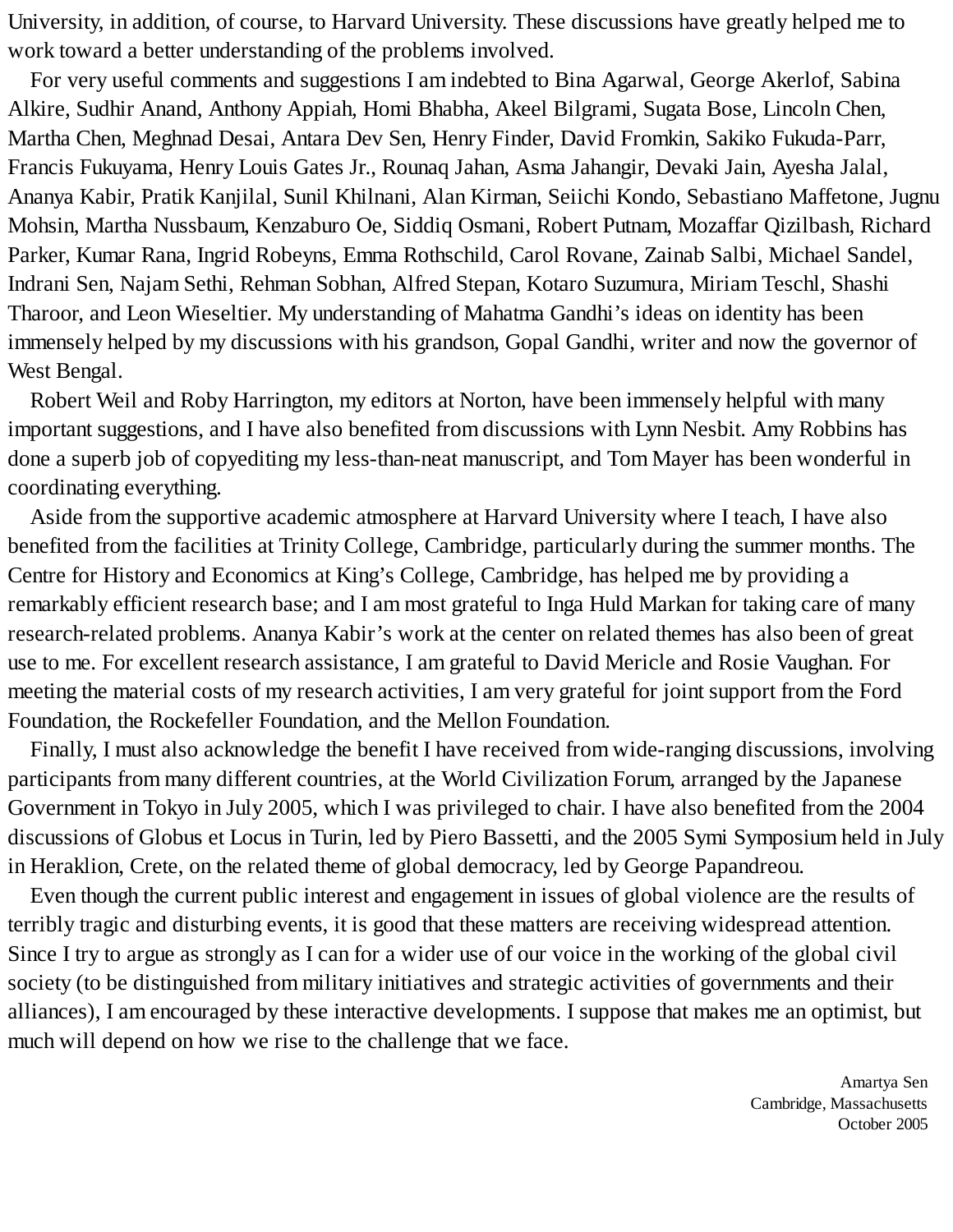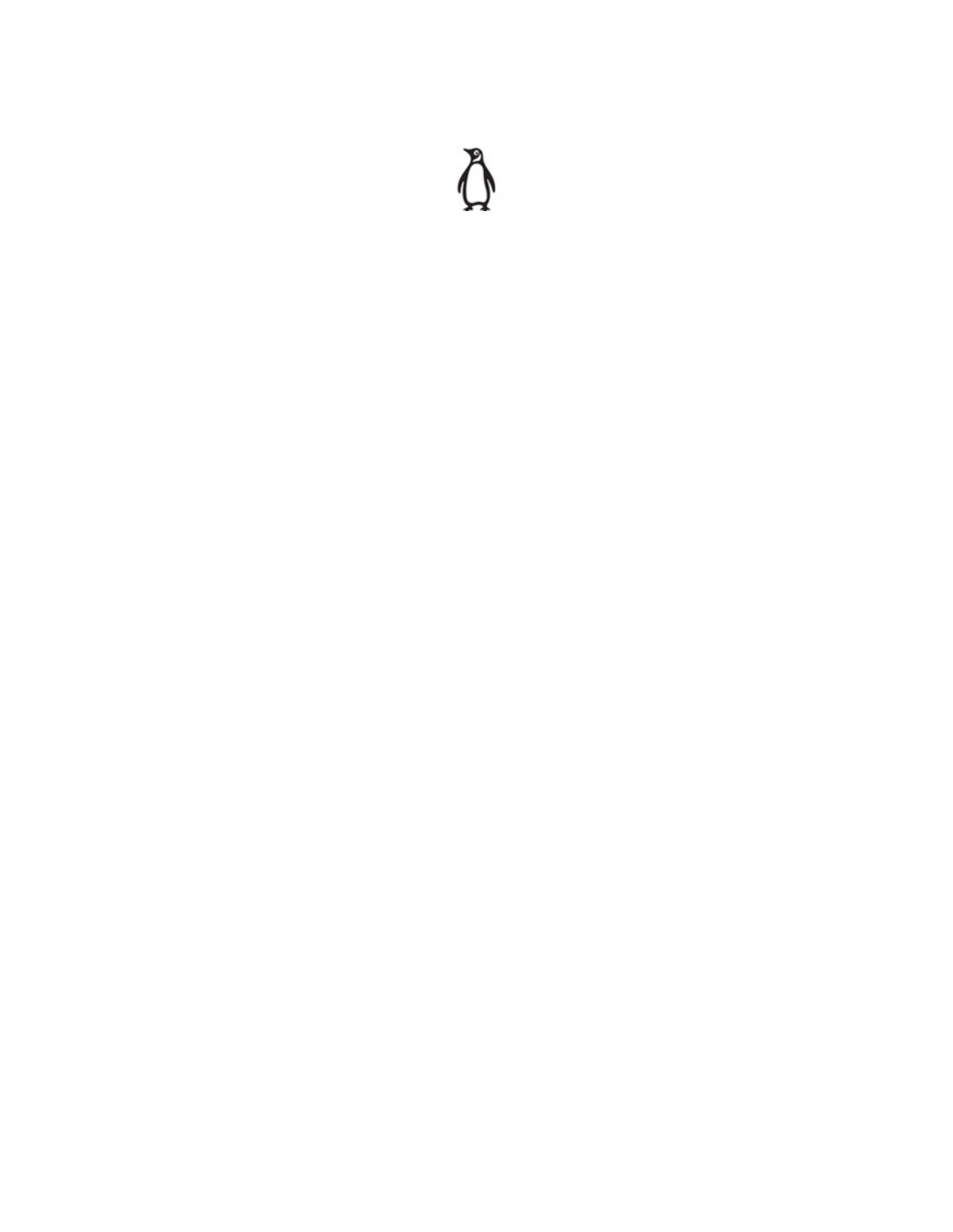# CHAPTER 1 The Violence of Illusion

Langston Hughes, the African-American writer, describes in his 1940 autobiography, *The Big Sea,* the exhilaration that seized him as he left New York for Africa. He threw his American books into the sea: "[I]t was like throwing a million bricks out of my heart." He was on his way to his "Africa, Motherland of the negro people!" Soon he would experience "the real thing, to be touched and seen, not merely read about in a book." <sup>[1](#page-114-1)</sup> A sense of identity can be a source not merely of pride and joy, but also of strength and confidence. It is not surprising that the idea of identity receives such widespread admiration, from popular advocacy of loving your neighbor to high theories of social capital and of communitarian selfdefinition.

And yet identity can also kill—and kill with abandon. A strong—and exclusive—sense of belonging to one group can in many cases carry with it the perception of distance and divergence from other groups. Within-group solidarity can help to feed between-group discord. We may suddenly be informed that we are not just Rwandans but specifically Hutus ("we hate Tutsis"), or that we are not really mere Yugoslavs but actually Serbs ("we absolutely don't like Muslims"). From my own childhood memory of Hindu-Muslim riots in the 1940s, linked with the politics of partition, I recollect the speed with which the broad human beings of January were suddenly transformed into the ruthless Hindus and fierce Muslims of July. Hundreds of thousands perished at the hands of people who, led by the commanders of carnage, killed others on behalf of their "own people." Violence is fomented by the imposition of singular and belligerent identities on gullible people, championed by proficient artisans of terror.

The sense of identity can make an important contribution to the strength and the warmth of our relations with others, such as neighbors, or members of the same community, or fellow citizens, or followers of the same religion. Our focus on particular identities can enrich our bonds and make us do many things for each other and can help to take us beyond our self-centered lives. The recent literature on "social capital," powerfully explored by Robert Putnam and others, has brought out clearly enough how an identity with others in the same social community can make the lives of all go much better in that community; a sense of belonging to a community is thus seen as a resource—like capital.  $2$  That understanding is important, but it has to be supplemented by a further recognition that a sense of identity can firmly exclude many people even as it warmly embraces others. The well-integrated community in which residents instinctively do absolutely wonderful things for each other with great immediacy and solidarity can be the very same community in which bricks are thrown through the windows of immigrants who move into the region from elsewhere. The adversity of exclusion can be made to go hand in hand with the gifts of inclusion.

The cultivated violence associated with identity conflicts seems to repeat itself around the world with increasing persistence. <sup>[3](#page-114-3)</sup> Even though the balance of power in Rwanda and Congo may have changed, the targeting of one group by another continues with much force. The marshaling of an aggressive Sudanese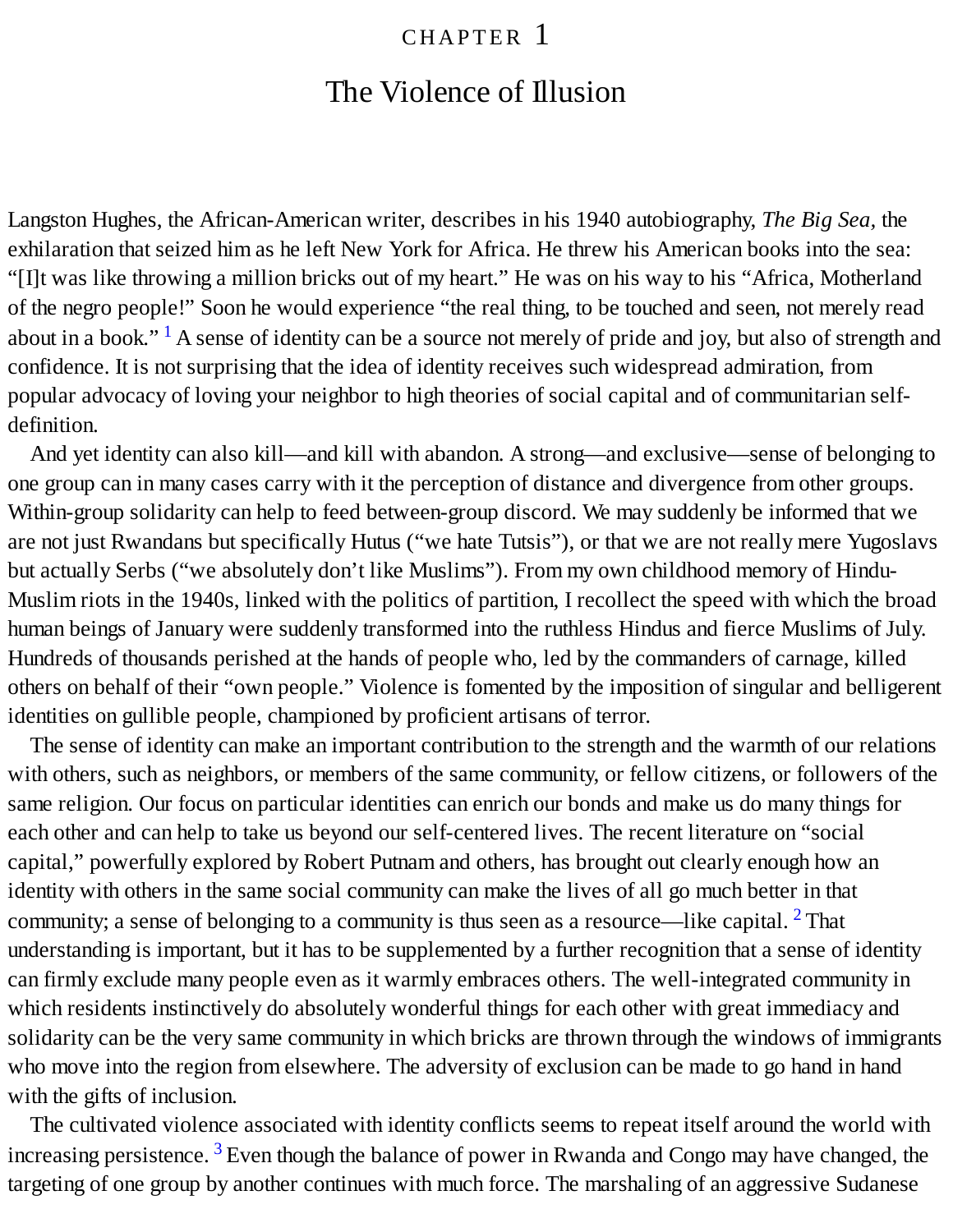Islamic identity along with exploitation of racial divisions has led to the raping and killing of overpowered victims in the south of that appallingly militarized polity. Israel and Palestine continue to experience the fury of dichotomized identities ready to inflict hateful penalties on the other side. Al Qaeda relies heavily on cultivating and exploiting a militant Islamic identity specifically aimed against Western people.

And reports keep coming in, from Abu Ghraib and elsewhere, that the activities of some American or British soldiers sent out to fight for the cause of freedom and democracy included what is called a "softening-up" of prisoners in utterly inhuman ways. Unrestrained power over the lives of suspected enemy combatants, or presumed miscreants, sharply bifurcates the prisoners and the custodians across a hardened line of divisive identities ("they are a separate breed from us"). It seems to crowd out, often enough, any consideration of other, less confrontational features of the people on the opposite side of the breach, including, among other things, their shared membership of the human race.

## Recognition of Competing Affiliations

If identity-based thinking can be amenable to such brutal manipulation, where can the remedy be found? It can hardly be sought in trying to suppress or stifle the invoking of identity in general. For one thing, identity can be a source of richness and warmth as well as of violence and terror, and it would make little sense to treat identity as a general evil. Rather, we have to draw on the understanding that the force of a bellicose identity can be challenged by the power of *competing* identities. These can, of course, include the broad commonality of our shared humanity, but also many other identities that everyone simultaneously has. This leads to other ways of classifying people, which can restrain the exploitation of a specifically aggressive use of one particular categorization.

A Hutu laborer from Kigali may be pressured to see himself only as a Hutu and incited to kill Tutsis, and yet he is not only a Hutu, but also a Kigalian, a Rwandan, an African, a laborer, and a human being. Along with the recognition of the plurality of our identities and their diverse implications, there is a critically important need to see the role of *choice* in determining the cogency and relevance of particular identities which are inescapably diverse.

That may be plain enough, but it is important to see that this illusion receives well-intentioned but rather disastrous support from practitioners of a variety of respected—and indeed highly respectable schools of intellectual thought. They include, among others, dedicated communitarians who take the community identity to be peerless and paramount in a predetermined way, as if by nature, without any need for human volition (just "recognition"—to use a much-loved concept), and also unswerving cultural theorists who partition the people of the world into little boxes of disparate civilizations.

In our normal lives, we see ourselves as members of a variety of groups—we belong to all of them. A person's citizenship, residence, geographic origin, gender, class, politics, profession, employment, food habits, sports interests, taste in music, social commitments, etc., make us members of a variety of groups. Each of these collectivities, to all of which this person simultaneously belongs, gives her a particular identity. None of them can be taken to be the person's only identity or singular membership category.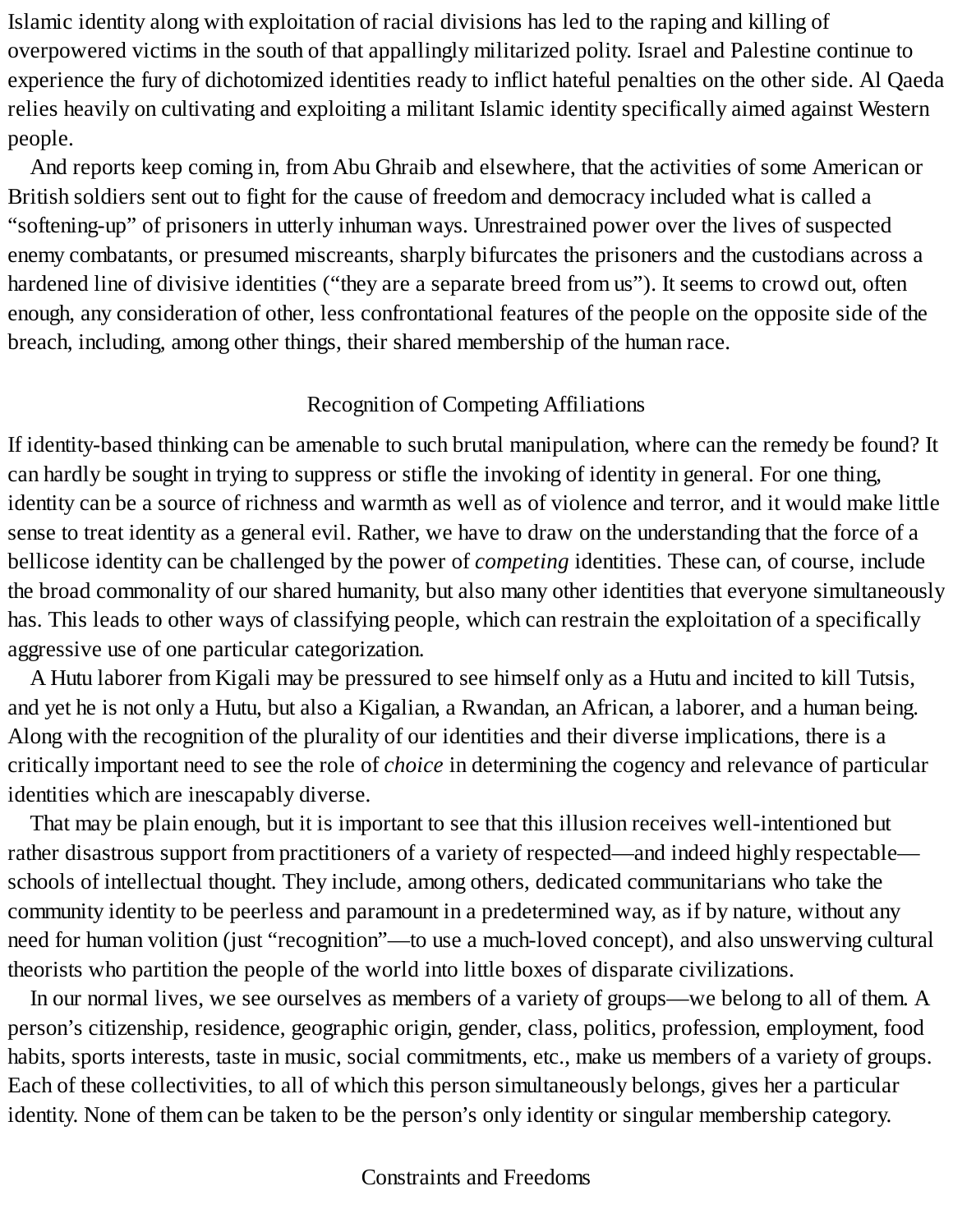Many communitarian thinkers tend to argue that a dominant communal identity is only a matter of selfrealization, not of choice. It is, however, hard to believe that a person really has no choice in deciding what relative importance to attach to the various groups to which he or she belongs, and that she must just "discover" her identities, as if it were a purely natural phenomenon (like determining whether it is day or night). In fact, we are all constantly making choices, if only implicitly, about the priorities to be attached to our different affiliations and associations. The freedom to determine our loyalties and priorities between the different groups to all of which we may belong is a peculiarly important liberty which we have reason to recognize, value, and defend.

The existence of choice does not, of course, indicate that there are no constraints restricting choice. Indeed, choices are always made within the limits of what are seen as feasible. The feasibilities in the case of identities will depend on individual characteristics and circumstances that determine the alternative possibilities open to us. This, however, is *not* a remarkable fact. It is just the way every choice in any field is actually faced. Indeed, nothing can be more elementary and universal than the fact that choices of all kinds in every area are always made within particular limits. For example, when we decide what to buy at the market, we can hardly ignore the fact that there are limits on how much we can spend. The "budget constraint," as economists call it, is omnipresent. The fact that every buyer has to make choices does not indicate that there is no budget constraint, but only that choices have to be made *within* the budget constraint the person faces.

What is true in elementary economics is also true in complex political and social decisions. Even when one is inescapably seen—by oneself as well as by others—as French, or Jewish, or Brazilian, or African-American, or (particularly in the context of the present-day turmoil) as an Arab or as a Muslim, one still has to decide what exact importance to attach to that identity over the relevance of other categories to which one also belongs.

## Convincing Others

However, even when we are clear about how we want to see ourselves, we may still have difficulty in being able to persuade *others* to see us in just that way. A nonwhite person in apartheid-dominated South Africa could not insist that she be treated just as a human being, irrespective of her racial characteristics. She would typically have been placed in the category that the state and the dominant members of the society reserved for her. Our freedom to assert our personal identities can sometimes be extraordinarily limited in the eyes of others, no matter how we see ourselves.

Indeed, sometimes we may not even be fully aware how others identify us, which may differ from selfperception. There is an interesting lesson in an old Italian story—from the 1920s when support for fascist politics was spreading rapidly across Italy— concerning a political recruiter from the Fascist Party arguing with a rural socialist that he should join the Fascist Party instead. "How can I," said the potential recruit, "join your party? My father was a socialist. My grandfather was a socialist. I cannot really join the Fascist Party." "What kind of an argument is this?" said the Fascist recruiter, reasonably enough. "What would you have done," he asked the rural socialist, "if your father had been a murderer and your grandfather had also been a murderer? What would you have done then?" "Ah, then," said the potential recruit, "then, of course, I would have joined the Fascist Party."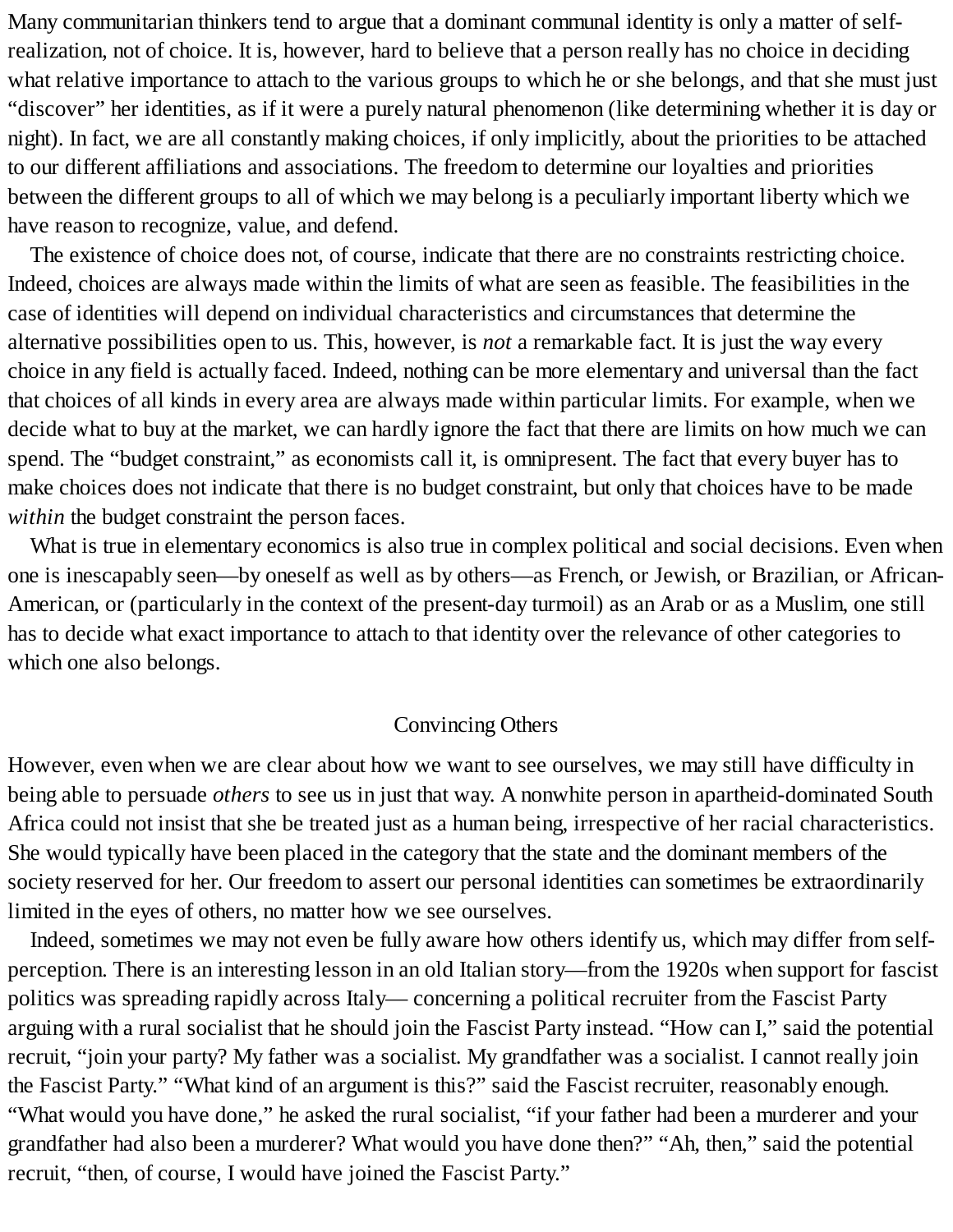This may be a case of fairly reasonable, even benign, attribution, but quite often ascription goes with denigration, which is used to incite violence against the vilified person. "The Jew is a man," Jean-Paul Sartre argued in *Portrait of the Anti-Semite,* "whom other men look upon as a Jew; … it is the anti-Semite who *makes* the Jew." Charged attributions can incorporate two distinct but interrelated distortions: misdescription of people belonging to a targeted category, and an insistence that the misdescribed characteristics are the only relevant features of the targeted person's identity. In opposing external imposition, a person can both try to resist the ascription of particular characteristics and point to other identities a person has, much as Shylock attempted to do in Shakespeare's brilliantly cluttered story: "Hath not a Jew eyes? hath not a Jew hands, organs, dimensions, senses, affections, passions? fed with the same food, hurt with the same weapons, subject to the same diseases, healed by the same means, warmed and cooled by the same winter and summer, as a Christian is?"  $5$ 

The assertion of human commonality has been a part of resistance to degrading attributions in different cultures at different points in time. In the Indian epic *Mahabharata,* dating from around two thousand years ago, Bharadvaja, an argumentative interlocutor, responds to the defense of the caste system by Bhrigu (a pillar of the establishment) by asking: "We all seem to be affected by desire, anger, fear, sorrow, worry, hunger, and labor; how do we have caste differences then?"

The foundations of degradation include not only descriptive misrepresentation, but also the illusion of a singular identity that others must attribute to the person to be demeaned. "There used to be a me," Peter Sellers, the English actor, said in a famous interview, "but I had it surgically removed." That removal is challenging enough, but no less radical is the surgical implantation of a "real me" by others who are determined to make us different from what we think we are. Organized attribution can prepare the ground for persecution and burial.

Furthermore, even if in particular circumstances people have difficulty in convincing others to acknowledge the relevance of identities other than what is marshaled for the purpose of denigration (along with descriptive distortions of the ascribed identity), that is not reason enough to ignore those other identities when circumstances are different. This applies, for example, to Jewish people in Israel today, rather than in Germany in the 1930s. It would be a long-run victory of Nazism if the barbarities of the 1930s eliminated forever a Jewish person's freedom and ability to invoke any identity other than his or her Jewishness.

Similarly, the role of reasoned choice needs emphasis in resisting the ascription of singular identities and the recruitment of foot soldiers in the bloody campaign to terrorize targeted victims. Campaigns to switch perceived self-identities have been responsible for many atrocities in the world, making old friends into new enemies and odious sectarians into suddenly powerful political leaders. The need to recognize the role of reasoning and choice in identity-based thinking is thus both exacting and extremely important.

#### Denial of Choice and Responsibility

If choices do exist and yet it is assumed that they are not there, the use of reasoning may well be replaced by uncritical acceptance of conformist behavior, no matter how rejectable it may be. Typically, such conformism tends to have conservative implications, and works in the direction of shielding old customs and practices from intelligent scrutiny. Indeed, traditional inequalities, such as unequal treatment of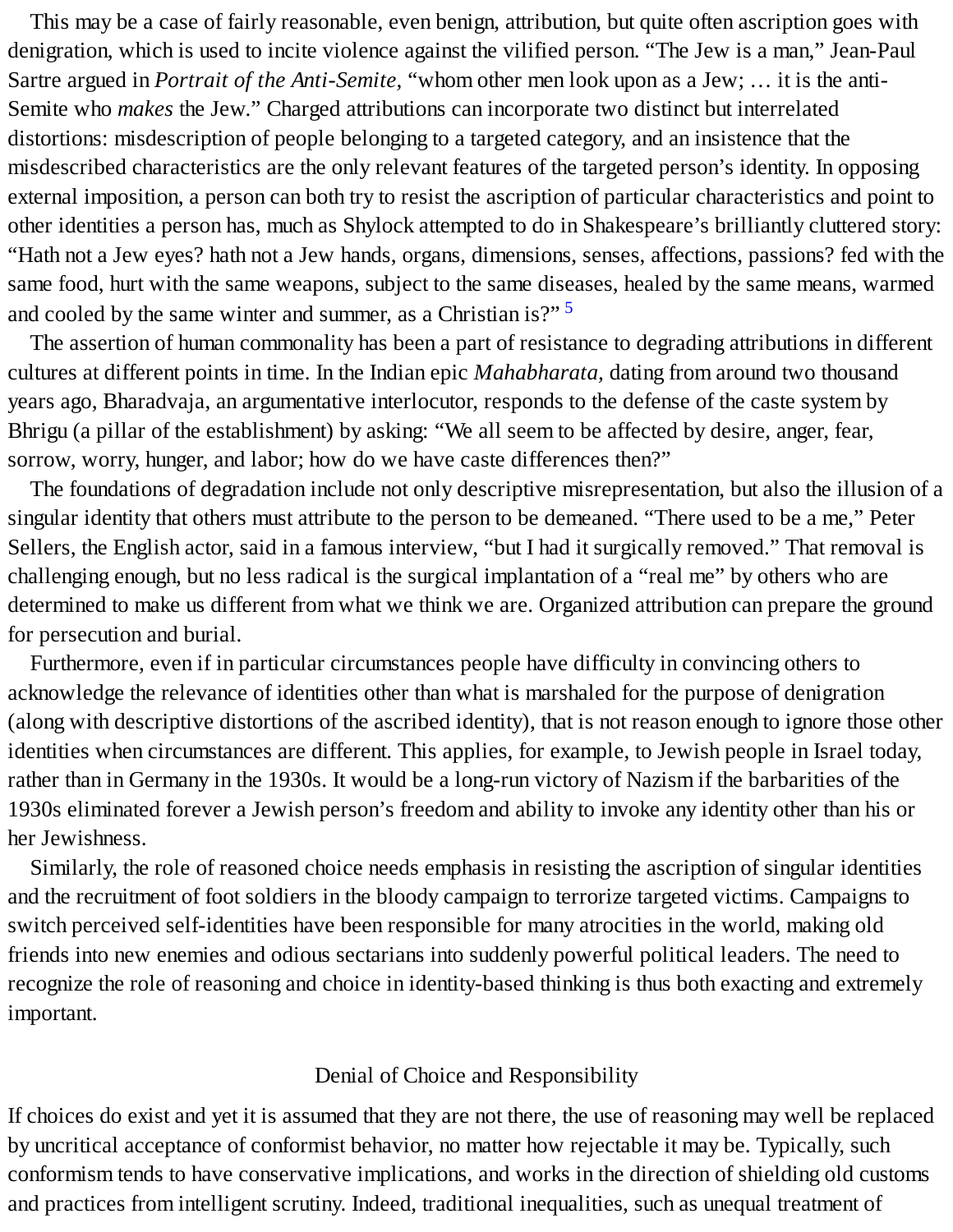women in sexist societies (and even violence against them), or discrimination against members of other racial groups, survive by the unquestioning acceptance of received beliefs (including the subservient roles of the traditional underdog). Many past practices and assumed identities have crumbled in response to questioning and scrutiny. Traditions can shift even within a particular country and culture. It is perhaps worth recollecting that John Stuart Mill's *The Subjection of Women,* published in 1874, was taken by many of his British readers to be the ultimate proof of his eccentricity, and as a matter of fact, interest in the subject was so minimal that this is the only book of Mill's on which his publisher lost money.  $^6$  $^6$ 

However, the unquestioning acceptance of a social identity may not always have traditionalist implications. It can also involve a radical reorientation in identity which could then be sold as a piece of alleged "discovery" without reasoned choice. This can play an awesome role in the fomenting of violence. My disturbing memories of Hindu-Muslim riots in India in the 1940s, to which I referred earlier, include seeing—with the bewildered eyes of a child—the massive identity shifts that followed divisive politics. A great many persons' identities as Indians, as subcontinentals, as Asians, or as members of the human race, seemed to give way— quite suddenly—to sectarian identification with Hindu, Muslim, or Sikh communities. The carnage that followed had much to do with elementary herd behavior by which people were made to "discover" their newly detected belligerent identities, without subjecting the process to critical examination. The same people were suddenly different.

#### Civilizational Incarceration

A remarkable use of imagined singularity can be found in the basic classificatory idea that serves as the intellectual background to the much-discussed thesis of "the clash of civilizations," which has been championed recently, particularly following the publication of Samuel Huntington's influential book, *The Clash of Civilizations and the Remaking of the World Order* . [7](#page-114-6) The difficulty with this approach begins with unique categorization, well before the issue of a clash—or not—is even raised. Indeed, the thesis of a civilizational *clash* is conceptually parasitic on the commanding power of a unique *categorization* along so-called civilizational lines, which as it happens closely follows religious divisions to which singular attention is paid. Huntington contrasts Western civilization with "Islamic civilization," "Hindu civilization," "Buddhist civilization," and so on. The alleged confrontations of religious differences are incorporated into a sharply carpentered vision of one dominant and hardened divisiveness.

In fact, of course, the people of the world can be classified according to many other systems of partitioning, each of which has some—often far-reaching—relevance in our lives: such as nationalities, locations, classes, occupations, social status, languages, politics, and many others. While religious categories have received much airing in recent years, they cannot be presumed to obliterate other distinctions, and even less can they be seen as the only relevant system of classifying people across the globe. In partitioning the population of the world into those belonging to "the Islamic world," "the Western world," "the Hindu world," "the Buddhist world," the divisive power of classificatory priority is implicitly used to place people firmly inside a unique set of rigid boxes. Other divisions (say, between the rich and the poor, between members of different classes and occupations, between people of different politics, between distinct nationalities and residential locations, between language groups, etc.) are all submerged by this allegedly primal way of seeing the differences between people.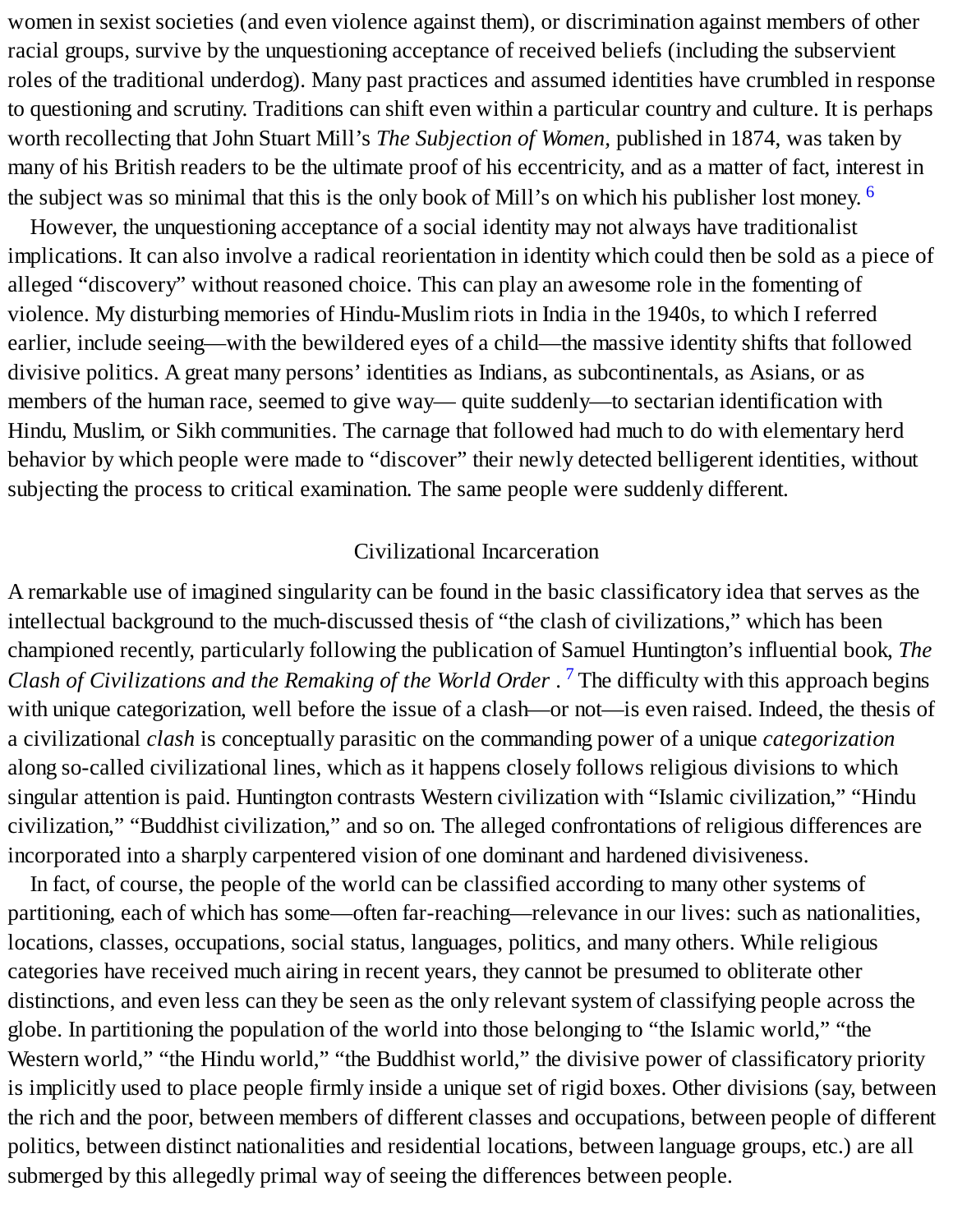The difficulty with the thesis of the clash of civilizations begins well before we come to the issue of an inevitable clash; it begins with the presumption of the unique relevance of a singular classification. Indeed, the question "do civilizations clash?" is founded on the presumption that humanity can be preeminently classified into distinct and discrete civilizations, and that the relations *between different human beings* can somehow be seen, without serious loss of understanding, in terms of relations *between different civilizations* . The basic flaw of the thesis much precedes the point where it is asked whether civilizations must *clash* .

This reductionist view is typically combined, I am afraid, with a rather foggy perception of world history which overlooks, first, the extent of *internal* diversities within these civilizational categories, and second, the reach and influence of *interactions* —intellectual as well as material—that go right across the regional borders of so-called civilizations (more on this in [chapter](#page-34-0) 3 ). And its power to befuddle can trap not only those who would like to support the thesis of a clash (varying from Western chauvinists to Islamic fundamentalists), but also those who would like to *dispute* it and yet try to respond within the straitjacket of its prespecified terms of reference.

The limitations of such civilization-based thinking can prove to be just as treacherous for programs of "dialogue among civilizations" (something that seems to be much sought after these days) as they are for theories of a clash of civilizations. The noble and elevating search for amity among people seen as amity between civilizations speedily reduces many-sided human beings into one dimension each and muzzles the variety of involvements that have provided rich and diverse grounds for cross-border interactions over many centuries, including the arts, literature, science, mathematics, games, trade, politics, and other arenas of shared human interest. Well-meaning attempts at pursuing global peace can have very counterproductive consequences when these attempts are founded on a fundamentally illusory understanding of the world of human beings.

## More than a Federation of Religions

Increasing reliance on religion-based classification of the people of the world also tends to make the Western response to global terrorism and conflict peculiarly ham-handed. Respect for "other people" is shown by praising their religious books, rather than by taking note of the many-sided involvements and achievements, in nonreligious as well as religious fields, of different people in a globally interactive world. In confronting what is called "Islamic terrorism," in the muddled vocabulary of contemporary global politics, the intellectual force of Western policy is aimed quite substantially at trying to define—or redefine—Islam.

However, to focus just on the grand religious classification is not only to miss other significant concerns and ideas that move people, it also has the effect of generally magnifying the voice of religious authority. The Muslim clerics, for example, are then treated as the ex officio spokesmen for the so-called Islamic world, even though a great many people who happen to be Muslim by religion have profound differences with what is proposed by one mullah or another. Despite our *diverse diversities,* the world is suddenly seen not as a collection of people, but as a federation of religions and civilizations. In Britain a confounded view of what a multiethnic society must do has led to encouraging the development of statefinanced Muslim schools, Hindu schools, Sikh schools, etc., to supplement preexisting state-supported Christian schools, and young children are powerfully placed in the domain of singular affiliations well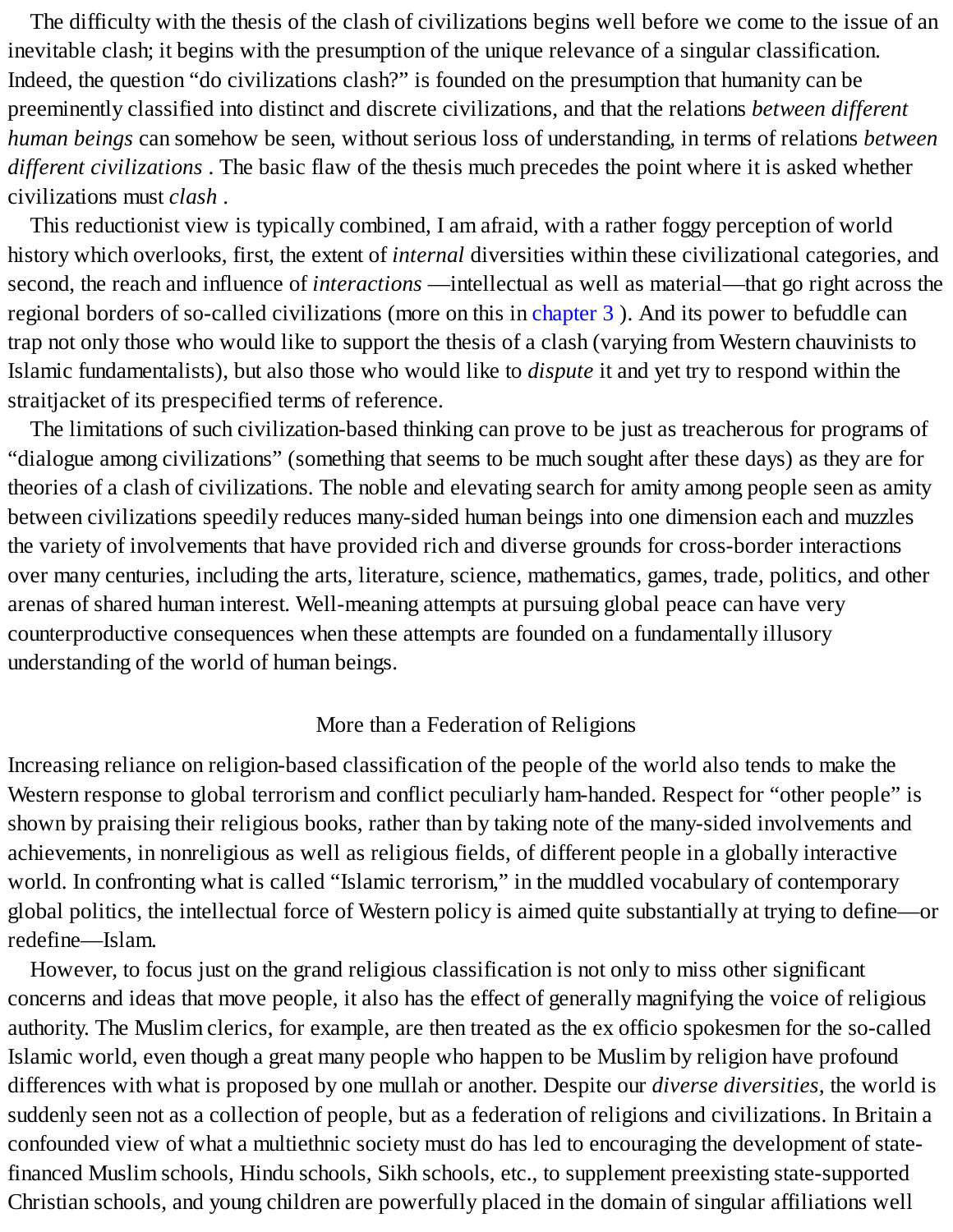before they have the ability to reason about different systems of identification that may compete for their attention. Earlier on, state-run denominational schools in Northern Ireland had fed the political distancing of Catholics and Protestants along one line of divisive categorization assigned at infancy, and the same predetermination of "discovered" identities is now being allowed and, in effect, encouraged to sow even more alienation among a different part of the British population.

Religious or civilizational classification can, of course, be a source of belligerent distortion as well. It can, for example, take the form of crude beliefs well exemplified by U.S. Lieutenant General William Boykin's blaring—and by now well-known—remark describing his battle against Muslims with disarming coarseness: "I knew that my God was bigger than his," and that the Christian God "was a real God, and [the Muslim's] was an idol." <sup>[8](#page-114-7)</sup> The idiocy of such dense bigotry is, of course, easy to diagnose, and for this reason there is, I believe, comparatively limited danger in the uncouth hurling of such unguided missiles. There is, in contrast, a much more serious problem in the use in Western public policy of intellectual "guided missiles" that present a superficially nobler vision to woo Muslim activists away from opposition through the apparently benign strategy of defining Islam appropriately. They try to wrench Islamic terrorists from violence by insisting that Islam is a religion of peace, and that a "true Muslim" must be a tolerant individual ("so come off it and be peaceful"). The rejection of a confrontational view of Islam is certainly appropriate and extremely important at this time, but we must also ask whether it is at all necessary or useful, or even possible, to try to define in largely political terms what a "true Muslim" must be like. [9](#page-114-8)

#### Muslims and Intellectual Diversity

A person's religion need not be his or her all-encompassing and exclusive identity. In particular, Islam, as a religion, does not obliterate responsible choice for Muslims in many spheres of life. Indeed, it is possible for one Muslim to take a confrontational view and another to be thoroughly tolerant of heterodoxy without either of them ceasing to be a Muslim for that reason alone.

The response to Islamic fundamentalism and to the terrorism linked with it also becomes particularly confused when there is a general failure to distinguish between Islamic history and the history of Muslim people. Muslims, like all other people in the world, have many different pursuits, and not all of their priorities and values need be placed within their singular identity of being Islamic (I shall go more into this issue in [chapter](#page-44-0) 4 ). It is, of course, not surprising at all that the champions of Islamic fundamentalism would like to suppress all other identities of Muslims in favor of being only Islamic. But it is extremely odd that those who want to overcome the tensions and conflicts linked with Islamic fundamentalism also seem unable to see Muslim people in any form other than their being just Islamic, which is combined with attempts to redefine Islam, rather than seeing the many-dimensional nature of diverse human beings who happen to be Muslim.

People see themselves—and have reason to see themselves—in many different ways. For example, a Bangladeshi Muslim is not only a Muslim but also a Bengali and a Bangladeshi, typically quite proud of the Bengali language, literature, and music, not to mention the other identities he or she may have connected with class, gender, occupation, politics, aesthetic taste, and so on. Bangladesh's separation from Pakistan was not based on religion at all, since a Muslim identity was shared by the bulk of the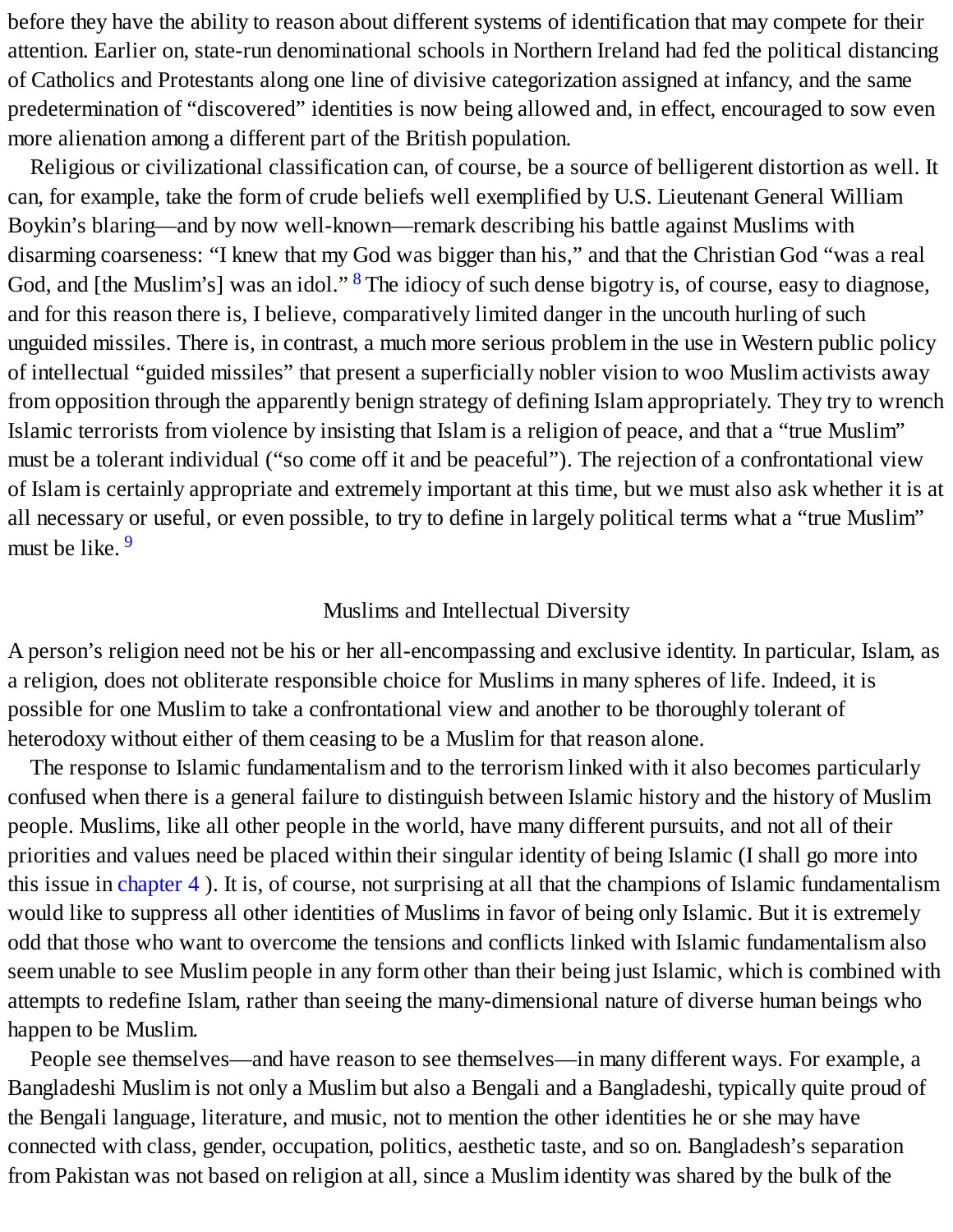population in the two wings of undivided Pakistan. The separatist issues related to language, literature, and politics.

Similarly, there is no empirical reason at all why champions of the Muslim past, or for that matter of the Arab heritage, have to concentrate specifically on religious beliefs only, and not also on science and mathematics, to which Arab and Muslim societies have contributed so much, and which can also be part of a Muslim or an Arab identity. Despite the importance of this heritage, crude classifications have tended to put science and mathematics in the basket of "Western science," leaving other people to mine their pride in religious depths. If the disaffected Arab activist today can take pride only in the purity of Islam, rather than in the many-sided richness of Arab history, the unique prioritization of religion, shared by warriors on both sides, plays a major part in incarcerating people within the enclosure of a singular identity.

Even the frantic Western search for "the moderate Muslim" confounds moderation in political beliefs with moderateness of religious faith. A person can have strong religious faith—Islamic or any other along with tolerant politics. Emperor Saladin, who fought valiantly for Islam in the Crusades in the twelfth century, could offer, without any contradiction, an honored place in his Egyptian royal court to Maimonides as that distinguished Jewish philosopher fled an intolerant Europe. When, at the turn of the sixteenth century, the heretic Giordano Bruno was burned at the stake in Campo dei Fiori in Rome, the Great Mughal emperor Akbar (who was born a Muslim and died a Muslim) had just finished, in Agra, his large project of legally codifying minority rights, including religious freedom for all.

The point that needs particular attention is that while Akbar was free to pursue his liberal politics without ceasing to be a Muslim, that liberality was in no way ordained—nor of course prohibited—by Islam. Another Mughal emperor, Aurangzeb, could deny minority rights and persecute non-Muslims without, for that reason, failing to be a Muslim, in exactly the same way that Akbar did not terminate being a Muslim because of his tolerantly pluralist politics.

## The Flames of Confusion

The insistence, if only implicitly, on a choiceless singularity of human identity not only diminishes us all, it also makes the world much more flammable. The alternative to the divisiveness of one preeminent categorization is not any unreal claim that we are all much the same. That we are not. Rather, the main hope of harmony in our troubled world lies in the plurality of our identities, which cut across each other and work against sharp divisions around one single hardened line of vehement division that allegedly cannot be resisted. Our shared humanity gets savagely challenged when our differences are narrowed into one devised system of uniquely powerful categorization.

Perhaps the worst impairment comes from the neglect—and denial—of the role of reasoning and choice, which follows from the recognition of our plural identities. The illusion of unique identity is much more divisive than the universe of plural and diverse classifications that characterize the world in which we actually live. The descriptive weakness of choiceless singularity has the effect of momentously impoverishing the power and reach of our social and political reasoning. The illusion of destiny exacts a remarkably heavy price.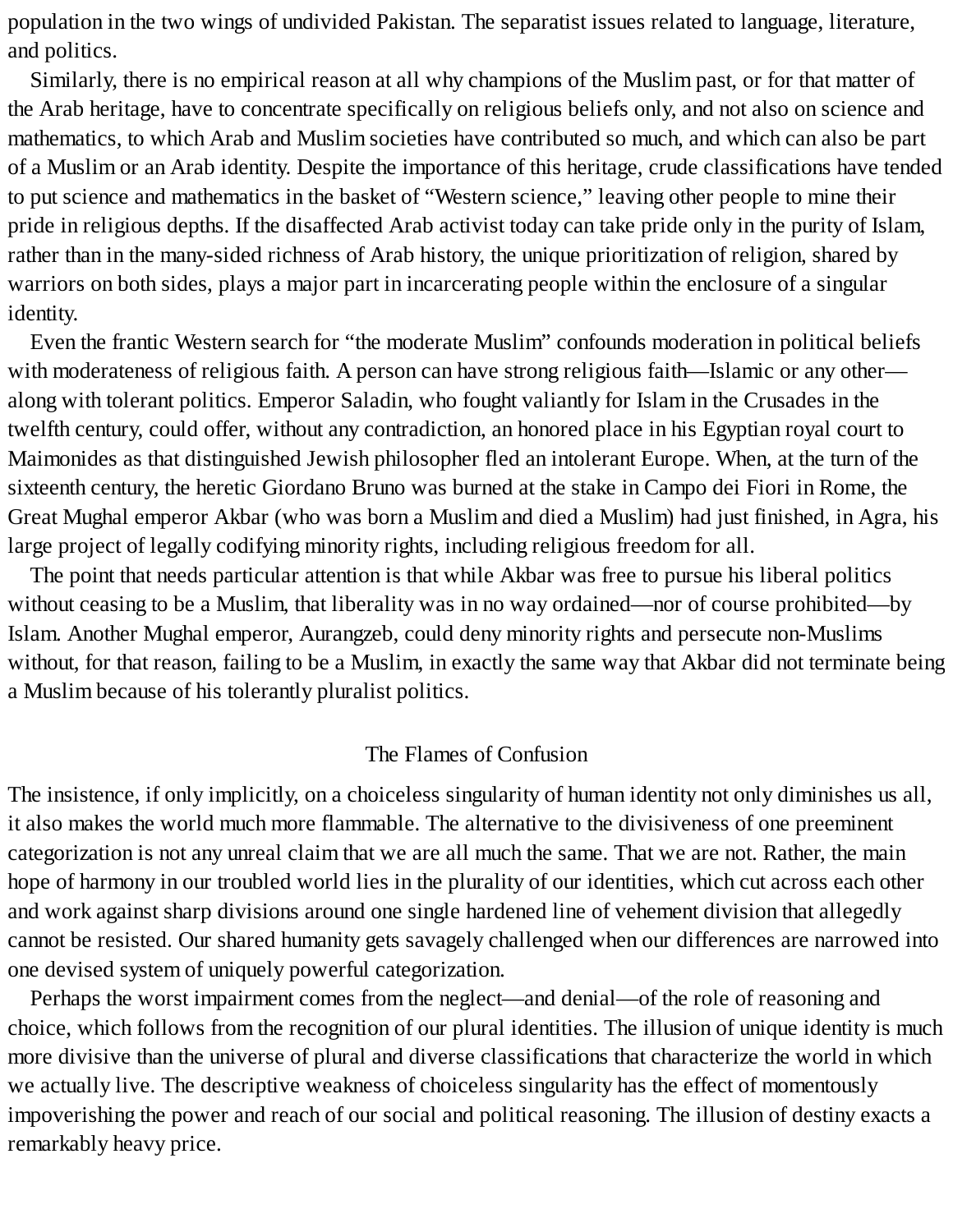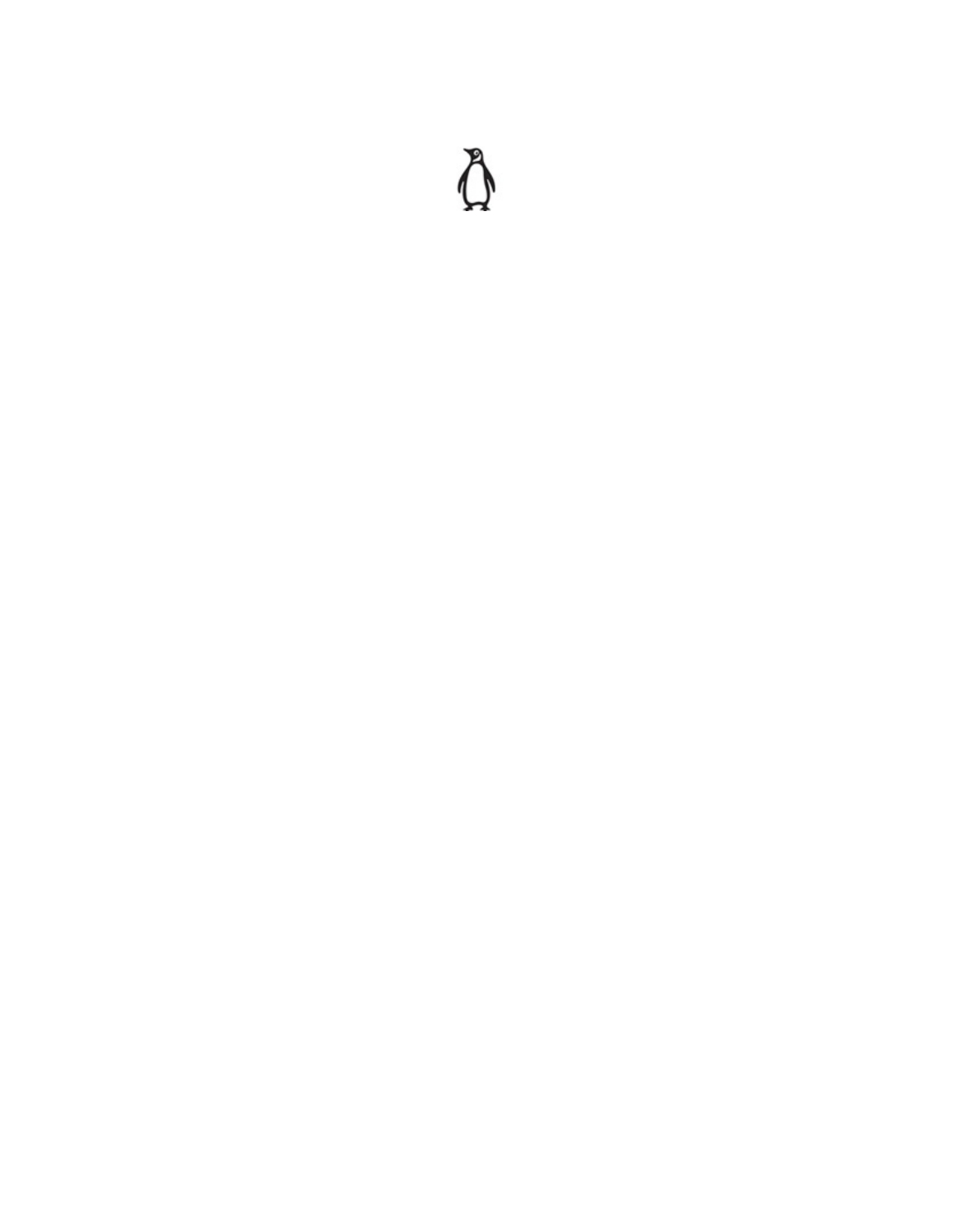## CHAPTER 2

## Making Sense of Identity

In an arresting passage in *A Turn in the South,* V. S. Naipaul expresses a worry about losing one's past and one's historical identity in the melting pot of the present.

In 1961, when I was travelling in the Caribbean for my first travel book, I remember my shock, my feeling of taint and spiritual annihilation, when I saw some of the Indians of Martinique, and began to understand that they have been swamped by Martinique, that I had no means of sharing the world view of these people whose history at some stage had been like mine, but who now, racially and in other ways, had become something other.  $^{\rm 1}$  $^{\rm 1}$  $^{\rm 1}$ 

Concerns of this kind not only indicate an anxiety and a disquiet, but also point illuminatingly to the positive and construc tive importance people tend to attach to a shared history and a sense of affiliation based on this history.

And yet history and background are not the only way of seeing ourselves and the groups to which we belong. There are a great variety of categories to which we simultaneously belong. I can be, at the same time, an Asian, an Indian citizen, a Bengali with Bangladeshi ancestry, an American or British resident, an economist, a dabbler in philosophy, an author, a Sanskritist, a strong believer in secularism and democracy, a man, a feminist, a heterosexual, a defender of gay and lesbian rights, with a nonreligious lifestyle, from a Hindu background, a non-Brahmin, and a nonbeliever in an afterlife (and also, in case the question is asked, a nonbeliever in a "before-life" as well). This is just a small sample of diverse categories to each of which I may simultaneously belong—there are of course a great many other membership categories too which, depending on circumstances, can move and engage me.

Belonging to each one of the membership groups can be quite important, depending on the particular context. When they compete for attention and priority over each other (they need not always, since there may be no conflict between the demands of different loyalties), the person has to decide on the relative importance to attach to the respective identities, which will, again, depend on the exact context. There are two distinct issues here. First, the recognition that identities are robustly plural, and that the importance of one identity need not obliterate the importance of others. Second, a person has to make choices explicitly or by implication—about what relative importance to attach, in a particular context, to the divergent loyalties and priorities that may compete for precedence.

Identifying with others, in various different ways, can be extremely important for living in a society. It has not, however, always been easy to persuade social analysts to accommodate identity in a satisfactory way. In particular, two different types of reductionism seem to abound in the formal literature of social and economic analysis. One may be called "identity disregard," and it takes the form of ignoring, or neglecting altogether, the influence of any sense of identity with others, on what we value and how we behave. For example, a good deal of contemporary economic theory proceeds as if, in choosing their aims, objectives, and priorities, people do not have—or pay attention to—any sense of identity with anyone other than themselves. John Donne may have warned, "No man is an island entire of itself," but the postulated human beings of pure economic theory are often made to see themselves as pretty "entire."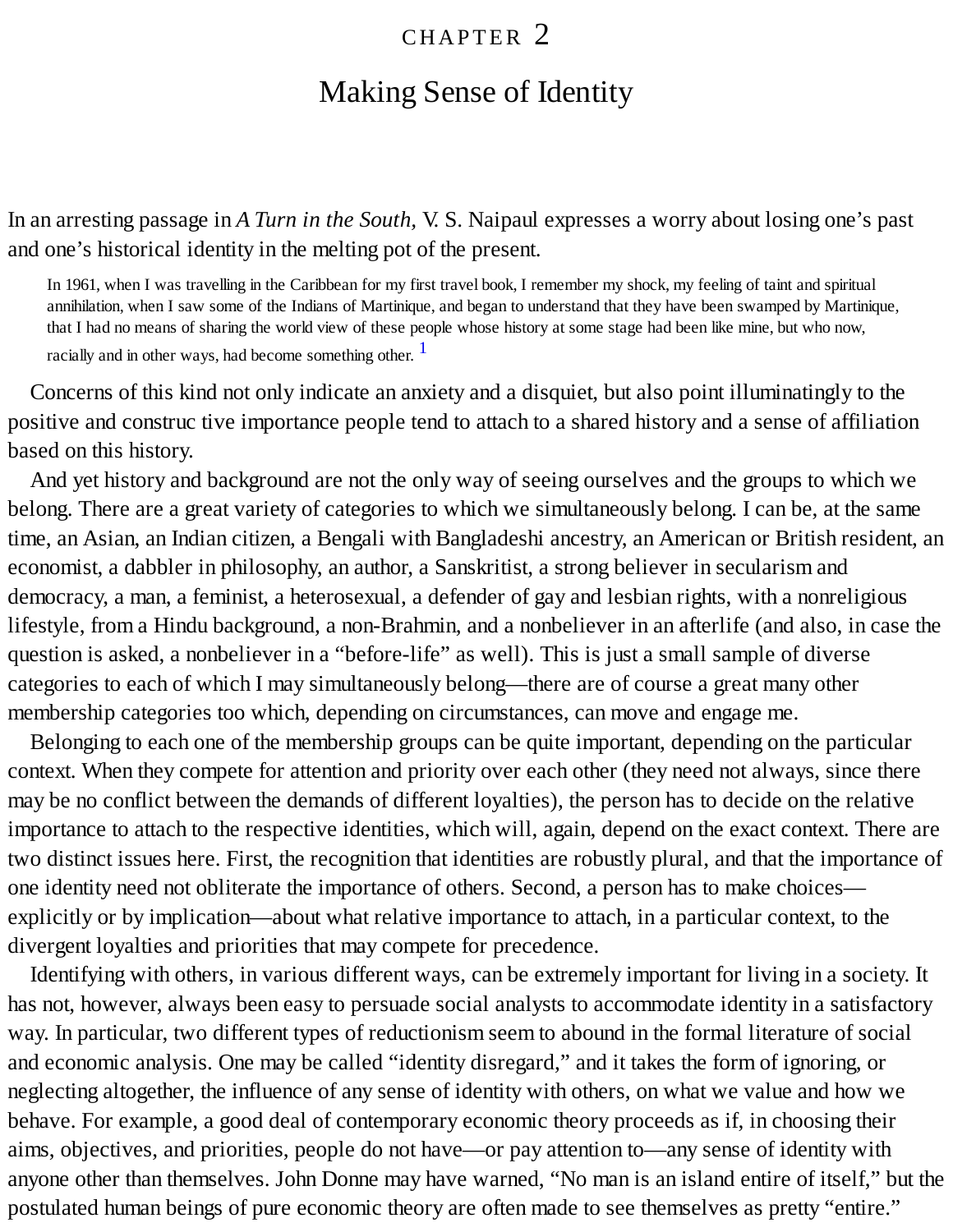In contrast with "identity disregard," there is a different kind of reductionism, which we may call "singular affiliation," which takes the form of assuming that any person preeminently belongs, for all practical purposes, to one collectivity only—no more and no less. Of course, we do know in fact that any real human being belongs to many different groups, through birth, associations, and alliances. Each of these group identities can—and sometimes does—give the person a sense of affiliation and loyalty. Despite that, the assumption of singular affiliation is amazingly popular, if only implicitly, among several groups of social theorists. It seems to appeal often enough to communitarian thinkers as well as to those theorists of cultural politics who like to divide up the world population into civilizational categories. The intricacies of plural groups and multiple loyalties are obliterated by seeing each person as firmly embedded in exactly one affiliation, replacing the richness of leading an abundant human life with the formulaic narrowness of insisting that any person is "situated" in just one organic pack.

To be sure, the assumption of singularity is not only the staple nourishment of many theories of identity, it is also, as I discussed in the first chapter, a frequently used weapon of sectarian activists who want the targeted people to ignore altogether all other linkages that could moderate their loyalty to the specially marked herd. The incitement to ignore all affiliation and loyalties other than those emanating from one restrictive identity can be deeply delusive and also contribute to social tension and violence.  $^2$  $^2$ 

Given the powerful presence of these two types of reductionism in contemporary social and economic thinking, both deserve serious attention.

#### Identity Disregard and the Rational Fool

I begin with identity disregard. The assumption of narrowly self-interested individuals has evidently appeared to be "natural" to many modern economists, and the oddity of that presumption has been made more extreme by the further insistence, which too is rather common, that this is what "rationality"—no less—invariably demands. There is an argument—an allegedly knockout argument—that we encounter too frequently. It takes the form of asking: "if it is not in your interest, why would you have chosen to do what you did?" This wise-guy skepticism makes huge idiots out of Mohandas Gandhi, Martin Luther King Jr., Mother Teresa, and Nelson Mandela, and rather smaller idiots out of the rest of us, by thoroughly ignoring the variety of motivations that move human beings living in a society, with various affiliations and commitments. The single-minded self-loving human being, who provides the behavioral foundations of a great many economic theories, has been adorned often enough by elevating nomenclature, such as being called "the economic man," or "the rational agent."

There have, of course, been critiques of the presumption of single-mindedly self-seeking economic behavior (even Adam Smith, who is frequently taken to be the founding father of "the economic man," had expressed profound skepticism of such an assumption), but much of modern economic theory tended to proceed as if these doubts were of marginal concern and could be easily brushed off. <sup>[3](#page-114-11)</sup> In recent years these general critiques have, however, been supplemented by criticisms coming from results of experimental games and other behavioral tests, which have brought out serious tensions between the assumption of pure self-seeking with singular affiliation and how people are actually observed to behave. These observations have empirically reinforced conceptual doubts about the coherence and sustainability of the presumed mental makeup of such single-focus people because of the philosophical and psychological limitation involved in not being able to make any effective difference between entirely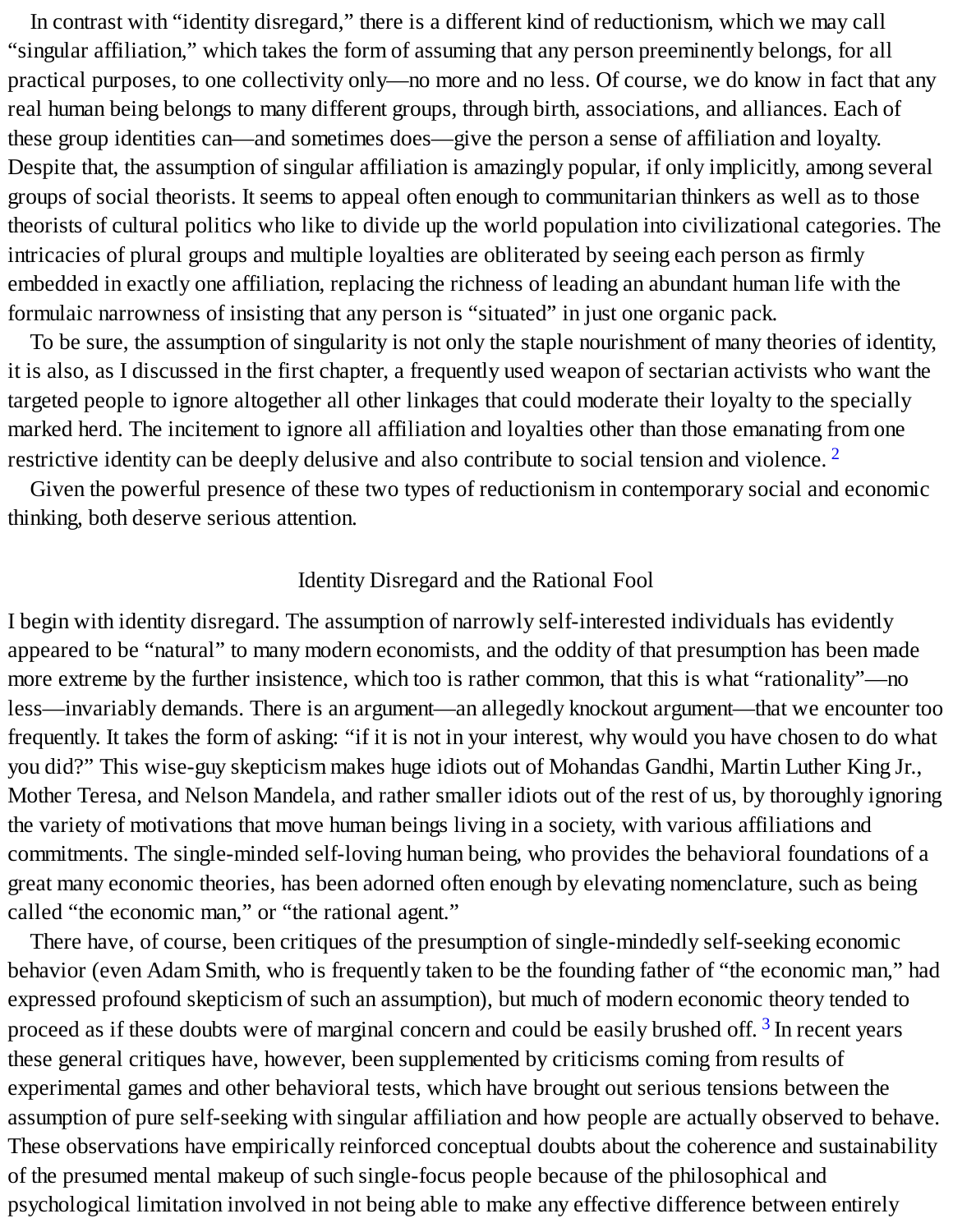distinguishable questions: "what shall I do?" "what serves my interest best?" "what choices will best promote my objectives?" "what should I rationally choose?" A person who acts with impeccable consistency and predictability but can *never* give different answers to these disparate questions can be taken to be something of a "rational fool."<sup>[4](#page-114-12)</sup>

It is, in this context, particularly important to try to incorporate the perception and understanding of identity into the characterization of preference and behavior in economics. <sup>[5](#page-115-0)</sup> This has happened in many different ways in the recent literature. The inclusion of considerations of identity with others in a shared group—and the working of what George Akerlof, the economist, calls "loyalty filters"—can powerfully influence individual conduct as well as their interactions, which can take richly divergent forms.  $^6$  $^6$ 

It must, of course, be recognized that the rejection of purely self-interested behavior does not indicate that one's actions are necessarily influenced by a sense of identity with others. It is quite possible that a person's behavior may be swayed by other types of considerations, such as her adherence to some norms of acceptable conduct (such as financial honesty or a sense of fairness), or by her sense of duty—or fiduciary responsibility—toward others with whom one does not identify in any obvious sense. Nevertheless, a sense of identity with others can be a very important—and rather complex—influence on one's behavior which can easily go against narrowly self-interested conduct.

That broad question also relates to another, to wit, the role of evolutionary selection of behavioral norms which can play an instrumentally important part.  $\frac{7}{1}$  $\frac{7}{1}$  $\frac{7}{1}$  If a sense of identity leads to group success, and through that to individual betterment, then those identity-sensitive behavioral modes may end up being multiplied and promoted. Indeed, both in *reflective* choice and in *evolutionary* selection, ideas of identity can be important, and mixtures of the two—combining critical reflection and selective evolution—can also, obviously, lead to the prevalence of identity-influenced behavior. The time has certainly come to displace the presumption of "identity disregard" from the exalted position it has tended to occupy in a substantial part of economic theory woven around the concept of "the economic man," and also in political, legal, and social theory (used in imitative admiration—a sincere form of flattery—of so-called rational-choice economics).

#### Plural Affiliations and Social Contexts

I turn now to the second type of reductionism: the assumption of singular affiliation. We are all individually involved in identities of various kinds in disparate contexts, in our own respective lives, arising from our background, or associations, or social activities. This was discussed in the first chapter, but it is perhaps worth reemphasizing the point here. The same person can, for example, be a British citizen, of Malaysian origin, with Chinese racial characteristics, a stockbroker, a nonvegetarian, an asthmatic, a linguist, a bodybuilder, a poet, an opponent of abortion, a bird-watcher, an astrologer, and one who believes that God created Darwin to test the gullible.

We do belong to many different groups, in one way or another, and each of these collectivities can give a person a potentially important identity. We may have to decide whether a particular group to which we belong is—or is not—important for us. Two different, though interrelated, exercises are involved here: (1) deciding on what our relevant identities are, and (2) weighing the relative importance of these different identities. Both tasks demand reasoning and choice.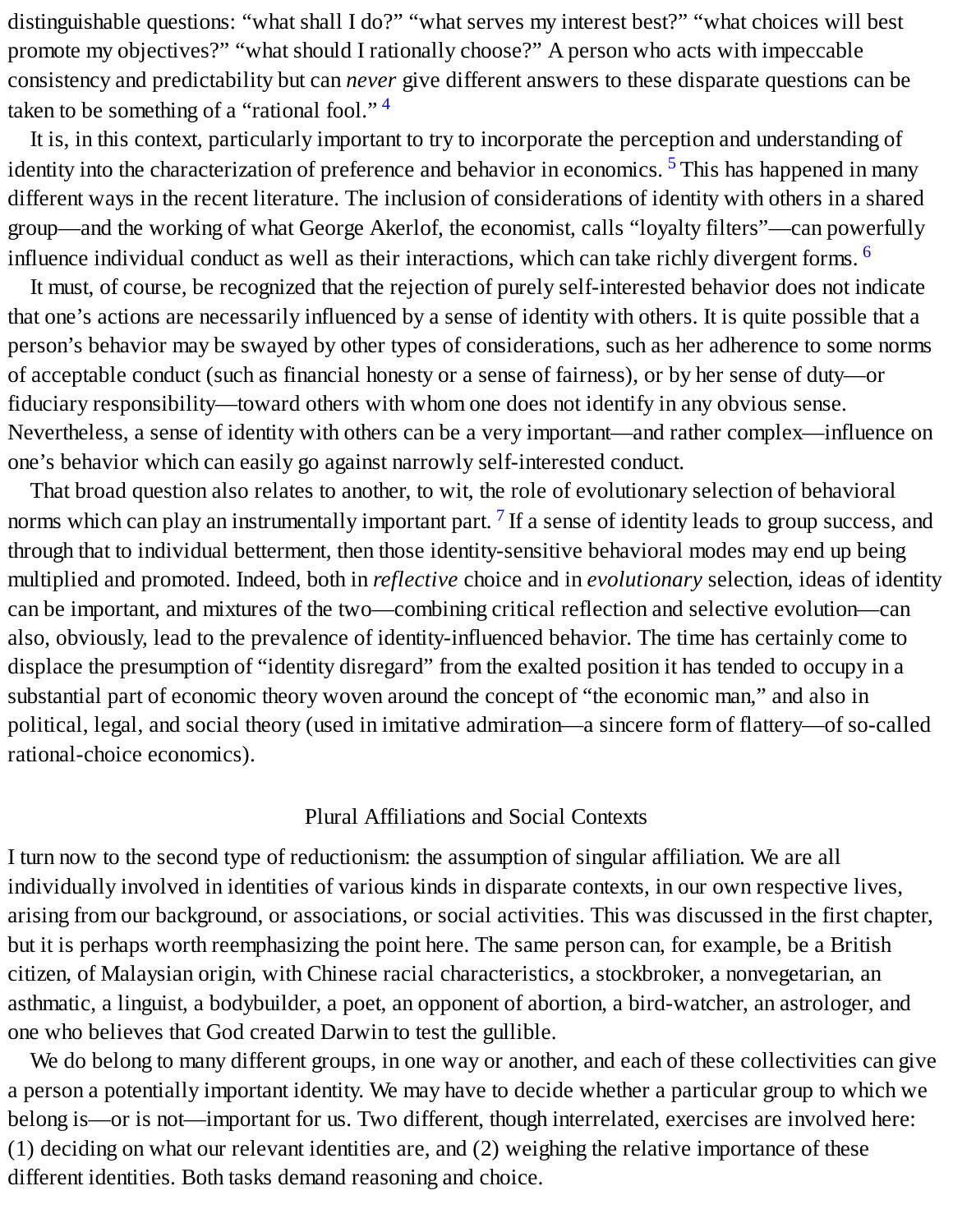The search for a unique way of classifying people for social analysis is not, of course, new. Even the political grouping of people into workers and nonworkers, much used in classical socialist literature, had this simple feature. That such a two-class partition could be very deceptive for social and economic analysis (even for those with a commitment to the underdogs of society) is now widely acknowledged, and it is perhaps worth recollecting, in this context, that Karl Marx himself subjected this unique identification to severe criticism in his *Critique of the Gotha Programme* , in 1875 (a quarter century after *The Communist Manifesto* ). Marx's critique of the German Workers Party's proposed plan of action (the "Gotha Programme") included an argument, among others, against seeing workers "only" as workers, ignoring their diversities as human beings:

[U]nequal individuals (and they would not be different individuals if they were not unequal) are measurable only by an equal standard in so far as they are brought under an equal point of view, are taken from one *definite* side only, *e.g.,* in the present case are regarded *only as workers,* and nothing more is seen in them, everything else being ignored. [8](#page-115-3)

The singular-affiliation view would be hard to justify by the crude presumption that any person belongs to one group and one group only. Each of us patently belongs to many. But nor can that view be easily vindicated by claiming that despite the plurality of groups to which any person belongs, there is, in every situation, some one group that is naturally the preeminent collectivity for her, and she can have no choice in deciding on the relative importance of her different membership categories.

I shall have to come back to the question of multiple memberships and the role of choice in the idea of identity, but before that it is worth noting that in the variation of the relative importance of identities, there may be significant external influences as well: not everything turns specifically on the nature of reasoning and choice. This clarification is needed since the role of choice has to be understood after taking note of the other influences that restrict or restrain the choices one can make.

For one thing, the importance of a particular identity will depend on the social context. For example, when going to a dinner, one's identity as a vegetarian may be rather more crucial than one's identity as a linguist, whereas the latter may be particularly important if one considers going to a lecture on linguistic studies. This variability does nothing to rehabilitate the assumption of singular affiliation, but it illustrates the need to see the role of choice in a context-specific way.

Also, not all identities need have durable importance. Indeed, sometimes an identity group may have a very fleeting and highly contingent existence. Mort Sahl, the American comedian, is supposed to have responded to the intense tedium of a four-hour-long film, directed by Otto Preminger, called *Exodus* (the name was inspired by the ancient Jewish migration out of Egypt, led by Moses), by demanding on behalf of his fellow sufferers: "Otto, let my people go!" That group of tormented filmgoers did have reason for fellow feeling, but one can see the massive contrast between such an ephemeral group of "my people" and the well-knit and seriously tyrannized community of people led by Moses—the original subject of that famous entreaty.

To consider the acceptance issue first, classifications can take many different forms, and not all of the categories that can be consistently generated would serve as a plausible basis for an important identity. Consider the set of people in the world who were born between nine and ten in the morning, local time. This is a distinct and quite well-defined group, but it is hard to imagine that many people would get excited about sustaining the solidarity of such a group and the identity it could potentially produce. Similarly, people who wear size 8 shoes are typically not linked with each other with a strong sense of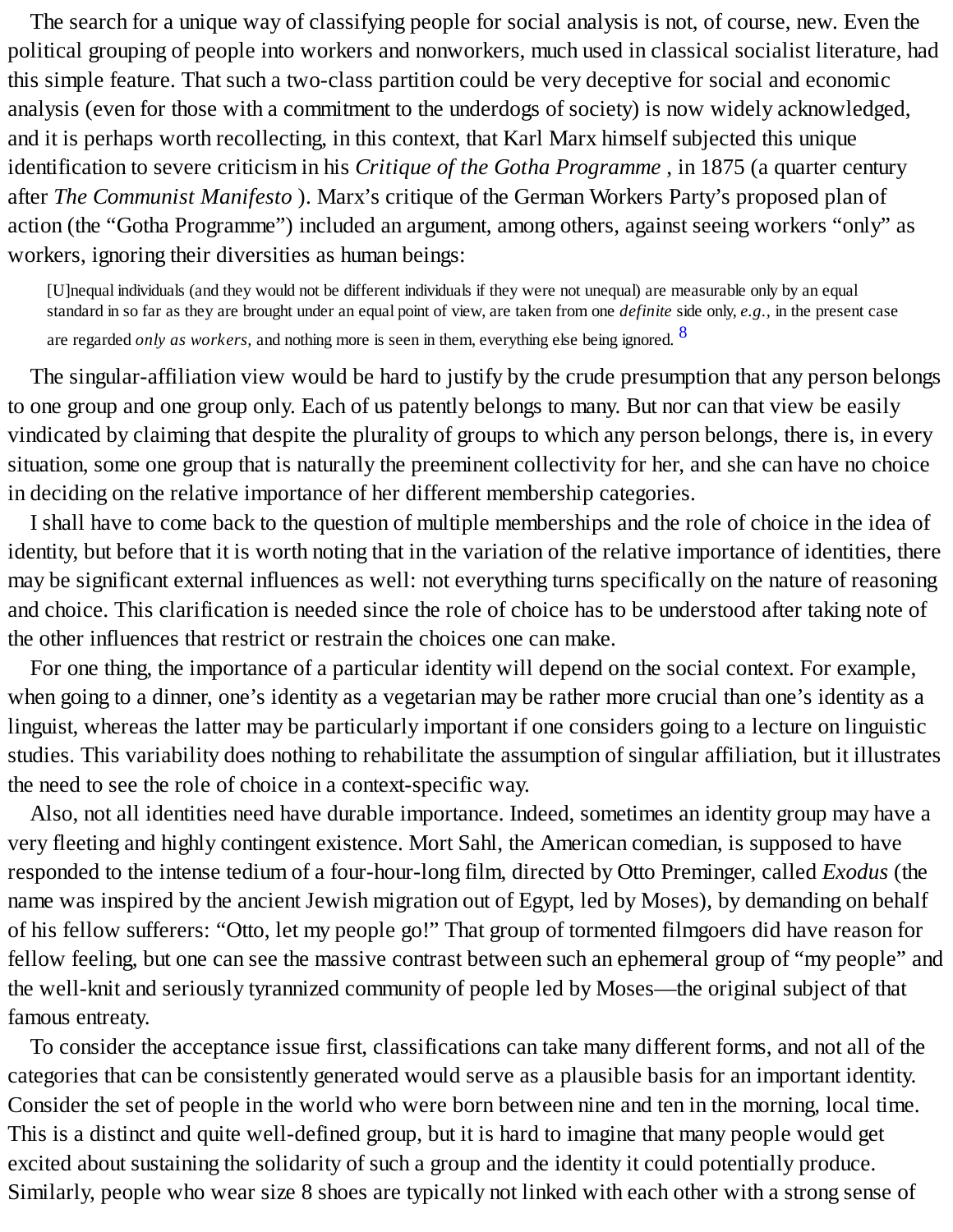identity on that shoe-size ground (rather important as that descriptive specificity is, when it comes to buying shoes and, more importantly, trying cheerfully to walk around in them).

Classification is certainly cheap, but identity is not. More interestingly, whether a particular classification can plausibly generate a sense of identity or not must depend on social circumstances. For example, if size 8 shoes become extremely difficult to find for some complicated bureaucratic reason (to grasp the intelligibility of such a supply shortage, one might have to place oneself somewhere in Minsk or Pinsk at the high noon of Soviet civilization), then the need for shoes of that size may indeed become a shared predicament and can give reason enough for solidarity and identity. Social clubs might even be set up (preferably with a liquor license) to exchange information about the availability of size 8 shoes.

Similarly, if it were to emerge that people born between 9 and 10 A.M . are, for reasons we do not yet understand, particularly vulnerable to some specific ailment (Harvard Medical School might be marshaled to look into this), then again there is a shared quandary which can provide a reason for a sense of identity. To consider a different variant of this example, if some authoritarian ruler wants to curb the freedom of people born in that particular hour because of the ruler's supernatural belief in the perfidy of people born then (perhaps some Macbethian witches have told him that he will be killed by someone born between 9 and 10 A.M .), then again a case for solidarity and identity based on that classificatory unity and persecution may indeed emerge here.

Sometimes a classification that is hard to justify intellectually may nevertheless be made important through social arrangements. Pierre Bourdieu, the French philosopher and sociologist, has pointed out how a social action can end up "producing a difference when none existed," and "social magic can transform people by telling them that they are different." That is what competitive examinations do (the 300th candidate is still something, the 301st is nothing). In other words, the social world constitutes differences by the mere fact of designing them. <sup>[9](#page-115-4)</sup>

Even when a categorization is arbitrary or capricious, once they are articulated and recognized in terms of dividing lines, the groups thus classified acquire derivative relevance (in the case of the civil service examination, it may involve the difference between having a fine job and having none), and this can be a plausible enough basis for identities on both sides of the separating line.

The reasoning in the choice of relevant identities must, therefore, go well beyond the purely intellectual into contingent social significance. Not only is reason involved in the choice of identity, but the reasoning may have to take note of the social context and contingent relevance of being in one category or another.

## Contrasting and Noncontrasting Identities

We can also distinguish between "contrasting" and "noncontrasting" identities. The different groups may belong to the same category, dealing with the same kind of membership (such as citizenship), or to different categories (such as citizenship, profession, class, or gender). In the former case, there is some contrast between different groups within the same category, and thus between the different identities with which they are associated. But when we deal with groups classified on different bases (such as profession and citizenship, respectively), there may be no real contrast between them as far as "belonging" is concerned. However, even though these noncontrasting identities are not involved in any territorial dispute as far as "belonging" is concerned, they can compete with each other for our attention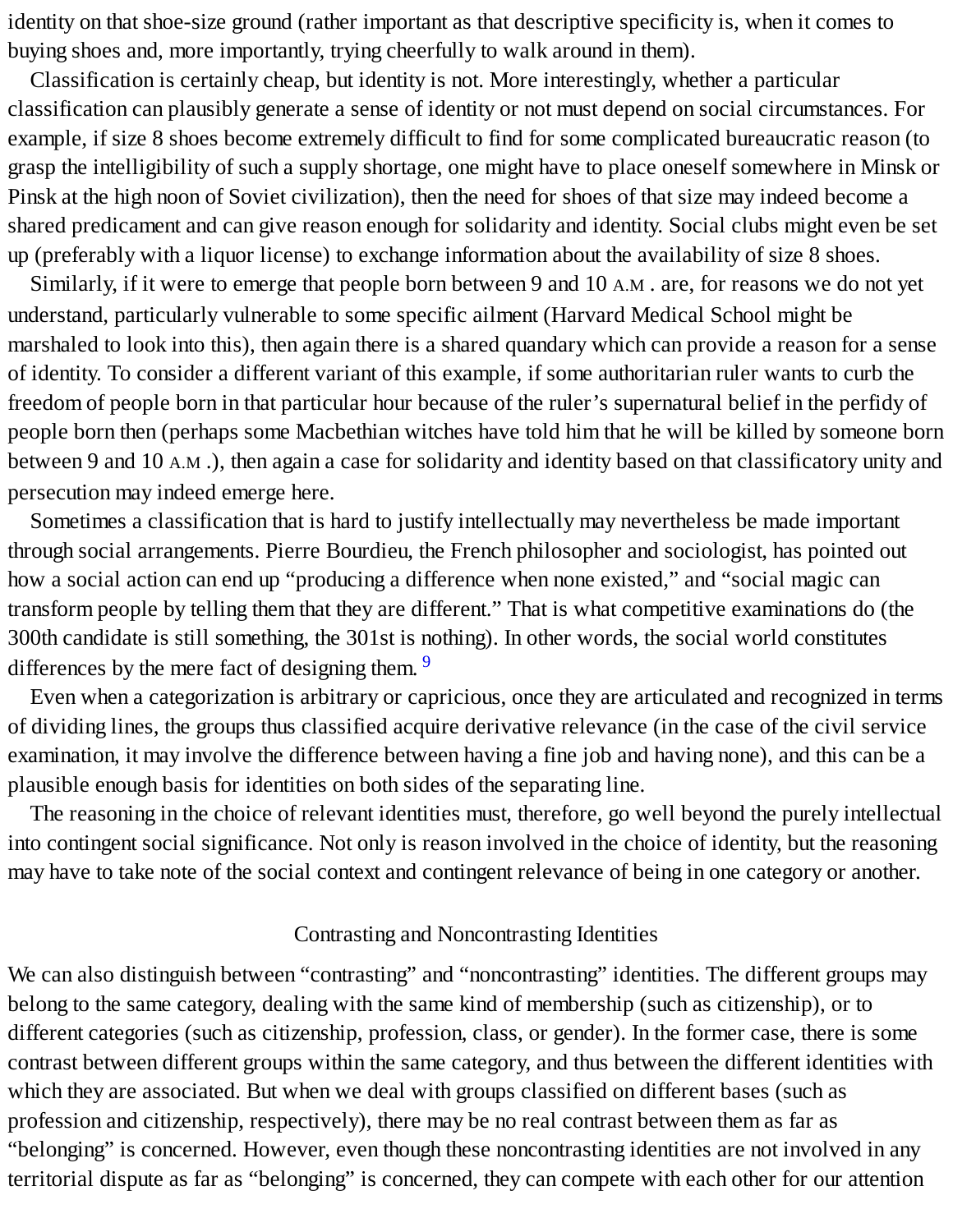and priorities. When one has to do one thing or another, the loyalties can conflict between giving priority to, say, race, or religion, or political commitments, or professional obligations, or citizenship.

In fact, we can have plural identities even within contrasting categories. One citizenship does, in an elementary sense, contrast with another in a person's identity. But as this example itself indicates, even contrasting identities need not demand that one and one only of the unique specifications can survive, overthrowing all the other alternatives. A person can be a dual citizen of, say, both France and the United States. Citizenship can, of course, be made exclusive, as is the case with, say, China or Japan (this was, in fact, the case even with the United States until quite recently). But even when exclusivity is insisted on, the conflict of dual loyalty need not disappear. For example, if a Japanese citizen resident in Britain is unwilling to take British citizenship because she does not want to lose her Japanese national identity, she may still have quite a substantial loyalty to her British attachments and to other features of her British identity which no Japanese court can outlaw. Similarly, an erstwhile Japanese citizen who has given up that citizenship to become a UK citizen may still retain considerable loyalties to her sense of Japanese identity.

The conflict between the priorities and demands of different identities can be significant both for contrasting and for noncontrasting categories. It is not so much that a person has to deny one identity to give priority to another, but rather that a person with plural identities has to decide, in case of a conflict, on the relative importance of the different identities for the particular decision in question. Reasoning and scrutiny can thus play a major role both in the specification of identities and in thinking through the relative strengths of their respective claims.

#### Choice and Constraints

In each social context, there would be a number of potentially viable and relevant identities which one could assess in terms of their acceptability and their relative importance. In many situations, the plurality may become central because of the widespread relevance of durable and frequently invoked characteristics, such as nationality, language, ethnicity, politics, or profession. The person may have to decide on the relative significance of the different affiliations, which could vary depending on the context. It is quite hard to imagine that a person can really be bereft of the possibility of considering alternative identifications, and that she must just "discover" her identities, as if it were a purely natural phenomenon. In fact, we are all constantly making choices, if only implicitly, about priorities to be attached to our different affiliations and associations. Often such choices are quite explicit and carefully argued, as when Mohandas Gandhi deliberately decided to give priority to his identification with Indians seeking independence from the British rule over his identity as a trained barrister pursuing English legal justice, or when E. M. Forster famously concluded, "[I]f I had to choose between betraying my county and betraying my friend, I hope I should have the guts to betray my country."  $^{10}$  $^{10}$  $^{10}$ 

It seems unlikely that the thesis of singular affiliation can have any kind of plausibility given the constant presence of different categories and groups to which any human being belongs. It is possible that the often repeated belief, common among advocates of singular affiliation, that identity is a matter of "discovery" is encouraged by the fact that the choices we can make are constrained by feasibility (I cannot readily choose the identity of a blue-eyed teenage girl from Lapland who is entirely comfortable with six-month-long nights), and these constraints would rule out all kinds of alternatives as being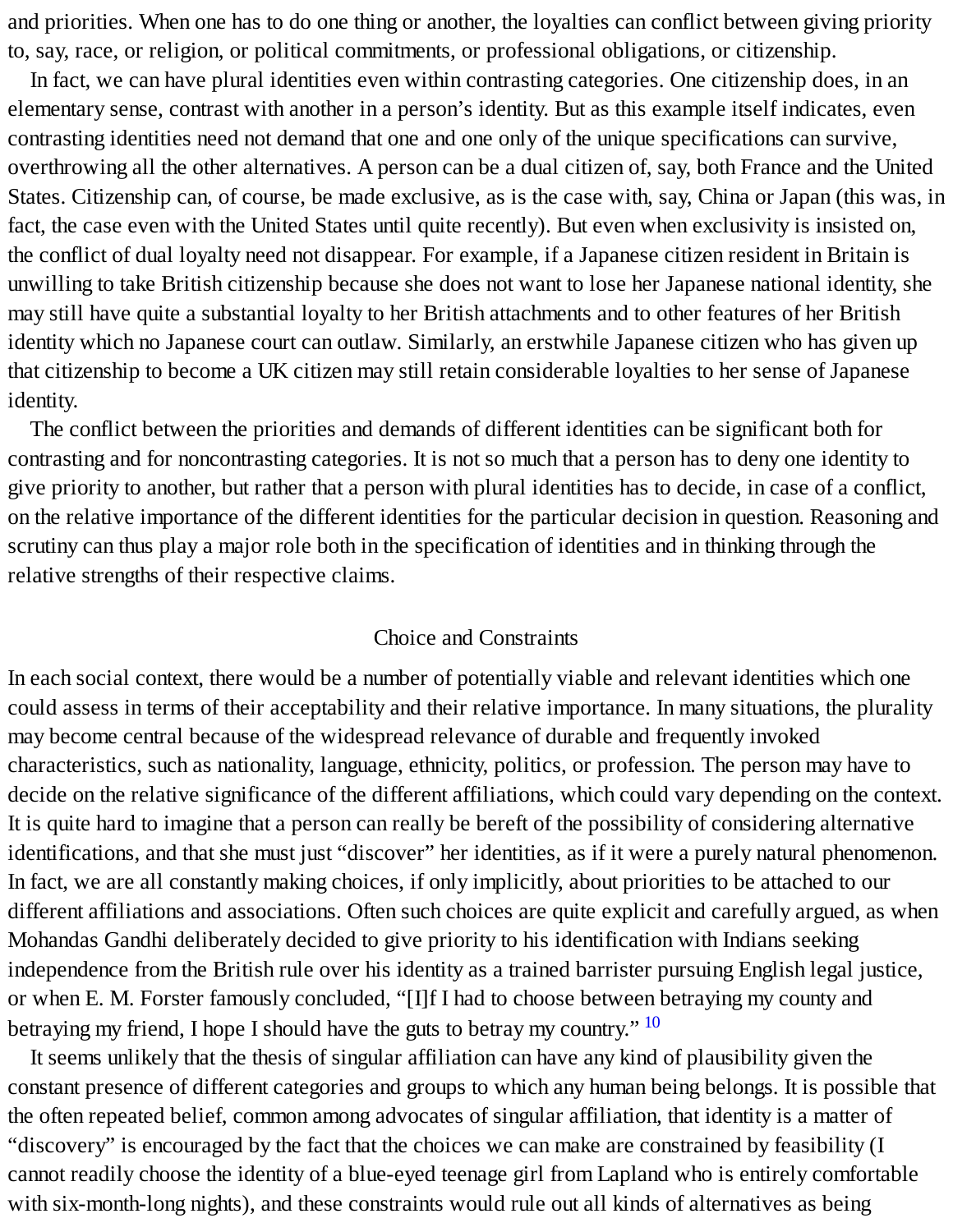nonfeasible. And yet even after that, there will remain choices to make, for example, between priorities of nationality, religion, language, political beliefs, or professional commitments. And the decisions can be momentous: for example, the father, Eugenio Colorni, of my late wife Eva had to weigh the divergent demands of being an Italian, a philosopher, an academic, a democrat, and a socialist, in Mussolini's fascist Italy in the 1930s, and chose to abandon the academic pursuit of philosophy to join the Italian resistance (he was killed by the fascists in Rome two days before American soldiers arrived there).

The constraints may be especially strict in defining the extent to which we can persuade *others,* in particular, to take us to be different from (or more than) what they insist on taking us to be. A Jewish person in Nazi Germany, or an African-American when faced with a lynch mob in the American South, or a rebellious, landless agricultural laborer threatened by a gunman hired by upper-caste landowners in North Bihar may not be able to alter his or her identity in the eyes of the aggressors. The freedom in choosing our identity in the eyes of others can sometimes be extraordinarily limited. This point is not in dispute.

Many years ago, when I was an undergraduate at Cambridge, one of my teachers, Joan Robinson, a superb professor of economics, told me (during a particularly argumentative tutorial—we used to have many of those): "The Japanese are too polite; you Indians are too rude; the Chinese are just right." I accepted this generalization immediately: the alternative would have been, of course, to give further evidence of the Indian propensity toward rudeness. But I also realized that no matter what I said or did, the imaging would not quickly change in my teacher's mind (Joan Robinson, by the way, was very fond of Indians: she thought that they were absolutely fine in a rude kind of way).

More generally, whether we are considering our identities as we ourselves see them or as others see us, we choose within particular constraints. But this is not in the least a surprising fact—it is rather just the way choices are faced in any situation. Choices of all kinds are always made within particular constraints, and this is perhaps the most elementary aspect of any choice. As was discussed in the first chapter, any student of economics knows that consumers always choose within a budget constraint, but that does not indicate that they have no choice, but only that they have to choose within their budgets.

There is also a need for reasoning in determining the demands and implications of identity-based thinking. It is clear enough that the way we see ourselves may well influence our practical reason, but it is by no means immediate how—indeed in which direction—that influence may work. A person may decide, on reflection, not only that she is a member of a particular ethnic group (for example, a Kurd), but also that this is an extremely important identity for her. This decision can easily influence the person in the direction of taking greater responsibility for the well-being and freedoms of that ethnic group—it can become for her an extension of the obligation to be self-reliant (the self now being extended to cover others in the group with which this person identifies).

However, this does not yet tell us whether the person should or should not favor members of this group in the choices she has to make. If, for example, she were to favor her own ethnic group in making public decisions, this could rightly be seen as a case of shady nepotism rather than an example of shining excellence of morality and ethics. Indeed, just as self-denial may be a part of public morality, it can even be argued that a person may have to be particularly diffident in favoring members of a group with which she identifies. There is no presumption that the recognition or assertion of an identity must necessarily be a ground for solidarity in practical decisions; this has to be a matter for further reasoning and scrutiny.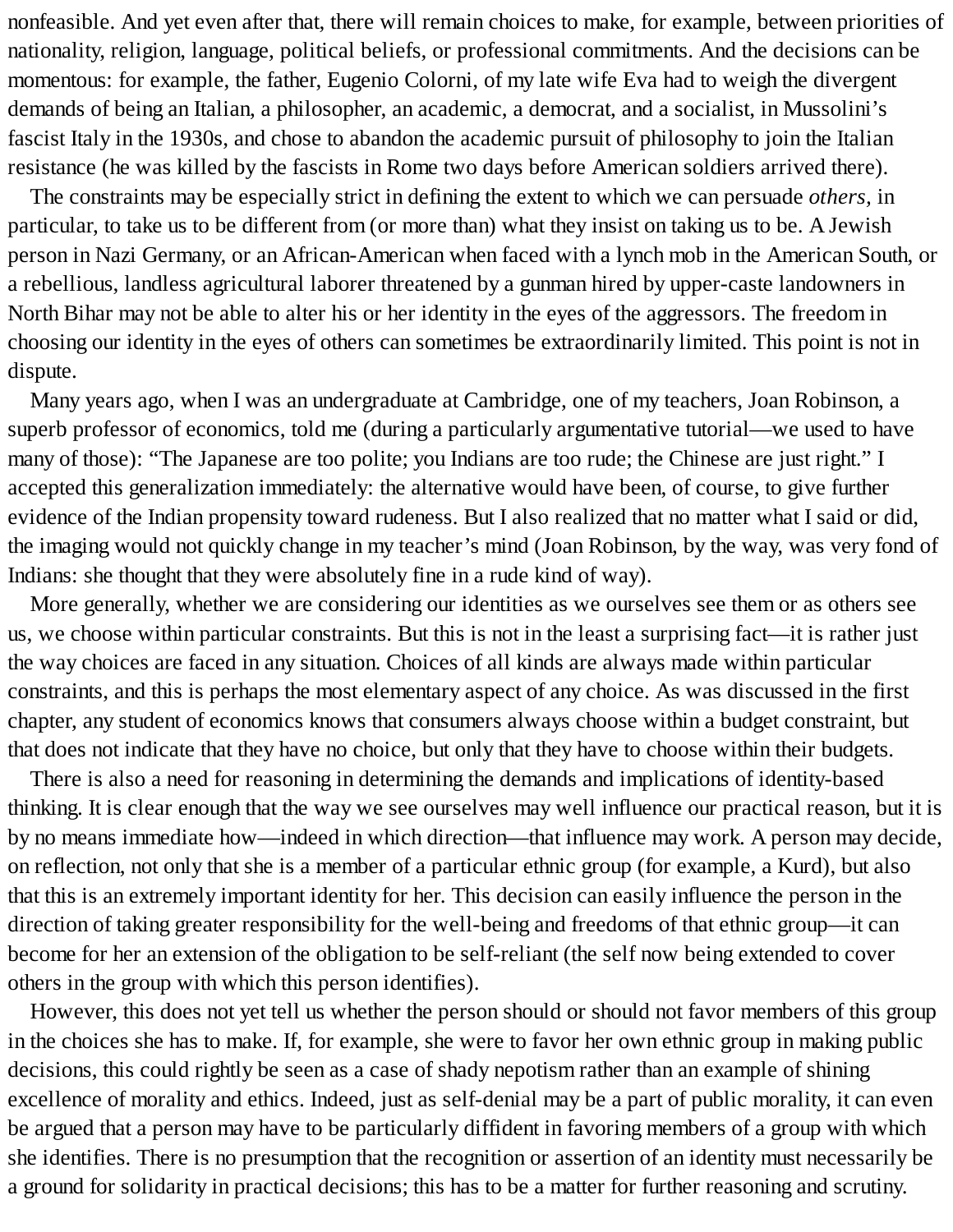Indeed, the need for reasoning is thoroughly pervasive at every stage of identity-based thoughts and decisions.

#### Communitarian Identity and the Possibility of Choice

I turn now to some specific arguments and claims, beginning with the alleged priority of one's communitybased identity which has been forcefully advocated in communitarian philosophy. That line of thought not only prioritizes the importance of belonging to one particular community group rather than another, but often tends to see community membership as a kind of extension of one's own self. <sup>[11](#page-115-6)</sup> Communitarian thinking has been in the ascendancy over the last few decades in contemporary social, political, and moral theorizing, and the dominant and compelling role of social identity in governing behavior as well as knowledge has been widely investigated and championed.  $^{12}$  $^{12}$  $^{12}$ 

In some versions of communitarian thinking, it is presumed—explicitly or by implication—that one's identity with one's community must be the principal or dominant (perhaps even the only significant) identity a person has. This conclusion can be linked to two alternative—related but distinct—lines of reasoning. One line argues that a person does not have access to other community-independent conceptions of identity and to other ways of thinking about identity. Her social background, firmly based on "community and culture," determines the feasible patterns of reasoning and ethics that are available to her. The second line of argument does not anchor the conclusion to perceptual constraints, but to the claim that identity is a matter of discovery anyway, and the communitarian identity will invariably be recognized to be of paramount importance, if any comparisons were to be made.

To look, first, at the thesis of severe perceptual limitation, it often takes the form of an amazingly strong assertion. In some of the more fervent versions of the thesis, we are told that we cannot invoke any criterion of rational behavior other than those that obtain in the community to which the person involved belongs. Any reference to rationality yields the retort, "*which* rationality?" or "*whose* rationality?" It is also argued not only that the *explanation* of a person's moral judgments must be based on the values and norms of the community to which the person belongs, but also that these judgments can be ethically assessed *only within* those values and norms, which entails a denial of the claims of competing norms on the person's attention. Various versions of these far-reaching claims have been forcefully aired and powerfully advocated.

This approach has had the effect of rejecting the feasibility of assessing—perhaps even comprehending —normative judgments about behavior and institutions across cultures and societies, and it has sometimes been used to undermine the possibility of serious cross-cultural exchange and understanding. This distancing sometimes serves a political purpose, for example, in the defense of particular customs and traditions on such matters as women's unequal social position or the use of particular modes of conventional punishment, varying from amputation to the stoning of allegedly adulterous women. There is an insistence here on splitting up the large world into little islands that are not within intellectual reach of each other.

These perceptual claims are certainly worth scrutinizing. There can be little doubt that the community or culture to which a person belongs can have a major influence on the way he or she sees a situation or views a decision. In any explanatory exercise, note has to be taken of local knowledge, regional norms, and particular perceptions and values that are common in a specific community. <sup>[13](#page-116-0)</sup> The empirical case for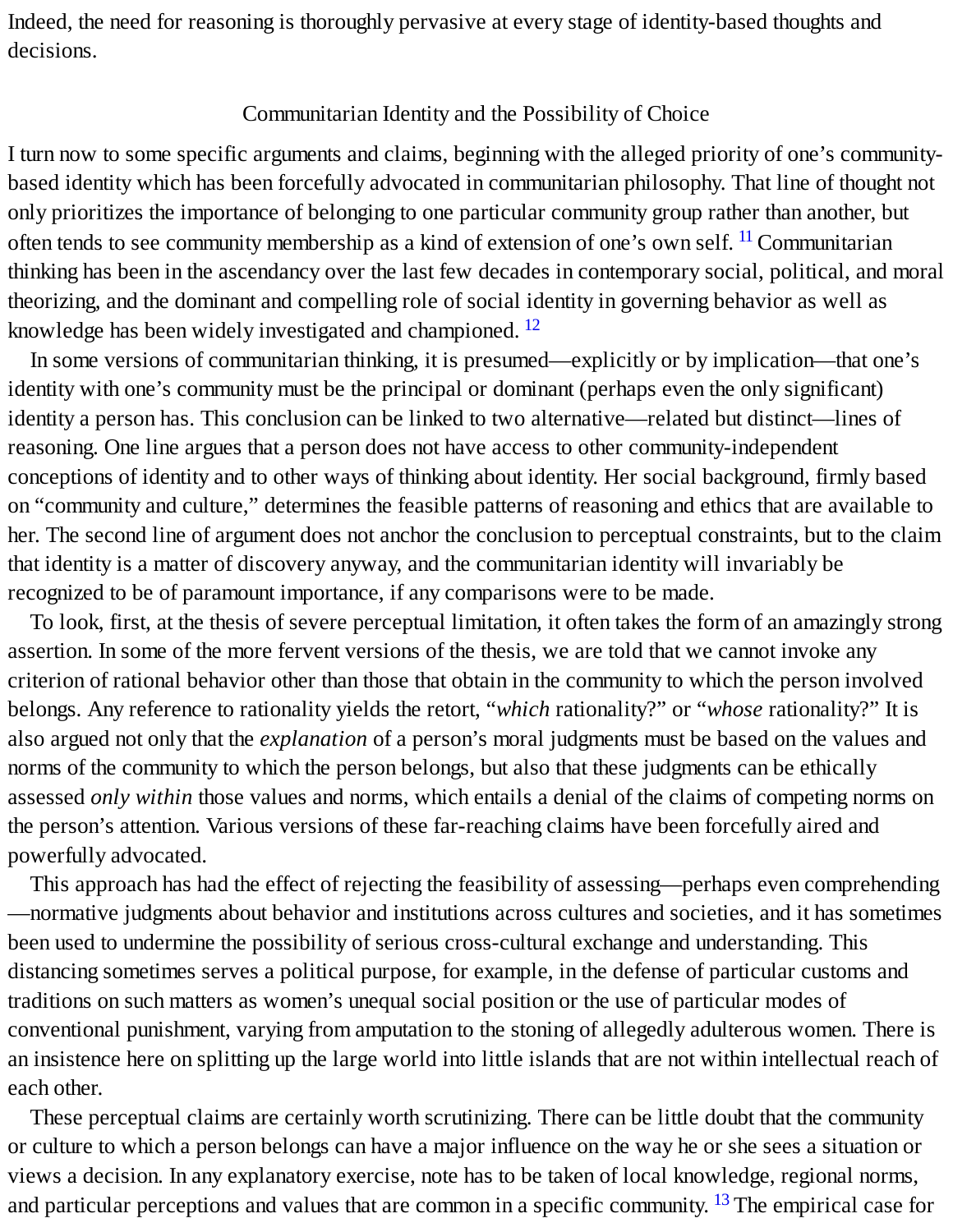this recognition is certainly strong. But this does not, in any plausible way, undermine or eliminate the possibility and role of choice and reasoning about identity. This is so for at least two specific reasons.

First, even though certain basic cultural attitudes and beliefs may *influence* the nature of our reasoning, they cannot invariably *determine* it fully. There are various influences on our reasoning, and we need not lose our ability to consider other ways of reasoning just because we identify with, and have been influenced by membership in, a particular group. Influence is not the same thing as complete determination, and choices do remain despite the existence—and importance—of cultural influences.

Second, the so-called cultures need not involve any *uniquely* defined set of attitudes and beliefs that can shape our reasoning. Indeed, many of these "cultures" contain considerable internal variations, and different attitudes and beliefs may be entertained within the same broadly defined culture. For example, Indian traditions are often taken to be intimately associated with religion, and indeed in many ways they are, and yet Sanskrit and Pali have a larger atheistic and agnostic literature than any other classical language: Greek or Roman or Hebrew or Arabic. When a doctrinal anthology such as the fourteenthcentury Sanskrit book *Sarvadarshanasamgraha* (literally translated as "collection of all philosophies") presents sixteen chapters respectively sympathetic to sixteen different positions on religious issues (beginning with atheism), the aim is to cater to informed and discerning choice, rather than to indicate incomprehension of each other's positions.  $^{14}$  $^{14}$  $^{14}$ 

Our ability to think clearly may, of course, vary with training and talent, but we can, as adult and competent human beings, question and begin to challenge what has been taught to us if we are given the opportunity to do so. While particular circumstances may not sometimes encourage a person to engage in such questioning, the ability to doubt and to question is not beyond our reach.

The point is often made, plausibly enough, that one cannot reason from nowhere. But this does not imply that no matter what the antecedent associations of a person are, those associations must remain unchallenged, unrejectable, and permanent. The alternative to the "discovery" view is not choice from positions "unencumbered" with any identity (as some communitarian polemicists seem to imply), but choices that continue to exist even in any *encumbered* position one happens to occupy. Choice does not require jumping out of nowhere into somewhere, but it can lead to a move from one place to another.

#### Priorities and Reason

I turn now from the argument based on perceptual limitation to the other possible ground for relying on choiceless identities, to wit, the alleged centrality of discovery in "knowing who you are." As Michael Sandel, the political theorist, has illuminatingly explained this claim (among other communitarian claims), "[C]ommunity describes not just what they *have* as fellow citizens but also what they *are,* not a relationship they choose (as in a voluntary association) but an attachment they discover, not merely an attribute but a constituent of their identity." <sup>[15](#page-116-2)</sup>

However, an enriching identity need not, in fact, be obtained only through discovering where we find ourselves. It can also be acquired and earned. When Lord Byron considered leaving Greece and parting from the people with whom this quintessential Englishman had come to identify so closely, he had reason to lament:

Maid of Athens, ere we part,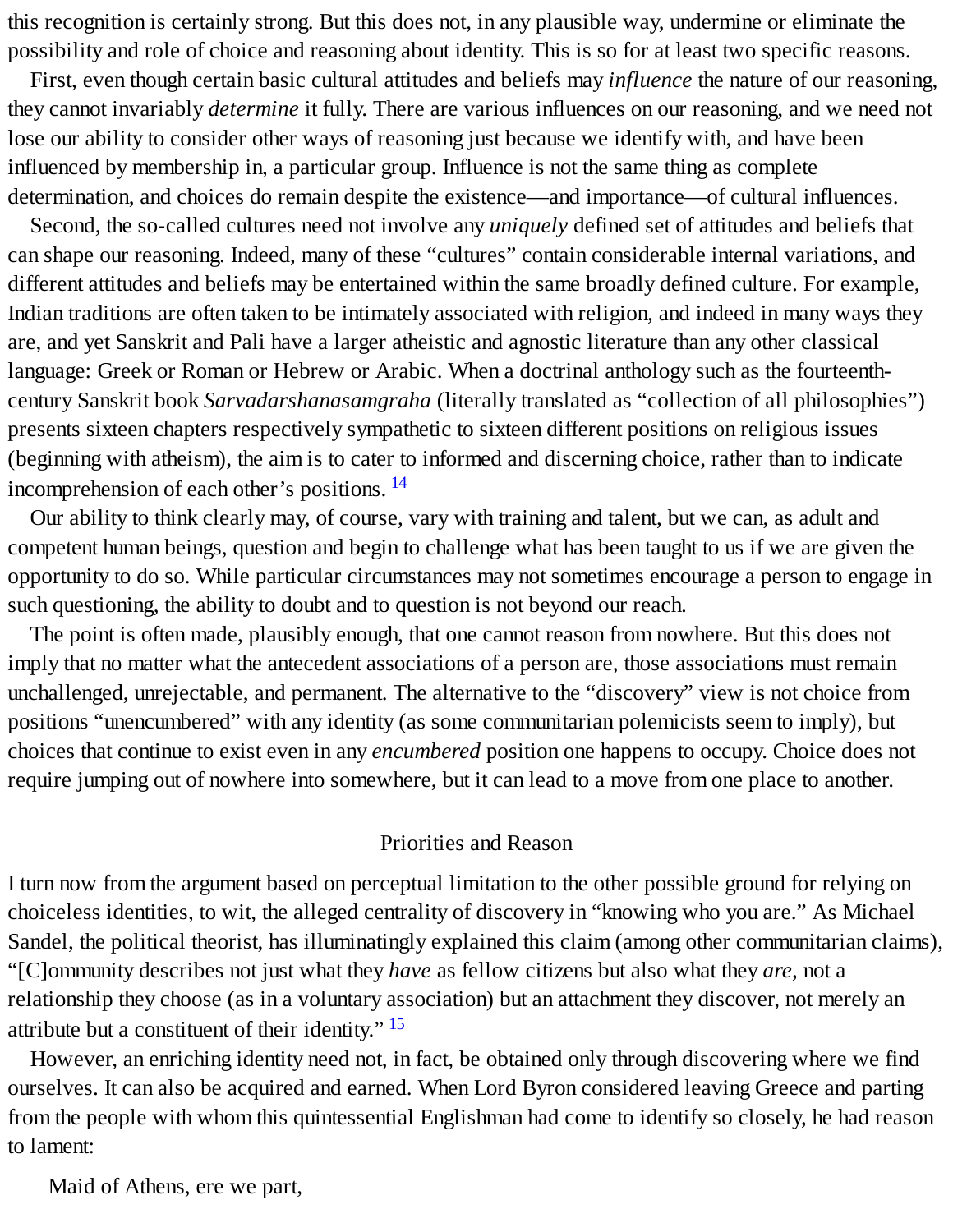Give, oh, give me back my heart!

Byron's acquired identity with the Greeks vastly enriched his own life while also adding some strength to the Greek struggle for independence. We are not as imprisoned in our installed locations and affiliations as the advocates of the discovery view of identity seem to presume.

Perhaps, however, the strongest reason for being skeptical of the discovery view is that we have different ways of identifying ourselves even in our given locations. The sense of belonging to a community, while strong enough in many cases, need not obliterate—or overwhelm—other associations and affiliations. These choices are constantly faced (even though we may not spend all our time articulating the choices we are actually making).

Consider, for example, the Caribbean poet Derek Walcott's poem "A Far Cry from Africa," which captures the divergent pulls of his historical African background and his loyalty to the English language and the literary culture that goes with it (a very strong affiliation for Walcott):

Where shall I turn, divided to the vein? I who have cursed The drunken officer of British rule, how choose Between this Africa and the English tongue I love? Betray them both, or give back what they give? How can I face such slaughter and be cool? How can I turn from Africa and live?

Walcott cannot simply "discover" what is his true identity; he has to decide what he should do, and how—and to what extent—to make room for the different loyalties in his life. We have to address the issue of conflict, real or imagined, and ask about the implications of our loyalty to divergent priorities and differentiated affinities. If Walcott wonders what conflict there is between his inseparable attachment to Africa and his love of the English language and his use of that language (indeed his astonishingly beautiful use of that language), that points to broader questions of disparate pulls on one's life. The presence of conflicting pulls is as real in France, or America, or South Africa, or India, or anywhere else, as it clearly is in Walcott's Caribbean. The basic seri ousness of the disparate pulls—of history, culture, language, politics, profession, family, comradeship, and so on—have to be adequately recognized, and they cannot all be drowned in a single-minded celebration only of community.

The point at issue is not whether *any* identity whatever can be chosen (that would be an absurd claim), but whether we do indeed have choices over alternative identities or combinations of identities, and perhaps more importantly, substantial freedom regarding what *priority* to give to the various identities we may simultaneously have. <sup>[16](#page-116-3)</sup> To consider an illustration that was discussed in the last chapter, a person's choice may be constrained by the recognition that she is, say, Jewish, but she still has a decision to make regarding what importance to give to that particular identity over others that she may also have (related for example, to her political beliefs, sense of nationality, humanitarian commitments, or professional attachments).

In the Bengali novel *Gora* by Rabindranath Tagore published a century ago, the problematic hero, also called Gora, differs from most of his friends and family in urban Bengal by strongly championing oldfashioned Hindu customs and traditions and is a staunch religious conservative. However, Tagore places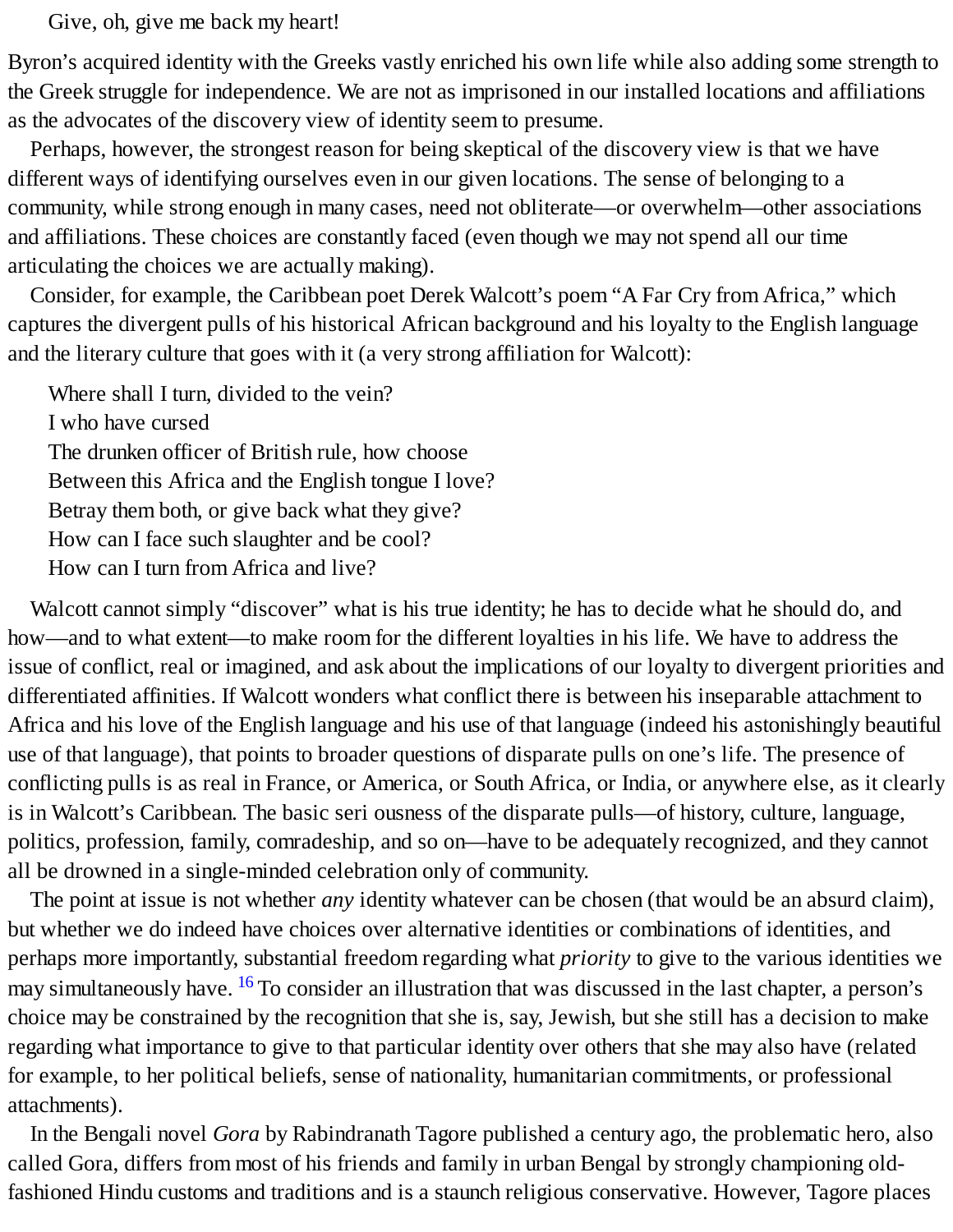Gora in a big confusion toward the end of the novel when his supposed mother tells him that he was adopted as an infant orphan by the Indian family after his Irish parents had been killed by the rebellious sepoys in the ferocious anti-British mutiny of 1857 (the name Gora means "fair," and presumably his unusual looks had received attention but no clear diagnosis). At one stroke, Gora's militant conservatism is undermined by Tagore since Gora finds all the doors of traditionalist temples closed to him—as a "foreign-born"—thanks to the narrowly conservative cause which he himself had been championing.

We do discover many things about ourselves even when they may not be as foundational as the one Gora had to face. But to recognize this is not the same as making identity just a matter of discovery. Even when the person discovers something very important about himself or herself, there are still issues of choice to be faced. Gora had to ask whether he should continue his championing of Hindu conservatism (though now from an inescapable distance) or see himself as something else. Gora chooses ultimately, helped by his girlfriend, to see himself just as a human being who is at home in India, not delineated by religion or caste or class or complexion. Important choices have to be made even when crucial discoveries occur. Life is not mere destiny.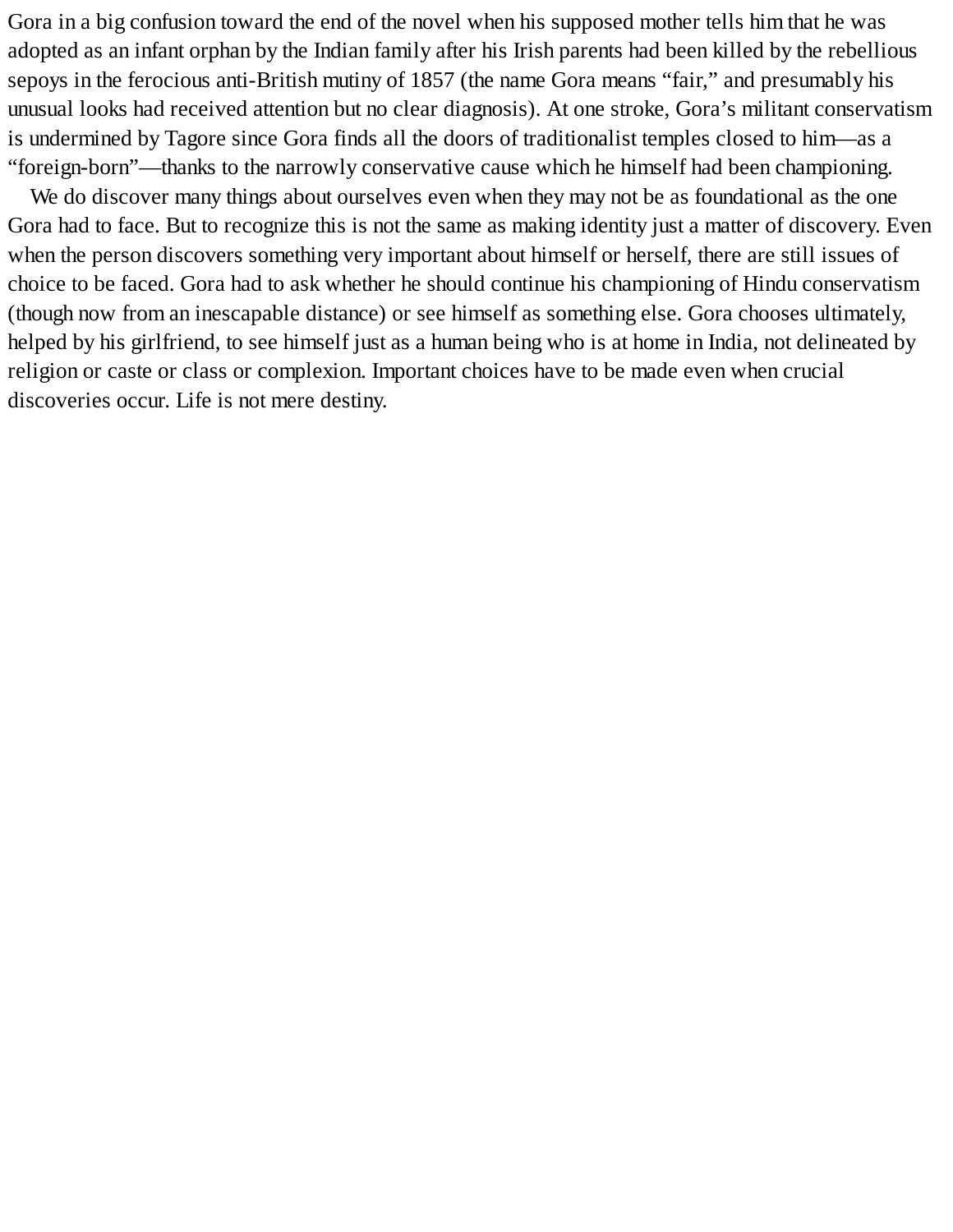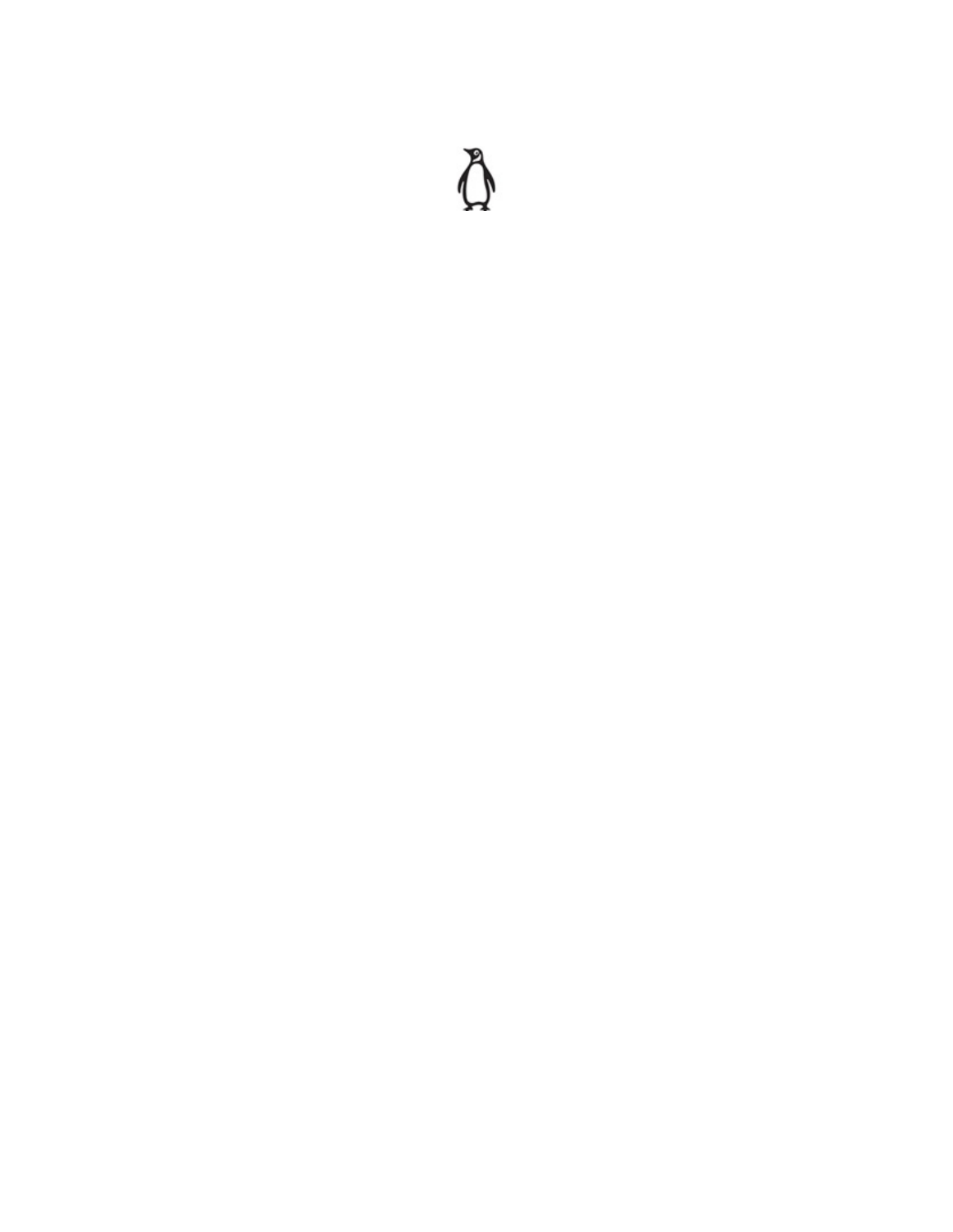## CHAPTER 3

## Civilizational Confinement

The "clash of civilizations" was already a popular topic well before the horrifying events of September 11 sharply added to the conflicts and distrust in the world. But these terrible happenings have had the effect of vastly magnifying the ongoing interest in the so-called clash of civilizations. Indeed, many influential commentators have been tempted to see an immediate linkage between observations of global conflicts and theories of civilizational confrontations. There has been much interest in the theory of civilizational clash forcefully presented in Samuel Huntington's famous book. [1](#page-116-4) In particular, the theory of a clash between "Western" and "Islamic" civilizations has frequently been invoked.

There are two distinct difficulties with the theory of civilizational clash. The first, which is perhaps more fundamental, relates to the viability and significance of classifying people according to the civilizations to which they allegedly "belong." This question arises well before problems with the view that people thus classified into cartons of civilizations must be somehow antagonistic—the civilizations to which they belong are hostile to each other. Underlying the thesis of a civilizational clash lies a much more general idea of the possibility of seeing people primarily as belonging to one civilization or another. The relations between different persons in the world can be seen, in this reductionist approach, as relations between the respective civilizations to which they allegedly belong.

As was discussed in [chapter](#page-13-0) 1 , to see any person preeminently as a member of a civilization (for example, in Huntington's categorization, as a member of "the Western world," "the Islamic world," "the Hindu world," or "the Buddhist world") is already to reduce people to this one dimension. Thus, the deficiency of the clash thesis begins well before we get to the point of asking whether the disparate civilizations (among which the population of the world is neatly partitioned out) must necessarily—or even typically—clash. No matter what answer we give to that question, even by pursuing the question in this restrictive form, we implicitly give credibility to the allegedly unique importance of that one categorization over all the other ways in which people of the world can be classified.

Indeed, even the *opponents* of the theory of a "civilizational clash" can, in effect, contribute to propping up its intellectual foundation if they begin by accepting the same singular classification of the world population. The heartwarming belief in an underlying goodwill among people belonging to discrete civilizations is, of course, very different from the cold pessimism of seeing only conflict and strife between them. But the two approaches share the same reductionist conviction that human beings around the world can be understood and preeminently characterized in terms of the distinct civilizations to which they belong. The same pallid view of the world divided into boxes of civilizations is shared by both groups—warm and cold—of theorists.

For example, in disputing the gross and nasty generalization that members of the Islamic civilization have a belligerent culture, it is common enough to argue that they actually share a culture of peace and goodwill. But this simply replaces one stereotype with another, and furthermore, it involves accepting an implicit presumption that people who happen to be Muslim by religion would basically be similar in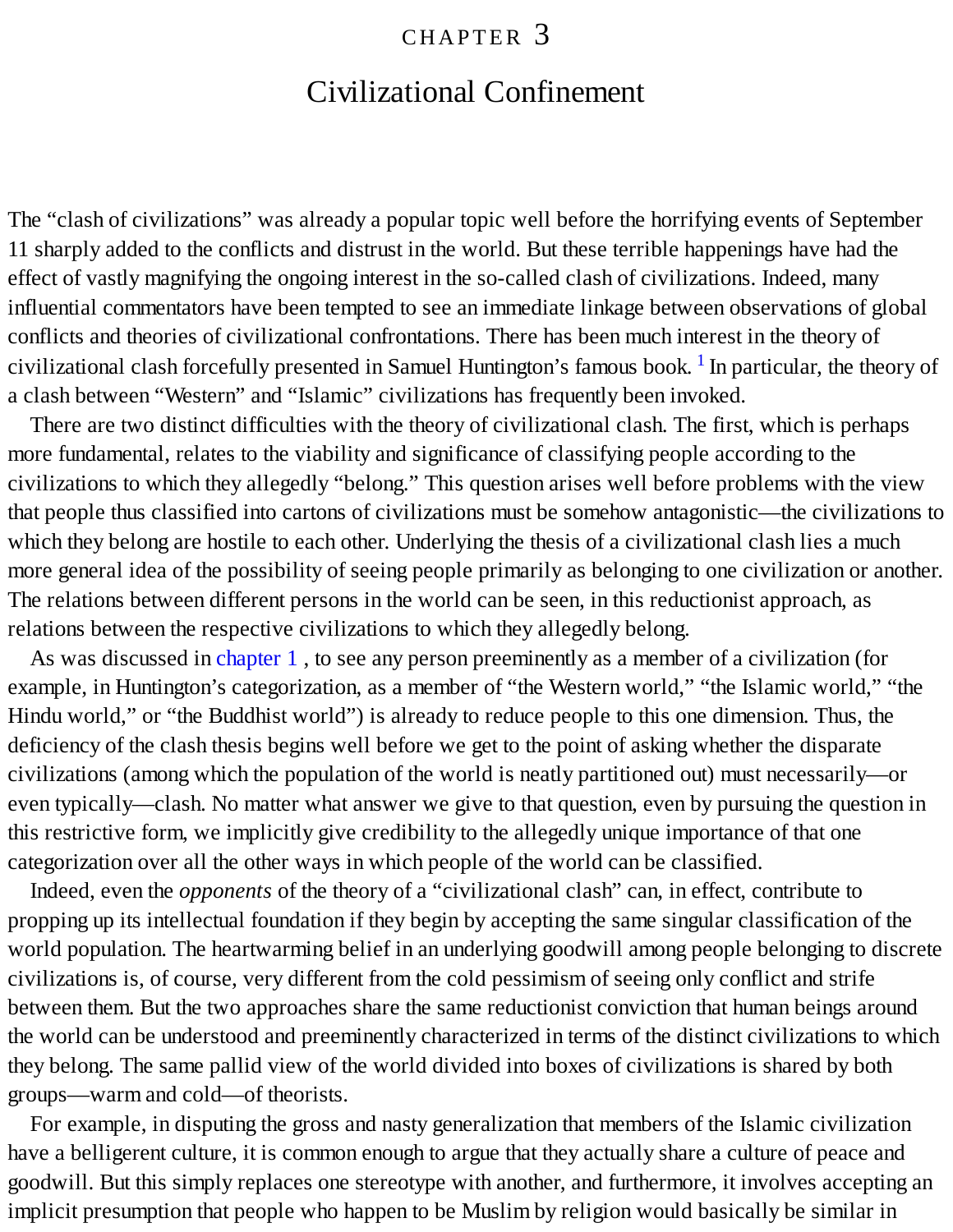other ways as well. Aside from all the difficulties in defining civilizational categories as disparate and disjunctive units (on which more presently), the arguments on both sides suffer, in this case, from a shared faith in the presumption that seeing people exclusively, or primarily, in terms of the religion-based civilizations to which they are taken to belong is a good way of understanding human beings. Civilizational partitioning is a pervasively intrusive phenomenon in social analysis, stifling other—richer —ways of seeing people. It lays the foundations for misunderstanding nearly everyone in the world, even before going on to the drumbeats of a civilizational clash.

# Singular Visions and the Appearance of Depth

If clashing civilizations is a remarkably grand thesis about conflicts, there are lesser, but also influential, claims that relate contrasts of cultures and identities to the conflicts and the profusion of atrocities we see in different parts of the world today. Instead of one majestically momentous partition that splits the world population into contending civilizations, as in Huntington's imagined uni verse, the lesser variants of the approach see local populations as being split into clashing groups with divergent cultures and disparate histories that tend, in an almost "natural" way, to breed enmity toward each other. Conflicts involving, say, Hutus and Tutsis, Serbs and Albanians, Tamils and Sinhalese, are then reinterpreted in lofty historical terms, seeing in them something that is much grander than the shabbiness of contemporary politics.

Modern conflicts, which cannot be adequately analyzed without going into contemporary events and machinations, are then interpreted as ancient feuds which allegedly place today's players in preordained roles in an allegedly ancestral play. As a result, the "civilizational" approach to contemporary conflicts (in grander or lesser versions) serves as a major intellectual barrier to focusing more fully on prevailing politics and to investigating the processes and dynamics of contemporary incitements to violence.

It is not hard to understand why the imposing civilizational approach appeals so much. It invokes the richness of history and the apparent depth and gravity of cultural analysis, and it seeks profundity in a way that an immediate political analysis of the "here and now"—seen as ordinary and mundane—would seem to lack. If I am disputing the civilizational approach, it is not because I don't see its intellectual temptations.

I am, in fact, reminded of an event fifty years ago, shortly after I first arrived in England from India, as a student at Cambridge University. A kindly fellow student, who had already acquired a reputation for insightful political analysis, took me to see the recently released film *Rear Window* , where I encountered a canny but crippled photographer, played by James Stewart, observing some very suspicious events in the house opposite. Like James Stewart, I too, in my naive kind of way, became convinced that a gruesome murder may have been committed in the apartment that could be seen from the rear window.

However, my theorist companion explained to me (amid whispered protests from neighbors urging him to shut up) that there was, he was certain, no murder at all, and that the whole film, I would soon discover, was a serious indictment of McCarthyism in America, which encouraged everyone to watch the activities of other people with great suspicion. "This is a robust critique," he informed this novice from the third world, "of the growing American culture of snooping." Such a critique, I could readily see, could have yielded quite a profound film, but I kept wondering whether it was, in fact, the film we were watching. Later on, I remember, I had to make a strong cup of coffee for my disappointed guide to Western culture to reconcile him to the shallow and trivial world in which the murderer got his mundane comeuppance. What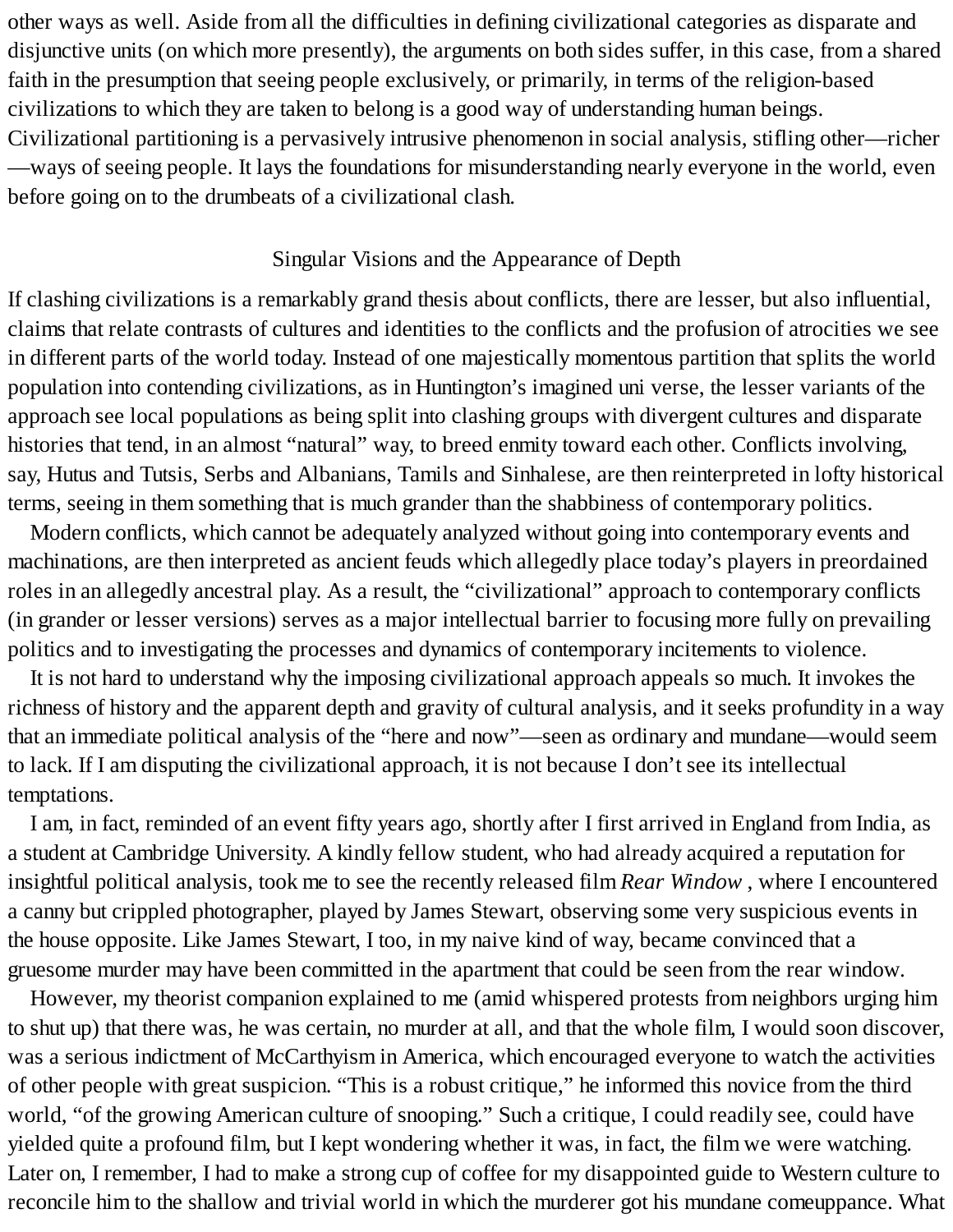must be similarly asked is whether in the world in which we live we are actually watching a grand clash of civilizations or something much more ordinary which merely looks like a civilizational clash to determined seekers of depth and profundity.

The depth that civilizational analysis seeks is not, however, exclusive to the high road of intellectual analysis. In some ways, civilizational analysis mirrors and magnifies common beliefs that flourish in not particularly intellectual circles. The invoking of, say, "Western" values against what "those others" believe is rather commonplace in public discussions, and it makes regular headlines in tabloids as well as figuring in political rhetoric and anti-immigrant oratory. In the aftermath of September 11, the stereotyping of Muslims came often enough from people who are no great specialists, if I am any judge, on the subject. But theories of civilizational clash have often provided allegedly sophisticated foundations of crude and coarse popular beliefs. Cultivated theory can bolster uncomplicated bigotry.

## Two Difficulties of Civilizational Explanations

What, then, are the difficulties of explaining contemporary world events by invoking civilizational categories? Perhaps its most basic weakness lies, as was suggested in [chapter](#page-13-0) 1 , in its use of a particularly ambitious version of the illusion of singularity. To this has to be added a second problem: the crudeness with which the world civilizations are characterized, taking them to be more homogeneous and far more insular than tends to emerge from empirical analyses of the past and the present.

The illusion of singularity draws on the presumption that a person not be seen as an individual with many affiliations, nor as someone who belongs to many different groups, but just as a member of one particular collectivity, which gives him or her a uniquely important identity. The implicit belief in the overarching power of a singular classification is not just crude as an approach to description and prediction, it is also grossly confrontational in form and implication. A uniquely divisive view of the world population goes not only against the old-fashioned belief that "people are much the same the world over," but also against the important and informed understanding that we are different in many diverse ways. Our differences do not lie on one dimension only.

The realization that each of us can and do have many different identities related to different significant groups to which we simultaneously belong appears to some as a rather complicated idea. But, as was discussed in the last chapter, it is an extremely ordinary and elementary recognition. In our normal lives, we see ourselves as members of a variety of groups: we belong to all of them. The fact that a person is a woman does not conflict with her being a vegetarian, which does not militate against her being a lawyer, which does not prevent her from being a lover of jazz, or a heterosexual, or a supporter of gay and lesbian rights. Any person is a member of many different groups (without this being in any way a contradiction), and each of these collectivities, to all of which this person belongs, gives him or her a potential identity which—depending on the context—can be quite important.

The incendiary implications of crude and singular classifications were discussed earlier, and will be pursued further in the subsequent chapters. The conceptual weakness of the attempt to achieve a singular understanding of the people of the world through civilizational partitioning not only works against our shared humanity, but also undermines the diverse identities we all have which do not place us against each other along one uniquely rigid line of segregation. Misdescription and misconception can make the world more fragile than it need be.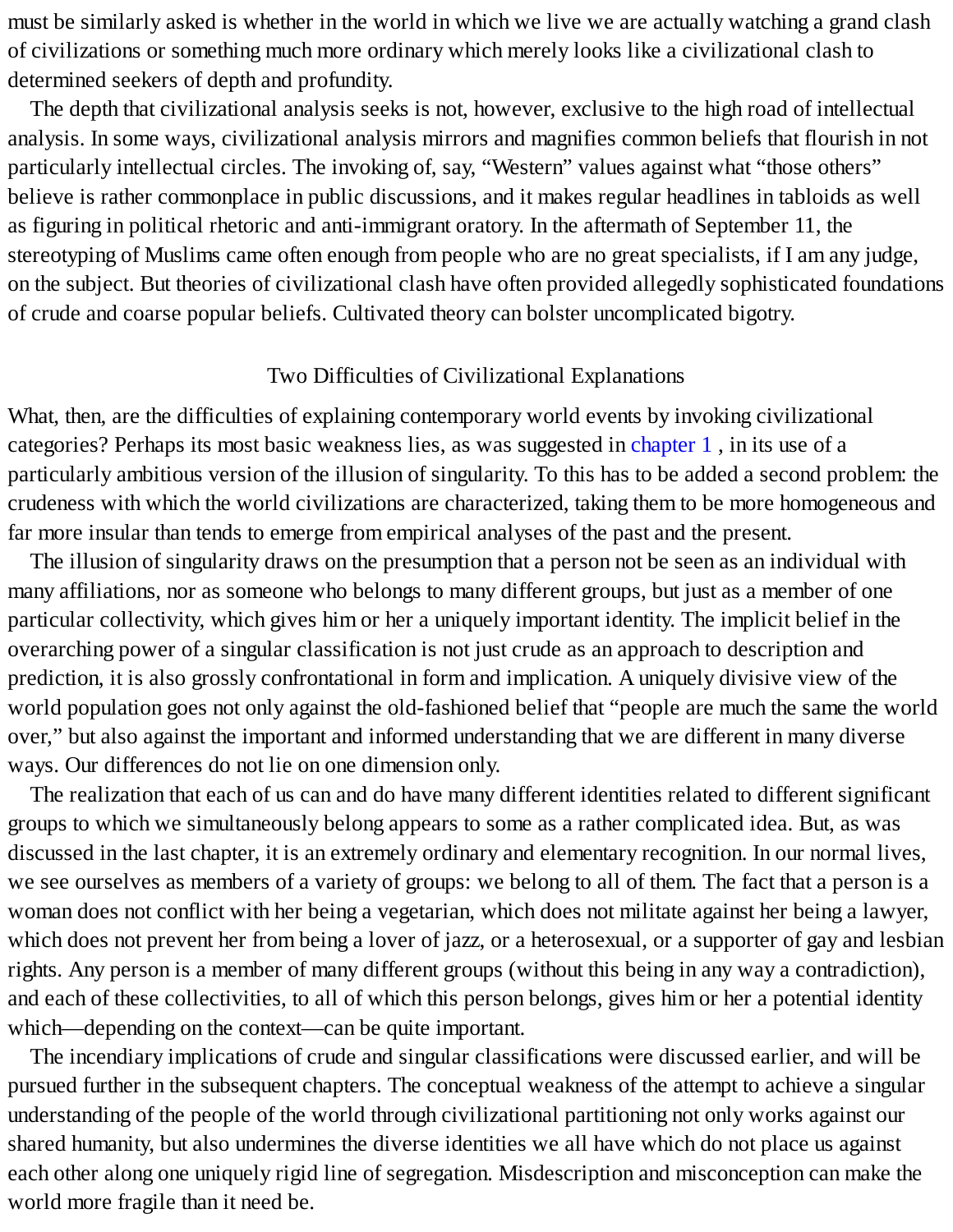In addition to the unsustainable reliance on the presumption of a singular categorization, the civilizational approach has tended to suffer also from ignoring the diversities within each identified civilization and also from overlooking the extensive interrelations between distinct civilizations. The descriptive poverty of the approach goes beyond its flawed reliance on singularity.

#### On Seeing India as a Hindu Civilization

Let me illustrate the issue by considering the way my own country, India, is treated in this classificatory system. <sup>[2](#page-116-0)</sup> In describing India as a "Hindu civilization," Huntington's exposition of the alleged "clash of civilizations" has to downplay the fact that India has many more Muslims than any other country in the world with the exception of Indonesia and very marginally Pakistan. India may not be placed within the arbitrary definition of "the Muslim world," but it is still the case that India (with its 145 million Muslims —more than the whole British population and the entire French population put together) has a great many more Muslims than nearly every country in Huntington's definition of "the Muslim world." Also, it is impossible to think of the civilization of contemporary India without taking note of the major roles of Muslims in the history of the country.

It would be, in fact, quite futile to try to have an understanding of the nature and range of Indian art, literature, music, films, or food without seeing the range of contributions coming from both Hindus and Muslims in a thoroughly intermingled way. <sup>[3](#page-116-1)</sup> Also, the interactions in everyday living, or in cultural activities, are not separated along communal lines. While we can, for example, contrast the style of Ravi Shankar, the magnificent sitarist, with Ali Akbar Khan, the great sarod player, on the basis of their particular mastery over different forms of Indian classical music, they would never be seen specifically as a "Hindu musician" or a "Muslim musician" respectively (even though Shankar does happen to be a Hindu and Khan a Muslim). The same applies to other fields of cultural creativity, including Bollywood —that great field of Indian mass culture—where many of the leading actors and actresses, as well as directors, come from a Muslim background (along with others with non-Muslim ancestry), and they are much adored by a population of which more than 80 percent happen to be Hindu.

Further, Muslims are not the only non-Hindu group in the Indian population. The Sikhs have a major presence, as do the Jains. India is not only the country of origin of Buddhism; the dominant religion of India was Buddhism for over a millennium, and the Chinese often referred to India as "the Buddhist kingdom." Agnostic and atheistic schools of thought—the Carvaka and the Lokayata—have flourished in India from at least the sixth century B.C . to the present day. There have been large Christian communities in India from the fourth century—two hundred years before there were substantial Christian communities in Britain. Jews came to India shortly after the fall of Jerusalem; Parsees from the eighth century.

It is obvious that Huntington's characterization of India as a "Hindu civilization" has many descriptive difficulties. It is also politically combustible. It tends to add some highly deceptive credibility to the extraordinary distortion of history and manipulation of the present realities that Hindu sectarian politicians have tried to champion in trying to promote a "Hindu civilization" view of India. Huntington is indeed frequently quoted by many leaders of the politically active "Hindutva" movement, and this is hardly surprising given the similarity between his seeing India as a "Hindu civilization" and the promotion of a "Hindu view" of India that is so dear to the political gurus of Hindutva.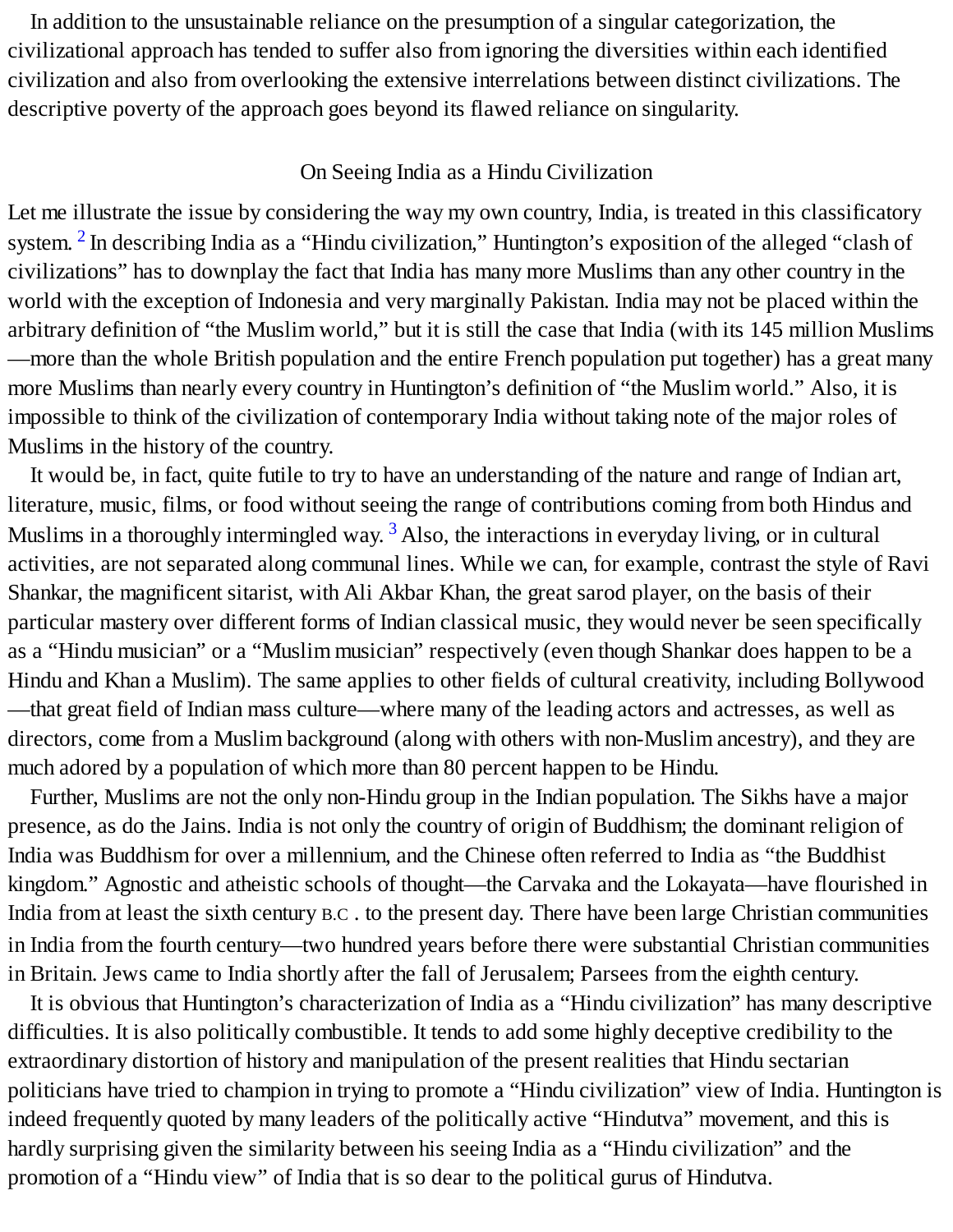As it happens, in the general elections held in India in the spring of 2004, the coalition led by the Hindu activist party suffered a severe defeat, with fairly comprehensive reversals across the board. In addition to being headed by a Muslim president, the secular Republic of India now has a Sikh prime minister and a Christian president of the ruling party (not bad for the largest democratic electorate in the world with more than 80 percent Hindu voters). However, the threat of a renewed promotion of the Hindu sectarian conception of India is ever present. Even though the political parties committed to a Hindu view of India have received considerably less than a quarter of the votes (a smallish fraction of the Hindu population), political attempts at seeing India as a "Hindu civilization" will not easily die away. A simplistic characterization of India along an artificially singular religious line remains politically explosive, in addition to being descriptively flawed.

#### On the Alleged Uniqueness of Western Values

The portrayal of India as a Hindu civilization may be a crude mistake, but coarseness of one kind or another is present in the characterizations of other civilizations as well. Consider what is called "the Western civilization." Indeed, the champions of "the clash of civilizations," in line with the belief in the unique profundity of this singular line of division, tend to see tolerance as a special and enduring feature of Western civilization, extending way back into history. Indeed, this is seen as one of the important aspects of the clash of values that underpins the supposed clash of civilizations. Huntington insists that the "West was West long before it was modern." <sup>[4](#page-116-2)</sup> He cites (among other allegedly special features such as "social pluralism") "a sense of individualism and a tradition of individual rights and liberties unique among civilized societies."

This increasingly common way of looking at civilizational divisions is not really as rooted in traditional cultural analysis in the West as it is sometimes supposed. For example, the characterization of Western culture in a world of other—very different—cultures that was presented by Oswald Spengler in his widely influential book *The Decline of the West* did make explicit room for heterogeneities within each culture and for the cross-cultural similarities that can be clearly observed. In fact, Spengler argued, "there is nothing preposterous in the idea of Socrates, Epicurus, and especially Diogenes, sitting by the Ganges, whereas Diogenes in a Western megalopolis would be an unimportant fool."<sup>[5](#page-116-3)</sup>

Huntington's thesis is, in fact, very hard to sustain empirically. Tolerance and liberty are certainly among the important achievements of modern Europe (leaving out some aberrations like Nazi Germany, or the intolerant governance of the British or French or Portuguese empires in Asia and Africa). But to see a unique line of historical division there—going back over the millennia—is quite fanciful. The championing of political liberty and of religious tolerance, in their full contemporary forms, is not an old historical feature of any country or civilization in the world. Plato and Aquinas were no less authoritarian in their thinking than was Confucius. This is not to deny that there were champions of tolerance in classical European thought, but even if this is taken to give credit to the whole Western world (from the ancient Greeks and Romans to the Vikings and the Ostrogoths), there are similar examples in other cultures as well.

For example, the Indian emperor Ashoka's dedicated championing of religious and other kinds of tolerance in the third century B.C . (arguing that "the sects of other people all deserve reverence for one reason or another") is certainly among the earliest political defenses of tolerance anywhere. The recent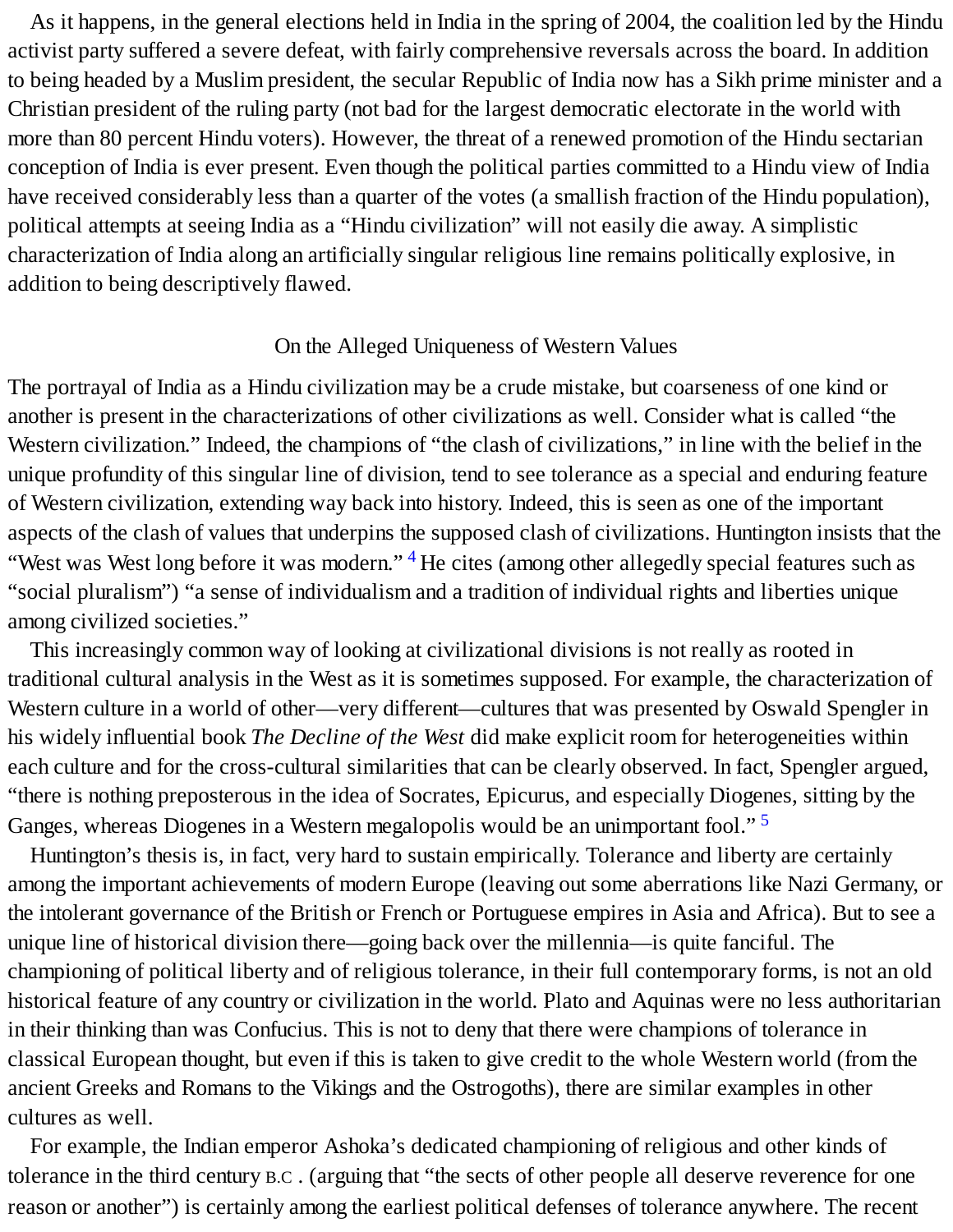Bollywood movie *Ashoka* (made, as it happens, by a Muslim director) may or may not be accurate in all its details (there is, for one thing, fulsome use of Bollywood's fascination with singing, romancing, and economically dressed dancing), but it rightly emphasizes the importance of Ashoka's ideas on secularism and tolerance 2,300 years ago and their continuing relevance in the India of today. When a later Indian emperor, Akbar, the Great Mughal, was making similar pronouncements on religious tolerance in Agra from the 1590s onward (such as, "[N]o one should be interfered with on account of religion, and anyone is to be allowed to go over to a religion that pleases him"), the Inquisitions were quite extensive in Europe, and heretics were still being burned at the stake.

# Global Roots of Democracy

Similarly, democracy is often seen as a quintessentially Western idea which is alien to the non-Western world. That civilizational simplification has received some encouragement recently from the difficulty that is being experienced by the U.S.-led coalition in establishing a democratic system of government in Iraq. However, there is a real loss of clarity when the blame for the difficulties in postintervention Iraq is not put on the peculiar nature of the underinformed and underreflected military intervention that was precipitately chosen, but placed instead on some imagined view that democracy does not suit Iraqi, or Middle Eastern, or non-Western cultures. That, I would argue, is a completely wrong way to try to understand the problems we face today—in the Middle East or anywhere else.

Doubts are often expressed that the Western countries can "impose" democracy on Iraq, or on any other country. However, to pose the question in that form—centering on the idea of "imposition"—implies a proprietary belief that democracy belongs to the West, taking it to be a quintessentially "Western" idea which has originated and flourished only in the West. This is a thoroughly misleading way of understanding the history and the contemporary prospects of democracy.

There can, of course, be no doubt at all that the modern concepts of democracy and public reasoning have been deeply influenced by European and American analyses and experiences over the last few centuries, particularly by the intellectual force of the European Enlightenment (including the contributions of such theorists of democracy as the Marquis de Condorcet, James Madison, Alexis de Tocqueville, and John Stuart Mill). But to extrapolate backward from these comparatively recent experiences to construct a quintessential and long-run dichotomy between the West and non-West would be very odd history.

In contrast with the specious history of redefining the long-run past on the basis of short-run experiences, there is an alternative—historically more ambitious—line of reasoning that focuses specifically on ancient Greece. The belief in the allegedly "Western" nature of democracy is often linked to the early practice of voting and elections in Greece, especially in Athens. The pioneering departure in ancient Greece was indeed momentous, but the jump from ancient Greece to the thesis of the allegedly "Western"—or "European"—nature of democracy is confusing and confounded for at least three distinct reasons.

First, there is the classificatory arbitrariness of defining civilizations in largely racial terms. In this way of looking at civilizational categories, no great difficulty is seen in considering the descendants of, say, Goths and Visigoths as proper inheritors of the Greek tradition ("they are all Europeans," we are told). But there is great reluctance in taking note of the Greek intellectual links with other ancient civilizations to the east or south of Greece, despite the greater interest the ancient Greeks themselves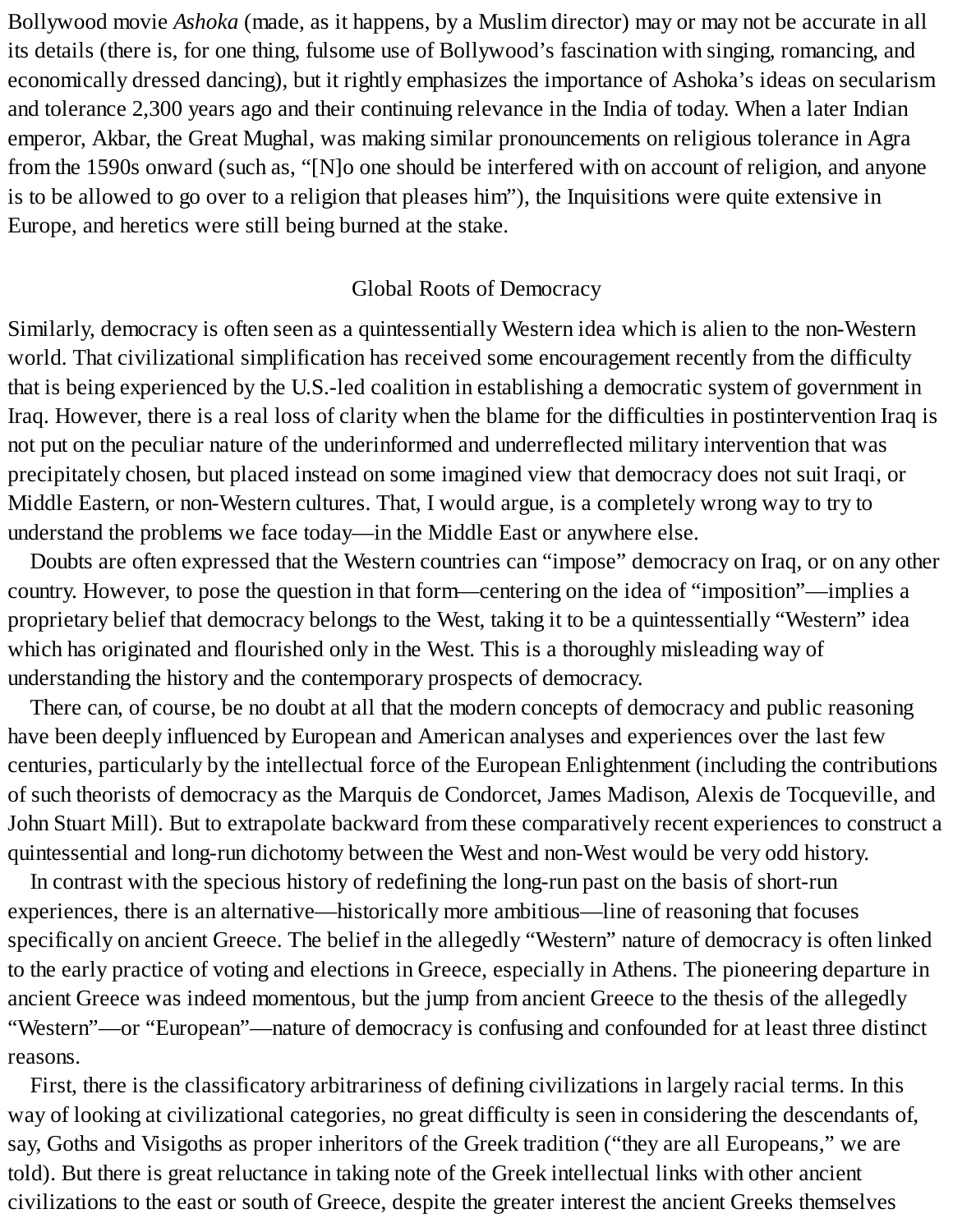showed in talking to ancient Iranians, or Indians, or Egyptians (rather than in chatting up the ancient Ostrogoths).

The second issue concerns the follow-up of the early Greek experience. While Athens certainly was the pioneer in getting balloting started, there were many regional governments which went that way in the centuries to follow. There is nothing to indicate that the Greek experience in electoral governance had much *immediate* impact in the countries to the west of Greece and Rome, in, say, what is now France or Germany or Britain. In contrast, some of the contemporary cities in Asia—in Iran, Bactria, and India incorporated elements of democracy in municipal governance in the centuries following the flowering of Athenian democracy. For example, for several centuries the city of Susa (or Shushan) in southwest Iran had an elected council, a popular assembly, and magistrates who were proposed by the council and elected by the assembly.

Third, democracy is not just about ballots and votes, but also about public deliberation and reasoning, what—to use an old phrase—is often called "government by discussion." While public reasoning did flourish in ancient Greece, it did so also in several other ancient civilizations—sometimes spectacularly so. For example, some of the earliest open general meetings aimed specifically at settling disputes between different points of view took place in India in the so-called Buddhist councils, where adherents of different points of view got together to argue out their differences. Emperor Ashoka, referred to earlier, who hosted the third—and largest—Buddhist council in the third century B.C . in the then capital of India, viz. Pataliputra (what is now Patna), also tried to codify and propagate what were among the earliest formulations of rules for public discussion (some kind of an early version of the nineteenth-century "Robert's rules of order").

The tradition of public discussion can be found across the world. To choose another historical example, in early seventh-century Japan, the Buddhist prince Shotoku, who was regent to his mother, Empress Suiko, insisted in "the constitution of seventeen articles," promulgated in A.D . 604: "Decisions on important matters should not be made by one person alone. They should be discussed with many." This, as it happens, is six hundred years earlier than the Magna Carta signed in the thirteenth century. The Japanese constitution of seventeen articles went on to explain the reason why plural reasoning was so important: "Nor let us be resentful when others differ from us. For all men have hearts, and each heart has its own leanings. Their right is our wrong, and our right is their wrong." <sup>[6](#page-116-4)</sup> Not surprisingly, some commentators have seen in this seventh-century constitution Japan's "first step of gradual development toward democracy."<sup>[7](#page-116-5)</sup>

There is a long history of public discussion across the world. Even the all-conquering Alexander was treated to a good example of public criticism as he roamed around in northwest India around 325 B.C . When Alexander asked a group of Jain philosophers why they were neglecting to pay any attention to the great conqueror (Alexander was clearly disappointed by these Indian philosophers' lack of interest in him), he received the following forceful reply:

King Alexander, every man can possess only so much of the earth's surface as this we are standing on. You are but human like the rest of us, save that you are always busy and up to no good, travelling so many miles from your home, a nuisance to yourself and to others! ... You will soon be dead, and then you will own just as much of the earth as will suffice to bury you.  $^8$  $^8$ 

Middle Eastern history and the history of Muslim people also include a great many accounts of public discussion and political participation through dialogues. In Muslim kingdoms centered around Cairo,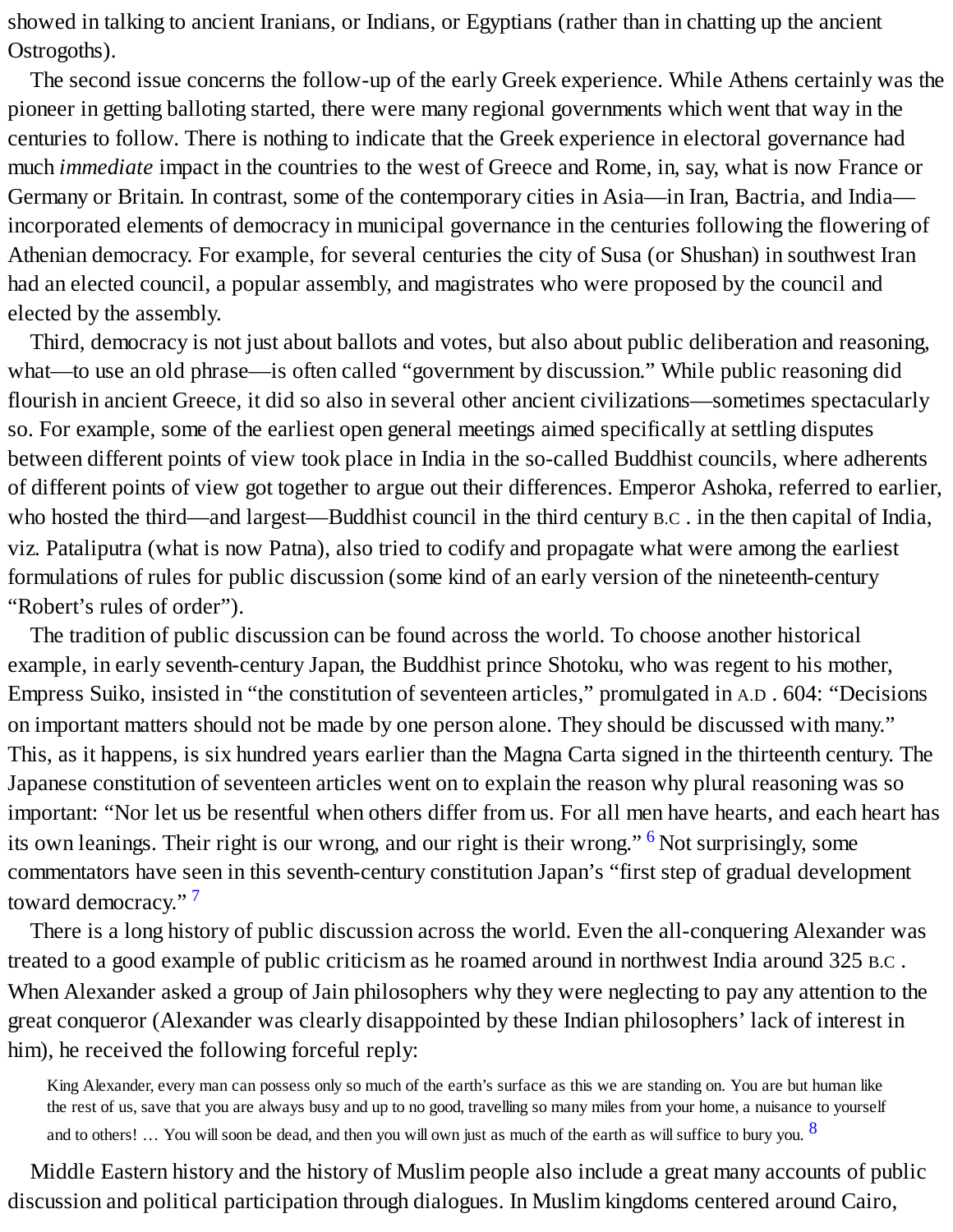Baghdad, and Istanbul, or in Iran, India, or for that matter Spain, there were many champions of public discussion (such as Caliph Abd al-Rahman III of Córdoba in the tenth century, or Emperor Akbar of India in the sixteenth). I shall come back to this issue in the next chapter when discussing the systematic misinterpretation of Muslim history that can be found in the pronouncements both of religious fundamentalists and of Western cultural simplifiers.

The Western world has no proprietary right over democratic ideas. While modern institutional forms of democracy are relatively new everywhere, the history of democracy in the form of public participation and reasoning is spread across the world. As Alexis de Tocqueville noted in 1835 in his classic book on democracy, while the "great democratic revolution" which he observed taking place in America could be seen, from one point of view, as "a new thing," it could also be seen, from a broader perspective, as a part of "the most continuous, ancient, and permanent tendency known to history." <sup>[9](#page-116-7)</sup> Although Tocqueville confined his historical examples to Europe's past (pointing, for instance, to the powerful contribution toward democratization made by the admission of common people to the ranks of the clergy in "the state of France seven hundred years ago"), his general argument has immensely broader relevance.

In his autobiography *Long Walk to Freedom* , Nelson Mandela describes how influenced he was, as a young boy, by seeing the democratic nature of the proceedings of the local meetings held in his African hometown:

Everyone who wanted to speak did so. It was democracy in its purest form. There may have been a hierarchy of importance among the speakers, but everyone was heard, chief and subject, warrior and medicine man, shopkeeper and farmer, landowner and laborer. [10](#page-116-8)

Mandela's quest for democracy did not emerge from any Western "imposition." It began distinctly at his African home, though he did fight to "impose" it on "the Europeans" (as the white rulers in apartheidbased South Africa, it may be recollected, used to call themselves). Mandela's ultimate victory was a triumph of humanity—not of a specifically European idea.

#### Western Science and Global History

It is similarly important to see how so-called Western science draws on a world heritage. There is a chain of intellectual relations that link Western mathematics and science to a collection of distinctly non-Western practitioners. For example, the decimal system, which evolved in India in the early centuries of the first millennium, went to Europe at the end of that millennium via the Arabs. A large group of contributors from different non-Western societies—Chinese, Arab, Iranian, Indian, and others influenced the science, mathematics, and philosophy that played a major part in the European Renaissance and, later, the Enlightenment.

Not only is the flowering of global science and technology not an exclusively Western-led phenomenon, there were major global advances in the world that involved extensive international encounters far away from Europe. Consider printing, which Francis Bacon put among the developments that "have changed the whole face and state of things throughout the world." Every one of the early attempts at developing the art of printing in the first millennium occurred far away from Europe. They were also, to a considerable extent, linked with the deep commitment of Buddhist intellectuals to public reading and the propagation of ideas, and indeed all the attempts at early printing in China, Korea, and Japan were undertaken by Buddhist technologists. Indian Buddhists, who tried to develop printing, in the seventh century, were less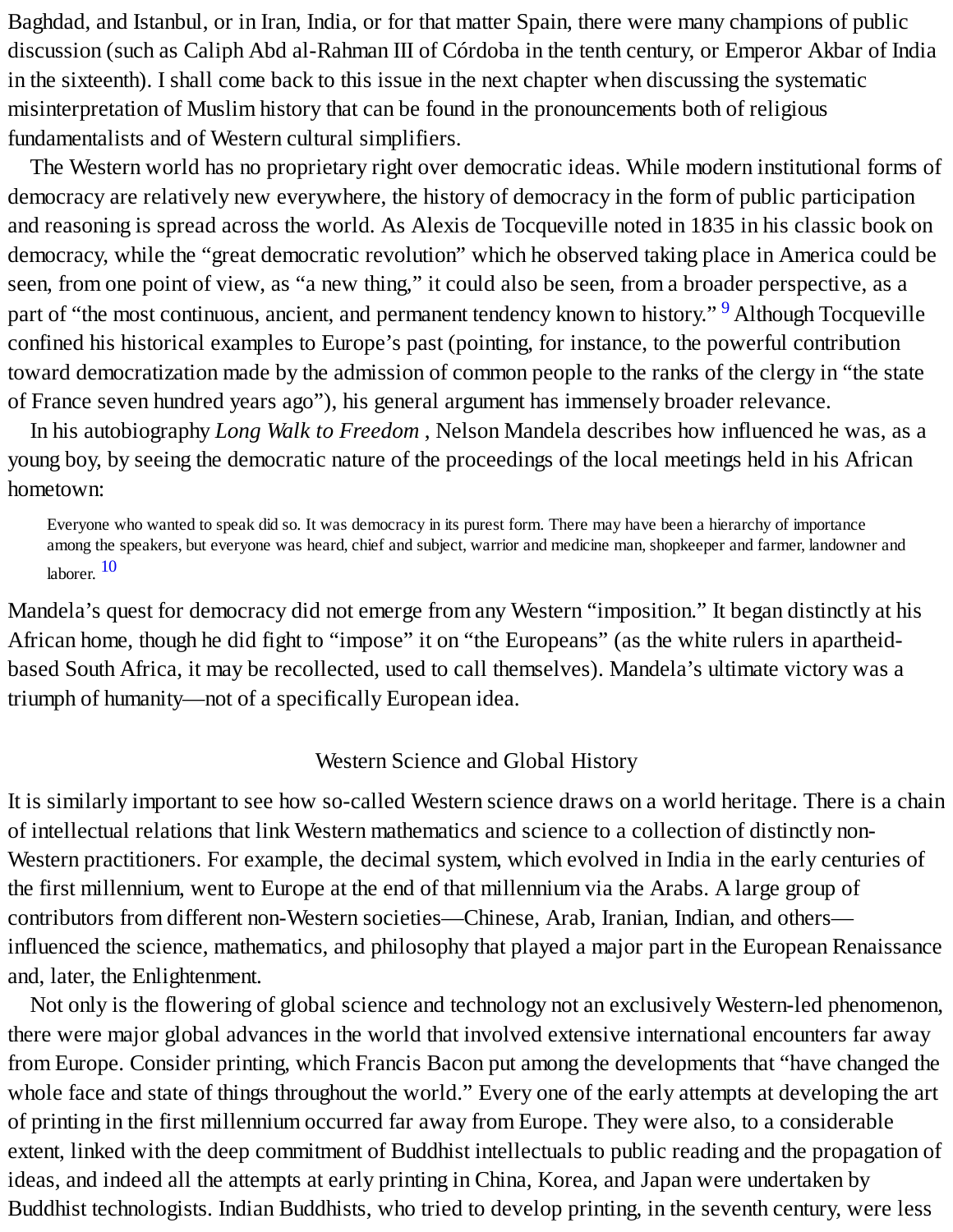successful in this, but they did contribute the material that constituted the first dated printed book in the world, a Buddhist Sanskrit classic (*Vajracchedikaprajnaparamita* ) popularly known as the *Diamond Sutra,* which was translated by a half-Indian, half-Turkish scholar from Sanskrit into Chinese in A.D . 402. When the book was printed in Chinese in A.D. 868, it carried a motivational preface to the effect that it was being printed "for universal free distribution." <sup>[11](#page-116-9)</sup>

It is right that there should be adequate acknowledgment of the tremendous progress of ideas and knowledge in Europe and America over the last few centuries. The Occident must get full credit for the major achievements that occurred in the Western world during the Renaissance, the Enlightenment, and the Industrial Revolution, which have transformed the nature of human civilization. But the presumption that all this is the result of the flowering of an entirely sequestered "Western civilization," developing in splendid isolation, would be a serious illusion.

Praising an imagined insularity does little justice to the way learning and thinking tend to progress in the world, drawing on developments in different regions. Ideas and knowledge cultivated in the West have, in recent centuries, dramatically changed the contemporary world, but it would be hard to see it as an immaculate Western conception.

#### Botched Abstractions and Foggy History

Reliance on civilizational partitioning is thoroughly flawed for at least two distinct reasons. First, there is a basic methodological problem involved in the implicit presumption that a civilizational partitioning is uniquely relevant and must drown—or swamp—other ways of identifying people. It is bad enough, though scarcely surprising, that those who foment global confrontations or local sectarian violence try to impose a prechosen single and divisive identity on people who are to be recruited as the "foot soldiers" of political brutality, but it is really sad to see that this blinkered vision gets significantly reinforced by the implicit support the anti-Western fundamentalist warriors get from theories bred in the Western countries of singular categorization of people of the world.

The second difficulty with civilizational partitioning used in this approach is that it is based on extraordinary descriptive crudeness and historical innocence. Many of the significant diversities within each civilization are effectively ignored, and interactions between them are substantially overlooked.

These twin failures produce a remarkably impoverished understanding of different civilizations and their similarities, connections, and interdependence in science, technology, mathematics, literature, trade, commerce, and political, economic, and social ideas. The foggy perception of global history yields an astonishingly limited view of each culture, including an oddly parochial reading of Western civilization.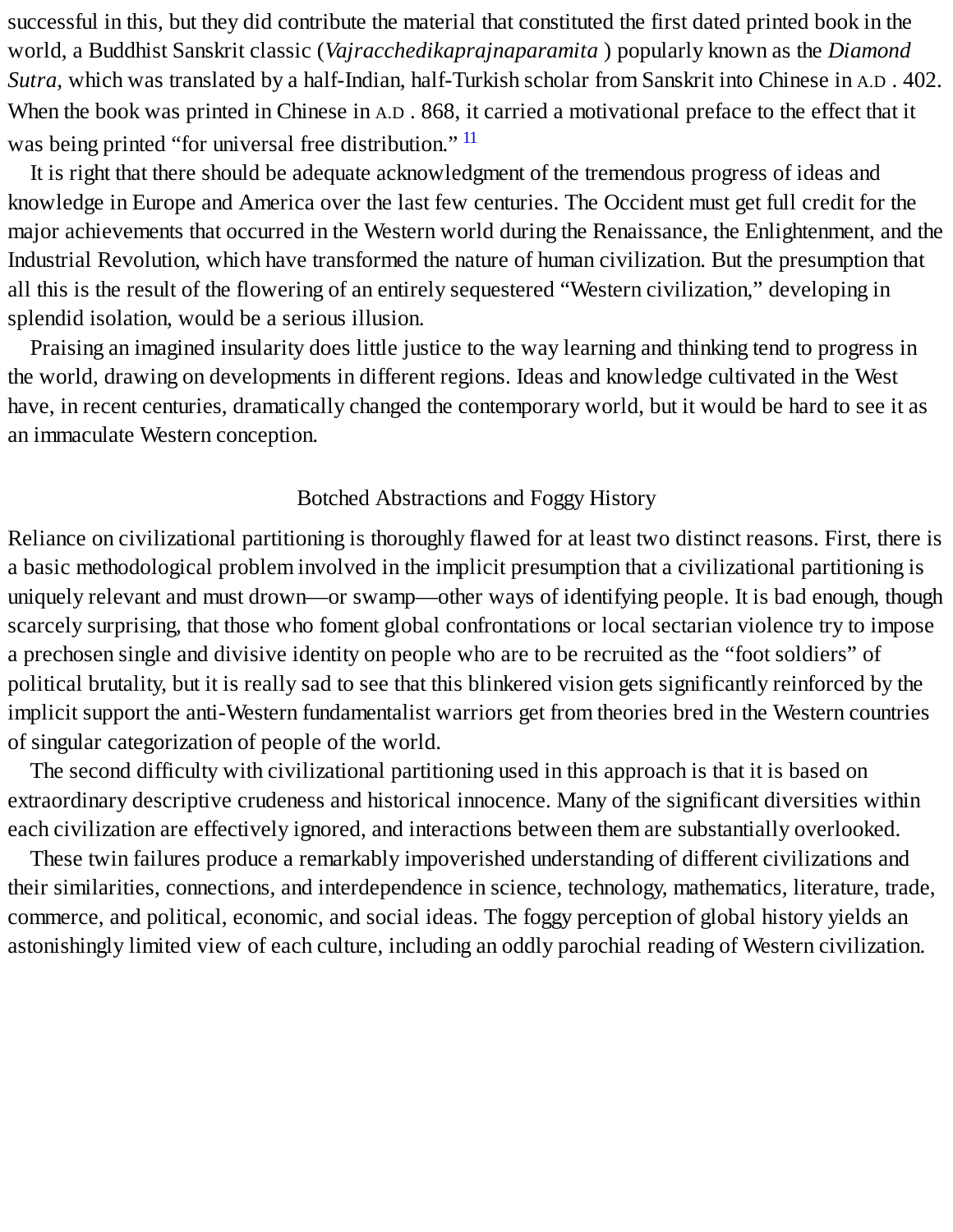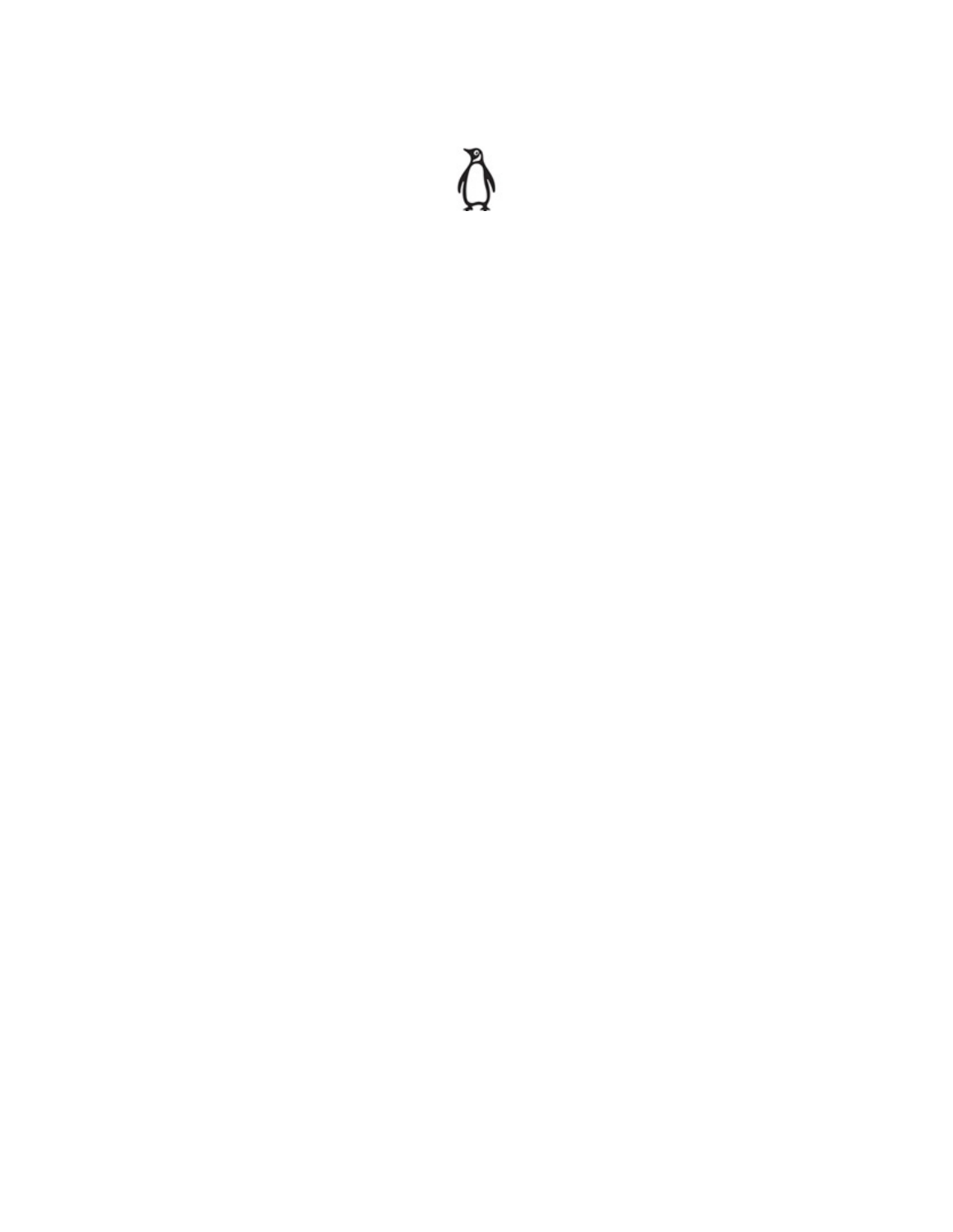# CHAPTER 4

# Religious Affiliations and Muslim History

Recent theses about clashing civilizations have tended to draw much on religious difference as a central characteristic of differing cultures. However, aside from the conceptual flaw in seeing human beings in terms of only one affiliation and the historical mistake of overlooking the critically important interrelations between what are assumed to be largely detached and discrete civilizations (both problems were discussed in the last chapter), these civilizational theories also suffer from having to overlook the heterogeneity of religious affiliations that characterize most countries and, even more, most civilizations. The last problem can be quite a big one, too, since people of the same reli gion are frequently spread over many different countries and several distinct continents. For example, as was mentioned earlier, India may be seen by Samuel Huntington as a "Hindu civilization," but with nearly 150 million Muslim citizens, India is also among the three largest Muslim countries in the world. Religious categorization cannot be easily fitted into classifications of countries and civilizations.

This last problem can be overcome by classifying people not into lumpy civilizational units with religious correlates (like "Islamic civilization," "Hindu civilization," and such as in Huntington's categorization), but directly in terms of the religious groupings of people. This would lead to a neater and less defective classification, and it has, not surprisingly, appealed to many. Viewing individuals in terms of their religious affiliations has certainly become quite common in cultural analysis in recent years. Does this make the religion-centered analysis of the people of the world a helpful way of understanding humanity?

I have to argue that it does not. This may be a more coherent classification of the people of the world than civilized categorization, but it makes the same mistake of attempting to see human beings in terms of only one affiliation, viz. religion. In many contexts, such a classification can be rather helpful (for example, in determining the choice of religious holidays, or ensuring the safety of places of worship), but to take that to be the overarching basis of social, political, and cultural analysis in general would amount to overlooking all the other associations and loyalties any individual may have, and which could be significant in the person's behavior, identity, and self-understanding. The crucial need to take note of the plural identities of people and their choice of priorities survives the replacement of civilizational classifications with a directly religious categorization.

Indeed, the increasingly common use of religious identities as the leading—or sole—principle of classification of the people of the world has led to much grossness of social analysis. There has been, in particular, a major loss of understanding in the failure to distinguish between (1) the various affiliations and loyalties a person who happens to be a Muslim has, and (2) his or her Islamic identity in particular. The Islamic identity can be one of the identities the person regards as important (perhaps even crucial), but without thereby denying that there are other identities that may also be significant. What is often called "the Islamic world" does, of course, have a preponderance of Muslims, but different persons who are all Muslims can and do vary greatly in other respects, such as political and social values, economic and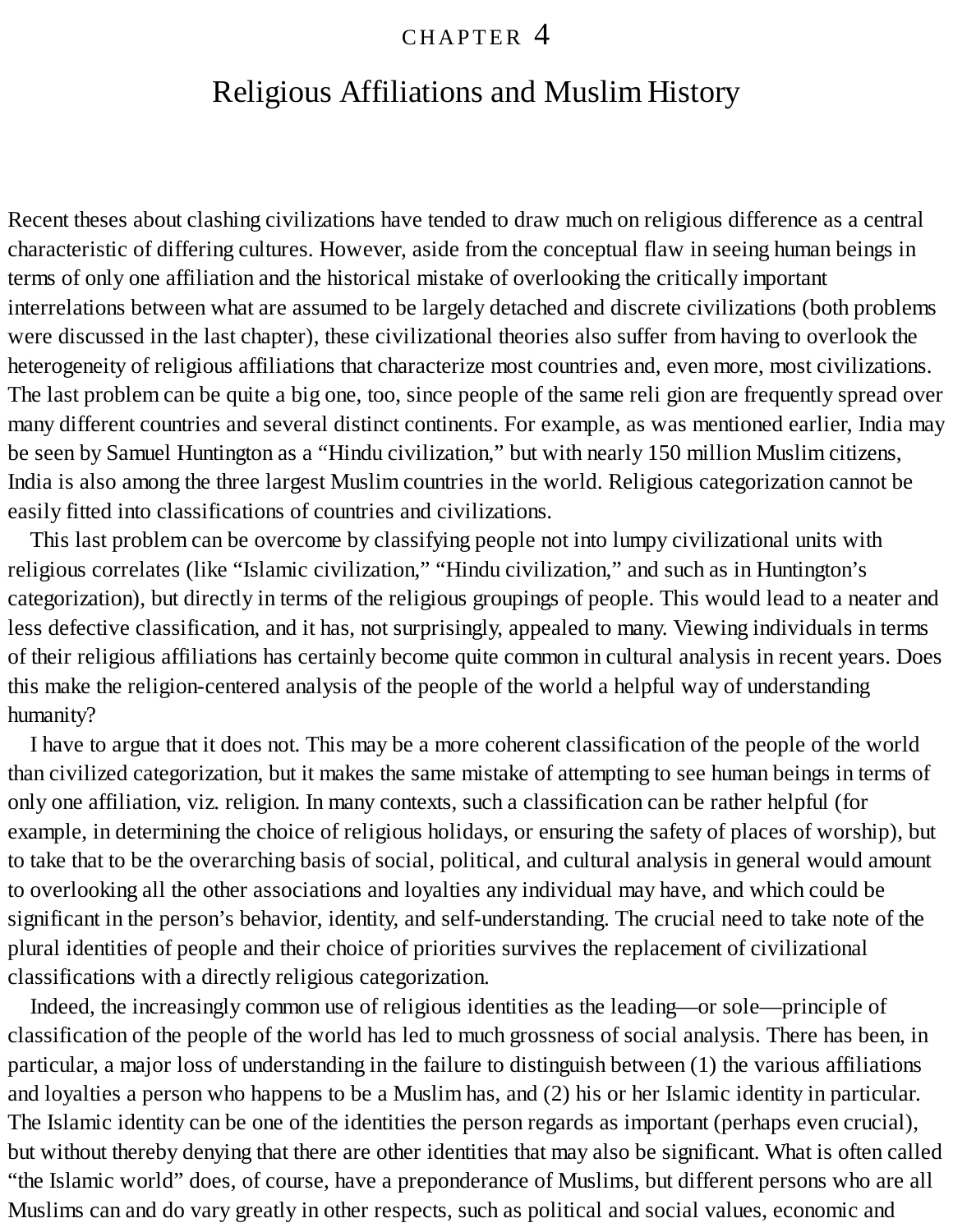literary pursuits, professional and philosophical involvements, attitude to the West, and so on. The global lines of division can be very differently drawn for these "other affiliations." To focus just on the simple religious classification is to miss the numerous—and varying—concerns that people who happen to be Muslim by religion tend to have.

The distinction can be extremely important, not least in a world in which Islamic fundamentalism and militancy have been powerful and in which Western opposition to them is often combined with a significant, if vaguely formulated, suspicion of Muslim people in general. Aside from the conceptual crudity reflected in that general attitude, it also overlooks the more obvious fact that Muslims differ sharply in their political and social beliefs. They also differ in their literary and artistic tastes, in their interest in science and mathematics, and even in the form and extent of their religiosity. While the urgency of immediate politics has led to a somewhat better understanding in the West of religious subcategories within Islam (such as the distinction between a person's being a Shia or a Sunni), there is a growing reluctance to go beyond them to take adequate note of the many nonreligious identities Muslim people, like other people in the world, have. But the ideas and priorities of Muslims on political, cultural, and social matters can diverge greatly.

## Religious Identity and Cultural Variations

There can also be vast differences in the social behavior of different persons belonging to the same religion, even in fields often thought to be closely linked with religion. This is easy to illustrate in the contemporary world, for example, in contrasting the typical practices of traditionalist rural women in, say, Saudi Arabia and those of Muslim women in urban Turkey (where head scarves are rare, with dress codes that are often similar to those of European women). It can also be illustrated by noting the vast differences in the habits of socially active women in Bangladesh and the less outgoing women in more conservative circles in the very same country, even though the persons involved may all be Muslim by religion.

These differences must not, however, be seen simply as aspects of a new phenomenon that modernity has brought to Muslim people. The influence of other concerns, other identities, can be seen throughout the history of Muslim people. Consider a debate between two Muslims in the fourteenth century. Ibn Battuta, who was born in Tangier in 1304 and spent thirty years in various travels in Africa and Asia, was shocked by some of the things he saw in a part of the world that now lies between Mali and Ghana. In Iwaltan, not far from Timbuktu, Ibn Battuta befriended the Muslim qadi, who held an important civic office there.

Ibn Battuta records his disgust with the social behavior in the qadi's family:

One day I went into the presence of the qadi of Iwaltan, after asking his permission to enter, and found with him a young and a remarkably beautiful woman. When I saw her I hesitated and wished to withdraw, but she laughed at me and experienced no shyness. The qadi said to me: "Why are you turning back? She is my friend." I was amazed at their behaviour.  $^1$  $^1$ 

But the qadi was not the only one who shocked Ibn Battuta, and he was particularly censorious of Abu Muhammad Yandakan al-Musufi, who was a good Muslim and had earlier on actually visited Morocco himself. When Ibn Battuta visited him at his house, he found a woman conversing with a man seated on a couch. Ibn Battuta reports:

I said to him: "Who is this woman?" He said: "She is my wife." I said: "What connection has the man with her?" He replied: "He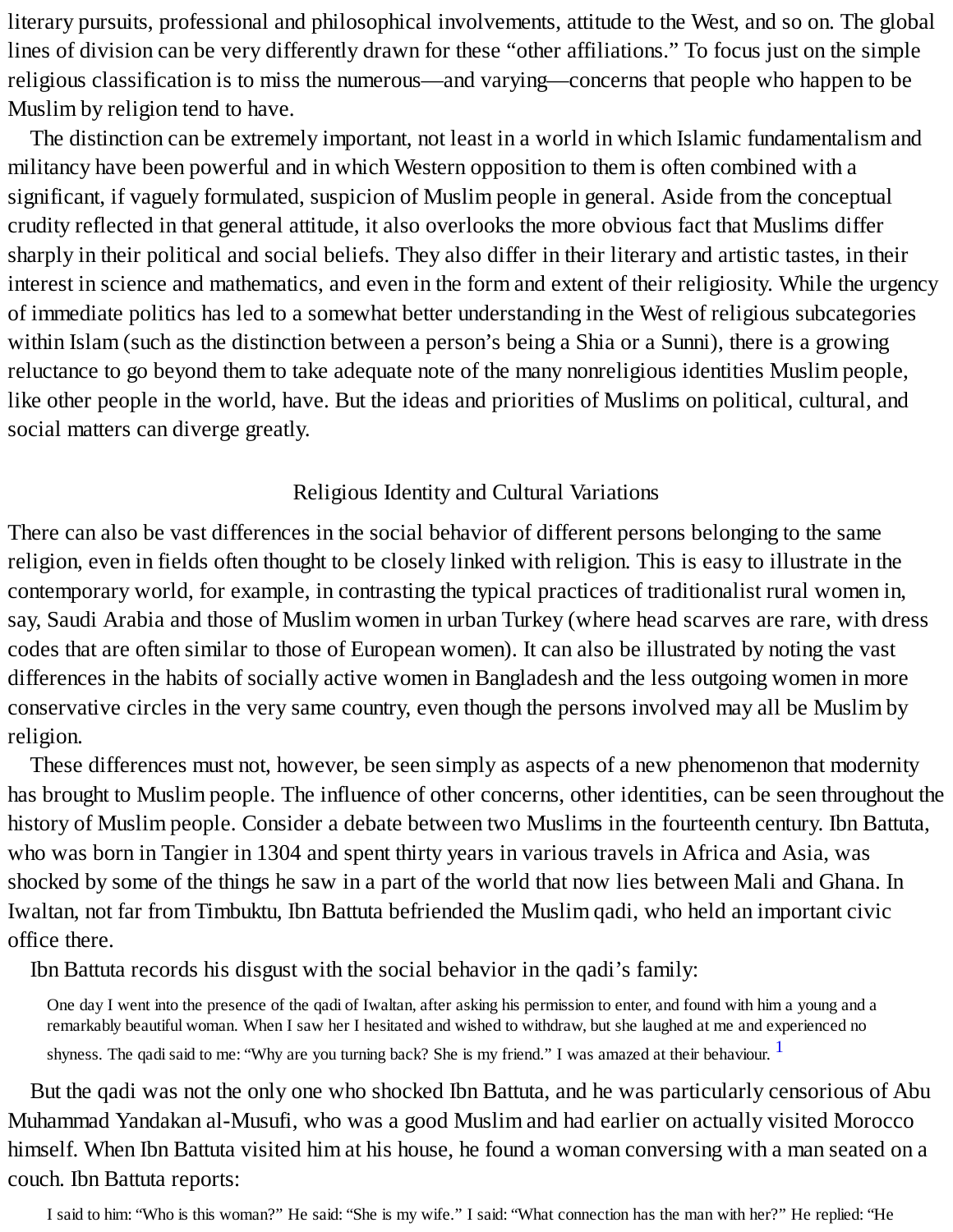is her friend." I said to him: "Do you acquiesce in this when you have lived in our country and become acquainted with the precepts of the Shariah?" He replied: "The association of women with men is agreeable to us and a part of good conduct, to which no suspicion attaches. They are not like the women of your country." I was astonished at his laxity. I left him and did not return thereafter. He invited me several times, but I did not accept.  $^2$  $^2$ 

Note that Abu Muhammad's difference from Ibn Battuta does not lie in religion—they were both Muslim —but in their decision about right lifestyles.

### Muslim Tolerance and Diversity

I turn now to a more political issue. Varying attitudes to religious tolerance have often been socially important in the history of the world, and much variation can be found in this respect among different persons all of whom are Muslim by religion. For example, Emperor Aurangzeb, who ascended to the Mughal throne in India in the late seventeenth century, is generally regarded as being rather intolerant; he even imposed special taxes on his non-Muslim subjects. And yet a very different attitude can be seen in the life and behavior of his elder brother Dara Shikoh, the eldest son (and legitimate heir) of Emperor Shah Jahan, and of Mumtaz Mahal, in whose memory the Taj Mahal would be built. Aurangzeb killed Dara to grab the throne. Dara was not only a student of Sanskrit and serious scholar in the study of Hinduism, it is his Persian translation, from Sanskrit, of the Hindu *Upanishads* which was for a century or more one of the main foundations of European interest in Hindu religious philosophy.

Dara and Aurangzeb's great-grandfather, Akbar, was extremely supportive of religious tolerance (as was discussed earlier), and he made it a recognized duty of the state to make sure that "no man should be interfered with on account of religion, and anyone is to be allowed to go over to a religion that pleases him." In line with his pursuit of what he called "the path of reason" (*rahi aql* ), Akbar insisted in the 1590s on the need for open dialogue and free choice, and also arranged recurrent discussions involving not only mainstream Muslim and Hindu thinkers, but also Christians, Jews, Parsees, Jains, and even atheists. <sup>[3](#page-117-2)</sup> Aside from Dara, Aurangzeb's own son, also called Akbar, rebelled against his father, and joined hands in this enterprise with the Hindu king doms in Rajasthan and later the Hindu Marathas (though Akbar's rebellion was ultimately crushed by Aurangzeb). While fighting from Rajasthan, Akbar wrote to his father protesting at his intolerance and vilification of his Hindu friends. <sup>[4](#page-117-3)</sup>

Faced with such diversity among Muslims, those who can see no distinction between being a Muslim and having an Islamic identity would be tempted to ask: "Which is the correct view according to Islam? Is Islam in favor of such tolerance, or is it not? Which is it really?" The prior issue to be faced here is not what the right answer to this question is, but whether the question itself is the right one to ask. Being a Muslim is not an overarching identity that determines everything in which a person believes. For example, Emperor Akbar's tolerance and heterodoxy had supporters as well as detractors among the influential Muslim groups in Agra and Delhi in sixteenth-century India. Indeed, he faced considerable opposition from Muslim clerics. Yet when Akbar died in 1605, the Islamic theologian Abdul Haq, who was sharply critical of many of Akbar's tolerant beliefs, had to conclude that despite his "innovations," Akbar had remained a good Muslim. [5](#page-117-4)

The point to recognize is that in dealing with this discrepancy, it is not necessary to establish that either Akbar or Aurangzeb was not a proper Muslim. They could both have been fine Muslims without sharing the same political attitudes or social and cultural identities. It is possible for one Muslim to take an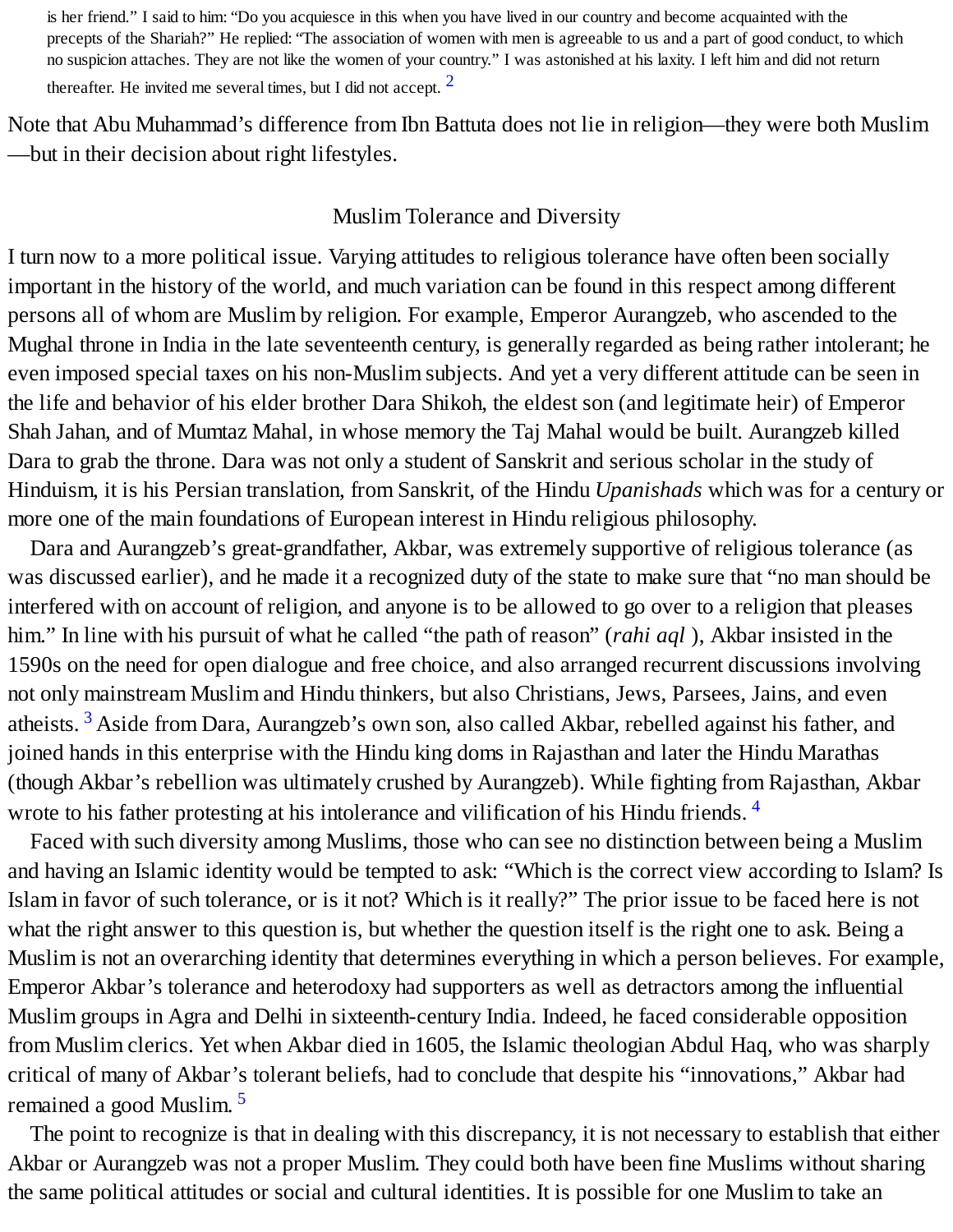intolerant view and another to be very tolerant of heterodoxy without either of them ceasing to be a Muslim for that reason. This is not only because the idea of *ijtehad,* or religious interpretation, allows considerable latitude within Islam itself, but also because an individual Muslim has much freedom to determine what other values and priorities he or she would choose without compromising a basic Islamic faith.

#### Nonreligious Concerns and Diverse Priorities

Given the present disaffection between Arab and Jewish politics, it is also worth remembering that there is a long history of mutual respect between the two groups. It was mentioned in the first chapter that when the Jewish philosopher Maimonides was forced to emigrate from an intolerant Europe in the twelfth century, he found a tolerant refuge in the Arab world. His host, who gave him an honored and influential position in his court in Cairo, was none other than Emperor Saladin, whose Muslim credentials can hardly be doubted, given his valiant role in the Crusades in fighting for Islam (Richard the Lionheart was one of his distinguished opponents).

Maimonides' experience was not, in fact, exceptional. Indeed, even though the contemporary world is full of examples of conflicts between Muslims and Jews, Muslim rulers in the Arab world and in medieval Spain had a long history of trying to integrate Jews as secure members of the social community whose liberties—and sometimes leadership roles—were respected. For instance, as María Rosa Menocal has noted in her book *The Ornament of the World,* by the tenth century the achievement of Córdoba in Muslim-ruled Spain in being "as serious a contender as Baghdad, perhaps more so, for the title of most civilized place on earth" was due to the constructive influence of the joint work of Caliph Abd al-Rahman III and his Jewish vizier, Hasdai ibn Shaprut. [6](#page-117-5) Indeed, there is considerable evidence, as Menocal argues, that the position of Jews after the Muslim conquest "was in every respect an improvement, as they went from persecuted to protected minority."  $^7$  $^7$ 

Our religious or civilizational identity may well be very important, but it is one membership among many. The question we have to ask is not whether Islam (or Hinduism or Christianity) is a peace-loving religion or a combative one ("tell us which it is really?"), but how a religious Muslim (or Hindu or Christian) may combine his or her religious beliefs or practices with other features of personal identity and other commitments and values (such as attitudes to peace and war). To see one's religious—or "civilizational"—affiliation as an all-engulfing identity would be a deeply problematic diagnosis.

There have been fierce warriors as well as great champions of peace among devoted members of each religion, and rather than asking which one is the "true believer" and which one a "mere impostor," we should accept that one's religious faith does not in itself resolve all the decisions we have to make in our lives, including those concerning our political and social priorities and the corresponding issues of conduct and action. Both the proponents of peace and tolerance and the patrons of war and intolerance can belong to the same religion, and may be (in their own ways) true believers, without this being seen as a contradiction. The domain of one's religious identity does not vanquish all other aspects of one's understanding and affiliation.

If being a Muslim were the only identity of anyone who happens to be Muslim, then of course that religious identification would have to carry the huge burden of resolving a great many other choices a person faces in other parts of his or her life. But being Islamic can hardly be the only identity a Muslim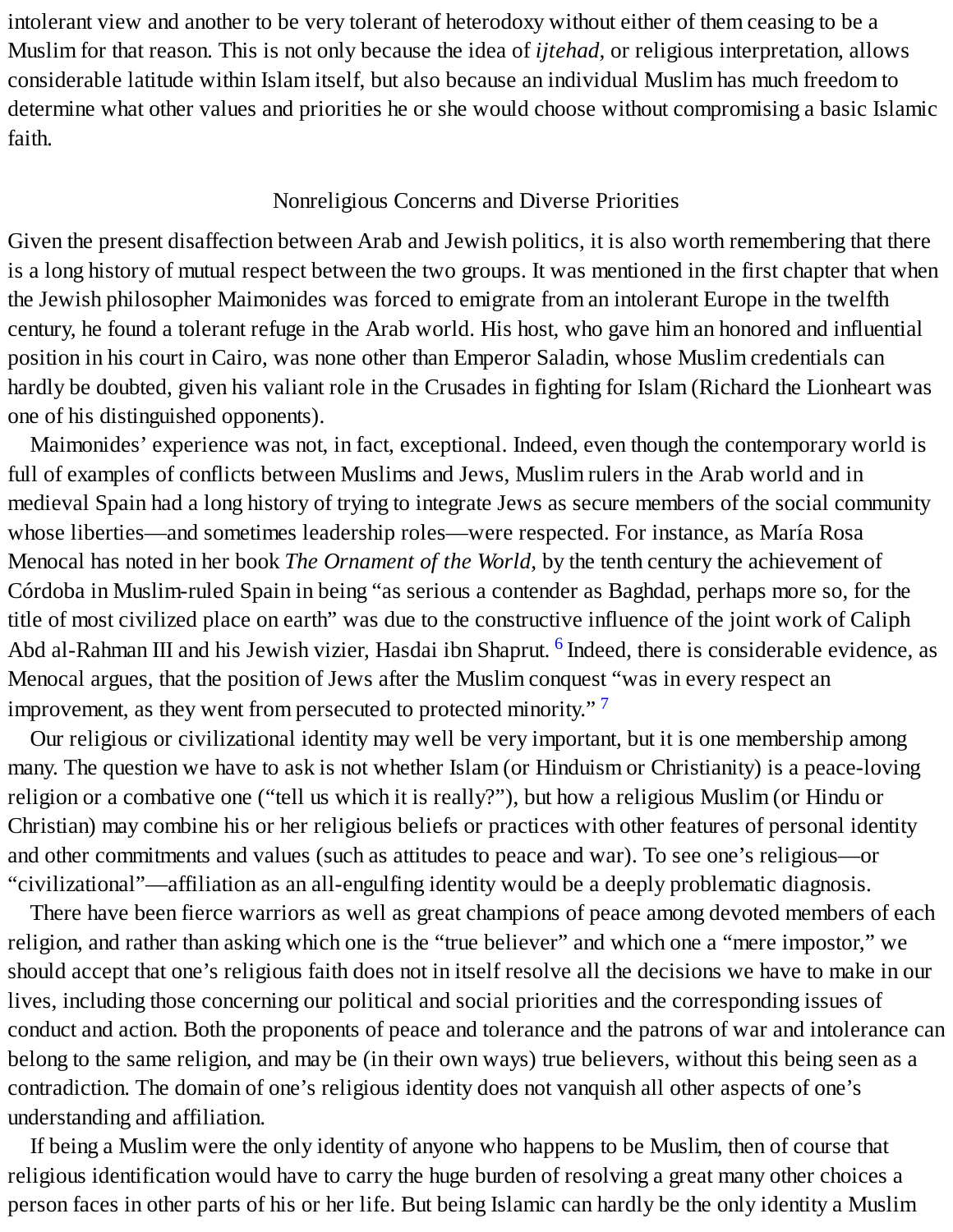has. Indeed, the denial of plurality as well as the rejection of choice in matters of identity can produce an astonishingly narrow and misdirected view. Even the current divisions around the events of September 11 have placed Muslims on all sides of the dividing lines, and instead of asking which is the right Islamic position, we have to recognize that a Muslim can choose among several different positions on matters involving political, moral, and social judgments without ceasing to be, for that reason, a Muslim.

# Mathematics, Science, and Intellectual History

There have been many discussions of the fact that a great many Muslims died in the World Trade Center on 9/11. As persons working there, they did not evidently regard that to be an evil expression of Western civilization. The World Trade Center did, of course, have symbolic significance, with its massive height and advanced technology (using the new tubular concept of structural engineering), and could be seen—in politically bellicose eyes—as an expression of Western audacity. It is interesting, in this context, to recall that the principal engineer behind the tubular concept was Fazlur Rahman Khan, the Chicago-based engineer from Bangladesh, who did the basic work underlying the innovation and later on also designed several other tall buildings, such as the 110-story Sears Tower and the 100-story John Hancock Center in Chicago, and also the Hajj Terminal in Jeddah in Saudi Arabia. As it happens, he also fought for Bangladesh's independence from Pakistan in 1971 and wrote a very readable Bengali book on that war. The fact that Muslims are on different sides of many cultural and political divides should not be at all surprising if it is recognized that being a Muslim is not an all-engulfing identity.

It is also important to recognize that many intellectual contributions of Muslims which made a major difference to global knowledge were not in any sense purely Islamic contributions. Even today, when a modern mathematician at MIT or Princeton or Stanford invokes an "algorithm" to solve a difficult computational problem, she helps to commemorate the contributions of the ninth-century Arab mathematician al-Khwarizmi, from whose name the term "algorithm" is derived (the term "algebra" comes from his book *Al-Jabr wa al-Muqabalah* ). Many other major devel opments in the history of mathematics, science, and technology were carried out by the Muslim intelligentsia.

Many of these developments reached Europe only at the beginning of the second millennium, when translations from Arabic to Latin became quite common. However, some influences on Europe came earlier through the Muslim rulers of Spain. To consider one example of technological advance, Muslim engineers, both Arab and Berber, were responsible for the development and use of the technology of irrigation in the form of *acequias* in Spain, drawing on the innovations they had introduced earlier in the dry lands in the Middle East. This allowed, more than a thousand years ago, the cultivation of crops, fruits and vegetables, and the pasturing of animals on what had earlier been completely dry European land. Indeed, Muslim technologists were in charge of this admirable technical job over many centuries.  $^8$  $^8$ 

Furthermore, Muslim mathematicians and scientists had a significant role in the globalization of technical knowledge through the movement of ideas across the Old World. For example, the decimal system and some early results in trigonometry went from India to Europe in the early years of the second millennium, transmitted through the works of Arab and Iranian mathematicians. Also, the Latin versions of the mathematical results of Indian mathematicians Aryabhata, Varahamihira, and Brahmagupta, from their Sanskrit treatises produced between the fifth and seventh centuries, appeared in Europe through two distinct steps, going first from Sanskrit to Arabic and then to Latin (I shall return to such multicultural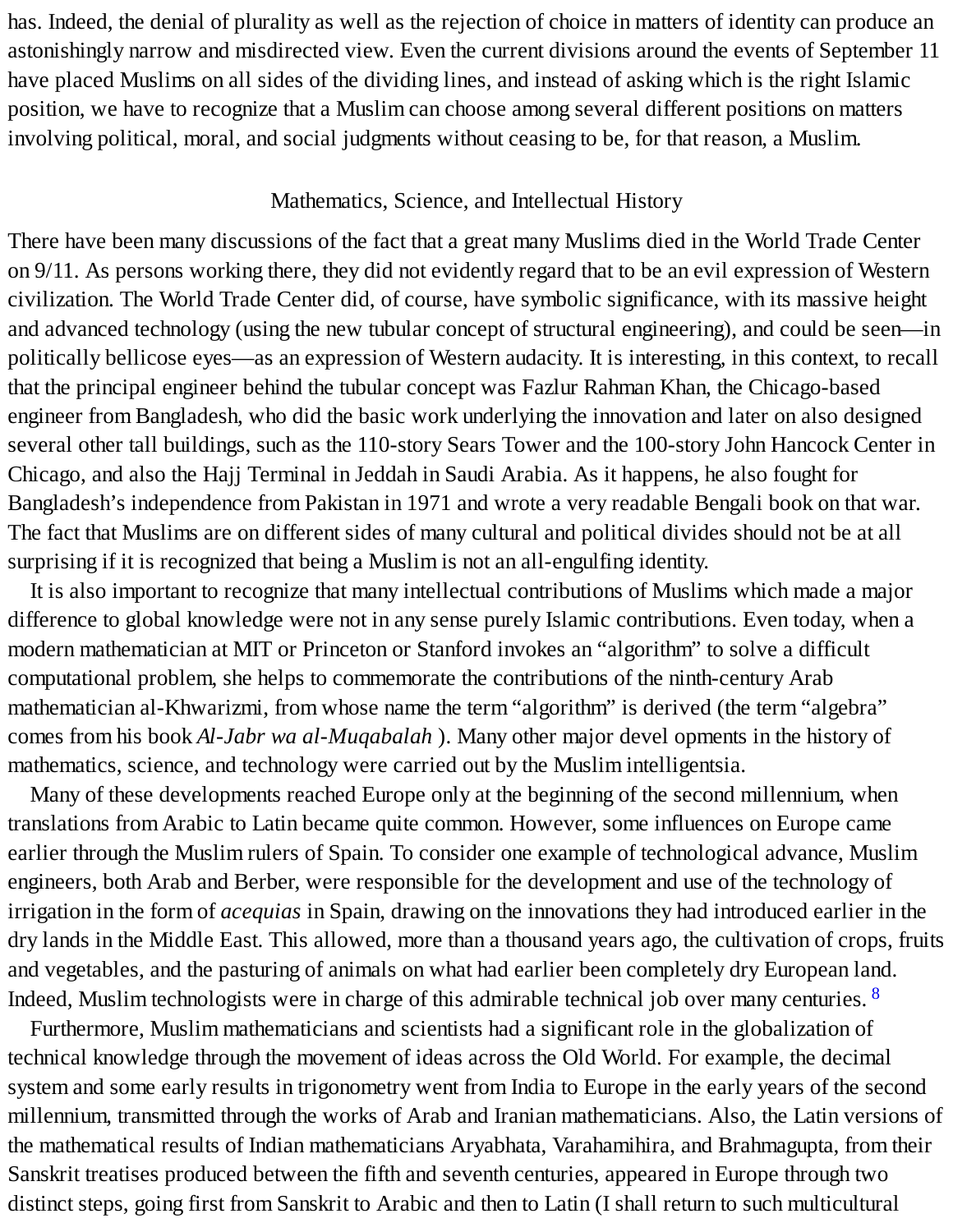transmissions in [chapter](#page-77-0) 7 ). As leaders of innovative thought in that period in history, Muslim intellectuals were among the most committed globalizers of science and mathematics. The religion of the people involved, whether Muslim or Hindu or Christian, made little difference to the scholarly commitments of these Muslim leaders of mathematics or science.

Similarly, many of the Western classics, particularly from ancient Greece, survived only through their Arabic translations, to be retranslated, mostly into Latin, in the early centuries of the second millennium, preceding the European Renaissance. The Arabic translations were originally made not, obviously, for preservation, but for contemporary use in the Arabic-speaking world—a world of some considerable expanse at the turn of the first millennium. But the global as well as domestic consequences that ultimately resulted from this process are entirely in line with what could be expected from the reach and catholicity of the scholarship of those who were leaders of world thought over those decisive centuries.

## Plural Identities and Contemporary Politics

There are several reasons for which it is critically important today to pay attention to the distinction between (1) seeing Muslim people exclusively—or predominantly—in terms of their Islamic religion and (2) understanding them more broadly in terms of their many affiliations, which would certainly include their Islamic identity, but which need not crowd out the commitments that follow from their scientific interests, professional obligations, literary involvements, or political affiliations.

The first reason, of course, is the value of knowledge—the importance of knowing what is happening. Clarity of understanding has significance on its own, and can also have far-reaching consequences for thoughts and actions. For example, even when a gang of activists claim that their terrorist pursuits are particu larly ordained by Islamic injunctions, thereby trying to extend radically the reach of religious commands, we can certainly question whether that is indeed the case. It would be an obvious and gross mistake to go along with their failure to see the distinction between an Islamic identity and the identity of being a dedicated terrorist in what they see as the cause of Islam. To see this distinction does not, of course, foreclose the intellectual possibility of debating whether Islamic injunctions can be interpreted in this way, but the debate cannot even begin if the very distinction between an Islamic identity and a Muslim person's many identities were entirely missed.

As it happens, most Muslim scholars would entirely reject the claim that Islamic injunctions can require or sanction or even tolerate terrorism, even though many of them would also argue, as will be discussed presently, that a person would not cease to be a Muslim even if he were to interpret his duties differently (in the view of their critics, mistakenly) so long as he adhered to the core Islamic beliefs and practices. The first issue, however, is not to confuse the role of a particular religious identity and the various priorities a person of that particular religion may choose to have (for a variety of other reasons).

Second, the distinction is of significance in the battle against the politicization of religion, exemplified not only by the rapid growth of political Islam, but also by the vigor with which the politicization of other religions have proceeded (exemplified by the political reach of "born-again" Christianity, or of Jewish extremism, or of the Hindutva movement). The world of practice—indeed sometimes very nasty and brutally sectarian practice—is systematically fed by the confusion between having a religion and ignoring the need for reasoning—and for freedom of thought—in deciding on matters that need not be "locked up" by religious faith. The process of misbegotten politicization can be seen, to varying extents, in the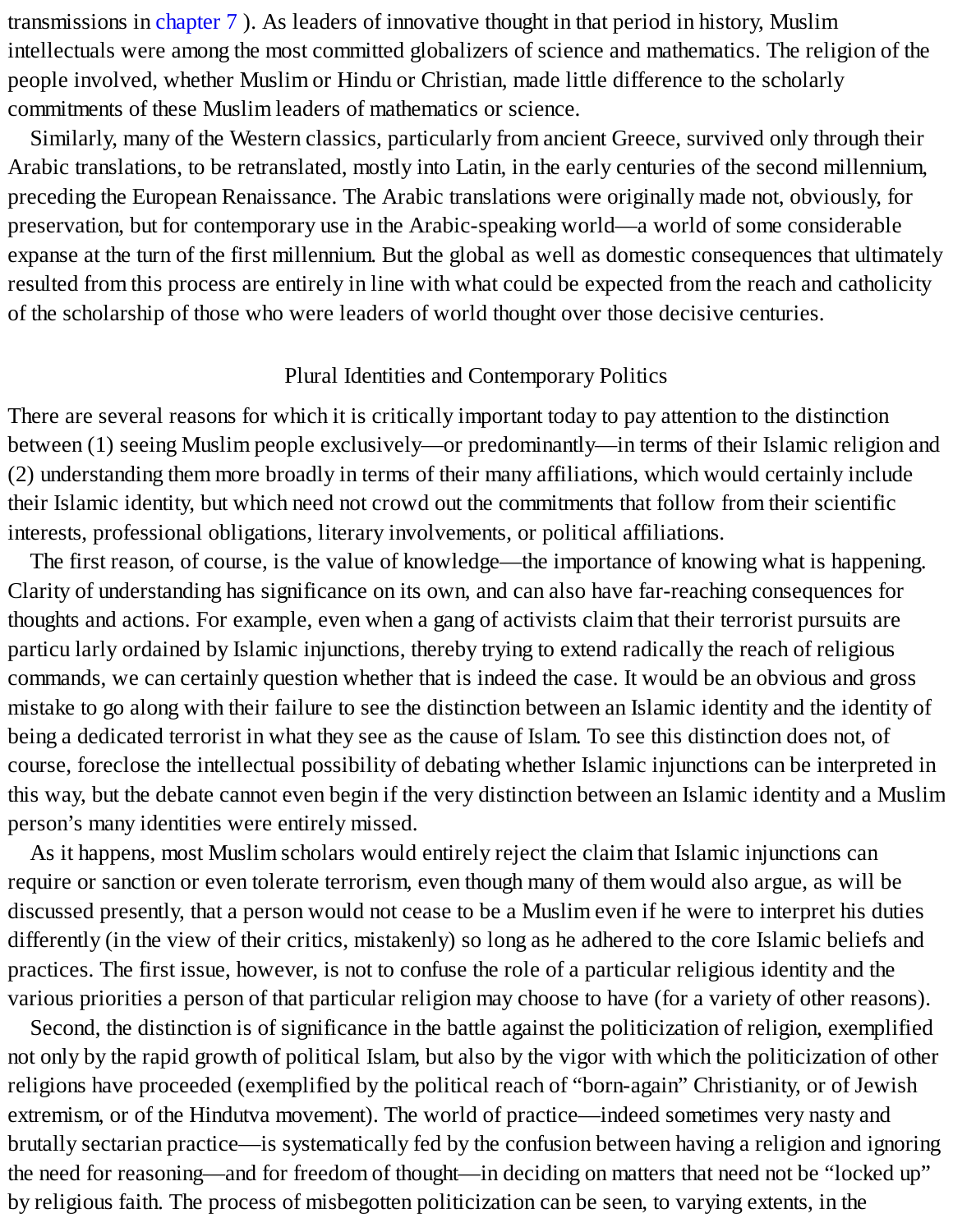increasingly polarized world, and it can vary from contributing directly to recruitment for active terrorism to enhancing vulnerability to such recruitment or encouraging tolerance of violence in the name of religion.

For example, the "creeping Shariah-ization of Indonesia," which the Indonesian Muslim scholar Syafi'i Anwar has described with much alarm, not only is a development of religious practice, but involves the spread of a particularly pugnacious social and political perspective in a traditionally tolerant—and richly multicultural—country. <sup>[9](#page-117-8)</sup> A similar thing can be said about a number of other countries, including Malaysia, which have experienced a rapid promotion of a confrontational culture in the name of Islam, despite their history of cultural diversity and political breadth. To resist political polarization, this foundational distinction has to be pressed, since the exploitation of a religious (in this case, Islamic) identity is such a big part of the cultivation of organized conflicts of this kind.  $^{10}$  $^{10}$  $^{10}$ 

Third, the distinction allows us to understand more fully what is going on internally in countries that are placed by outsiders in some religious box, such as the so-called Islamic world, as if that identification could comprehensively explain current intellectual developments there. It is important to recognize that many countries that are formally Islamic states have ongoing political struggles in which many of the protagonists, even when they are devout Muslims by religion, do not draw their arguments only from their Islamic identity.

Consider Pakistan, which is certainly an Islamic state, and has Islam as its state religion with various political implications (for example, a non-Muslim could not be elected president of the country no matter how many votes he or she could get). And yet the civil society in that intellectually active country makes room for many commitments and pursuits that are not derived primarily— or at all—from religion. For example, Pakistan has a dedicated, and in many ways highly successful, Human Rights Commission, which appeals not just to Islamic entitlements but also to more broadly defined human rights. Even though, unlike the Human Rights Commission of India or South Africa, which are recognized bodies with legal power, the commission in Pakistan has no legal or constitutional standing (indeed it is formally no more than an NGO), yet under the stewardship of visionary leaders of civil society such as Asma Jahangir and I. A. Rehman, it has done much to fight for the freedoms of women, minorities, and other threatened people. Its qualified success has been based on the use of Pakistan's civil laws (to the extent that they have not been maimed by extremist reform), the courage and commitment of civil dissidents, the fairmindedness of many upright members of the judiciary, the presence of a large body of socially progressive public opinion, and, last but not least, the effectiveness of the media in drawing attention to inhumanity and violation of civil decency. In fact, Pakistan's media, like the Bangladeshi press, has also been very active in directly investigating and prominently reporting cases of abuse and in raising humane —and often secular—issues for the attention of a reflective public. <sup>[11](#page-117-10)</sup>

These recognitions do not reduce in any way the need to deal with "the depths of Pakistan's problem with Islamic extremism," as Husain Haqqani, a former Pakistani ambassador to Sri Lanka, has put it. It is critically important to pay attention to the diagnosis Haqqani has presented persuasively that "the disproportionate influence wielded by fundamentalist groups in Pakistan is the result of state sponsorship of such groups," and to his warning that "an environment dominated by Islamist and militarist ideologies is the ideal breeding ground for radicals and exportable radicalism." <sup>[12](#page-118-0)</sup> These issues have to be addressed at different levels, and call for the reforming of governance and the military, the pressing for democratic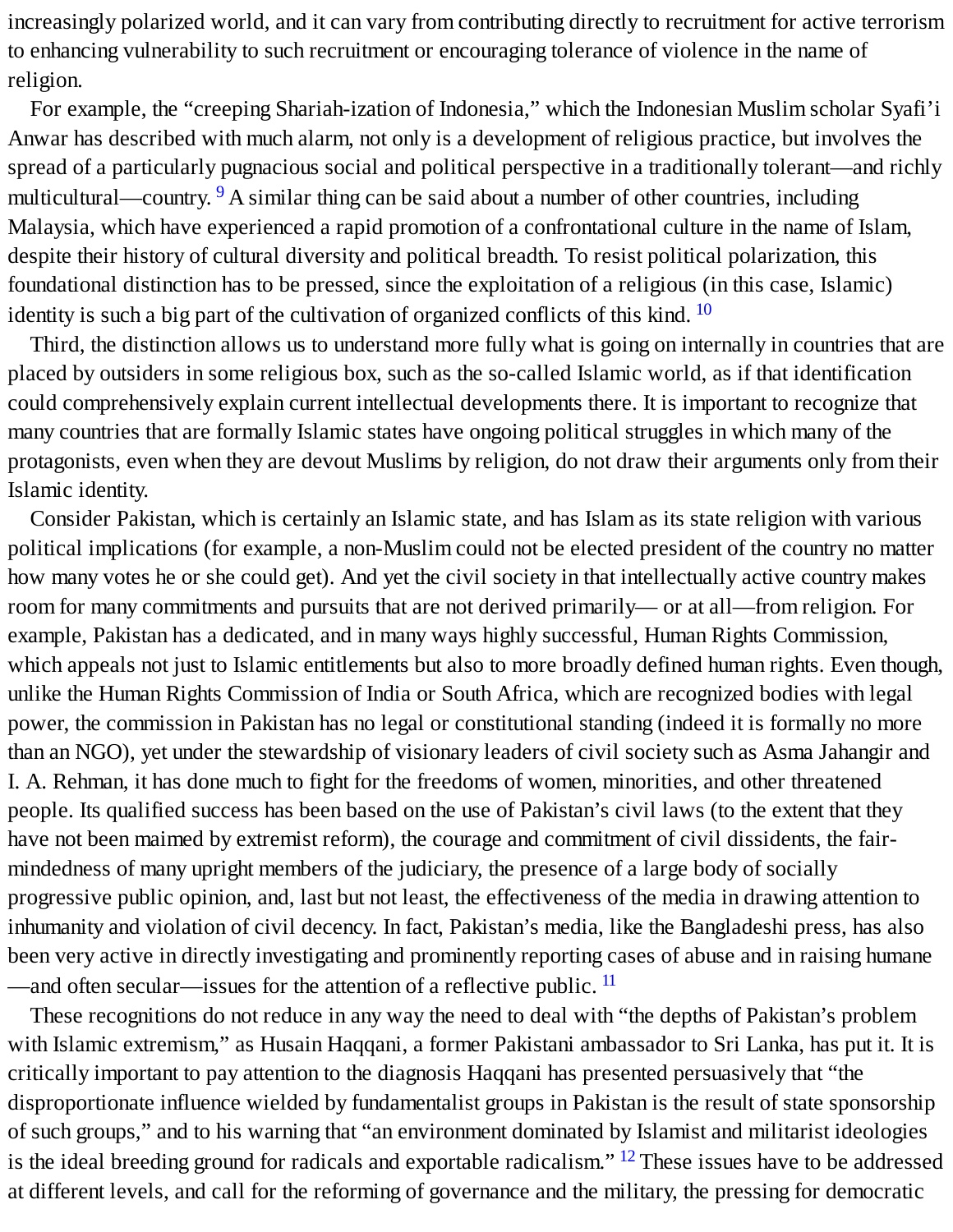rights, giving more freedom of operation to the nonreligious and nonextremist political parties, and dealing with training grounds and fundamentalist schools that incline students toward confrontation and militancy. But attention must also be paid to the ongoing struggle within Pakistan in which its strong intellectual community has been playing a valuable, often visionary, role. Indeed, Husain Haqqani's own penetrating analysis is part of this richly constructive movement. The American-led "war on terror" has been so preoccupied with military moves, interstate diplomacy, intergovernment dialogues, and working with rulers in general (across the world, not just in Pakistan) that there has tended to be a serious neglect of the importance of civil society, despite the critically important work that it does in very difficult circumstances.

Indeed, humanist pursuits of broad reach have a rich history in Pakistan, and this tradition deserves celebration and support. It has already produced much-admired results that have received global attention in other contexts. For example, the human development approach to understanding economic and social progress (judging progress not merely by the growth of gross national product but by the enhancement of people's living conditions) has been pioneered in the world by a Pakistani economist and former finance minister, Mahbub ul Haq. <sup>[13](#page-118-1)</sup> The approach has been widely used internationally, including in Pakistan, to assess the deficiencies of public policies (the critique has often been blistering), and it still remains one of the mainstays of the United Nations' constructive efforts in economic and social development. It is important to recognize that A. Q. Khan's clandestine nuclear wares are not the only things Pakistan has exported abroad.

Momentous nondenominational contributions of this kind draw on the broad visions of the persons involved, not specifically on their religiosity. And yet this fact did not make Mahbub ul Haq any less of a Muslim. His faith in religion in its proper domain was strong, as I can confirm, having had the privilege of knowing him as a close friend (from our days together as undergraduates at Cambridge in the early 1950s to his sudden death in 1998). The distinction between the broad variety of commitments of Muslims and their narrowly defined Islamic identity in particular is extraordinarily important to understand.

The fourth reason for emphasizing the importance of this distinction is that it is significantly—and sometimes entirely—missed in some of the "battles against terrorism" that are currently being waged. This can, and I believe already does, have very counterproductive effects. For example, attempts to fight terrorism through recruiting religion "on one's side" has not only been quite ineffective, they also suffer, I would argue, from a serious conceptual disorientation. This subject clearly deserves a fuller discussion.

#### Fighting Terrorism and Understanding Identities

The confusion between the plural identities of Muslims and their Islamic identity in particular is not only a descriptive mistake, it has serious implications for policies for peace in the precarious world in which we live. There is a great deal of anxiety in the contemporary world about global conflicts and terrorism. This is as it should be, since the threats are real and the need to do something to overcome and subdue these dangers is urgent. The actions taken in recent years have included military interventions in Afghanistan and Iraq. These are important subjects for public debate (I must confess that I have been totally skeptical of the policies chosen by the coalition partners for the Iraq operation in particular), but my focus here will be on another part of the global approach to conflicts and terrorism, involving public policies related to cultural relations and civil society.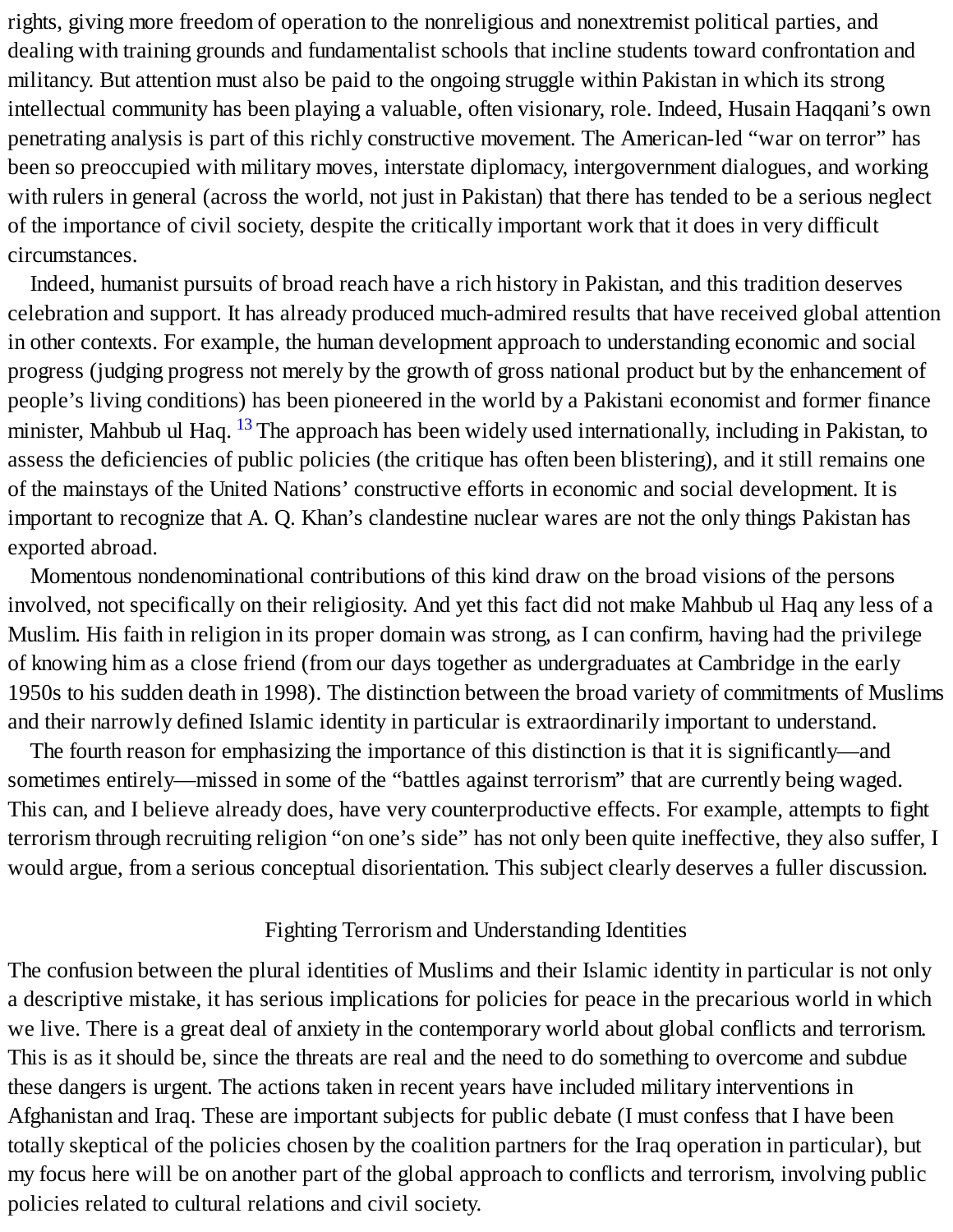As was discussed in the first chapter, this book is especially concerned with the conceptual framework within which these confrontations are seen and understood, and how the demands of public action are interpreted. A confusing role is played here by the reliance on a single categorization of the people of the world. The confusion adds to the flammability of the world in which we live. The problem I am referring to is much more subtle than the crude and abusive views that have been expressed about other cultures by people in the West, like the irrepressible Lieutenant General William Boykin of the U.S. Army (whose claim that the Christian God was "bigger than" the Islamic God was discussed in the first chapter). It is easy to see the obtuseness and inanity of views of this kind.

What, however, can be seen as a bigger and more general problem (despite the absence of the grossness of vilification) are the possibly terrible consequences of classifying people in terms of singular affiliations woven around exclusively religious identities. This is especially critical for understanding the nature and dynamics of global violence and terrorism in the contemporary world. The religious partitioning of the world produces a deeply misleading understanding of the people across the world and the diverse relations between them, and it also has the effect of magnifying one particular distinction between one person and another to the exclusion of all other important concerns.

In dealing with what is called "Islamic terrorism," there have been debates on whether being a Muslim demands some kind of strongly confrontational militancy, or whether, as many world leaders have argued in a warm—and even inspiring—way, a "true Muslim" must be a tolerant individual. The denial of the necessity of a confrontational reading of Islam is certainly appropriate and extremely important today, and Tony Blair in particular deserves much applause for what he has done in this respect. But in the context of Blair's frequent invoking of "the moderate and true voice of Islam," we have to ask whether it is at all possible—or necessary—to define a "true Muslim" in terms of political and social beliefs about confrontation and tolerance, on which different Muslims have historically taken, as was discussed earlier, very different positions. The effect of this religion-centered political approach, and of the institutional policies it has generated (with frequent announcements of the kind, to cite one example, "the government is meeting Muslim leaders in the next vital stage designed to cement a united front"), has been to bolster and strengthen the voice of religious authorities while downgrading the importance of nonreligious institutions and movements.

The difficulty with acting on the presumption of a singular identity—that of religion—is not, of course, a special problem applying only to Muslims. It would also apply to any attempt to understand the political views and social judgments of people who happen to be Christian, or Jewish, or Hindu, or Sikh, by relying mainly—or only—on what their alleged religious leaders declare as spokesmen for their "flocks." The singular classification gives a commanding voice to the "establishment" figures in the respective religious hierarchy while other perspectives are relatively downgraded and eclipsed.

There is concern—and some astonishment—today that despite attempts to bring in the religious establishment of Muslims and other non-Christian groups into dialogues about global peace and local calm, religious fundamentalism and militant recruitment have continued to flourish even in Western countries. And yet this should not have come as a surprise. Trying to recruit religious leaders and clerics in support of political causes, along with trying to redefine the religions involved in terms of political and social attitudes, downplays the significance of nonreligious values people can and do have in their appropriate domain, whether or not they are religious.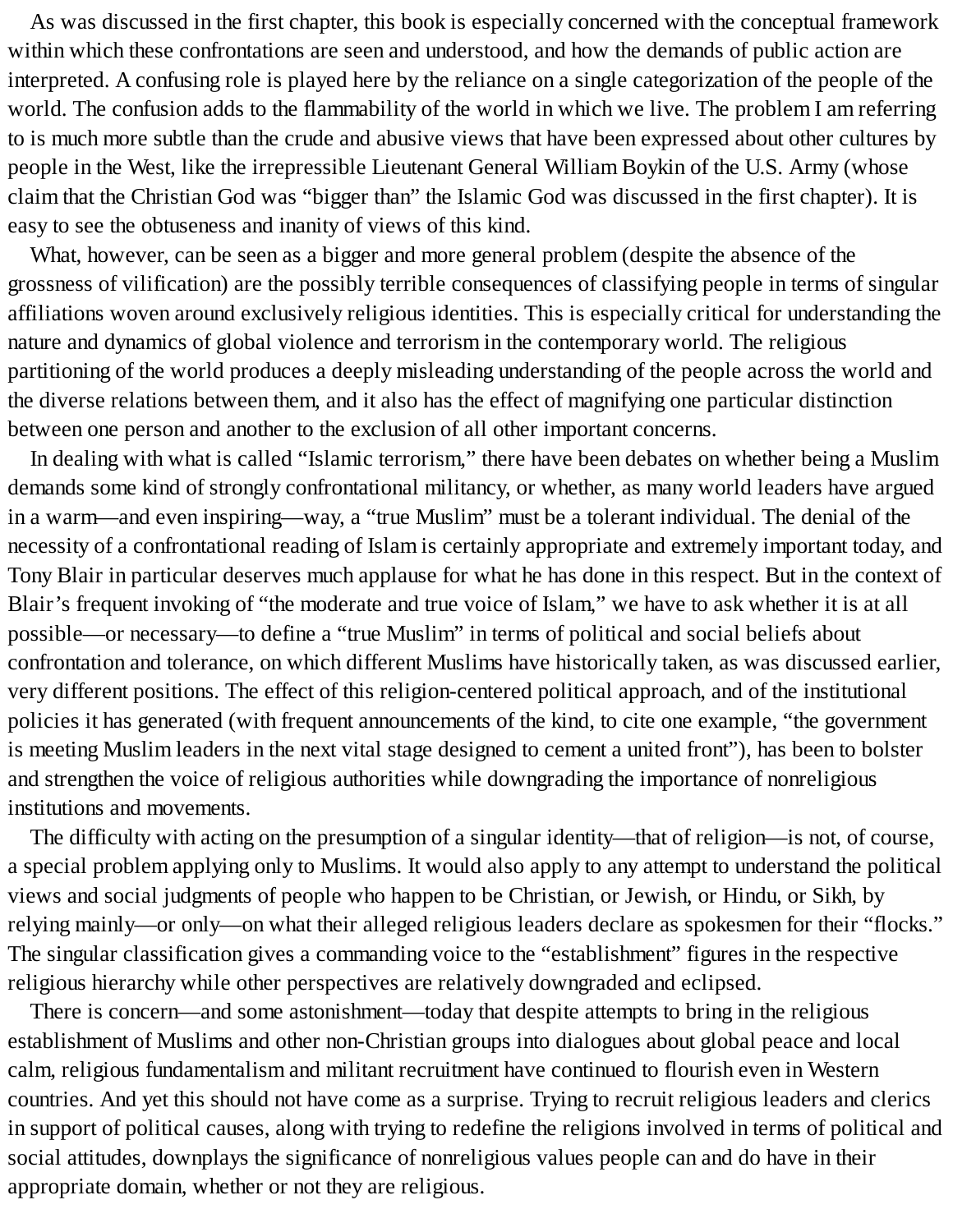The efforts to recruit the mullahs and the clergy to play a role outside the immediate province of religion could, of course, make some difference in what is preached in mosques or temples. But it also downgrades the civic initiatives people who happen to be Muslim by religion can and do undertake (along with others) to deal with what are essentially political and social problems. Further, it also heightens the sense of distance between members of different religious communities by playing up their religious differences in particular, often at the cost of other identities (including that of being a citizen of the country in question), which could have had a more uniting role. Should a British citizen who happens to be Muslim have to rely on clerics or other leaders of the religious community to communicate with the prime minister of his country, who has been particularly keen to speak through the religious leaders?

It should not be so surprising that the overlooking of all the identities of people other than those connected with religion can prove to be a problematic way of trying to reduce the hold of religious sectarianism. This problem also arises sharply in dealing with the more difficult—and more turbulent political situation in battle-torn Iraq and Afghanistan. The elections and referendum in Iraq in 2005 can be seen as a considerable success within their own criteria of assessment: the elections did occur, a fairly high proportion of the electorate did vote, and violent interruptions did not mar the entire effort. And yet in the absence of opportunities for open and participatory dialogue beyond what was provided by religious institutions, the voting process was predictably sectarian, linked with religious and ethnic denominations. The participation of people from different denominations (Shia, Sunni, Kurd) seemed to be rigidly intermediated by the spokesmen for the respective denominations, with the general citizenship roles of those people being given little opportunity to develop and flourish.

Despite many achievements of the Karzai government in Kabul (certainly much has been accomplished), there is a somewhat similar, if less intense, problem in Afghanistan as well, with the attempted reliance in official policy on gatherings of tribal leaders and councils of clerics, rather than on the more exacting, but critically important, cultivation of open general dialogues and interactions that could go beyond religious politics. To see religious affiliation as an all-engulfing identity can take a considerable political toll. Given the tremendous challenges the Afghan leadership faces, it is necessary to be patient with the approaches it is trying out, but the likely long-run difficulties of taking this narrow route have to be articulated without compromising the admiration for what the Karzai government has achieved.

As for the global challenge of terrorism, we have reason to expect, from the world leaders working against it, rather greater clarity of thought than we are currently getting. The confusion generated by an implicit belief in the solitarist understanding of identity poses serious barriers to overcoming global terrorism and creating a world without ideologically organized large-scale violence. The recognition of multiple identities and of the world beyond religious affiliations, even for very religious people, can possibly make some difference in the troubled world in which we live.

#### Terrorism and Religion

I was privileged to know Daniel Pearl a little. He came to a talk of mine in Paris in the summer of 2000, and we had a longish conversation afterward. He knew then that he was soon going to be based in Bombay (or Mumbai, as it is now called), reporting for the *Wall Street Journal* on the subcontinent. Later, early in February 2001, I saw him again in Bombay, and I had the opportunity of continuing our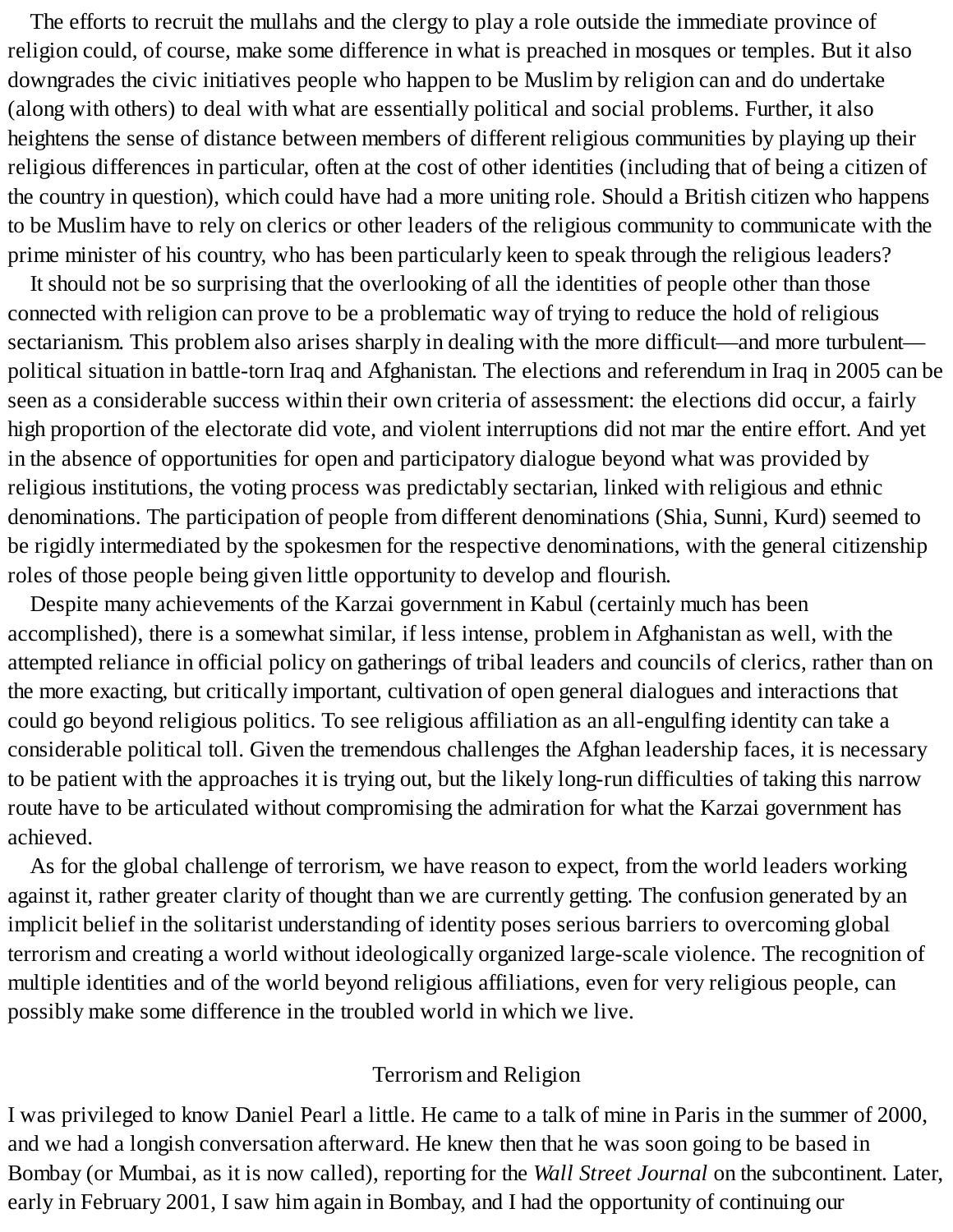conversation. I was struck not only by Pearl's remarkable intelligence, but also by his commitment to pursue the truth and, through that means, to help create a better—and less unjust—world. We also discussed, particularly during our first meeting, how violence in the world is often sown by ignorance and confusion, as well as by injustices that receive little attention. I was moved, intellectually as well as emotionally, by Daniel Pearl's dedication to fight for peace and justice through the advancement of understanding and enlightenment. It was that dedication to investigate and explore that would ultimately cost him his life, when the terrorists would capture and execute him in Pakistan the year after I last met him.

Daniel's father, Judea Pearl, who is the president of the Daniel Pearl Foundation, which is dedicated to intercultural understanding, recently expressed his frustration in a moving—and also enlightening—article about the outcome of an important meeting of Muslim scholars in Amman in Jordan. The conference, to which 170 Islamic clerics and experts had come from forty countries, tried to define "the reality of Islam and its role in the contemporary society." The final communiqué of the Amman conference, issued on July 6, 2005, stated categorically: "It is not possible to declare as apostates any group of Muslims who believes in Allah the Mighty and Sublime and His Messenger (may Peace and Blessings be upon him) and the pillars of faith, and respects the pillars of Islam and does not deny any necessary article of religion."  $14$  Judea Pearl felt disappointed, though he is too gentle and tolerant to express anger, with the conclusion that "belief in basic tenets of faith provides an immutable protection from charges of apostasy." He points out that this implies that "bin Laden, Abu Musab al-Zarqawi and the murderers of Daniel Pearl and Nick Berg will remain bona fide members of the Muslim faith, as long as they do not explicitly renounce it."

Judea Pearl's disappointment reflected a hope he had clearly entertained that the horrible acts of terror would not only receive denunciation from Muslim scholars (which they, in fact, did, in no uncertain terms), but would also be a sufficient ground for religious excommunication. But no excommunication occurred, and given the way the demands of being a Muslim are foundationally defined in Islam, it could not have. In Judea Pearl's case, the personal disappointment is entirely natural, but when the same expectation is used in the strategy of fighting terrorism at the global level, it can legitimately be asked whether Western strategists have good reason to expect that a religion itself can be recruited to fight terrorism through declaring the terrorists to be apostates. That expectation was dashed in Amman, but was it a reasonable expectation for strategists to entertain?

As was discussed earlier, we have to ask whether it is at all possible to define a "true Muslim" in terms of beliefs about confrontation and tolerance, on which Islam does not dictate and on which different Muslims have taken widely different positions over many centuries. This freedom allowed, of course, King Abdullah II of Jordan to firmly assert, as he did during the very same conference, that "the acts of violence and terrorism carried out by certain extremist groups in the name of Islam are utterly contradictory to the principles and ideology of Islam." But that diagnosis—and indeed reprimand—still does not take us to a position by which the persons thus criticized must be seen as "apostate," and it is that central point that the Amman declaration by Muslim scholars affirmed. Apostasy is a matter of basic religious belief and specified practice; it is not a matter of the correctness in interpreting social or political principles, or of the rightness of civil society, or even of identifying what most Muslims would see as terrible civil conduct or abominable political behavior.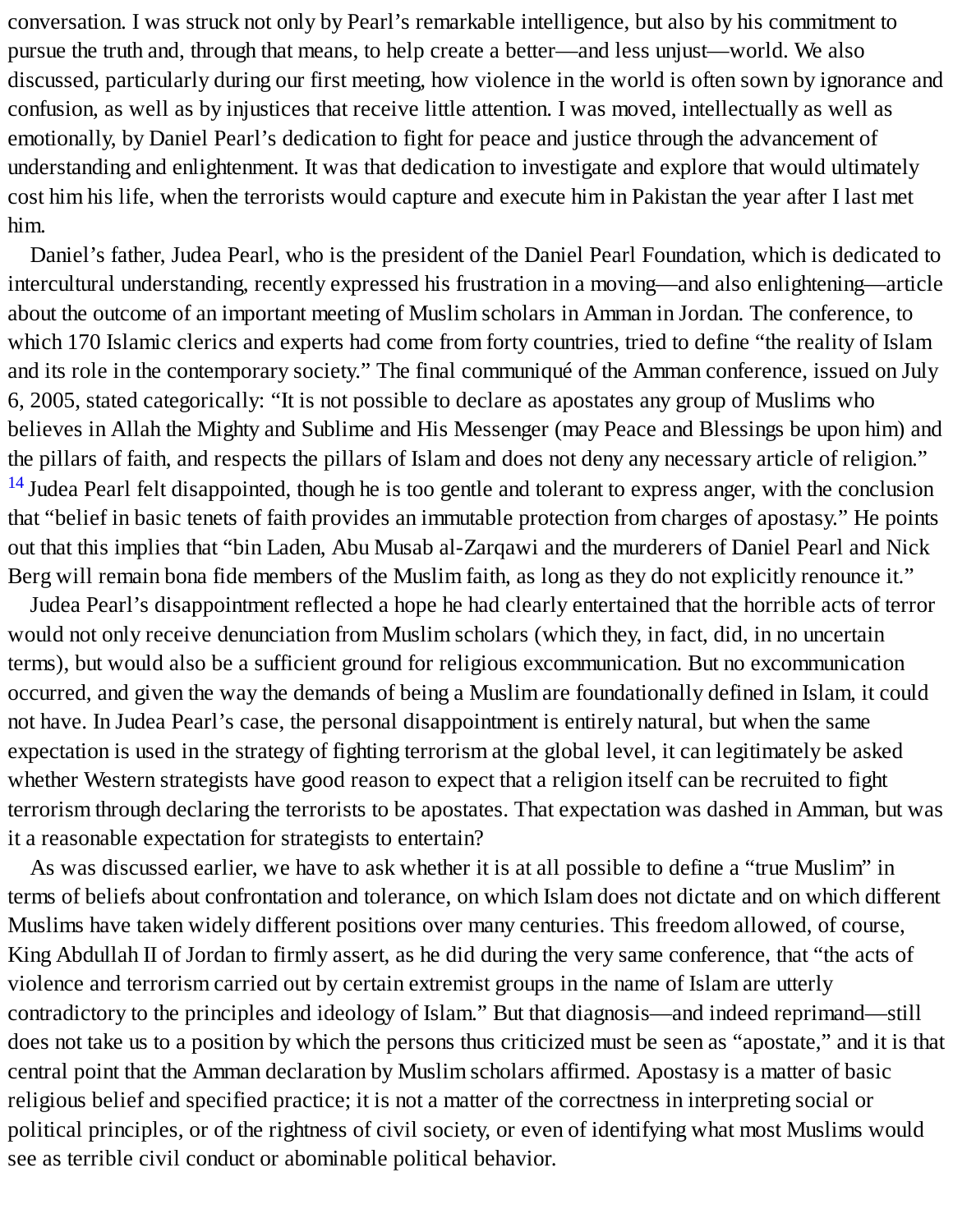#### Richness of Muslim Identities

If a Muslim person's only identity were that of being Islamic, then of course all moral and political judgments of the person would have to be specifically linked with religious assessment. It is that solitarist illusion that underlies the Western—particularly Anglo-American—attempt to recruit Islam in the so-called war against terrorism. <sup>[15](#page-118-3)</sup> The unwillingness to distinguish between (1) a Muslim person's variety of associations and affiliations (these can vary widely from person to person) and (2) his or her Islamic identity in particular has tended to tempt Western leaders to fight political battles against terrorism through the exotic route of defining—or redefining—Islam. What needs to be recognized is not only that this solitarist approach has accomplished little so far, but also that it cannot really be expected to achieve much given the distinction between religious issues, on the one hand, and other matters on which Muslims, no matter how religious, have to take their own decisions. Even though the borderline between the two domains may be hard to delineate, the domain of religious excommunication and apostasy cannot be extended much beyond the well-established central tenets of Islamic canons and identified practice. Religion is not, and cannot be, a person's all-encompassing identity. <sup>[16](#page-118-4)</sup>

It is, of course, true that the so-called Islamic terrorists have repeatedly tried to extend the role of religion very far into other spheres, contrary (as King Abdullah rightly noted) to the generally accepted principles and domain of Islam. It is also true that the recruiters for terrorism would like Muslims to forget that they have other identities too and that they have to decide on many important political and moral matters and take responsibility for their decisions, rather than being led by the recruiters' advocacy based on their uncommon reading of Islam. The mistaken presumptions involved in such efforts can certainly be scrutinized and criticized. But the strategy of trying to stop such recruitment by declaring the recruiters to be "apostate" would also—I fear in a somewhat singularist way—extend the reach of religion beyond its established domain.

The basic recognition of the multiplicity of identities would militate against trying to see people in exclusively religious terms, no matter how religious they are within the domain of religion. Attempts to tackle terrorism through the aid of religion has had the effect of magnifying in Britain and America the voice of Islamic clerics and other members of the religious establishment on matters that are not in the domain of religion, at a time when the political and social roles of Muslims in civil society, including in the practice of democracy, need emphasis and much greater support. What religious extremism has done to demote and downgrade the responsible political action of citizens (irrespective of religious ethnicity) has been, to some extent, reinforced, rather than eradicated, by the attempt to fight terrorism by trying to recruit the religious establishment on "the right side." In the downplaying of political and social identities as opposed to religious identity, it is civil society that has been the loser, precisely at a time when there is a great need to strengthen it.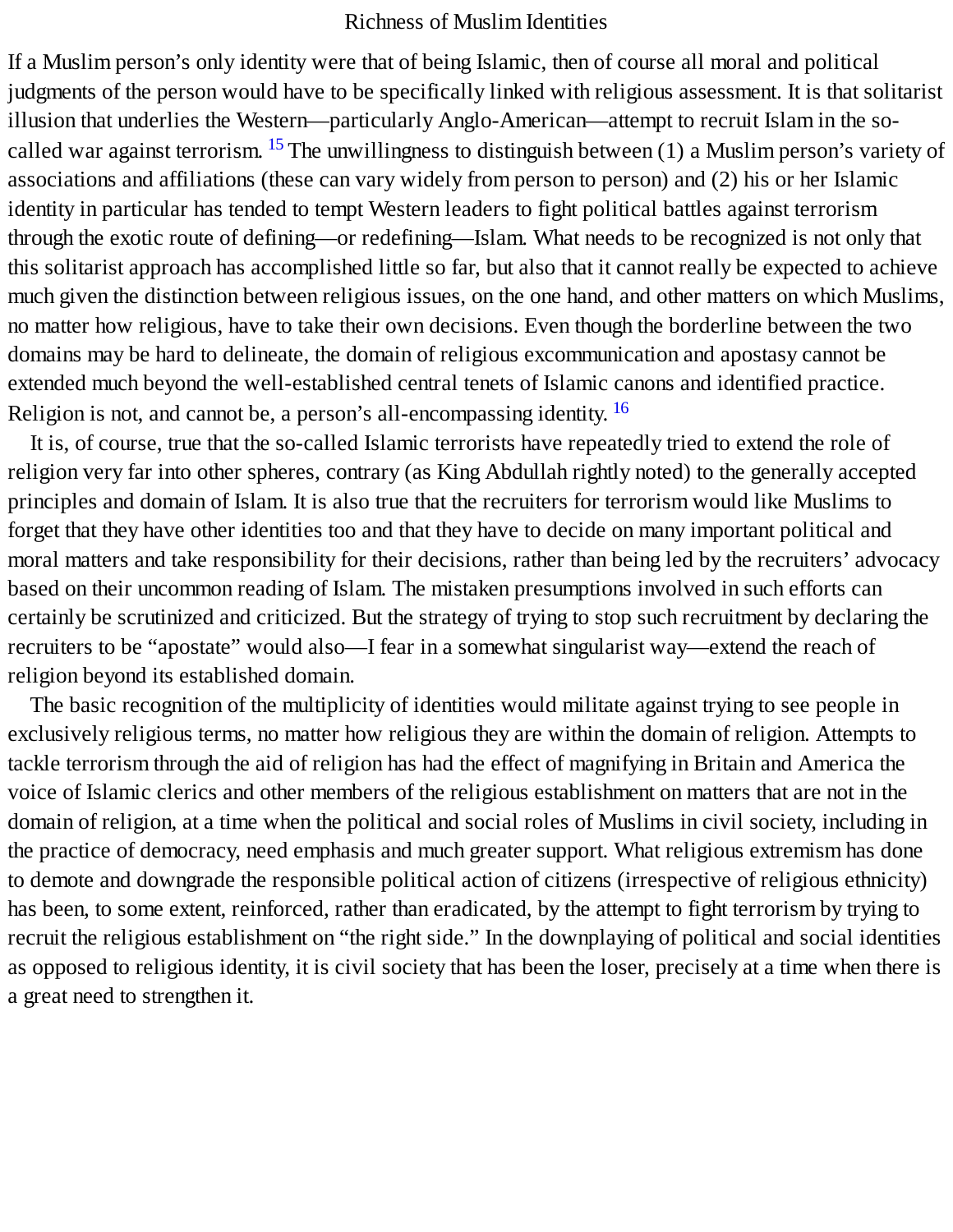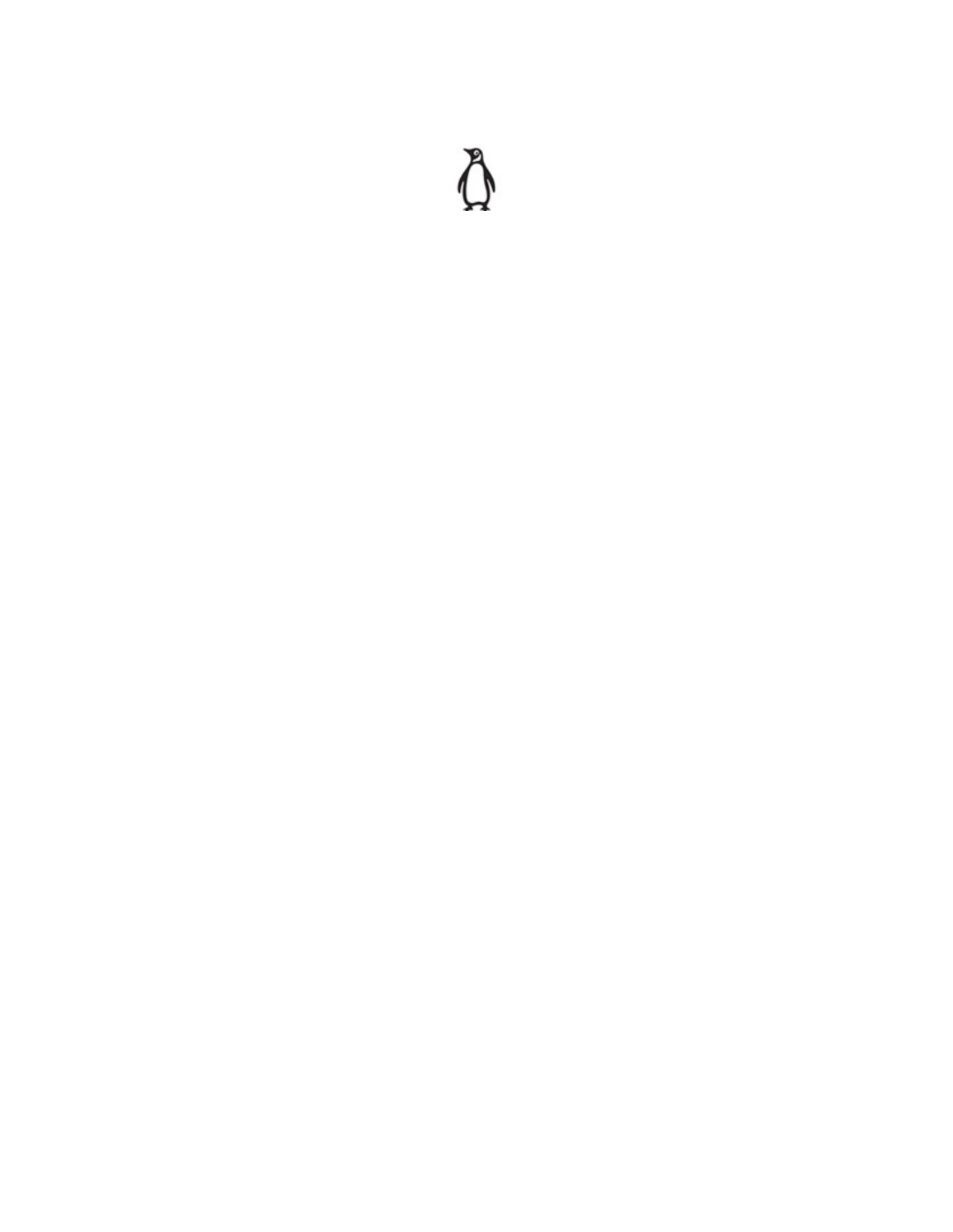# CHAPTER 5

# West and Anti-West

Resistance to "Westernization" has a strong presence in the world today. It can take the form of shunning ideas that are seen as "Western," even when these ideas have occurred and flourished historically in many non-Western societies and have been a part of our global past. There is, for example, nothing exclusively "Western" about valuing liberty or defending public reasoning. And yet their being labeled as "Western" can produce a negative attitude toward them in other societies. Indeed, this can be seen in different forms of anti-Western rhetoric, varying from the championing of "Asian values" (this flourished particularly in East Asia in the 1990s) to insisting that "Islamic ideals" must be deeply hostile to everything the West stands for (an attitude that has gained considerable ground in recent years).

Part of the reason for this fixation with the West, or the *alleged* West, lies in the history of colonialism. Western imperialism over the last few centuries not only subverted the political independence of the countries that were ruled or dominated by the colonial powers, it also created an attitudinal climate that is obsessed with the West, even though the form of that obsession may vary widely—from slavish imitation, on one side, to resolute hostility on the other. The dialectics of the colonized mind includes both admiration and disaffection.

It would be a mistake to try to see postcolonial disaffection toward the West as just a reaction to actual colonial maltreatment, exploitation, and humiliation. There is more to postcolonial alienation than a reaction to the real history of abuse. We have to go deeper than seeking an instant explanation through invoking a "tit for tat" reaction—more on this presently.

And yet it is also important to recognize and remember that serious abuses did occur, and sometimes the social memory—preserved in prose or in poetry—of those actual transgressions still animates anti-Western attitudes today. Now that a warm nostalgia for the empires of yesterday—for the British in particular—seems to be making something of a comeback in Europe (and oddly enough, even in America), it is worth remembering that the perceived sense of colonial iniquity was not entirely baseless.

In addition to the infringements and atrocities committed by the colonial masters (well illustrated by the notorious Amritsar massacre in India on the thirteenth of April 1919 when 379 unarmed people were gunned down at a peaceful meeting), their general psychological attitude toward the subject people often generated a strong sense of humiliation and an imposition of perceived inferiority. The role of colonial humiliation in the dialectics of dominated people deserves at least as much attention as the influence of economic and political asymmetry imposed by the imperial authorities.

In *Pilgrim's Progress* , John Bunyan talks about "the valley of humiliation." Bunyan knew humiliation well, having spent many years in prison. In fact, he began writing *Pilgrim's Progress* during his second bout in jail in the 1670s (the book was published in 1678). But harrowing as the image of that imagined valley is, it cannot begin to match the world of indignity and degradation that, say, Africa was already experiencing in Bunyan's seventeenth-century world. Africa, which gave birth to the human race and was responsible for many of the pioneering developments in the growth of world civilization, was beginning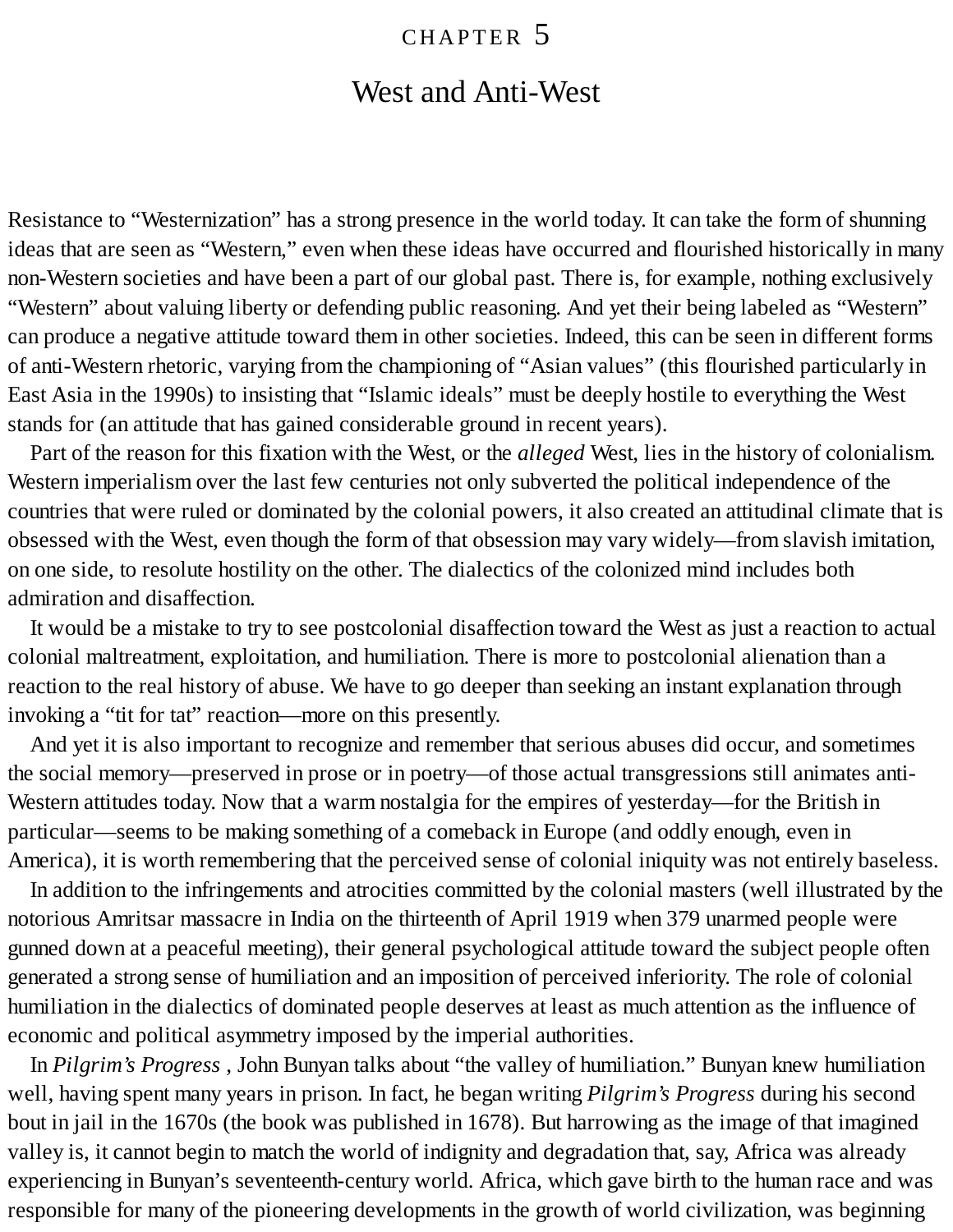to be turned into a continent of European domination and the hunting ground for slaves to be transported like animals to the New World.

The devastating effects of humiliation on human lives can hardly be exaggerated. The historical ills of the slave trade and colonization (and the racial insults that were added to physical and social injury) have been seen as "the war against Africa" by the Independent Commission on Africa, chaired by Albert Tevoedjre, which identifies Africa's principal task today as "winning the war against humiliation" (the chosen title of the report).  $1$  As the commission argues, the subjugation and denigration of Africa over the last few centuries have left a massively negative legacy against which the people of the continent have to battle. That legacy includes not only the devastation of old institutions and the for-gone opportunity to build new ones, but also the destruction of social confidence, on which so much else depends.

Similar undermining also occurred elsewhere. Now that the actual memory of the British Raj has largely faded in Britain and the nostalgia for it (along with a taste for curry) is quite strong, it is worth recollecting that the complex attitude of South Asians to Britain include reactions to some particularly unattractive components, which coexisted with other elements, of the imperial mind. There was never any dearth of Indophiles in the imperial hierarchy and they were particularly important in the eighteenth century. But once the empire settled down, the need to keep some distance became a crucial part of the education of the British officer from early on in the nineteenth century. <sup>[2](#page-118-6)</sup> One of the rationales for this was best explained in James Mill's famous history of India, which was a standard reading of the imperial cadres about to undertake the voyage to that country, to wit: while "our ancestors, though rough, were sincere," in contrast, "under the glosing exterior of the Hindu, lies a general disposition to deceit and perfidy." <sup>[3](#page-118-7)</sup> The book, which Mill had written without visiting India even once and without being able to read any Indian language, was regarded as altogether authoritative by the British administration, and was described by Lord Macaulay, who would soon be the most powerful British administrator in India, as "on the whole the greatest historical work which has appeared in our language since that of Gibbon."  $4$ 

In this "bible for the British Indian officer," Mill also made clear that while some had taken the Indians and the Hindus to be "a people of high civilization," he had determined that "they have in reality made but a few of the earliest steps in the progress to civilization." <sup>[5](#page-118-9)</sup> To illustrate, let me briefly discuss one of the various denunciations that fill up Mill's pages, related to his assessment of classical Indian astronomy. It specifically concerns the arguments for a rotating earth and a model of gravitational attraction proposed by Aryabhata, who was born in A.D . 476—arguments that were also investigated by later Indian astronomers Varahamihira and Brahmagupta in the sixth and seventh centuries respectively. These works were well known in the Arab world and generated much discussion there. In fact, Brahmagupta's book was translated into Arabic in the eighth century and retranslated by the Iranian mathematician Alberuni in the eleventh (since Alberuni thought that the previous Arabic rendering was somewhat defective).

In the late eighteenth century, William Jones, serving in the East India Company in Calcutta, came to know about these old Sanskrit documents, and he expressed admiration for these early Indian astronomical works. <sup>[6](#page-118-10)</sup> Commenting on this, Mill expressed total astonishment at Jones's gullibility. <sup>[7](#page-119-0)</sup> After ridiculing the absurdity of this attribution and commenting on the "pretensions and interests" of Jones's Indian informants, Mill concluded that it was "extremely natural that Sir William Jones, whose pundits had become acquainted with the ideas of European philosophers respecting the system of the universe, should hear from them that those ideas were contained in their own books." <sup>[8](#page-119-1)</sup> Thus, Mill's belief in the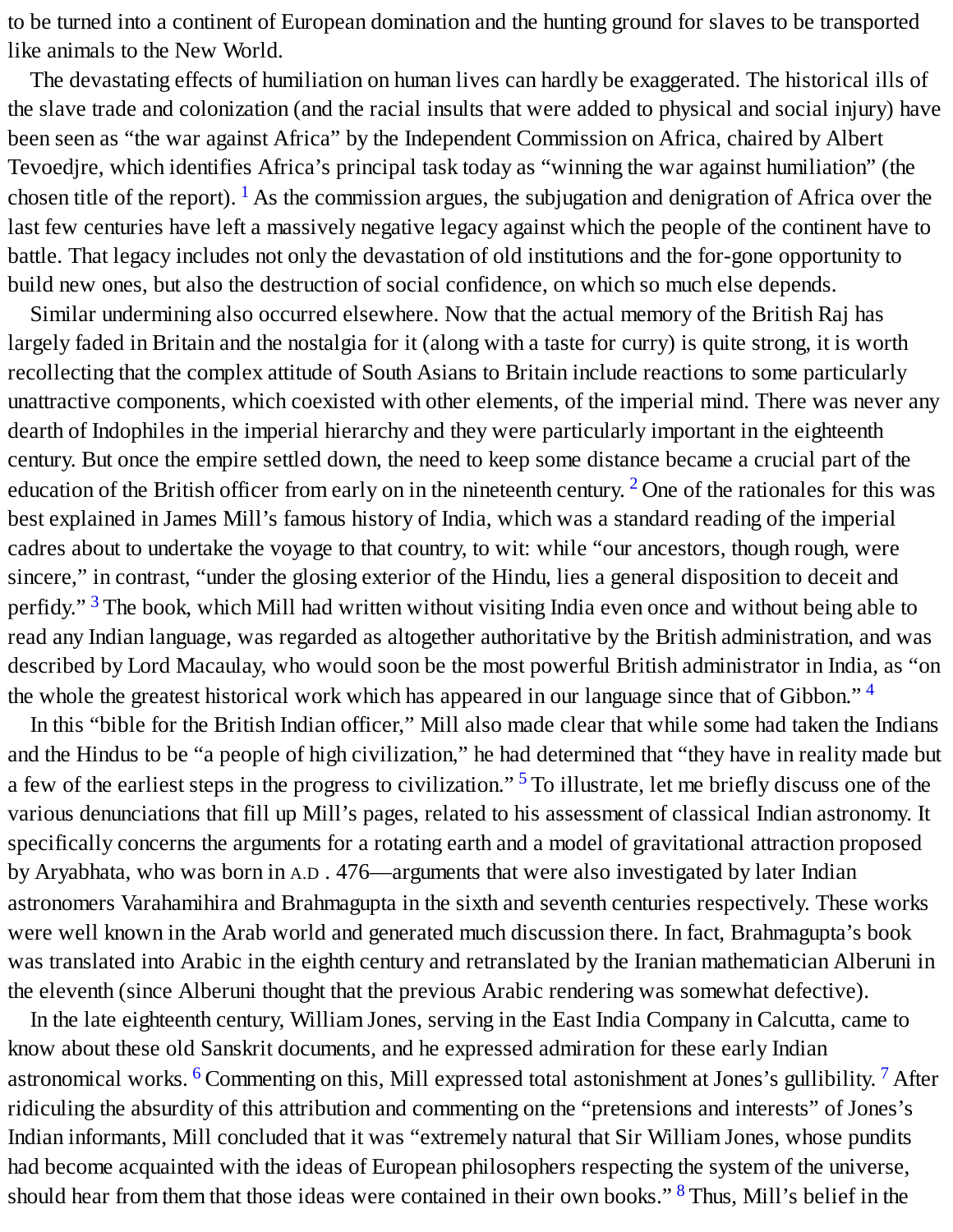"general disposition to deceit and perfidy" of Indians ended up having an explanatory function in his history of India as well.

At the end of a comprehensive attack on supposed Indian achievements particularly in mathematics and science, Mill came to the conclusion that the Indian civilization was on a par with "other inferior ones" known to Mill: "very nearly the same with that of the Chinese, the Persians, and the Arabians," and just as inferior as those of other "subordinate nations, the Japanese, Cochin-chinese, Siamese, Burmans, and even Malays and Tibetans." <sup>[9](#page-119-2)</sup> After that comprehensive assessment, if these "subordinate nations" fell prey to some disaffection toward the colonizing West, it may be a little unfair to attribute it simply to selfgenerated paranoia.

#### Dialectics of the Colonized Mind

And yet the limited horizons of the colonized mind and its fixation with the West—whether in resentment or in admiration—has to be overcome. It cannot make sense to see oneself primarily as someone who (or whose ancestors) have been misrepresented, or treated badly, by colonialists, no matter how true that identification may be.

There are undoubtedly occasions when that diagnosis would be quite relevant. Given the continuation of some colonial asymmetries in different forms—the term "neocolonialism" is often used to refer to them —and the powerful new temptation to see great merit in past imperial arrangements, those occasions may well arise with some frequency. But to lead a life in which resentment against an imposed inferiority from past history comes to dominate one's priorities today cannot but be unfair to oneself. It can also vastly deflect attention from other objectives that those emerging from past colonies have reason to value and pursue in the contemporary world.

Indeed, the colonized mind is parasitically obsessed with the extraneous relation with the colonial powers. While the impact of such an obsession can take many different forms, that general dependency can hardly be a good basis for self-understanding. As I shall presently discuss, the nature of this "reactive self-perception" has had far-reaching effects on contemporary affairs. This includes (1) the encouragement it has given to needless hostility to many global ideas (such as democracy and personal liberty) under the mistaken impression that these are "Western" ideas, (2) the contribution it has made to a distorted reading of the intellectual and scientific history of the world (including what is quintessentially "Western" and what has mixed heritage), and (3) the support it has tended to give to the growth of religious fundamentalism and even to international terrorism.

This, I appreciate, is quite a list of direct and indirect contributions, but before I go into them more fully, let me illustrate the nature of this reactive self-perception with a historical example involving intellectual identity. It concerns the interpretation of India's past and the self-perception of Indian identity.  $10$  The colonial undermining—like that by James Mill—of India's achievements in science and mathematics contributed to an "adapted" self-perception that chose "its own ground" for competition with the West, emphasizing India's comparative advantage in "spiritual" matters. Partha Chatterjee has discussed the emergence of this attitude:

[A]nticolonial nationalism creates its own domain of sovereignty within colonialsociety well before its political battle with the imperial power. It does this by dividing the world of social institutions and practices into two domains—the material and the spiritual. The material is the domain of the "outside," of the economy and of statecraft, of science and technology, a domain where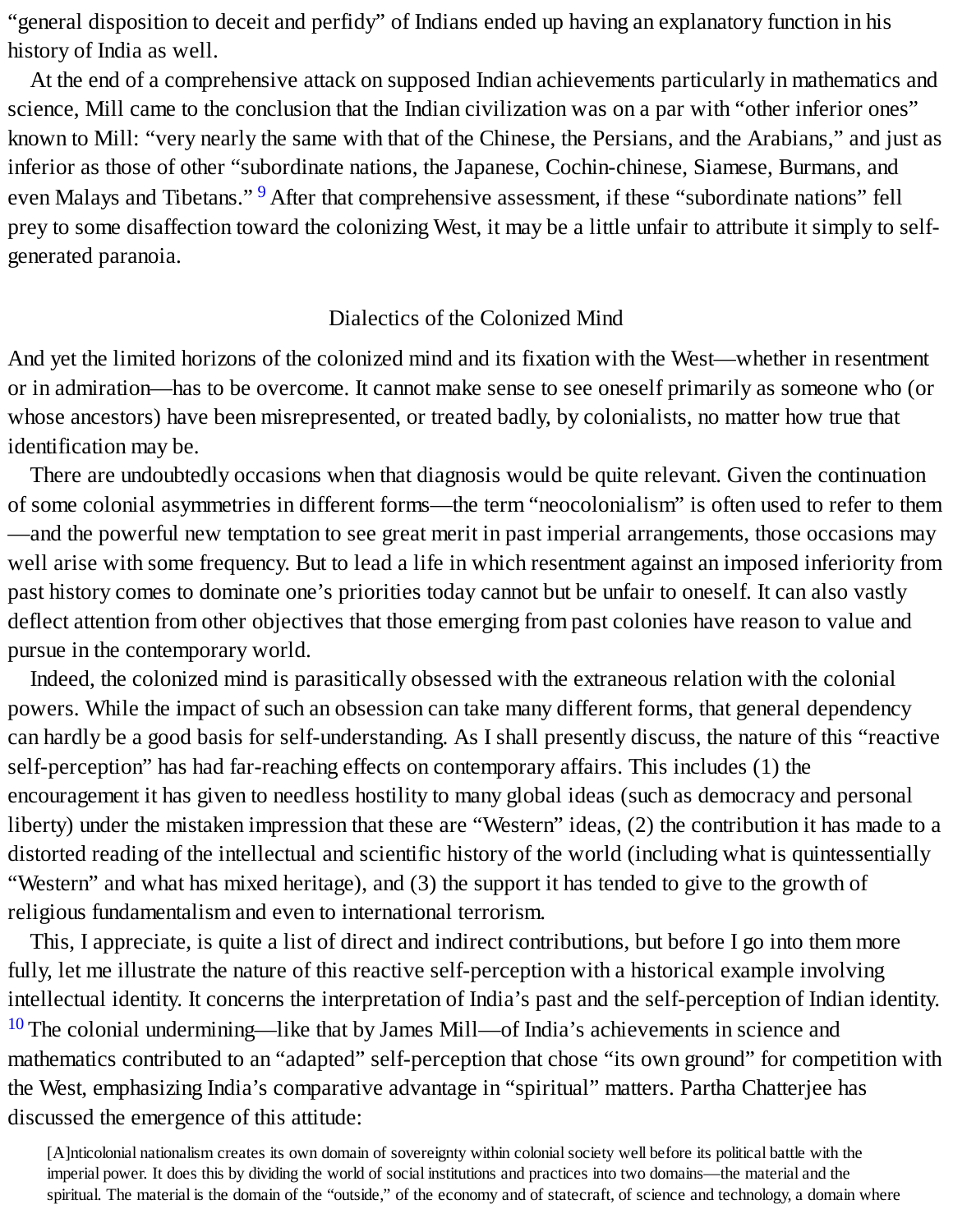the West had proved its superiority and the East had succumbed. In this domain, then, Western superiority had to be acknowledged and its accomplishments carefully studied and replicated. The spiritual, on the other hand, is an "inner" domain bearing the "essential" marks of cultural identity. The greater one's success in imitating Western skills in the material domain, therefore, the greater the need to preserve the distinctiveness of one's spiritual culture. This formula is, I think, a fundamental feature of anticolonial nationalisms in Asia and Africa.  $11$ 

It is possible that Chatterjee's insightful diagnosis is perhaps a little too "India-centered," and his geographically inclusive conclusion—covering "Asia and Africa"—may be too much of a generalization based on the nineteenth-century experience of the Indian subcontinent in particular. Reactive selfidentities can indeed operate in many different ways in different regions and times. Nevertheless, it would be, I think, correct to accept that Chatterjee rightly identifies an important aspect of the propensity that developed in many parts of European empires in Asia and Africa, including the Indian subcontinent during the British rule. It certainly encouraged Indians to put their "spiritual foot" forward. This was, to a considerable extent, a reaction to a rather dismissive imperial reading of India's analytical and scientific past history. <sup>[12](#page-119-5)</sup> This selective focus, while combative against the imperial claims of overall superiority (the spiritual ground was "ours," it was claimed), had the effect of neglecting—and downplaying—a huge part of India's scientific and mathematical heritage. Indeed, in this respect, it consolidated James Mill's misreading of India's intellectual past, rather than resisting it.

There is also an example of a more general pattern of development of reactive identity. One of the oddities of the postcolonial world is the way many non-Western people today tend to think of themselves as quintessentially "the other," as Akeel Bilgrami, the philosopher, has beautifully discussed in a paper called "What Is a Muslim?" [13](#page-119-6) They are led to define their identity primarily in terms of being *different from* Western people. Something of this "otherness" can be seen in the emergence of various selfdefinitions that characterize cultural or political nationalism, and even in the contribution this reactive view makes to fundamentalism.

While these "non-Western"—and sometimes "anti-Western"—views involve an emphatic seeking of independence from colonial dominance, they are, in fact, thoroughly foreign-dependent—in a negative and contrary form. The dialectics of the captivated mind can lead to a deeply biased and parasitically reactive self-perception. Also, this singular mode of thinking can take the form of trying to "get even" with the West (as many terrorists see themselves as doing, with explicit or implicit references to atrocities from the colonial period), and of seeking justice in the contemporary world by invoking the past and present offenses of the Western world. It can also take the more positive form of wanting to "catch up with the West," trying to "beat it at its own game," or attempting to build a society that "even the Westerners must admire." These positive programs may not have the contrariness and improvident anger of the corrective or retributive agenda, but they too make one's identity deeply subservient to relations with others. The colonial masters of yesterday continue to exert an enormous influence on the postcolonial mind today.

Another unfortunate consequence of viewing oneself as "the other" is that it tends to make the Western expropriation of the global heritage of universalist political ideas (such as the importance of liberty or of democratic reasoning) much more damaging. Misdiagnosis of what is "Western" (very common as it is, as was discussed in [chapter](#page-34-0) 3 ) can take a heavy toll by undermining the support for democracy or liberty in the non-Western world. It can, in addition, help to undermine the understanding of objectivity in science and knowledge, on some alleged ground of the need to be adequately skeptical of "Western science."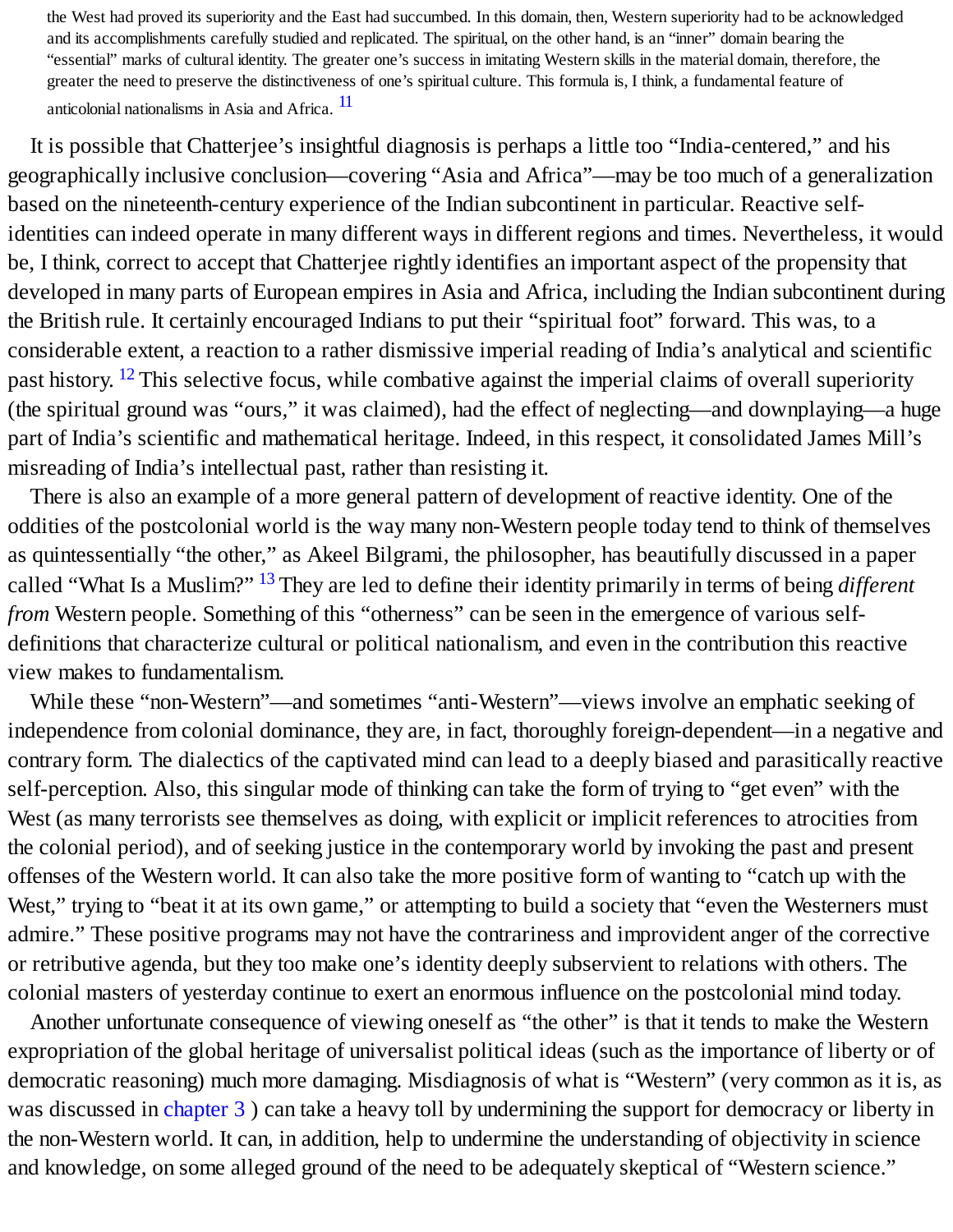The role colonized dialectics plays in making lives harder in Asia and Africa can be illustrated with different types of examples. To consider a particularly far-reaching illustration, Mamphela Ramphele, who is a remarkable combination of distinguished doctor, leading antiapartheid activist, and global policy maker, has insightfully discussed how, in the inadequate protection against the emergence of the AIDS epidemic in South Africa, the nature of public policy in postapartheid South Africa has been influenced by "the mistrust of science that has traditionally been controlled by white people." It added force to another dialectical influence in the direction of inaction arising from "the fear of acknowledging an epidemic that could easily be used to fan the worst racial stereotyping." <sup>[14](#page-119-7)</sup>

The dialectics of the colonized mind can impose a heavy penalty on the lives and freedoms of people who are reactively obsessed with the West. It can wreak havoc on lives in other countries as well, when the reaction takes the violent form of seeking confrontation, including what is seen as retribution. I shall return to this distressing issue later on in this chapter.

#### Asian Values and Smaller Themes

One of the remarkable articulations of a reactive non-Western identity can be found in the championing of "Asian values" which have come from many East Asian exponents. This is in reaction, to a great extent, to the Western claim to be the historical depository of ideas on liberty and rights (Samuel Huntington's claims in that line were discussed earlier). Proponents of the excellence of "Asian values" do not dispute this claim, indeed quite the contrary. Instead it is argued that while Europe may have been the home ground of liberty and individual rights, "Asian values" cherish discipline and order, and this, it is alleged, is a marvelous priority. It tells the West that it can keep its individual liberties and rights but Asia will do better with its adherence to orderly conduct and disciplined behavior. The West-obsessed form of this grand "Asian" claim is hard to miss.

The glorification of "Asian values" has typically flourished best in countries to the east of Thailand (particularly among political leaders and government spokesmen), even though there is a still more ambitious claim that the rest of Asia is also rather "similar." For example, the formidable senior minister (and former prime minister) of Singapore, Lee Kuan Yew, who is one of the great architects of East Asian resurgence and a visionary political leader in his own right, outlined "the fundamental difference between Western concepts of society and government and East Asian concepts" by explaining, "[W]hen I say East Asians, I mean Korea, Japan, China, Vietnam, as distinct from Southeast Asia, which is a mix between the Sinic and the Indian, though Indian culture itself emphasizes similar values." <sup>[15](#page-119-8)</sup> Lee Kuan Yew went on to link the emphasis on Asian values to the need to resist the hegemony of the West, in particular the political dominance of the United States, pointing out that Singapore is "not a client state of America." <sup>[16](#page-119-9)</sup>

Cultural and value differences between Asia and the West were stressed by several official delegations at the World Conference on Human Rights in Vienna in 1993. The foreign minister of Singapore warned that "universal recognition of the ideal of human rights can be harmful if universalism is used to deny or mask the reality of diversity." [17](#page-119-10) The Chinese delegation played a leading role in emphasizing regional differences, and in making sure that the prescriptive framework adopted in the declarations made room for "regional diversity." The Chinese foreign minister even put on record the proposition that the Asian priorities demand that "individuals must put the states' rights before their own." <sup>[18](#page-119-11)</sup>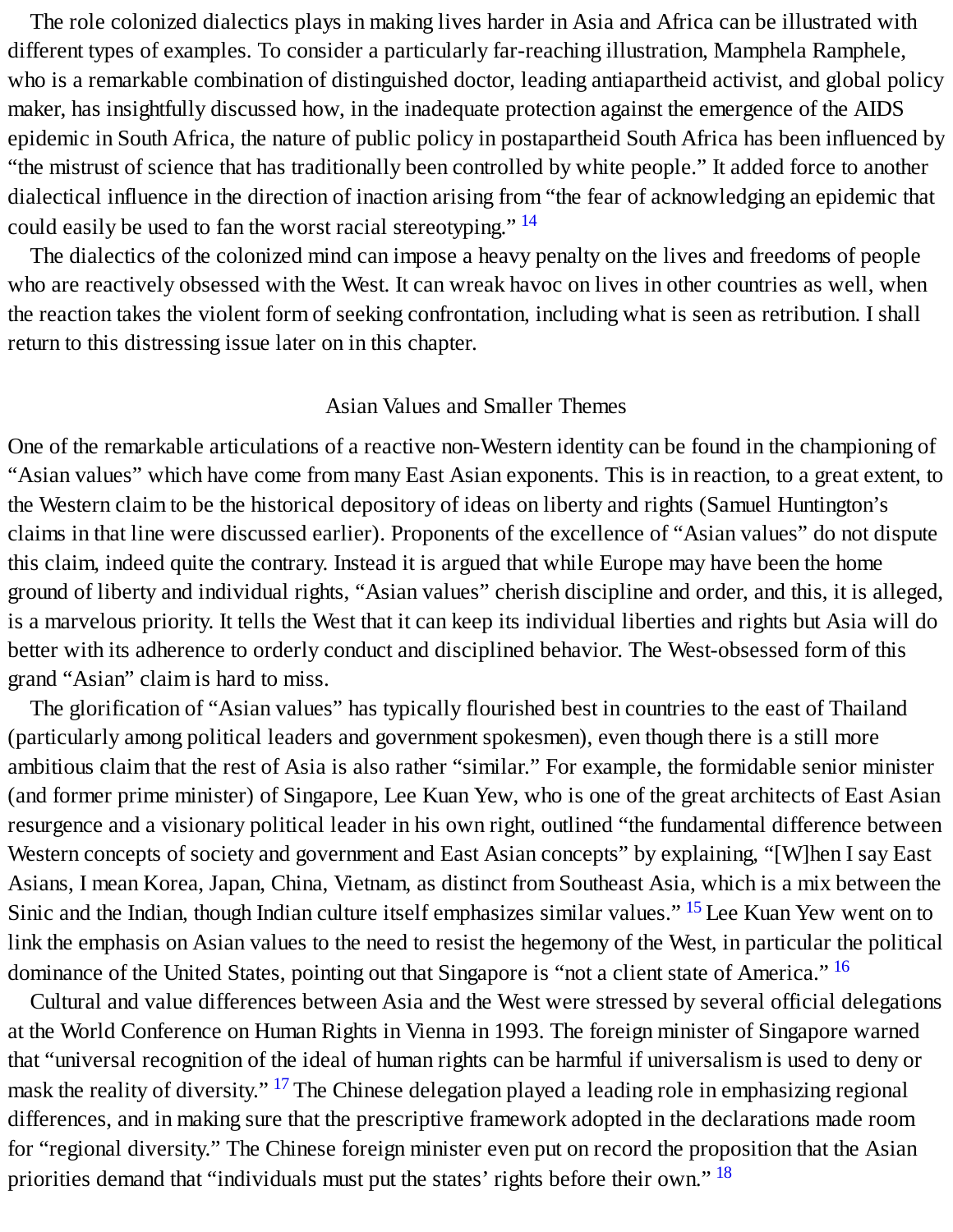I have already discussed, in [chapter](#page-34-0) 3 , why this cultural diagnosis is so difficult to sustain. Support for ideas of liberty and public discussion, and what may be called basic human rights, have been articulated no less often in Asia—in India, China, Japan, and in various other countries in East, Southeast, South, and West Asia—than in Europe. <sup>[19](#page-119-12)</sup> The point to note here is not just the debatable nature of the diagnosis of "Asian values" and the fact that it seriously underestimates the range and reach of the intellectual heritage of Asia. It is also important, in the context of the present analysis, to see the thoroughly reactive nature of the genesis of this view. The need to differentiate from the West is clearly visible in this postcolonial dialectic, and it is also easy to see the attraction for many Asians of the claim that Asia has something much better than Europe.

As it happens, Lee Kuan Yew's own claims to special distinction would be hard to deny. Even though Asian advocates of political liberty and democracy, which include the present author, cannot but be frustrated that Lee's words and deeds have run in the opposite direction to ours, it would be wrong to withhold credit where it is due. There is, in particular, the need to recognize that Lee Kuan Yew's Singapore not only has been economically very successful, but has also been able to give its minority communities a strong sense of belonging, security, and a shared national identity in a way that most European countries with sizable minorities have not been able to provide for their own minority communities. One could not help thinking about the contrast as the urban riots, linked with race and ethnicity, erupted in France in the fall of 2005.

And yet the fact remains that Lee's generalization about values in Asia is hard to vindicate on the basis of an unbiased reading of Asian historical classics as well as contemporary experiences and writings in Asia. The diagnosis of Asian values in the thesis of Lee and others is clearly influenced by a reactive mode of responding to Western claims of being the natural home of liberty and rights. Rather than challenging that claim, Lee proposes to turn the tables on the West by arguing: Yes, we don't do much for Western ideas of liberty and rights, for we have something better. This version of anti-Western rhetoric is also, in a dialectical sense, obsessed with the West.

#### Colonialism and Africa

Perhaps the most troubled continent in the last century, particularly in the second half of it, has been Africa. Toward the middle of the century the formal ending of empires—British, French, Por tuguese, and Belgian—came with a strong promise of democratic developments in Africa. Instead the bulk of the region soon fell prey to authoritarianism and militarism, a breakdown of civil order and educational and health services, and a veritable explosion of local conflicts, intercommunity strife, and civil wars.

This is not the occasion to go into an investigation of the causal story behind these discouraging developments, from which Africa is only now beginning to pull away, even though the task is made harder by the massive problem of epidemics, new (such as AIDS) and old (such as malaria), which is blighting many parts of the continent. I have tried to comment on these complex developments elsewhere (particularly in my book *Development as Freedom* ), [20](#page-119-13) and will confine myself here only to a couple of comments that relate in particular to the continued role of colonialism and the functioning of the captivated mind.

First, even though much has been written about the possible effects of Western domination in the world in hindering growth and development of the African economies (for example, through artificially imposed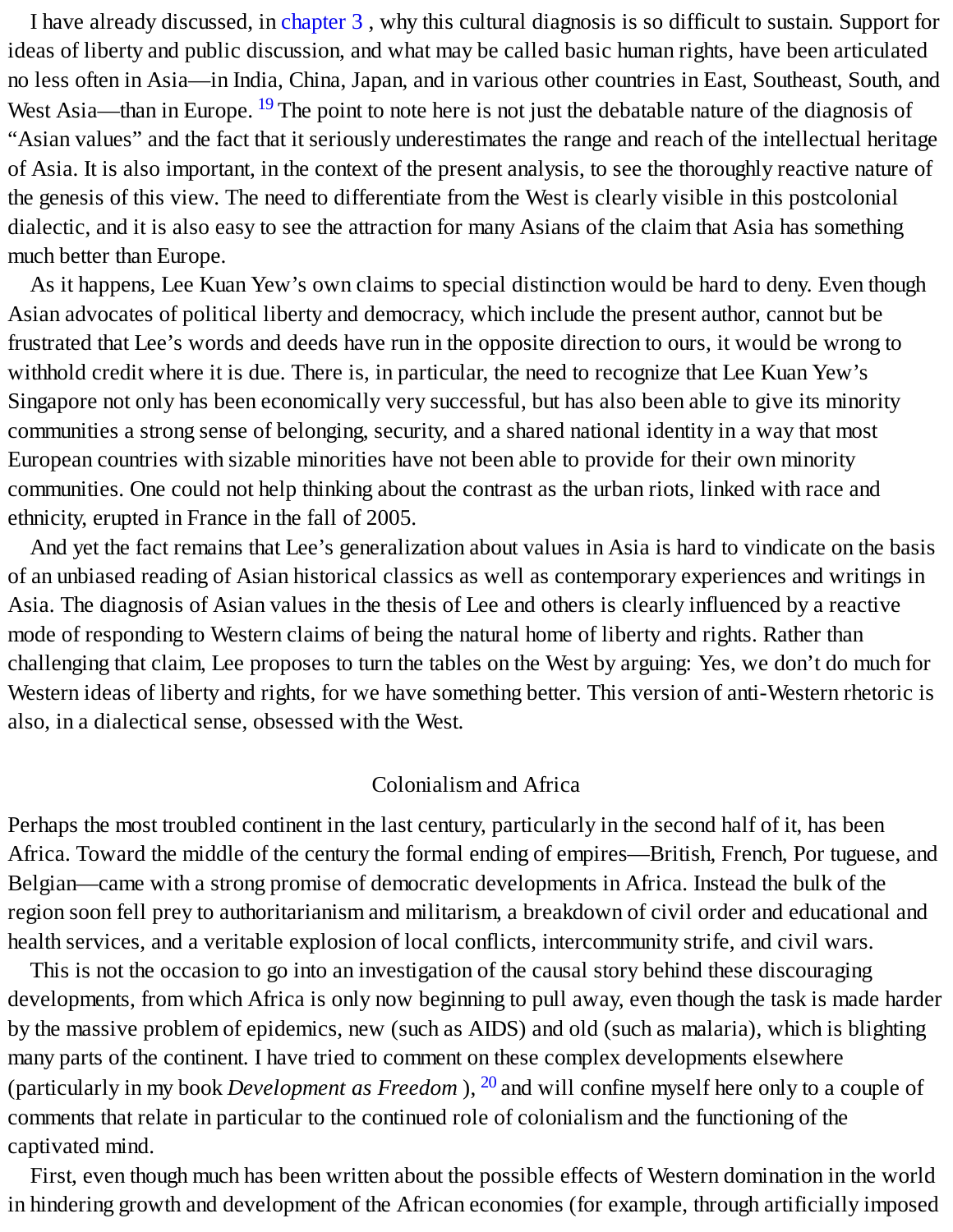limits on export markets in Europe and America, of agricultural products, textiles and other commodities, and the unbearable burden of debts, which is only now beginning to get relieved), it is also important to see the role of Western powers in the recent history of political and military developments in the continent.

Africa's misfortunes in the period of classic imperialism was followed, as it happens, by another period of institutional handicap during the cold war in the second half of the twentieth century. The cold war, which was substantially fought on African soil (though this is rarely acknowledged), made each of the super-powers cultivate military rulers friendly to itself and, perhaps more importantly, hostile to the enemy. When military overlords such as Mobuto Sese Seko of Congo, or Jonas Savimbi of Angola, or whoever, busted social and political orders (and ultimately economic order too) in Africa, they could rely on support either from the Soviet Union or from the United States and its allies, depending on their military alliances. A military usurper of civilian authority never lacked a superpower friend, linked through a military alliance. A continent that seemed in the 1950s to be poised to develop active democratic politics was soon being run by an assortment of dictatorial strongmen who were linked to one side or the other in the militancy of the cold war. They competed in despotism with apartheid-based South Africa.

That picture is slowly changing now, with postapartheid South Africa playing a leading part in the constructive change. However, the West's military presence in—and incitement to—Africa has increasingly taken a different form, to wit, that of being the principal supplier of the arms sold globally, which are frequently used to sustain local wars and military conflicts, and which have very destructive consequences, not least on the economic prospects of poor countries. Even though the selling—and "pushing"—of arms is obviously not the only issue to be addressed in reducing the military conflicts in the continent (the demand side of the arms market reflects, of course, problems within the region), the need for curbing the massive international trade in arms is extremely strong right now. Armament is a business for which the selling of arms has typically been quite close to the pushing of the hardware.

The principal suppliers of armament in the world market today are the G8 countries, which were responsible for 84 percent of the arms sold in the period between 1998 and 2003. <sup>[21](#page-119-14)</sup> Japan, the only non-Western country among the G8, is also the only one among them that abstains from this trade. The United States alone was responsible for about half of the arms sold in the world market, with two-thirds of its exports going to developing countries, including Africa. The arms are used not only with bloody results, but also with devastating effects on the economy, the polity, and the society. In some respects, this is a continuation of the unhelpful role of world powers in the development of political militarism in Africa during the sixties through the eighties, when the cold war was fought out over Africa. The world powers bear an awesome responsibility for contributing, in the cold-war years, to the subversion of democracy in Africa. The selling and pushing of arms gives them a continuing role in the escalation of military conflicts today—in Africa and elsewhere. The U.S. refusal to agree to a joint crackdown even on illicit exports of small arms (a very modest proposal put forward by Kofi Annan a few years ago) illustrates the difficulties involved.

Among the adversities Africa faces today in trying to move away from its colonial history and the coldwar suppression of democracy is the continuation of the successor phenomenon in the form of militarism and continued warfare, in which the West has a facilitating role. In the civilizational categorization, much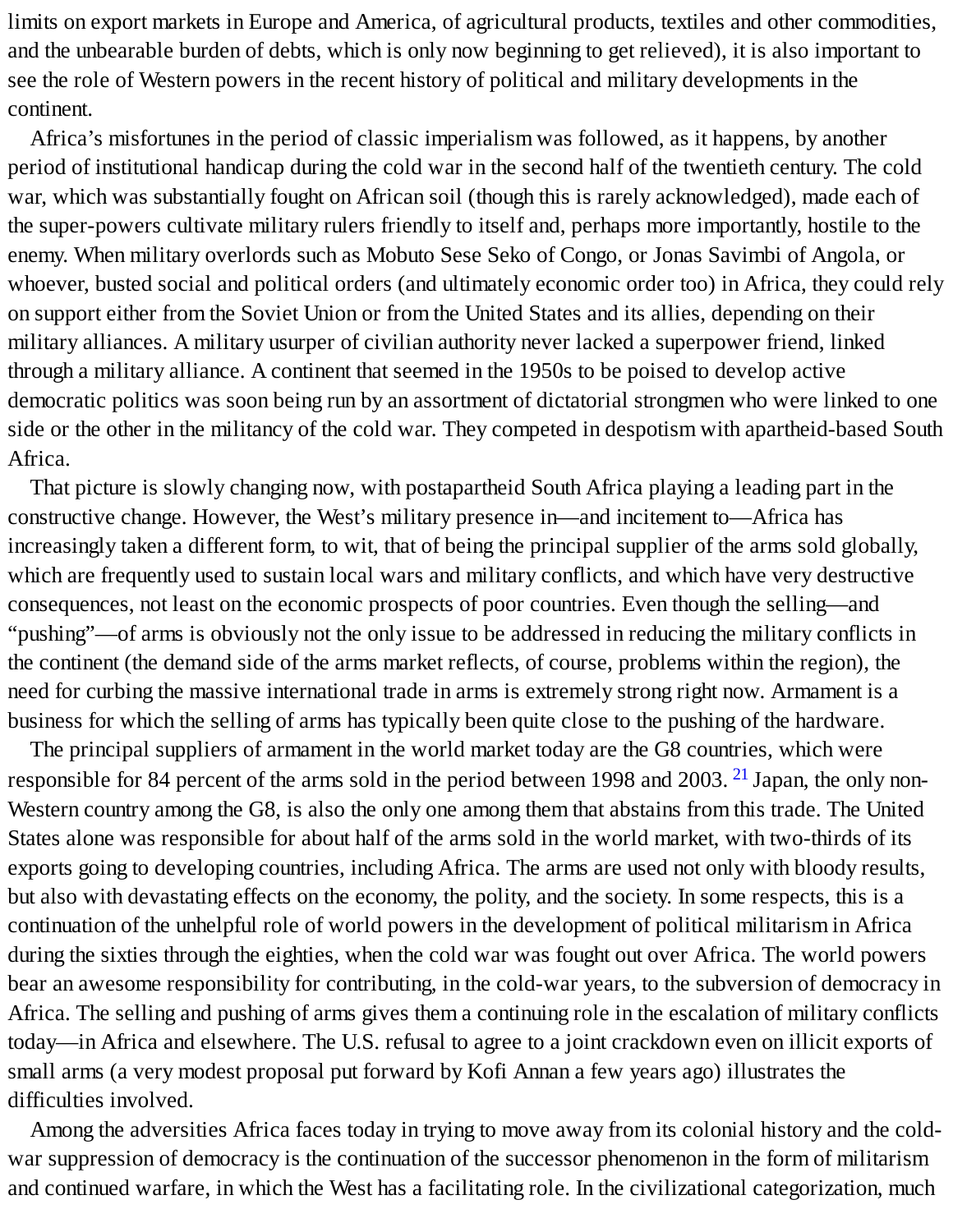used these days, the West may frequently be glorified as having "a tradition of individual rights and liberties unique among civilized societies" (to invoke Huntington's phrase), but aside from seeing the historical limitations of that thesis (discussed earlier), it is also important to take note of the role of the West in the undermining of "individual rights and liberties" in *other* countries, including those in Africa. Western governments need to undertake policy changes that would restrict or halt the merchants of death from within their borders. Decolonizing the colonized mind must be supplemented by changes in Western international policy.

Second, there are, of course, a lot of problems in the mind too. As Kwame Anthony Appiah has argued, "[I]deological decolonisation is bound to fail if it neglects either endogenous 'tradition' or exogenous 'Western' ideas."  $^{22}$  $^{22}$  $^{22}$  In particular, the often repeated argument that democracy does not suit Africa— it is a "very Western thing"—has had an enormously negative effect in weakening the defense of democracy in Africa from the 1960s to the 1980s. Aside from the need to see the constructive role of democracy in Africa (as in other parts of the world), the cultural argument is doubly defective both because a Western invention could still be very useful in other parts of the world (penicillin is an obvious example) and because there is, in fact, a long tradition, discussed earlier, of participatory governance in Africa as well.

Meyer Fortes and Edward Evans-Pritchard, the great anthropologists of Africa, argued in their classic book *African Political Systems,* published more than sixty years ago, that "the structure of an African state implies that kings and chiefs rule by consent." <sup>[23](#page-119-16)</sup> There may have been some overgeneralization in this, as critics have argued, but there can be little doubt about the important role and continuing relevance of accountability and participation in the African political heritage. To overlook all that in trying to see the fight for democracy in Africa only as an attempt to import the "Western idea" of democracy from abroad would be (as was discussed earlier) a profound misdescription.

Here again the understanding of a plurality of commitments and appreciation of the coexistence of multiple identities are extremely important, and it is especially so in the decolonization of Africa. Appiah explains how influenced he was by his own father's "multiple attachment to his identities: above all as an Asante, as a Ghanian, as an African, and as a Christian and a Methodist." <sup>[24](#page-120-0)</sup> A proper understanding of the world of plural identities requires clarity of thinking about the recognition of our multiple commitments and affiliations, even though this may tend to be drowned by the flood of unifocal advocacy of just one perspective or another. Decolonization of the mind demands a firm departure from the temptation of solitary identities and priorities.

#### Fundamentalism and the Centrality of the West

I turn now to fundamentalism, which has a remarkable presence in the contemporary world, and which plays a significant role in generating both loyalty and social disaffection. Fundamentalism, it must of course be noted, flourishes in the West as well as outside it. In fact, Darwin and evolutionary science seem to face bigger and more organized opposition today from the educated public in parts of America than almost anywhere else in the world. However, I shall concentrate here specifically on non-Christian fundamentalism, the connection of which with the colonial history of the world is important to understand.

The intensely anti-Western nature of some of the non-Christian fundamentalist movements in the world may make it implausible to suggest that they are, in fact, deeply dependent on the West. But they clearly have this dependency, especially to the extent that they focus on advancing values and priorities that are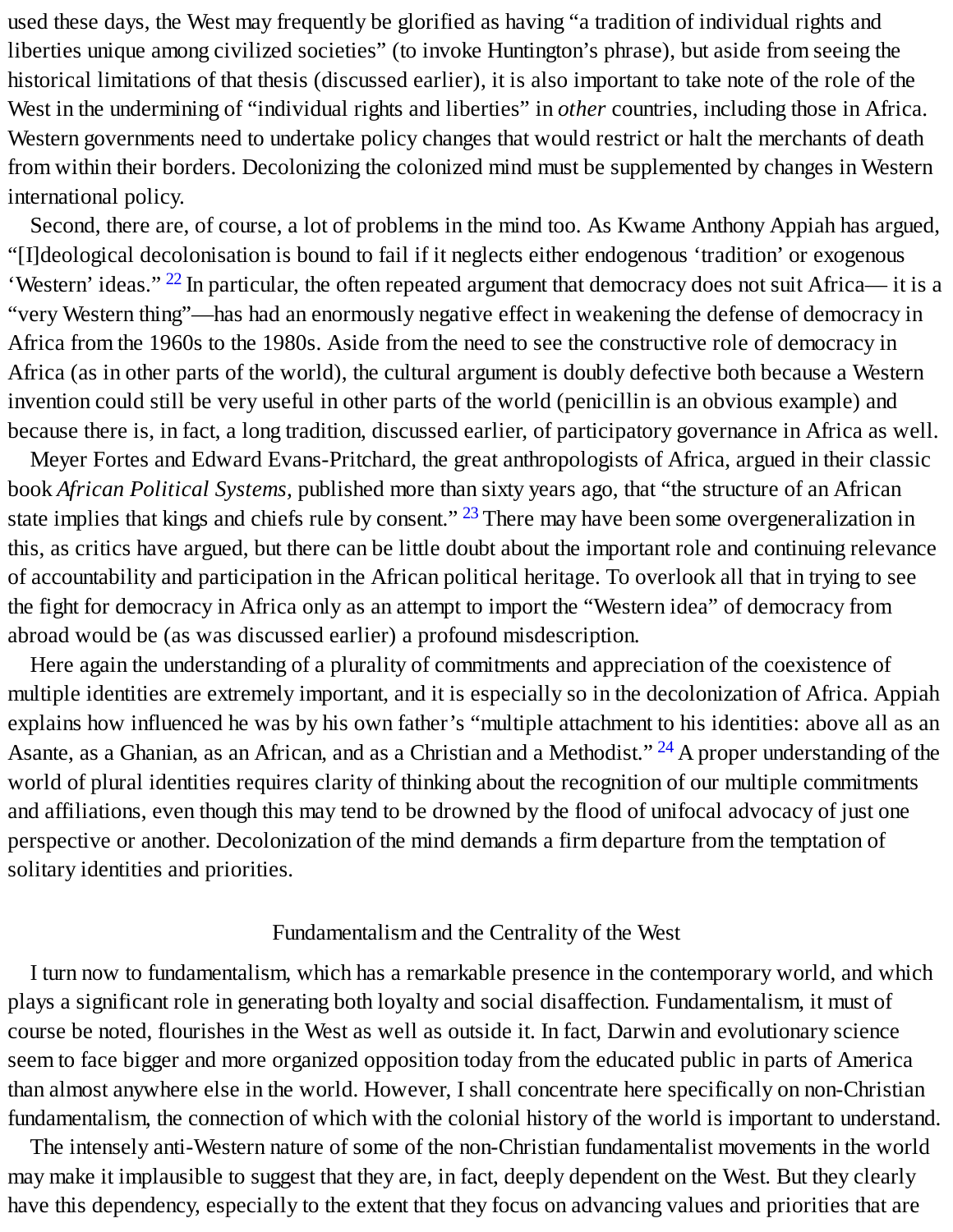aimed explicitly and single-mindedly against Western conceptions and interests. Seeing oneself as "the other" (to invoke a telling concept well discussed by Akeel Bilgrami), in contrast with some external—in this case colonial—power structure, is part of the underlying belief system of some of the most sharply anti-Western fundamentalist movements, including the more fervent versions of Islamic fundamentalism.

In the days when Muslim rulers controlled the central terrain of the Old World and had massive command over it (between the seventh and seventeenth centuries), Muslims did not define their cultures and priorities in principally reactive terms. Even though the spread of Islam involved overcoming the hold of other religions—Christianity, Hinduism, Buddhism, and others—there was no need for Muslims to define themselves as "the other," in contrast with some dominant power in the world. There is something of a departure from that self-reliant perspective when the insistence on a unified anti-Western stand and the overwhelming commitment to fight the West—as the embodiment of the "Great Satan" or whatever places the West at the center of the political stage of a fundamentalist viewpoint. There was no need for such a reactive self-definition in the grand days of Muslim preeminence.

To be sure, there is not much "need" for it today either. Being a Muslim involves positive religious beliefs (in particular, accepting that "there is no God but God" and that "Muhammad is the Messenger of God") and some duties of performance (like prayers). But within the broad requirements of these religious beliefs and performances, different Muslims can choose different views on secular subjects and decide on how to conduct their lives. And the vast majority of Muslims across the world do just that even today. In contrast, some of the Islamic fundamentalist movements carve out for themselves a particular territory which involves a social vision and a political outlook in which the West has a powerfully negative but central role. <sup>[25](#page-120-1)</sup>

If contemporary Islamic fundamentalism is, in this sense, parasitic on the West, the terrorism aimed at America or Europe that sometimes goes with it is even more so. To dedicate one's life to undermining the West and to blowing up prominent edifices that have practical or symbolic importance in the West reflects an obsession with the West that overwhelms all other priorities and values. It is one of the preoccupations that can be much encouraged by the dialectics of the colonized mind.

In crude civilizational classifications, one of the distinctions that is greatly blurred, as was discussed in [chapter](#page-44-0) 4 , is that between (1) a person's being a Muslim, which is an important identity but not necessarily his or her only identity, and (2) a person's being wholly or primarily defined by his or her Islamic identity. The blurring, which is widely seen in discussions of contemporary politics, of the distinction between being a Muslim and having a singular Islamic identity is driven by a number of confusing concerns, of which an exclusive reliance on crude civilizational categories is certainly one. However, the emergence of reactive self-conceptions in anti-Western thought and rhetoric also contributes to this conceptual clouding. Culture, literature, science, and mathematics are more easily shared than religion. The tendency to see themselves as "the other," sharply distinguished from the West, has the effect of making many people in Asia and Africa place much greater emphasis on their dedicated *non* -Western identities—distanced from the Judeo-Christian heritage of the West—than on other parts of their selfunderstanding.

I shall have to come back to this general classificatory question for further consideration, including its role in disorienting some of the responses to fundamentalism and terrorism that have been undertaken in America and Europe.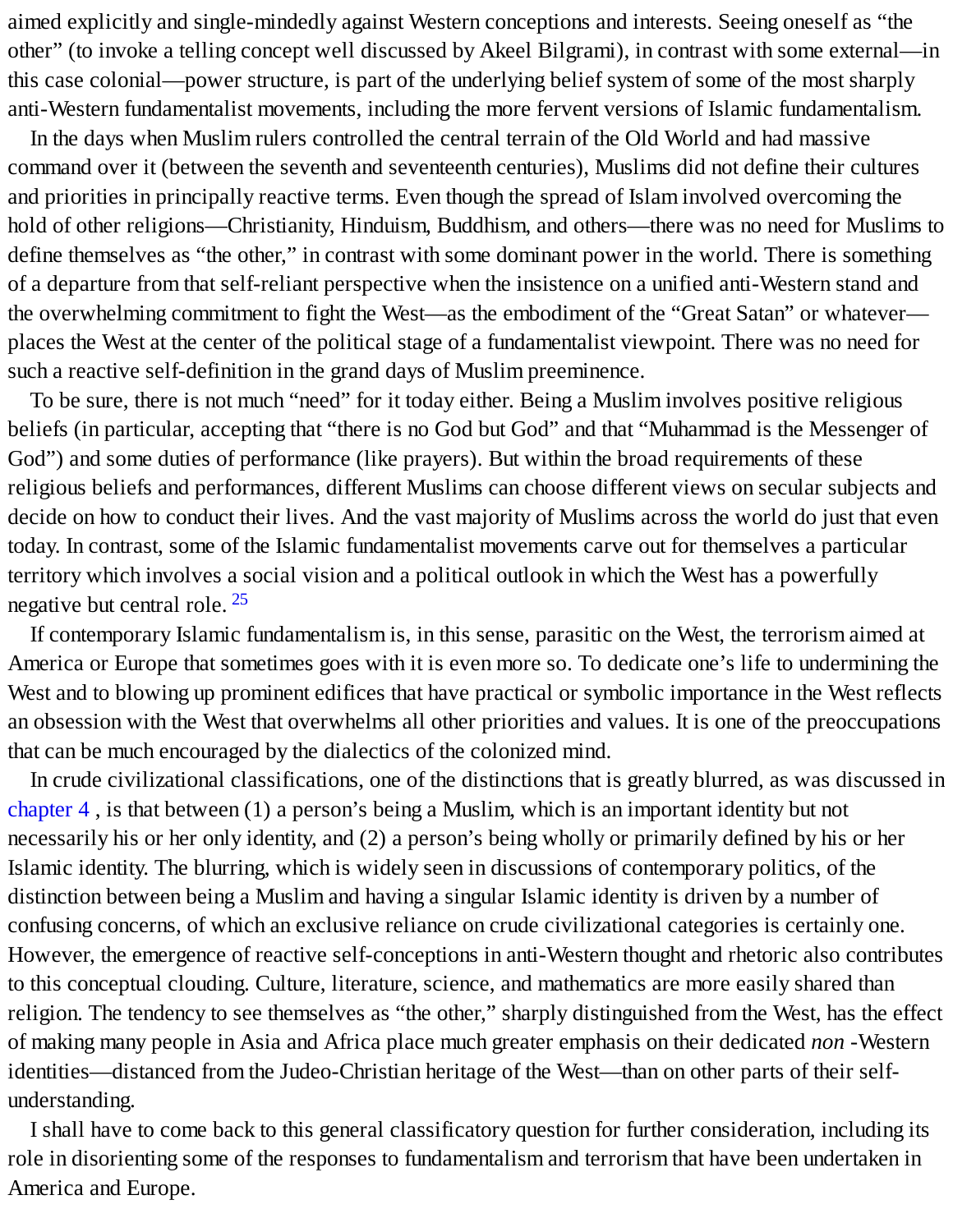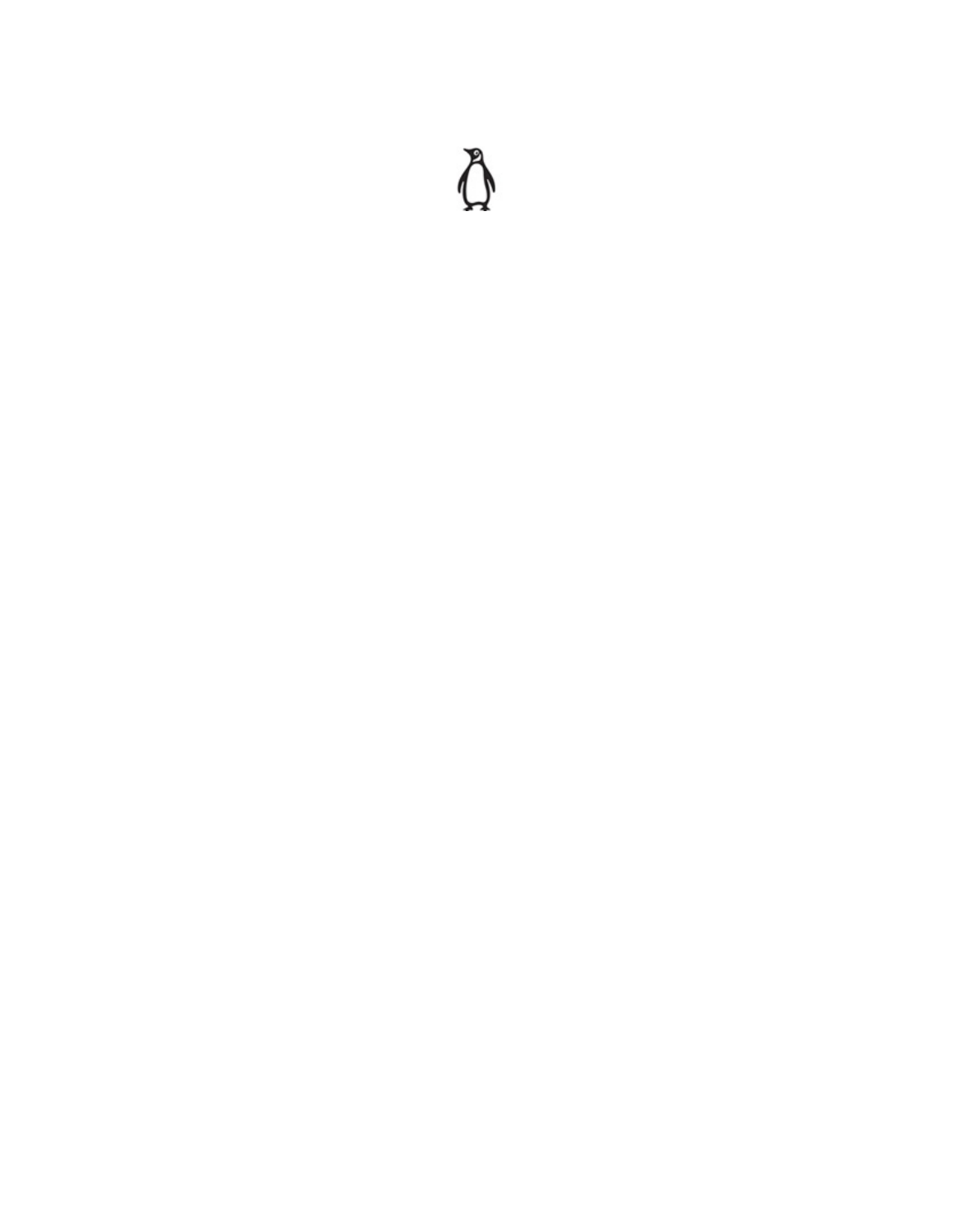# CHAPTER 6

# Culture and Captivity

The world has come to the conclusion—more defiantly than should have been needed—that culture matters. The world is obviously right—culture does matter. However, the real question is: "*How* does culture matter?" <sup>[1](#page-120-2)</sup> The confining of culture into stark and separated boxes of civilizations or of religious identities, discussed in the last two chapters, takes too narrow a view of cultural attributes. Other cultural generalizations, for example, about national, ethnic, or racial groups, can also present astonishingly limited and bleak understandings of the characteristics of the human beings involved. When a hazy perception of culture is combined with fatalism about the dominating power of culture, we are, in effect, asked to be imaginary slaves of an illusory force.

And yet simple cultural generalizations have great effectiveness in fixing our way of thinking. The fact that such generalizations abound in popular convictions and in informal communication is easily recognized. Not only are the implicit and twisted beliefs frequently the subject matter of racist jokes and ethnic slurs, they sometimes surface as grand theories. When there is an accidental correlation between cultural prejudice and social observation (no matter how casual), a theory is born, and it may refuse to die even after the chance correlation has vanished without a trace.

Consider the labored jokes against the Irish (such crudities as "How many Irishmen do you need to change a lightbulb?"), which have had some currency in England for a long time, and which are similar to equally silly jokes about the Poles in America. These crudities had the superficial appearance of fitting well with the depressing predicament of the Irish economy, when the Irish economy was doing quite badly. But when the Irish economy started growing astonishingly rapidly—indeed in recent years faster than any other European economy (Ireland is now richer in per capita income than nearly every country in Europe)—the cultural stereotyping and its allegedly profound economic and social relevance were not junked as sheer and unmitigated rubbish. Theories have lives of their own, quite defiantly of the phenomenal world that can actually be observed.

### Imagined Truths and Real Policies

Such theories are, often enough, not just harmless fun. For example, cultural prejudice did play a role in the treatment Ireland received from the British government, and had a part even in the nonprevention of the famines of the 1840s. Among the influences that had an effect on London's treatment of Irish economic problems, cultural alienation did count. While poverty in Britain was typically attributed to economic change and fluctuations, Irish poverty was widely viewed in England (as Richard Ned Lebow, the political analyst, has argued) as being caused by laziness, indifference, and ineptitude, so that "Britain's mission" was not seen as one "to alleviate Irish distress but to civilize her people and to lead them to feel and act like human beings."<sup>[2](#page-120-3)</sup>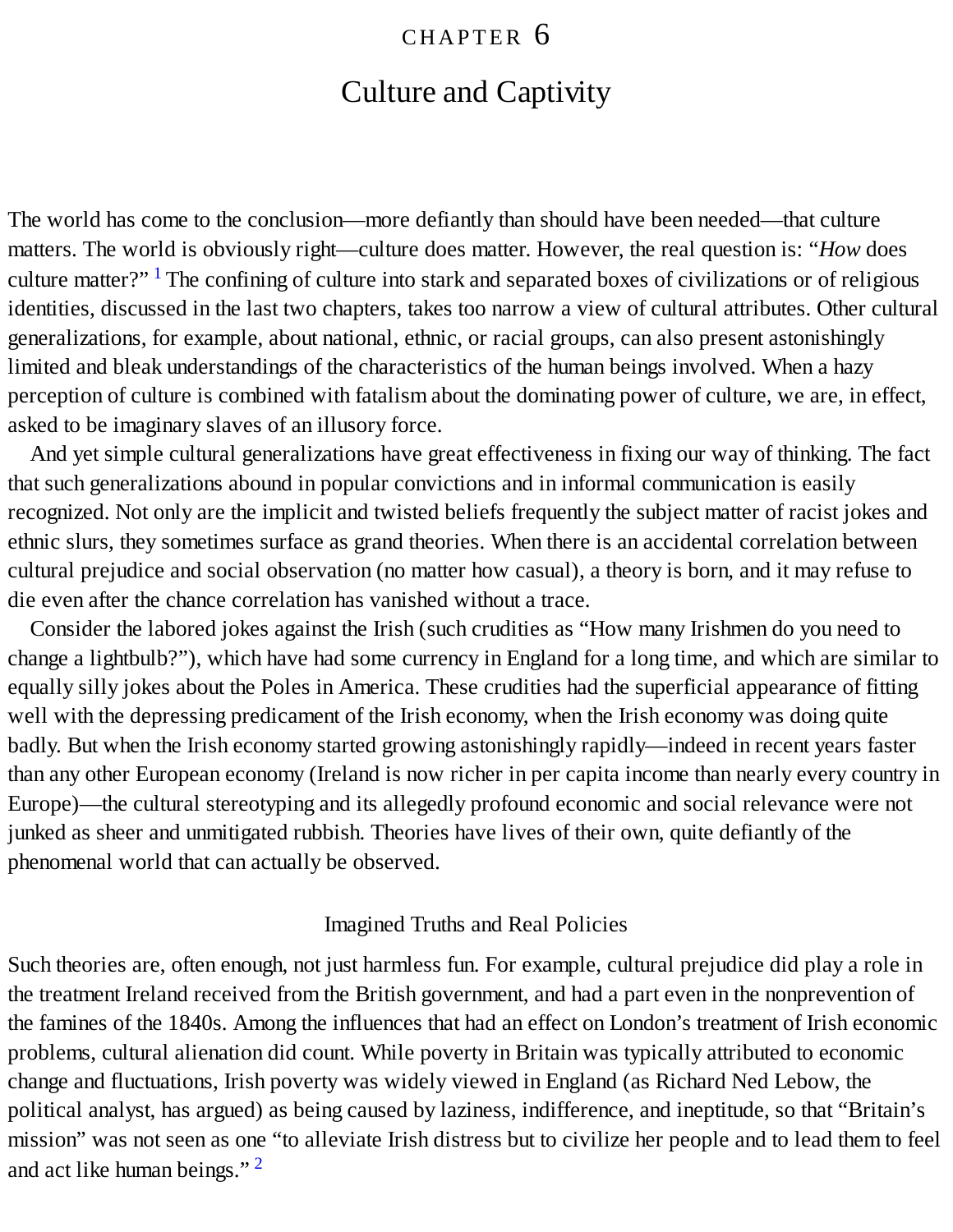The search for cultural causes of Ireland's economic predicament extends far back, at least to the sixteenth century, well reflected in Edmund Spenser's *The Faerie Queene,* published in 1590. The art of blaming the victims, plentifully present in *The Faerie Queene* itself, was put to effective use during the famines of the 1840s, and new elements were added to the old narrative. For example, the Irish taste for potatoes was added to the list of calamities which the natives had, in the English view, brought on themselves. Charles Edward Trevelyan, the head of the Treasury during the famines, expressed his belief that London had done all that could be done for Ireland, even though the famine killed rampantly (in fact, the mortality rate was higher in the Irish famines than in any other recorded famine anywhere in the world).

Trevelyan also proposed a rather remarkable cultural exegesis of Ireland's manifest hunger by linking it with the allegedly limited horizons of Irish culture (in contrast with putting any blame on British governance): "There is scarcely a woman of the peasant class in the West of Ireland whose culinary art exceeds the boiling of a potato." <sup>[3](#page-120-4)</sup> The remark can be seen as an encouraging departure from the English hesitation about making international criticism of culinary art elsewhere (the French, the Italian, and the Chinese may be next). But the oddity of that cultural explanation of Irish hunger certainly merits a place in the annals of eccentric anthropology.

The connection between cultural bigotry and political tyranny can be very close. The asymmetry of power between the ruler and the ruled, which generates a heightened sense of identity contrast, can be combined with cultural prejudice in explaining away failures of governance and public policy. Winston Churchill made the famous remark that the Bengal famine of 1943, which occurred just before India's independence from Britain in 1947 (it would also prove to be the last famine in India in the century, since famines disappeared with the Raj), was caused by the tendency of people there to "breed like rabbits." The explication belongs to the general tradition of finding explanations of disasters not in bad administration, but in the culture of the subjects, and this habit of thought had some real influence in crucially delaying famine relief in the Bengal famine, which killed between two and three million people. Churchill rounded things up by expressing his frustration that the job of governing India was made so difficult by the fact that the Indians were "the beastliest people in the world, next to the Germans." <sup>[4](#page-120-5)</sup> Cultural theories evidently have their uses.

#### Korea and Ghana

Cultural explanations of economic underdevelopment have recently been given much ground. Consider, for example, the following argument from the influential and engaging book jointly edited by Lawrence Harrison and Samuel Huntington called *Culture Matters;* it occurs in Huntington's introductory essay, called "Cultures Count," in that volume:

In the early 1990s, I happened to come across economic data on Ghana and South Korea in the early 1960s, and I was astonished to see how similar their economies were then…. Thirty years later, South Korea had become an industrial giant with the four teenth largest economy in the world, multinational corporations, major exports of automobiles, electronic equipment, and other sophisticated manufactures, and per capita income approximately that of Greece. Moreover it was on its way to the consolidation of democratic institutions. No such changes had occurred in Ghana, whose per capita income was now about one-fifteenth that of South Korea's. How could this extraordinary difference in development be explained? Undoubtedly, many factors played a role, but it seemed to me that culture had to be a large part of the explanation. South Koreans valued thrift, investment, hard work,

education, organization, and discipline. Ghanians had different values. In short, cultures count.  $^5$  $^5$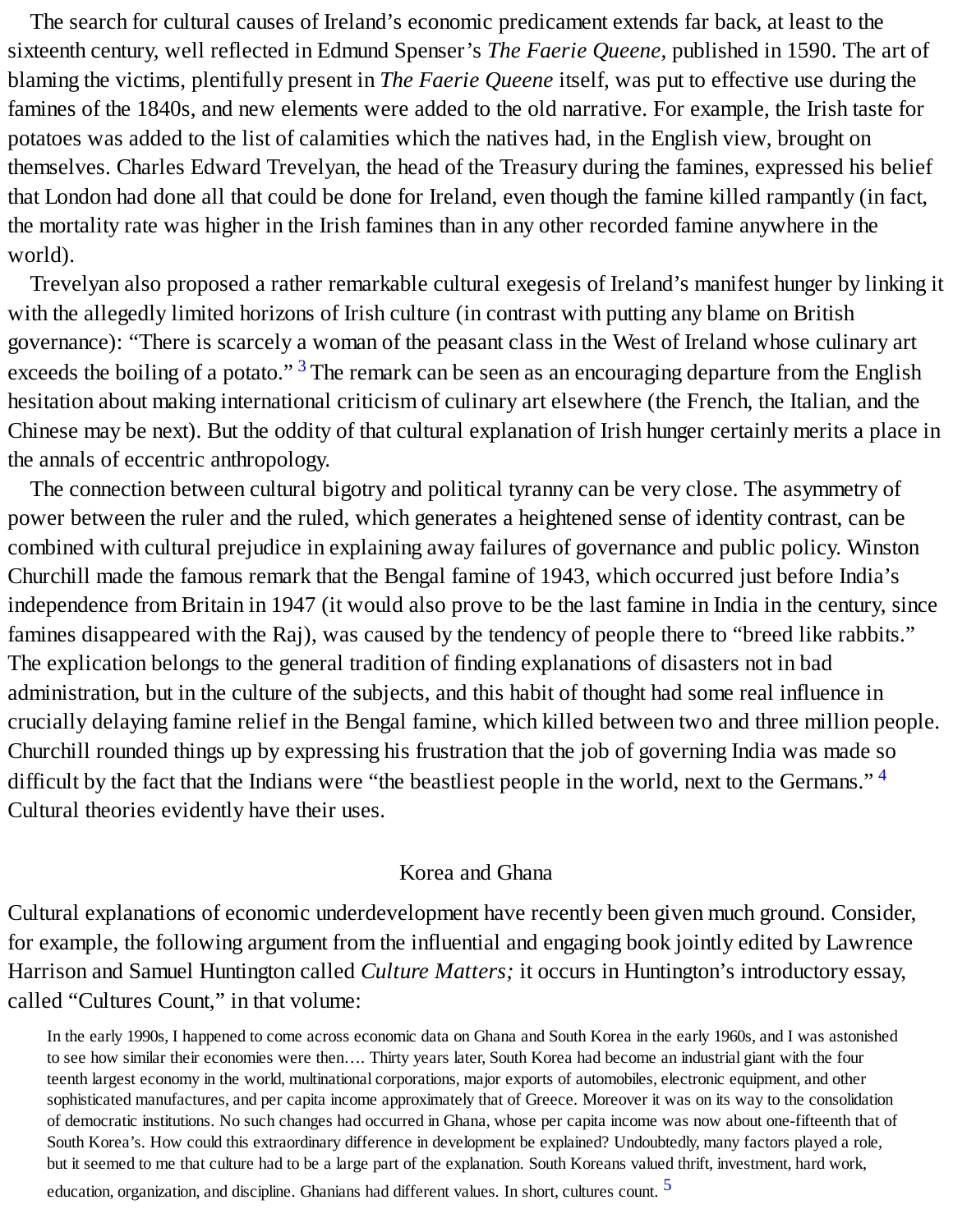There may well be something of interest in this way-out comparison (perhaps even a quarter-truth torn out of context), but the contrast does call for probing examination. As used in the explanation just cited, the causal story is extremely deceptive. There were many important differences—other than their cultural predispositions—between Ghana and Korea in the 1960s.

First, the class structures in the two countries were quite different, with a much bigger—and proactive —role for the business classes in South Korea. Second, the politics were very different too, with the government in South Korea willing and eager to play a prime-moving role in initiating business-centered economic development in a way that was not true in Ghana. Third, the close relationship between the Korean economy and Japan, on the one hand, and the United States, on the other, made a big difference, at least in the early stages of Korean economic expansion.

Fourth—and perhaps most important—by the 1960s South Korea had acquired a much higher literacy rate and a much more expanded school system than Ghana had. Korean progress in school education had been largely brought about in the post- Second World War period, mainly through resolute public policy, and it could not be seen just as a reflection of culture (except in the general sense in which culture is seen to include everything happening in a country).  $6$  On the basis of the slender scrutiny that backed Huntington's conclusion, it is hard to justify either the cultural triumphalism in favor of Korean culture or the radical pessimism about Ghana's future to which Huntington is led through his reliance on cultural determinism.

This is not to suggest that cultural factors are irrelevant to the process of development. But they do not work in isolation from social, political, and economic influences. Nor are they immutable. If cultural issues are taken into account, among others, in a fuller accounting of societal change, they can greatly help to broaden our understanding of the world, including the process of development and the nature of our identity. While it is not particularly illuminating, nor especially helpful, to throw up one's hands in disapproval when faced with allegedly fixed cultural priorities ("Ghanians had different values," as Huntington puts it), it is useful to examine how values and behavior can respond to social change, for example, through the influence of schools and colleges. Let me refer again to South Korea, which was a much more literate and more educated society than Ghana in the 1960s (when the two economies appeared rather similar to Huntington). The contrast, as has already been mentioned, was substantially the result of public policies pursued in South Korea in the post–Second World War period. But the postwar public policies on education were also influenced by antecedent cultural features. Once we dissociate culture from the illusion of destiny, it can help to provide a better understanding of social change when placed together with other influences and interactive social processes.

In a two-way relationship, just as education influences culture, so can antecedent culture have an effect on educational policies. It is, for example, remarkable that nearly every country in the world with a powerful presence of Buddhist tradition has tended to embrace widespread schooling and literacy with some eagerness. This applies not only to Japan and Korea, but also to China, Thailand, Sri Lanka, and even to the otherwise retrograde Burma (Myanmar). The focus on enlightenment in Buddhism (the word "Buddha" itself means "enlightened") and the priority given to reading texts, rather than leaving it to the priests, can help to encourage educational expansion. Seen in a broader framework, there is probably something here to investigate and learn from.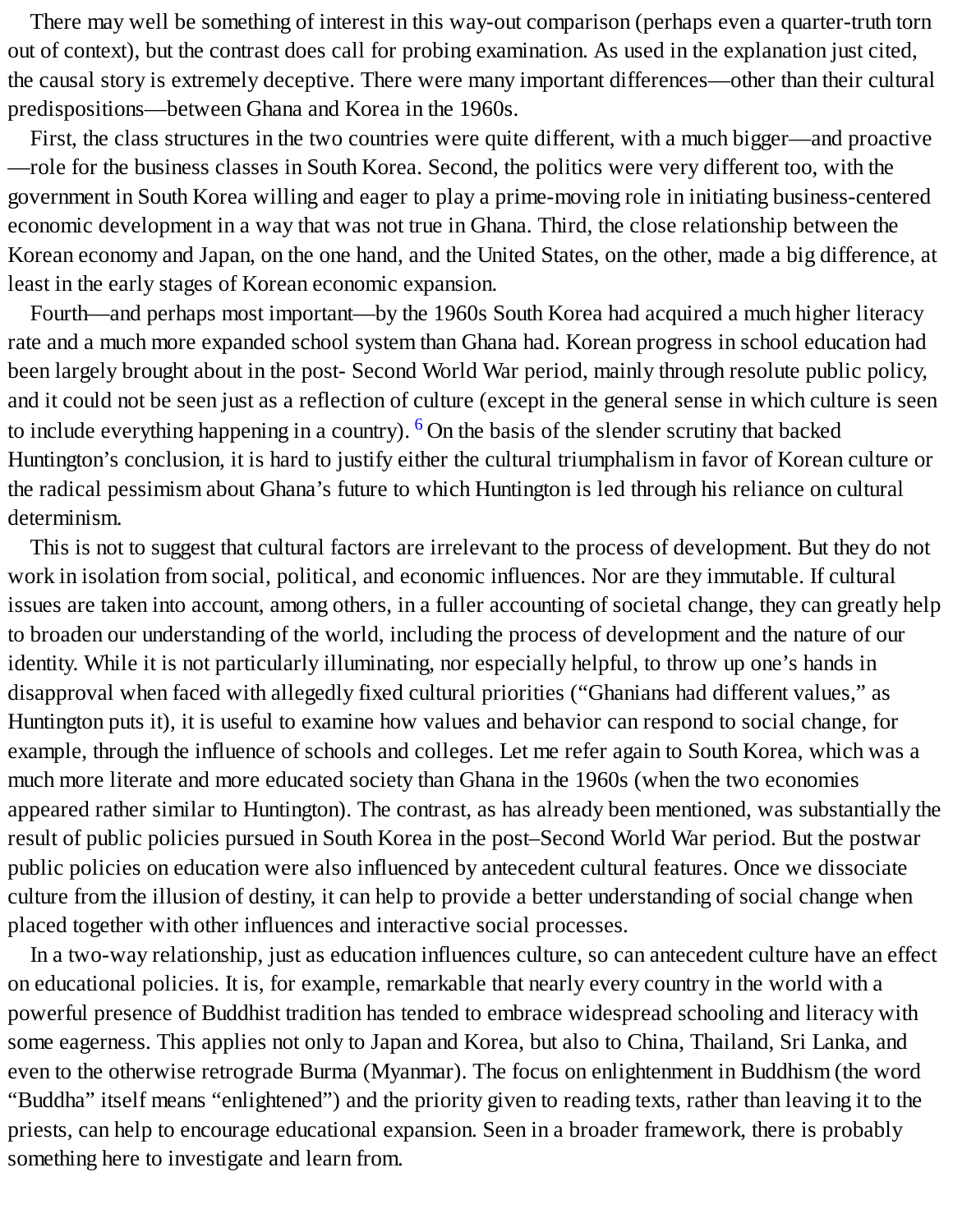It is, however, important also to see the interactive nature of the process in which contact with other countries and the knowledge of their experiences can make a big practical difference. There is every evidence that when Korea decided to move briskly forward in expanding school education at the end of the Second World War, it was influenced not just by its cultural interest in education, but also by a new understanding of the role and significance of education, based on the experiences of Japan and the West, including the United States.

## Japanese Experience and Public Policy

There is a similar story, earlier on, of international interaction and national response in Japan's own history of educational development. When Japan emerged from its self-imposed isolation from the world (lasting since the seventeenth century, under the Tokugawa regime), it already had a relatively welldeveloped school system, and in this achievement Japan's traditional interest in education had played a significant part. Indeed, at the time of the Meiji restoration in 1868, Japan had a higher rate of literacy than Europe. And yet the rate of literacy in Japan was still low (as it obviously was in Europe too), and perhaps most importantly, the Japanese education system was quite out of touch with advances in science and technical knowledge in the industrializing West.

When, in 1852, Commodore Matthew Perry chugged into Edo Bay, puffing black smoke from the newly designed steamship, the Japanese were not only impressed—and somewhat terrified—and driven to accept diplomatic and trade relations with the United States, but they also had to reexamine and reassess their intellectual isolation from the world. This contributed to the political process that led to the Meiji restoration, and along with that came a determination to change the face of Japanese education. In the socalled Charter Oath, proclaimed in 1868, there is a firm declaration on the need to "seek knowledge widely throughout the world."<sup>[7](#page-120-8)</sup>

The Fundamental Code of Education issued three years later, in 1872, put the new educational determination in unequivocal terms:

There shall, in the future, be no community with an illiterate family, nor a family with an illiterate person.  $^8$  $^8$ 

Kido Takayoshi, one of the most influential leaders of that period, put the basic issue with great clarity:

Our people are no different from the Americans or Europeans of today; it is all a matter of education or lack of education. <sup>[9](#page-120-10)</sup>

That was the challenge Japan took on with determination in the late nineteenth century.

Between 1906 and 1911, education consumed as much as 43 percent of the budgets of the towns and villages for Japan as a whole. <sup>[10](#page-120-11)</sup> By 1906, the recruiting army officers found that, in contrast with the late nineteenth century, there was hardly any new recruit who was not already literate. By 1910, Japan had, it is generally acknowledged, universal attendance in primary schools. By 1913, even though Japan was still economically very poor and underdeveloped, it had become one of the largest producers of books in the world, publishing more books than Britain and indeed more than twice as many as the United States. Indeed, Japan's entire experience of economic development was, to a great extent, driven by humancapability formation, which included the role of education and training, and this was promoted *both* by public policy and by a supportive cultural climate (interacting with each other). The dynamics of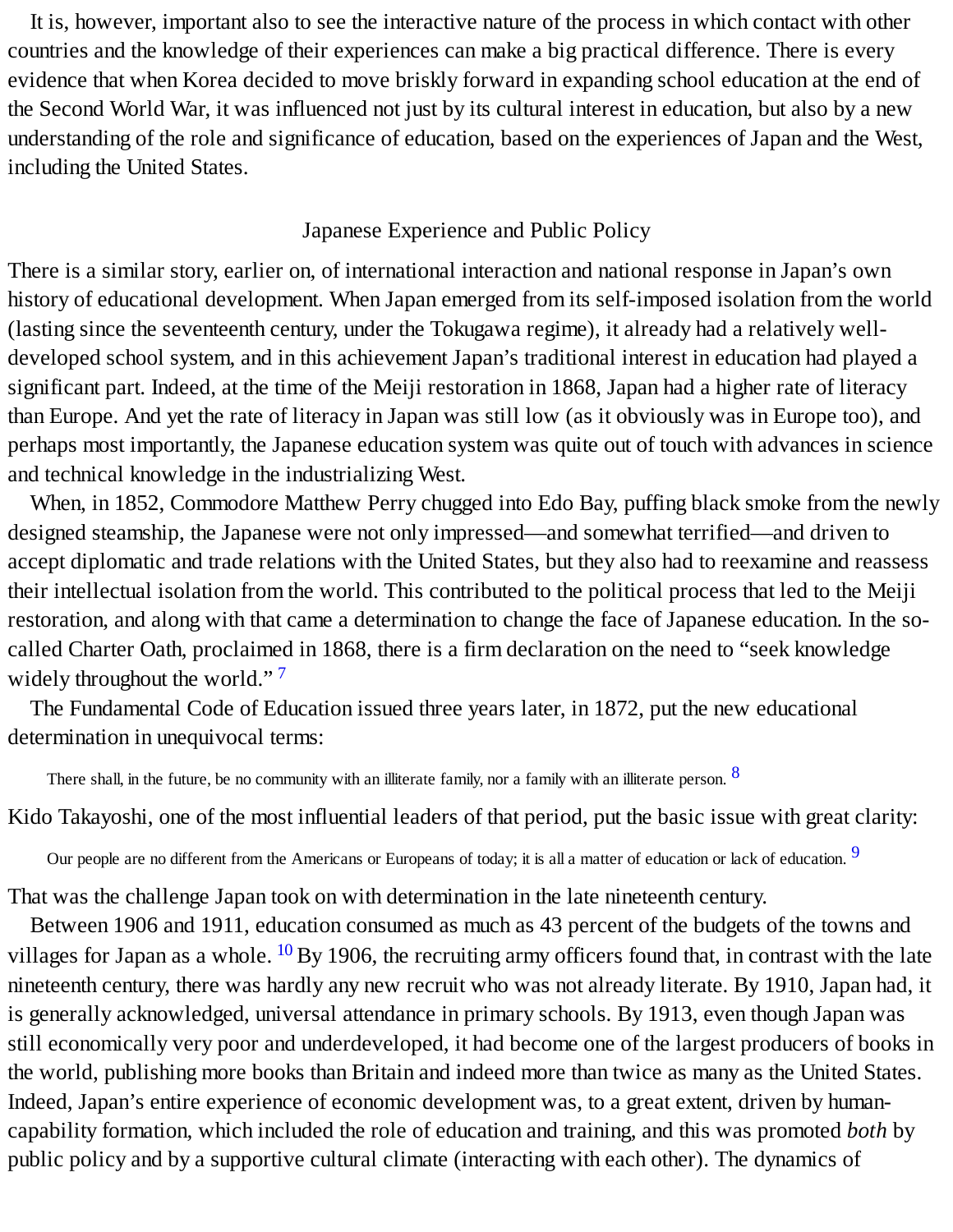associative relations are extraordinarily important in understanding how Japan laid the foundations of its spectacular economic and social development.

To carry the story further, Japan was not only a learner but also a great teacher. Development efforts of countries in East and Southeast Asia were profoundly influenced by Japan's experience in expanding education and its manifest success in transforming society and the economy. The so-called East Asian miracle was, to no small extent, an achievement inspired by the Japanese experience.

Paying attention to cultural interrelations, within a broad framework, can be a useful way of advancing our understanding of development and change. It would differ both from neglecting culture altogether (as some narrowly economic models do) and from the privileging of culture as an independent and stationary force, with an immutable presence and irresistible impact (as some cultural theorists seem to prefer). The illusion of cultural destiny is not only misleading, it can also be significantly debili tating, since it can generate a sense of fatalism and resignation among people who are unfavorably placed.

#### Culture in a Broad Framework

There can be little doubt that our cultural background can have quite a major influence on our behavior and thinking. Also, the quality of life we enjoy cannot but be influenced by our cultural background. It certainly can also influence our sense of identity and our perception of affiliation with groups of which we see ourselves as members. The skepticism I have been expressing here is not about the recognition of the basic importance of culture in human perception and behavior. It is about the way culture is sometimes seen, rather arbitrarily, as the central, inexorable, and entirely independent determinant of societal predicaments.

Our cultural identities can be extremely important, but they do not stand starkly alone and aloof from other influences on our understanding and priorities. There are a number of qualifications that have to be made while acknowledging the influence of culture on human lives and actions. First, important as culture is, it is not uniquely significant in determining our lives and identities. Other things, such as class, race, gender, profession, politics, also matter, and can matter powerfully.

Second, culture is not a homogeneous attribute—there can be great variations even within the same general cultural milieu. For example, contemporary Iran has both conservative ayatollahs and radical dissidents, just as America has room both for born-again Christians and for ardent nonbelievers (among a great many other schools of thought and behavior). Cultural determinists often underestimate the extent of heterogeneity within what is taken to be "one" culture. Discordant voices are often "internal," rather than coming from the outside. Also, depending on the particular aspect of culture we decide to concentrate on (for example, whether we focus on religion, or on literature, or on music), we can get quite a varying picture of the internal and external relations involved.

Third, culture does not sit still. The brief recollection of the educational transformation of Japan and Korea, with profound cultural implications, illustrated the importance of change, linked—as it often is with public discussion and policy. Any presumption of stationariness—explicit or implicit—can be disastrously deceptive. The temptation toward using cultural determinism often takes the hopeless form of trying to moor the cultural anchor on a rapidly moving boat.

Fourth, culture interacts with other determinants of social perception and action. For example, economic globalization brings in not only more trade, but also more global music and cinema. Culture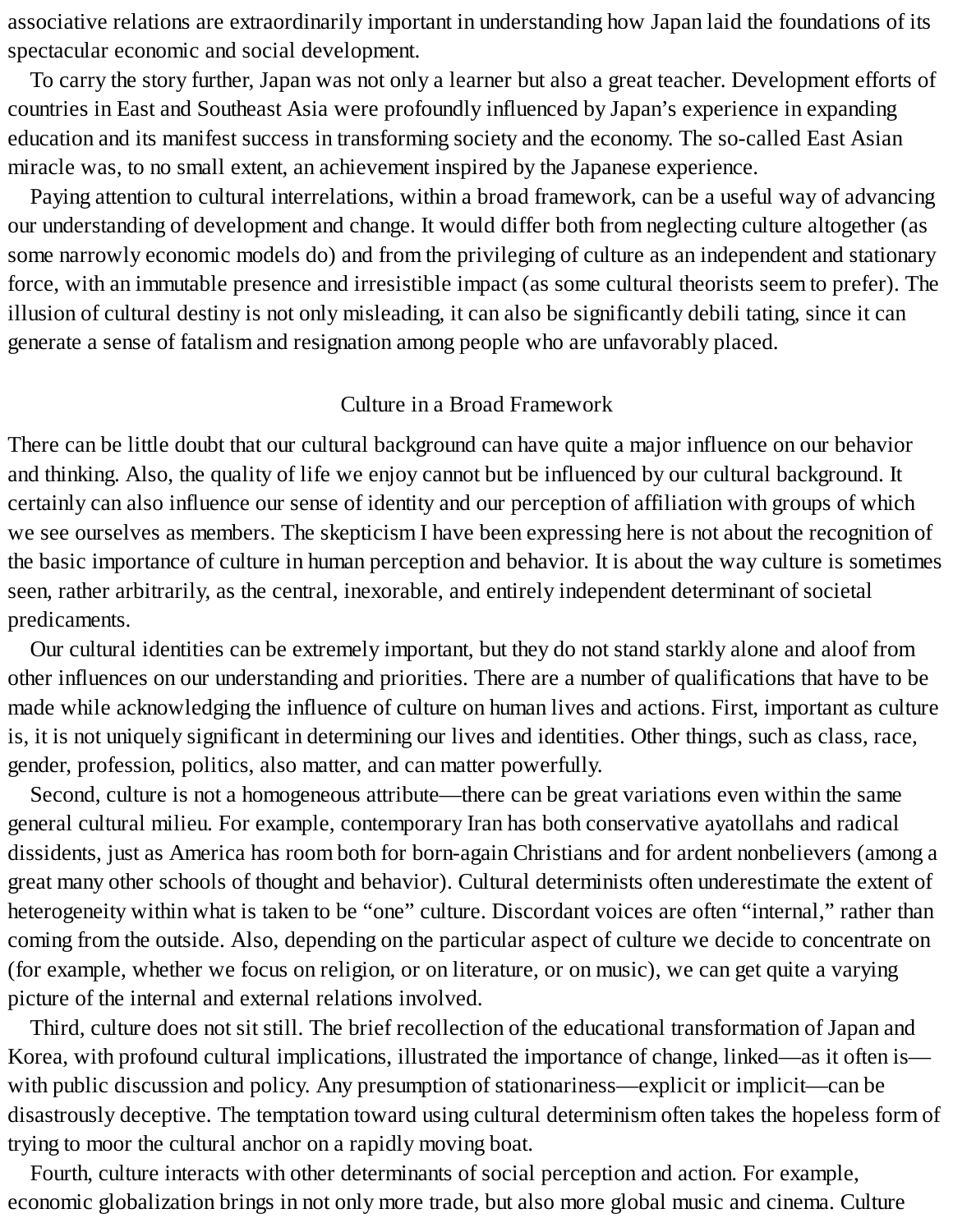cannot be seen as an isolated force independent of other influences. The presumption of insularity—often implicitly invoked—can be deeply delusive.

Finally, we have to distinguish between the idea of *cultural liberty,* which focuses on our freedom either to preserve or to change our priorities (on the basis of greater knowledge or further reflection, or, for that matter, on the basis of our assessment of changing customs and fashions), and that of *valuing cultural conservation,* which has become a big issue in the rhetoric of multiculturalism (often providing support for the continuation of traditional lifestyles by new immigrants in the West). There is undoubtedly a strong case for including cultural freedom among the human capabilities people have reason to value, but there is a need also for a probing examination of the exact relation between cultural liberty and the priorities of multiculturalism. <sup>[11](#page-120-0)</sup>

### Multiculturalism and Cultural Freedom

In recent years, multiculturalism has gained much ground as an important value, or more accurately as a powerful slogan (since its underlying values are not altogether clear). The simultaneous flourishing of different cultures within the same country or region can be seen to be of importance on its own, but very often multiculturalism is advocated on the ground that this is what cultural freedom demands. That claim has to be scrutinized further.

The importance of cultural freedom has to be distinguished from the celebration of every form of cultural inheritance, irrespective of whether the persons involved would choose those particular practices given the opportunity of critical scrutiny and an adequate knowledge of other options and of the choices that actually exist. Even though there has been much discussion in recent years about the important and extensive role of cultural factors in social living and human development, the focus has often tended to be, explicitly or by implication, on the need for cultural conservation (for example, continued adherence to the conservative lifestyles of people whose geographical move to Europe or America is not always matched by cultural adaptation). Cultural freedom may include, among other priorities, the liberty to question the automatic endorsement of past traditions, when people—particularly young people—see a reason for changing their ways of living.

If freedom of human decision is important, then the results of a reasoned exercise of that freedom have to be valued, rather than being negated by an imposed precedence of unquestioned conservation. The critical link includes our ability to consider alternative options, to understand what choices are involved, and then to decide what we have reason to want.

It must, of course, be recognized that cultural liberty could be hampered when a society does not allow a particular community to pursue some traditional lifestyle that members of that community would freely choose to follow. Indeed, social suppression of particular lifestyles—of gays, of immigrants, of specific religious groups—is common in many countries in the world. The insistence that gays or lesbians live like heterosexuals, or stay inside closets, is not only a demand for uniformity, it is also a denial of the freedom of choice. If diversity is not allowed, then many choices would be rendered unviable. The allowing of diversity can indeed be important for cultural freedom.

Cultural diversity may be enhanced if individuals are allowed and encouraged to live as they would value living (instead of being restrained by ongoing tradition). For example, the freedom to pursue ethnically diverse lifestyles, for example, in food habits or in music, can make a society more culturally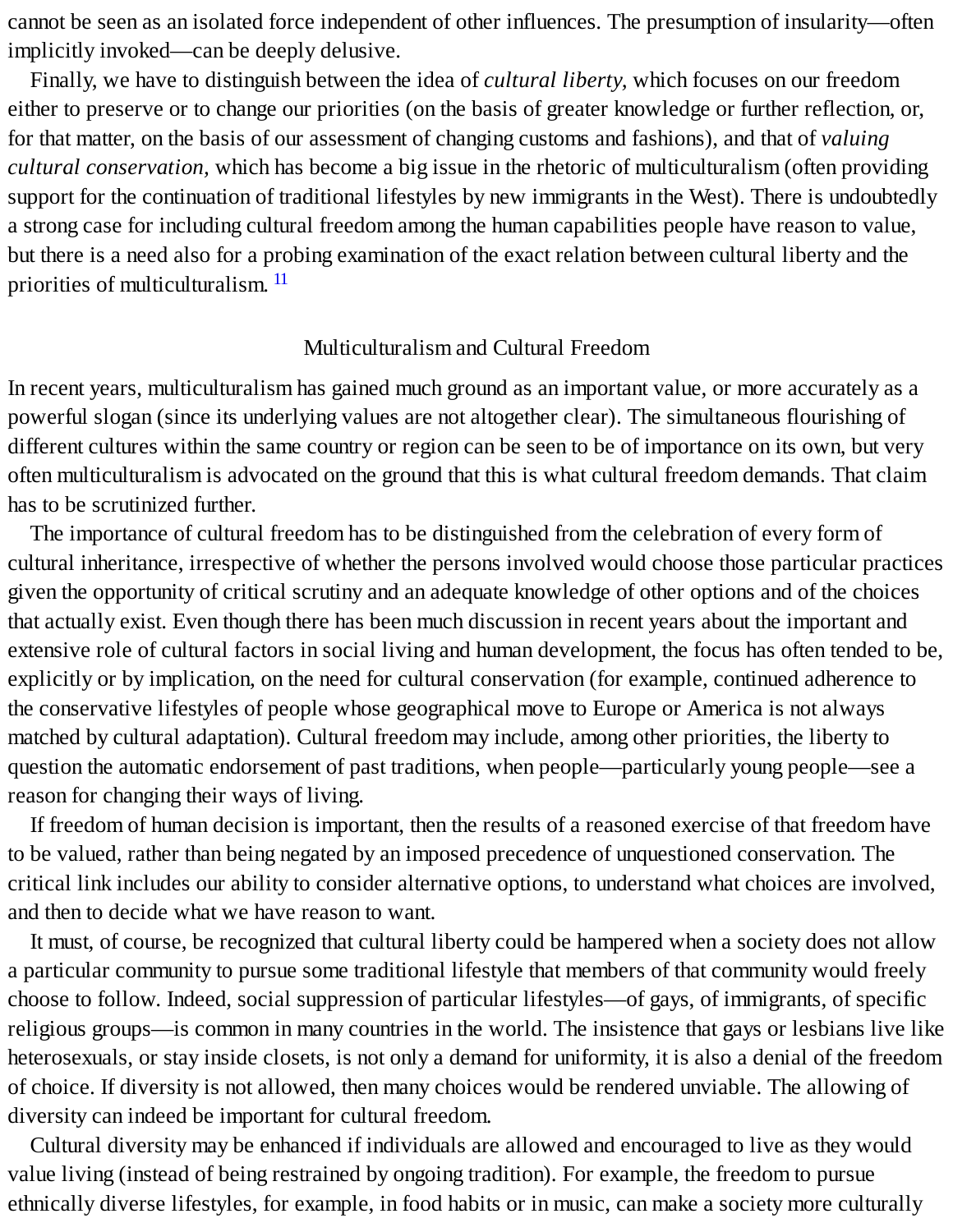diverse precisely as a result of the exercise of cultural liberty. In this case, the importance of cultural diversity—instrumental as it is—will follow directly from the value of cultural liberty, since the former will be a consequence of the latter.

Diversity can also play a positive role in enhancing the freedom even of those who are not directly involved. For example, a culturally diverse society can bring benefits to others in the form of the ample variety of experiences which they are, as a consequence, in a position to enjoy. To illustrate, it can plausibly be argued that the rich tradition of African-American music—with its African lineage and American evolution—has not only helped to enhance the cultural freedom and self-respect of African-Americans, it has also expanded the cultural options of all people (African-American or not) and enriched the cultural landscape of America, and indeed the world.

Nevertheless, if our focus is on *freedom* (including cultural freedom), the significance of cultural diversity cannot be unconditional and must vary contingently with its causal connections with human freedom and its role in helping people to take their own decisions. In fact, the relation between cultural liberty and cultural diversity need not be uniformly positive. For example, the simplest way of having cultural diversity may, in some circumstances, be a total continuation of all the preexisting culture practices that *happen* to be present at a point in time (for example, new immigrants may be induced to continue their old, fixed ways and mores, and discouraged—directly or indirectly—from changing their behavior pattern at all). Does this suggest that for the sake of *cultural diversity* we should support *cultural conservatism* and ask people to stick to their own cultural background and not try to consider moving to other lifestyles even if they find good reasons to do so? The undermining of choice that this would involve would immediately deliver us to an antifreedom position, which would look for ways and means of blocking the choice of a changed living mode that many people may wish to have.

For example, young women from conservative immigrant families in the West might be kept on a short leash by the elders for fear that they would emulate the freer lifestyle of the majority community. Diversity will then be achieved at the cost of cultural liberty. If what is ultimately important is cultural freedom, then the valuing of cultural diversity must take a contingent and conditional form. The merit of diversity must thus depend on precisely *how* that diversity is brought about and sustained.

Indeed, to plead for cultural diversity on the ground that this is what the different groups of people have *inherited* is clearly not an argument based on cultural liberty (even though the case is sometimes presented *as if* it were a "profreedom" argument). Being born in a particular culture is obviously not an exercise of cultural liberty, and the preservation of something with which a person is stamped, simply because of birth, can hardly be, in itself, an exercise of freedom. Nothing can be justified in the name of freedom without actually giving people an opportunity for the exercise of that freedom, or at least without carefully assessing how an opportunity of choice would be exercised if it were available. Just as social suppression can be a denial of cultural freedom, the violation of freedom can also come from the tyranny of conformism that may make it difficult for members of a community to opt for other styles of living.

#### Schools, Reasoning, and Faith

Unfreedom can result also from a lack of knowledge and understanding of other cultures and of alternative lifestyles. To illustrate the main issue that is involved here, even an admirer (as this writer is) of the cultural freedoms that modern Britain has, by and large, succeeded in giving to people of different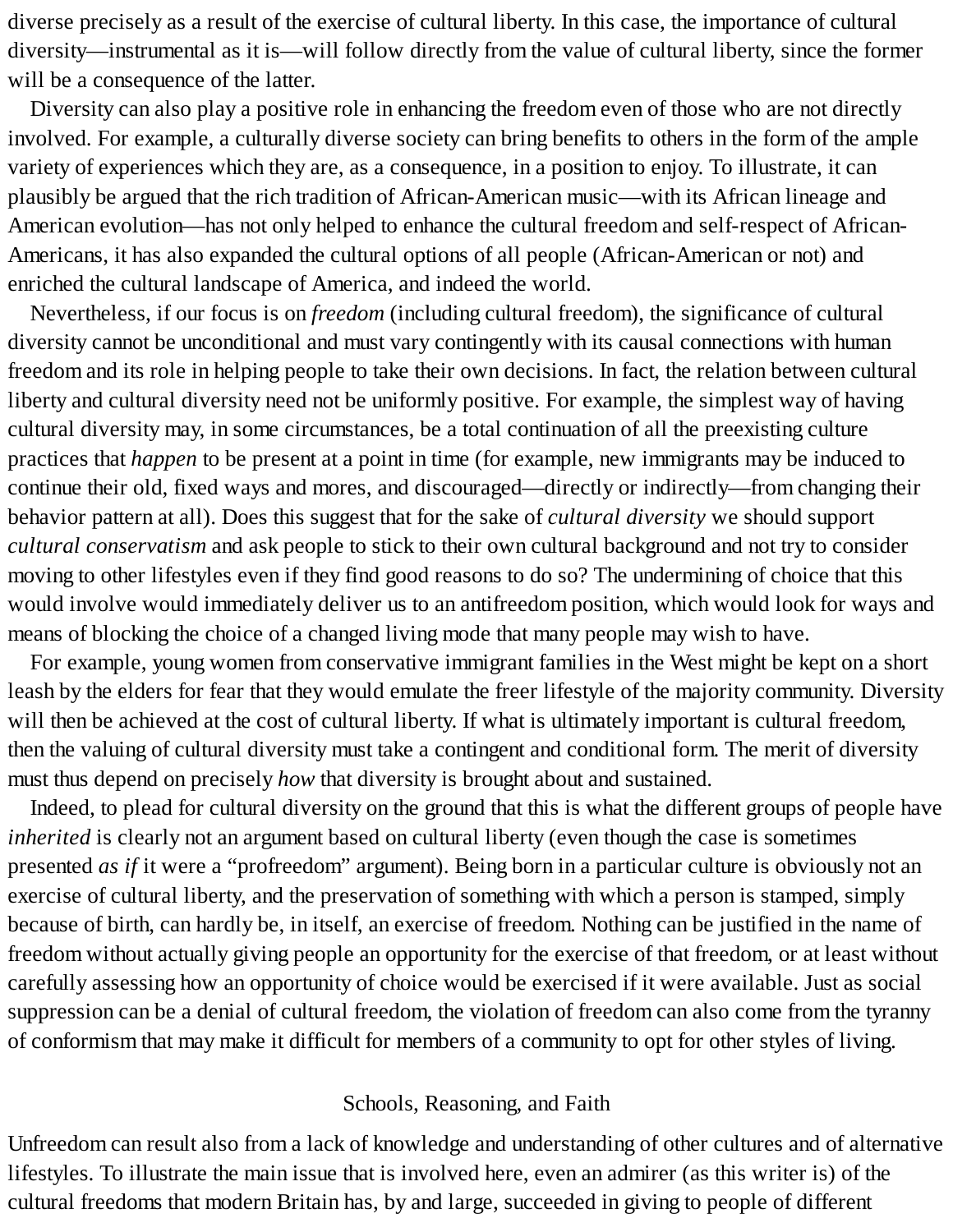backgrounds and origins who are resident in that country can well have considerable misgivings about the official move in the United Kingdom toward extension of state-supported faith-based schools (as was briefly mentioned in the first chapter).

Rather than reducing existing state-financed faith-based schools, actually *adding* others to them— Muslim schools, Hindu schools, and Sikh schools to preexisting Christian ones—can have the effect of reducing the role of reasoning which the children may have the opportunity to cultivate and use. And this is happening at a time when there is a great need for broadening the horizon of understanding of other people and other groups, and when the ability to undertake reasoned decision-making is of particular importance. The limitations imposed on the children are especially acute when the new religious schools give children rather little opportunity to cultivate reasoned choice in determining the priorities of their lives. Also, they often fail to alert students to the need to decide for themselves how the various components of their identities (related respectively to nationality, language, literature, religion, ethnicity, cultural history, scientific interests, etc.) should receive attention.

This is not to suggest that the problems of bias (and the deliberate fostering of a blinkered vision) in these new faith-based British schools are anything as extreme as in, say, the fundamentalist madrasas in Pakistan, which have become a part of the breeding ground for intolerance and violence—and often for terrorism—in that strained part of the world. But the opportunity of cultivating reason and the recognition of the need for scrutinized choice can still be far less in these new faith-based schools, even in Britain, than in the more mixed and less sequestered places of learning in that country. The actual opportunities are often rather less than even in traditional religious schools—particularly in those Christian schools which have had a long tradition of having a broad curriculum, along with tolerating considerable skepticism about religious education itself (though these older schools too can be made considerably less restrictive than they already are).

The move toward faith-based schools in Britain reflects also a particular vision of Britain as "a federation of communities," rather than as a collectivity of human beings living in Britain, with diverse differences, of which religious and community-based distinctions constitute only one part (along with differences in language, literature, politics, class, gender, location, and other characteristics). It is unfair to children who have not yet had much opportunity of reasoning and choice to be put into rigid boxes guided by one specific criterion of categorization, and to be told: "That is your identity and this is all you are going to get."

In the annual lecture for 2001 at the British Academy which I had the privilege of giving (it was called "Other People"), I presented the argument that this "federational" approach has a great many problems, and in particular tends to reduce the development of human capabilities of British children from immigrant families in a significant way. <sup>[12](#page-120-1)</sup> Since then the incidents of suicide bombing in London (in July 2005), carried out by British-born but deeply alienated young men, have added another dimension to the question of self-perception and its cultivation in Britain. However, I would argue that the basic limitation of the federationist approach goes well beyond any possible connection with terrorism. There is an important need not only to discuss the relevance of our common humanity—a subject on which schools can play (and have often played in the past) a critical role. There is, in addition, the important recognition that human identities can take many distinct forms and that people have to use reasoning to decide on how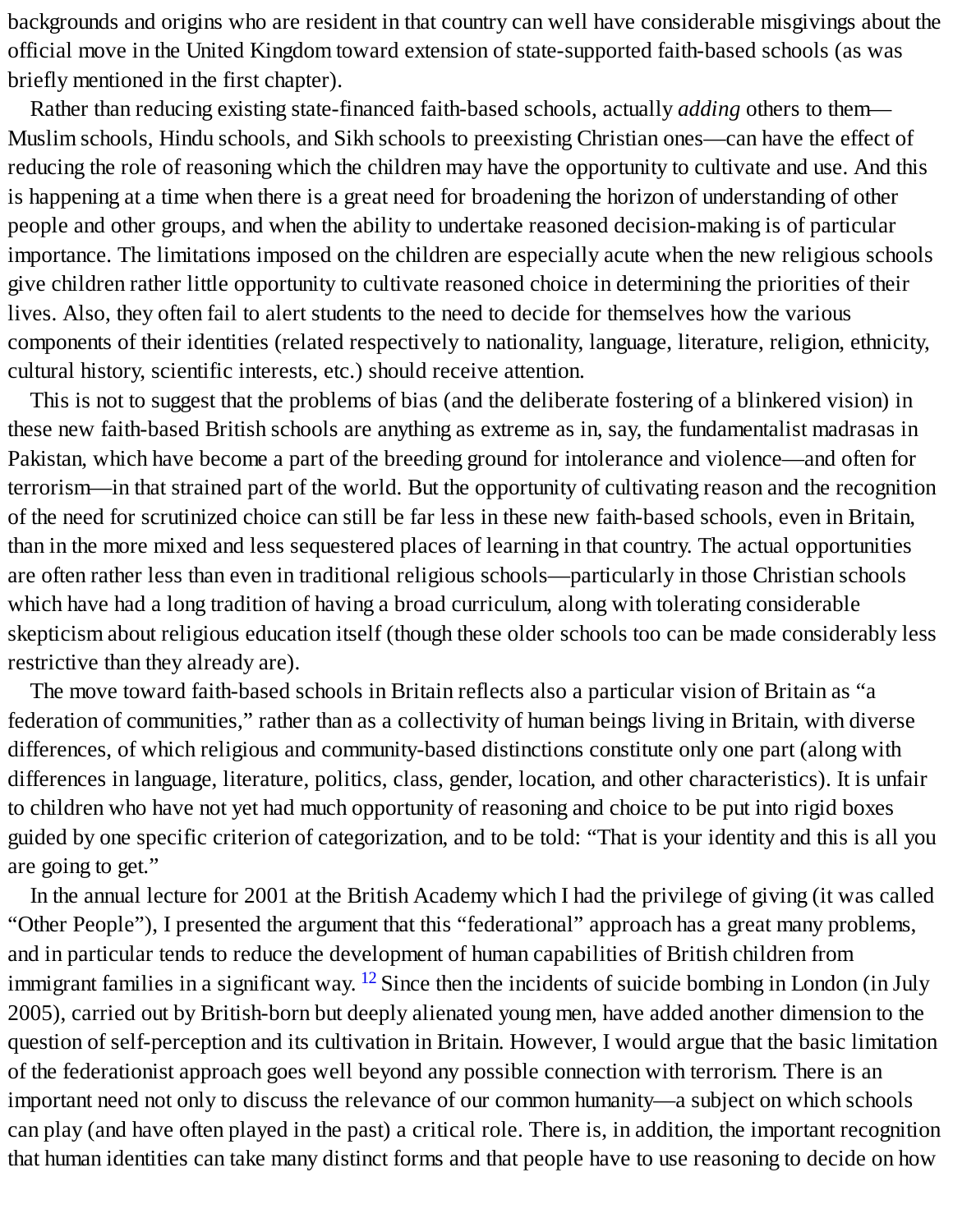to see themselves, and what significance they should attach to having been born a member of a particular community. I shall have the opportunity to return to this issue in the last two chapters of the book.

The importance of nonsectarian and nonparochial school education that expands, rather than reduces, the reach of reasoning (including critical scrutiny) would be hard to exaggerate. Shakespeare gave voice to the concern that "some are born great, some achieve greatness, and some have greatness thrust upon them." In the schooling of children, it is necessary to make sure that *smallness* is not "thrust upon" the young, whose lives lie ahead of them. Much is at stake here.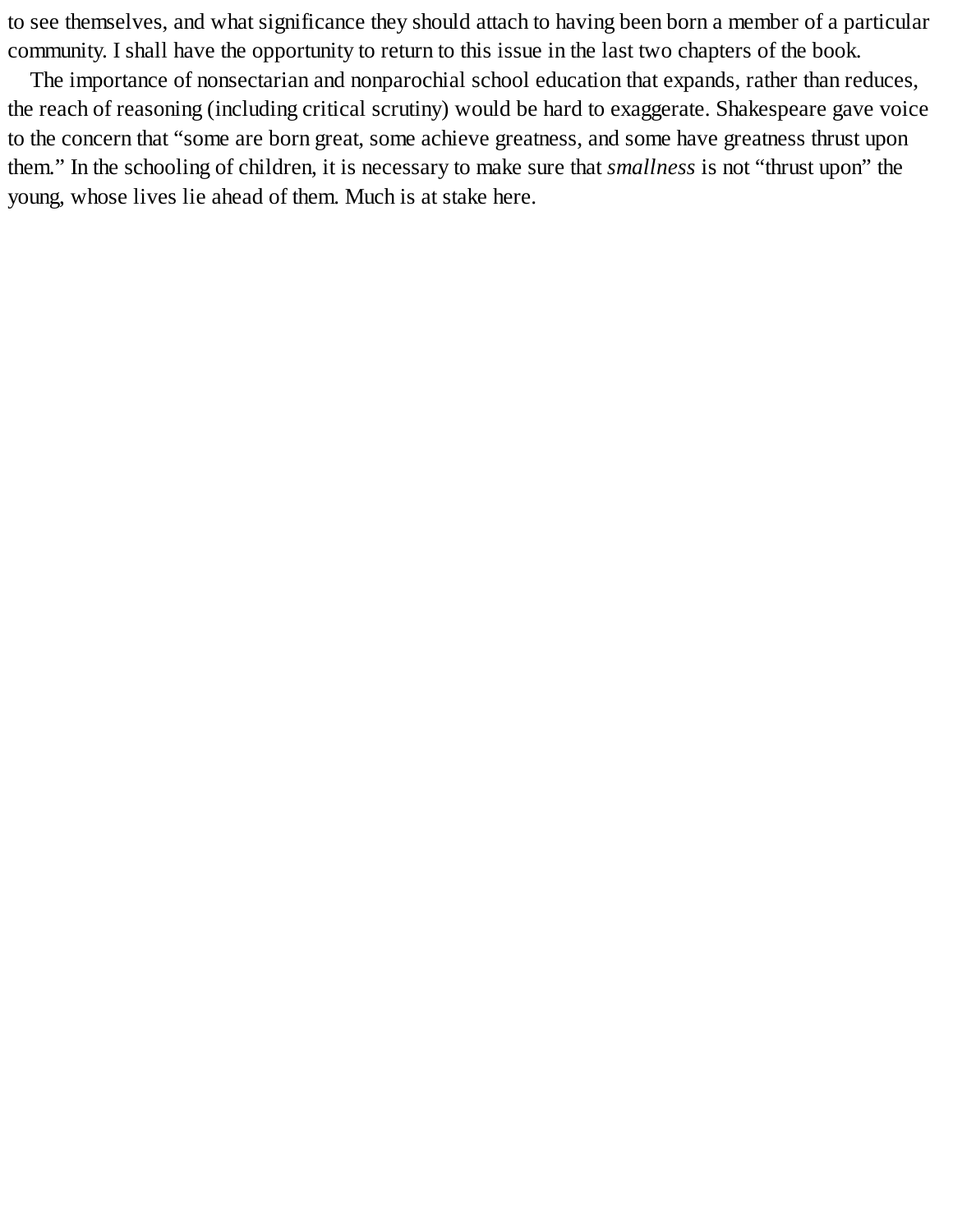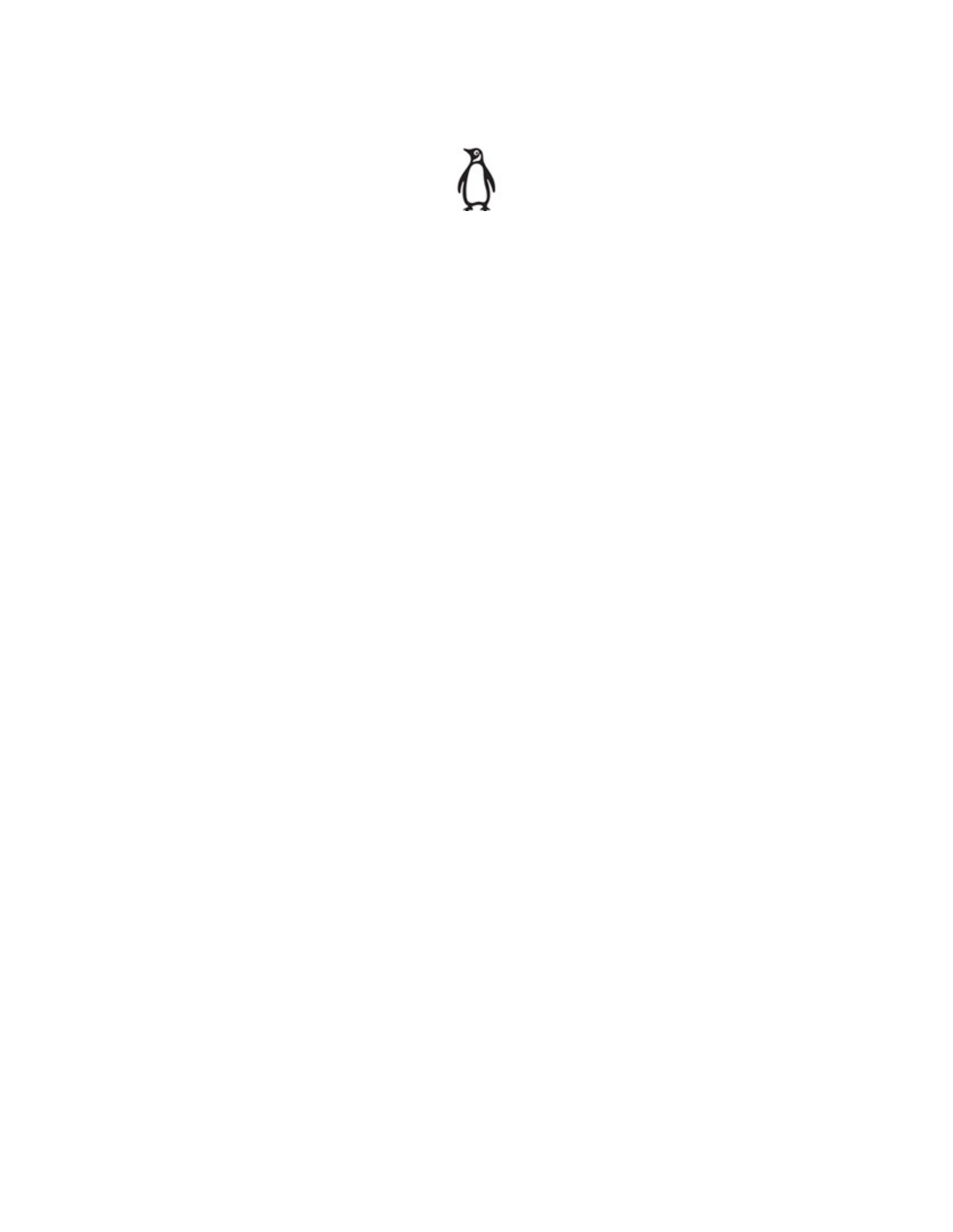## CHAPTER 7

# Globalization and Voice

The world is both spectacularly rich and distressingly impoverished. There is unprecedented opulence in contemporary living, and the massive command over resources, knowledge, and technology that we now take for granted would have been hard for our ancestors to imagine. But ours is also a world of dreadful poverty and appalling deprivation. An astounding number of children are ill fed, ill clad, ill treated, and also illiterate and needlessly ill. Millions perish *every week* from diseases that could be completely eliminated, or at least prevented from killing with abandon. Depending on where they are born, children can have the means and facilities for great prosperity or face the likelihood of desperately deprived lives.

Massive inequalities in the opportunities different people have encourages skepticism about the ability of globalization to serve the interests of the underdogs. Indeed, a hardened sense of frus tration is well reflected in the slogans of protest movements of so-called antiglobalization activists. Moved by the thesis that global relations are primarily antagonistic and adversarial, rather than mutually supportive, the protesters want to rescue the underdogs of the world from what they see as the penalties of globalization. Criticisms of globalism have not only been thunderously expressed in the demonstrations that continue to take place around the world, in Seattle, Washington, Quebec, Madrid, London, Melbourne, Genoa, Edinburgh, and elsewhere. These concerns also get sympathetic attention from a much larger number of people who may not want to join the vehement demonstrations, but to whom too the asymmetries of sharply distanced fortunes appear quite unfair and reprehensible. Some see in these inequalities a total failure also of any moral force a global identity may be expected to induce.

### Voice, Veracity, and Public Reasoning

I will argue presently that it is a mistake to see the deprivations and divided lives as penalties of globalization, rather than as failures of social, political, and economic arrangements, which are entirely contingent and not inescapable companions of global closeness. Nevertheless, I would also argue that the so-called antiglobalization critiques can—and often do—make a positive and important contribution in helping to raise a number of serious questions for public discussion which have to be considered and appraised. A serious diagnosis of causes can be somewhat misplaced and yet help to initiate an enlightening inquiry into what needs to be done to overcome the serious problems that undoubtedly exist.

As Francis Bacon noted four hundred years ago (in 1605), in his treatise *The Advancement of Learning:* "The registering and proposing of doubts have a *double* use." One use is straightforward: it guards us "against errors." The second use, Bacon argued, involved the role of doubts in initiating and furthering a process of inquiry, which can have the effect of enriching our understanding. Issues that "would have been passed by lightly without intervention," Bacon noted, end up being "attentively and carefully observed" precisely because of the "intervention of doubts." [1](#page-121-0)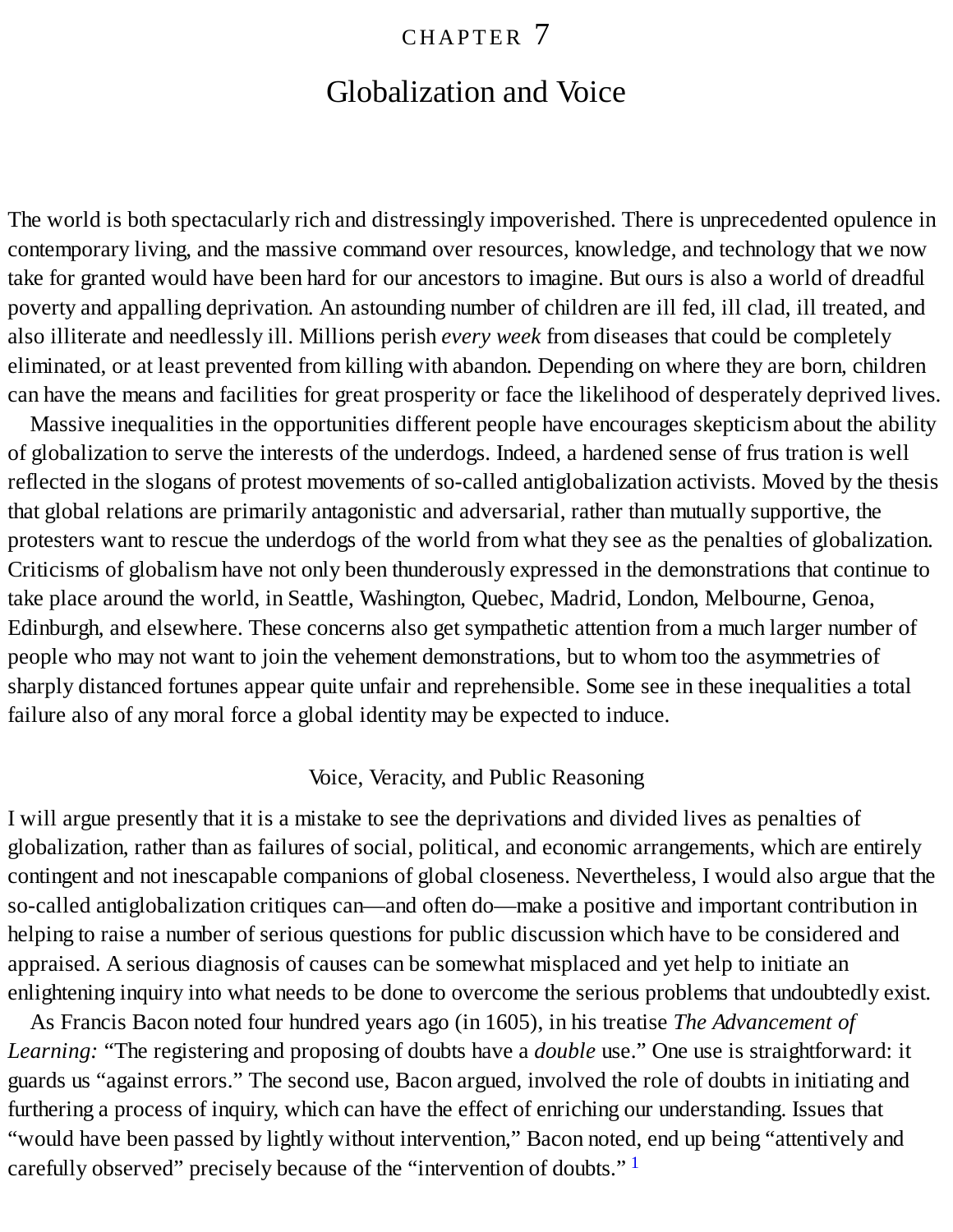Raising serious questions about globalization and the nature of the global economy can make a constructive dialectical contribution even when there is room for much skepticism about the particular slogans that are used, especially by youthful and boisterous protesters. There may be fine reasons to be doubtful about the allegedly evil consequences of global economic relations, which make arresting headlines as summaries of the antiglobalization perspective. It is necessary to scrutinize closely the momentous issues that the protesters can—and often do—bring to the fore, and this is itself a contribution of considerable importance. Indeed, the debates that are thus initiated can serve as the basis of global public reasoning on significant issues. Since democracy is primarily about public reasoning (as was discussed in [chapter](#page-34-0) 3 ), the debates generated by these "global doubts" can be seen as elementary but possibly important contributions toward practicing some form of (necessarily primitive) global democracy. [2](#page-121-1)

### Critique, Voice, and Global Solidarity

I will presently go into the substantive questions raised by the protesters, and by others skeptical of globalization, and I shall also have to examine the counterarguments presented by the defend ers of globalization. But before that, I want to comment briefly on the nature of global identity involved explicitly or by implication—in these debates. Some overarching critics of globalization see themselves as forcefully pointing to the deplorable absence, in a heartless world, of an effective sense of global solidarity. Certainly, there is much to be depressed about in the manifest lack of an effective global morality in dealing with deeply distressing international issues.

But do we really live in a morally sequestered world? If a sense of a global solidarity is really so nonsensical, why should so many people around the world (including the "antiglobalization" protesters and indeed a great many others) be so upset about the state of the world and argue passionately—if noisily—for a better deal for the disadvantaged and deprived? The protesters themselves come from all over the world—they are not just local inhabitants of Seattle or Melbourne or Genoa or Edinburgh. The dissidents try to work together to protest about what they see as serious iniquity or injustice that plagues the people of the world.

Why should women and men from one part of the world worry about the fact that people in other parts of the world are getting a raw deal if there is no sense of global belonging and no concern about global unfairness? Global discontent, to which the protest movements give voice (sometimes, admittedly, a very rough voice), can be seen as evidence of the existence of a sense of global identity and some concern about global ethics.

I must presently discuss why the term "antiglobalization" is not a good description of the nature of the discontent that goes under that name. But no matter what we call it, that borderless discontent is itself a major global phenomenon, both in terms of the subject of its concern (including its implicitly humanitarian ethics and inclusive politics) and in the form of the wide interest and involvement it generates across the world.

The sense of extensive identity underlying these concerns goes well beyond the borders of nationality, culture, community, or religion. It is hard to miss the powerfully inclusive idea of belonging that moves so many people to challenge what they see as unfairness that divides the world population. Indeed, the socalled antiglobalization critique is perhaps the most globalized moral movement in the world today.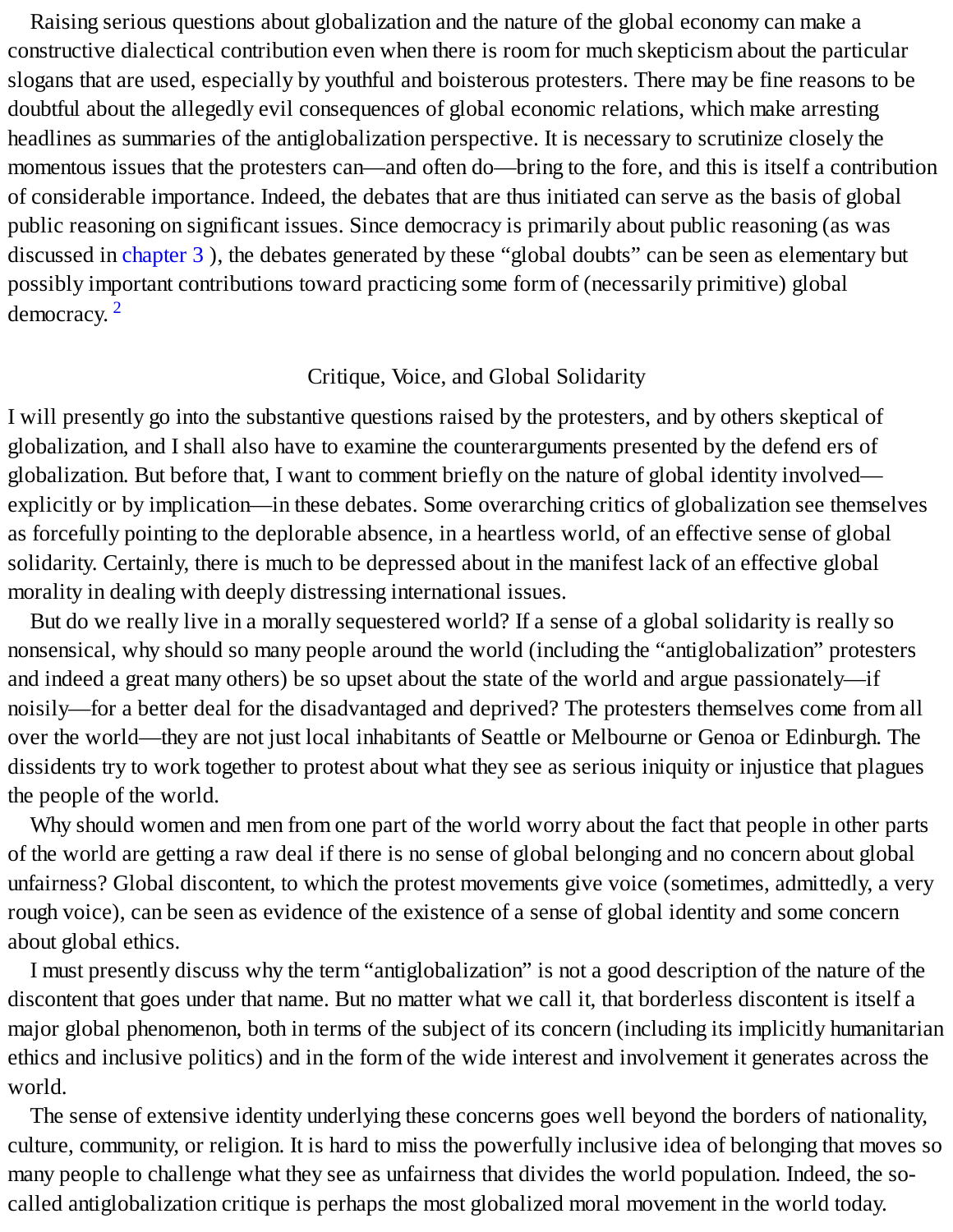#### Intellectual Solidarity

All of this adds to the importance of paying serious attention to the subject matter of the antiglobalization critique. Even though globalization is one of the most discussed topics in the contemporary world, it is not altogether a well-defined concept. A multitude of global interactions are put under the broad heading of globalization, varying from the expansion of cultural and scientific influences across borders to the enlargement of economic and business relations throughout the world. A wholesale rejection of globalization would not only go against global business, it would also cut out movements of ideas, understanding, and knowledge that can help all the people of the world, including the most disadvantaged members of the world population. A comprehensive rejection of globalization can thus be powerfully counterproductive. There is a strong need to separate out the different questions that appear merged together in the rhetoric of the antiglobalization protests. The globalization of knowledge deserves a particularly high-profile recognition, despite all the good things that can be rightly said about the importance of "local knowledge."

Globalization is often seen, both in journalistic discussions and in remarkably many academic writings, as a process of Western ization. Indeed, some who take an upbeat—indeed celebratory—view of the phenomenon even see it as a contribution of Western civilization to the world. In fact, there is a nicely stylized history that goes with this allegedly no-nonsense reading. It all happened in Europe: first came the Renaissance, then the Enlightenment and the Industrial Revolution, and this led to a massive rise in living standards in the West. And now those great achievements of the West are spreading to the world. Globalization, in this view, is not only good, it is also a gift of the West to the world. The champions of this reading of history tend to feel upset not only by the way this great benefaction is taken by many people to be a curse, but also by the way the West's highly beneficial bestowal to the world is spurned and castigated by an ungrateful non-Western world. Like many good stylized stories, this one too has a grain of truth in it, but there is much fantasy too, which, as it happens, feeds an artificial global divide.

There is another—in some respects an "opposite"—story, which also receives attention and plays a seriously diverting role. This accepts Western dominance as central to globalization, but attributes to it the nasty features associated with globalization. In these criticisms, the allegedly "Western" character of globalization is often given a prominent and damaging role (this is easily seen in the rhetoric of the ongoing protest movements). Indeed, globalization is sometimes seen as a correlate of Western dominance —indeed a continuation of Western imperialism. While different parts of the antiglobalization movements have different concerns and priorities, the resentment of Western dominance certainly plays a significant role in many of these protests. There is clearly an "anti-Western" element in parts of the antiglobalization movement. The celebration of non-Western identities of various types (discussed in [chapters](#page-44-0) 4 through [6](#page-67-0) ), related to religion (such as Islamic fundamentalism), or region (such as Asian val ues), or culture (such as Confucian ethics), can add fuel to the fire of global separatism.

To start off our critical inquiry, it can be asked: "Is globalization really a new Western curse?" I would argue that it is, in general, neither new, nor necessarily Western, nor a curse. Indeed, globalization has, over thousands of years, contributed to the progress of the world, through travel, trade, migration, the spread of cultural influences, and the dissemination of knowledge and understanding (including that of science and technology). These global interrelations have often been very productive in the advancement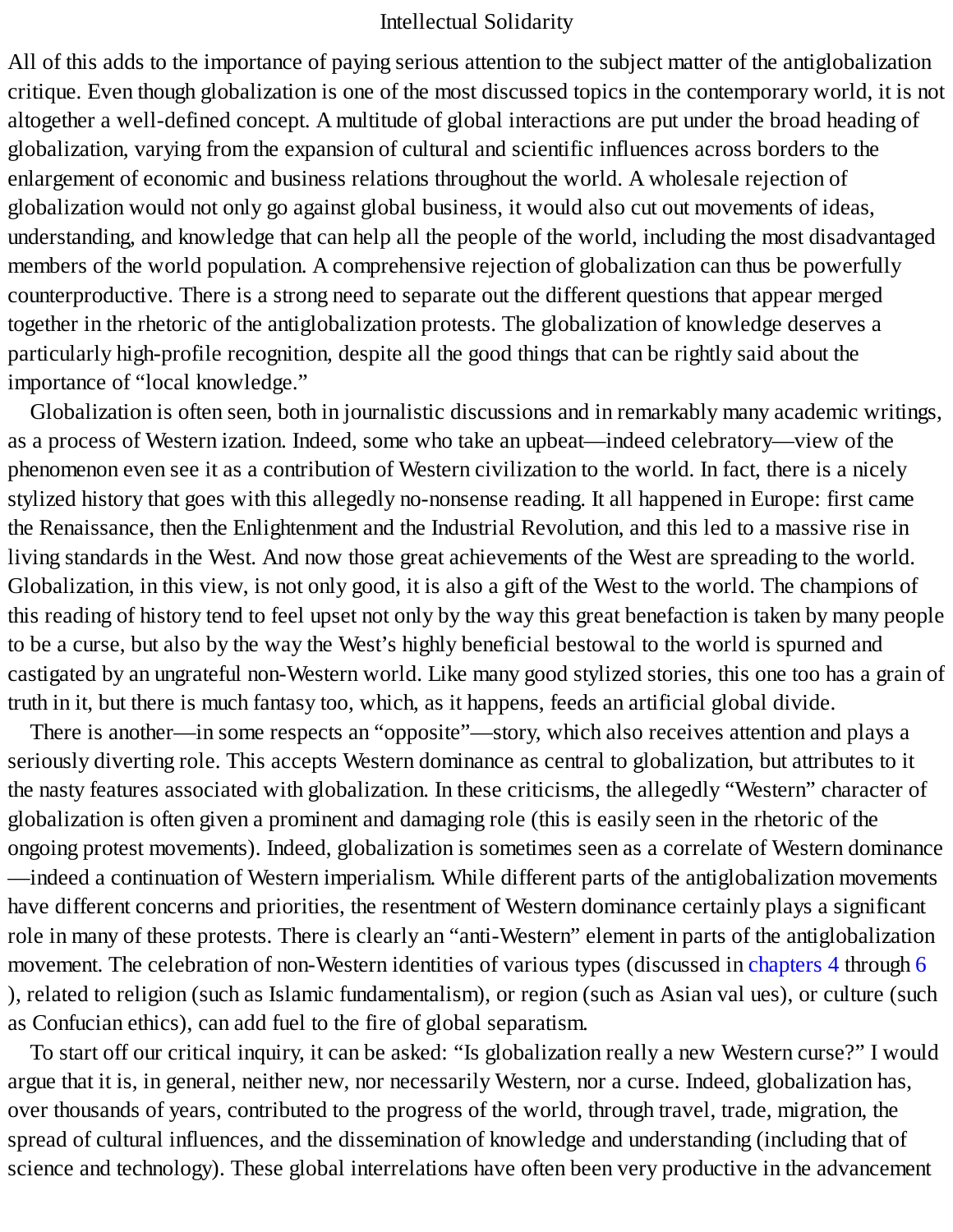of different countries in the world. And the active agents of globalization have sometimes been located quite far from the West.

To illustrate, let me look back at the beginning of the last millennium rather than at its end. Around A.D . 1000, the global spread of science, technology, and mathematics was changing the nature of the old world, but the dissemination then was, to a great extent, in the opposite direction to what we see today. For example, the high technology in the world of A.D . 1000 included the clock and the iron-chain suspension bridge, the kite and the magnetic compass, paper and printing, the crossbow and gunpowder, the wheelbarrow and the rotary fan. Each one of these examples of high technology of the world a millennium ago was well established and extensively used in China, and was practically unknown elsewhere. Globalization spread them across the world, including Europe.

In his *Critical and Miscellaneous Essays,* Thomas Carlyle claims that "the three great elements of modern civilization" are "Gunpowder, Printing, and the Protestant Religion." While the Chinese cannot be praised—or blamed—for the origin of Protestantism, the Chinese contribution to Carlyle's list of civilizational ingredients covers two of the three items, namely gunpowder and printing. This is, however, less comprehensive than the Chinese bestowal, in the form of a clean sweep, in Francis Bacon's list of ingredients of civilization in *Novum Organum,* published in 1620, "printing, gunpowder, and the magnet."

A similar movement occurred, as was discussed in [chapter](#page-34-0) 3 , in the Eastern influence on Western mathematics. The decimal system emerged and became well developed in India between the second and sixth centuries, and was used extensively also by Arab mathematicians soon thereafter. Mathematical and scientific innovations in South and West Asia were pioneered by a galaxy of intellectuals, such as Aryabhata, Brahmagupta, and al-Khwarizmi. These works reached Europe mainly in the last quarter of the tenth century, and began having a major impact in the early years of the last millennium, playing a significant part in the scientific revolution that helped to transform Europe. Insofar as anything can be said about the identity of the agents of globalization, that identity is neither exclusively Western, nor regionally European, nor necessarily linked to Western dominance.

#### The Parochial versus the Global

The misdiagnosis that globalization of ideas and practices must be resisted because they entail "Westernization" has played quite a regressive part already in the colonial and postcolonial world (as was briefly discussed in [chapter](#page-57-0) 5 ). It incites a regionally narrow outlook and also undermines the advancement of science and knowledge, cutting across borders. Indeed, it is not only counterproductive in itself, it can also end up being a good way for non-Western societies to shoot themselves in the foot even in their precious cultural foot.

Let me illustrate the peculiarly reactionary nature of this "localist" outlook. Consider the resistance in India to the use of Western ideas and concepts in science and mathematics in the nineteenth century. This debate in British India fit into the broader controversy about focusing either on Western education or (as if this would be an exclusive alternative) on indigenous Indian education; this was seen as an unbridgeable dichotomy. The "Westernizers," such as the redoubtable T. B. Macaulay—the powerful British administrator who wrote, in 1835, the tremendously influential "Minute" on Indian education—saw no merit in Indian tradition whatever. As he explained, "I have never found one among them [advocates of Indian languages and tradition] who could deny that a single shelf of a good European library was worth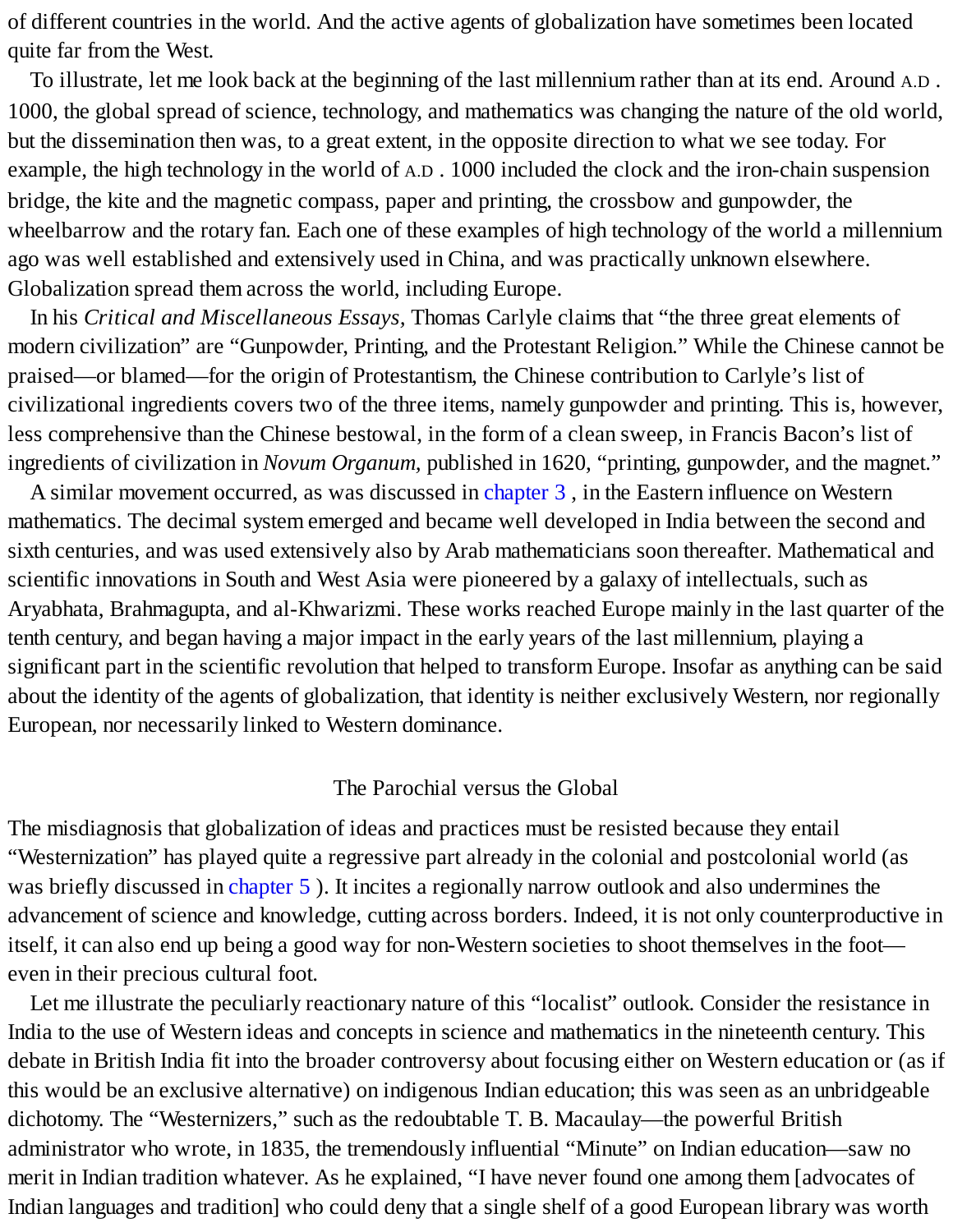the whole native literature of India and Arabia." <sup>[3](#page-121-2)</sup> Partly in retaliation, the advocates of native education resisted Western imports altogether, preferring traditional scholarship and classical Indian education. But both sides seemed to accept that there must be, to a great extent, a necessary exclusiveness in each approach.

However, given the interrelation between cultures and civilizations, this presumption was bound to produce some very awkward classificatory problems. A sharp illustration of the nature of extensive international relations is provided by the arrival in India of the trigonometric term "sine" directly from Western trigonometry. That modern term (that is, "sine") came straight from the British in the midnineteenth century, which took the place of the old Sanskrit concepts, and this was seen as just another example of the Anglo-Saxon invasion of Indian culture.

And yet, amusingly enough, "sine" actually came from India itself, through various transformations, from a good Sanskrit name for that critically important trigonometric concept. Indeed, the migration of the concept and the terminology give some idea of the nature of the historical—and distinctly "premodern" global ization of ideas. The fifth-century Indian mathematician Aryabhata had developed and made extensive use of the concept of "sine": he called it *jya-ardha,* which literally means "chord-half" in Sanskrit. From there the term moved on in an interesting migratory way, as Howard Eves describes in his *History of Mathematics:*

Aryabhata called it *ardha-jya* ("half-chord") and *jya-ardha* ("chord-half"), and then abbreviated the term by simply using *jya* ("chord"). From *jya* the Arabs phonetically derived *jiba,* which, following Arabic practice of omitting vowels, was written as *jb* . Now *jiba*, aside from its technical significance, is a meaningless word in Arabic. Later writers who came across *jb* as an abbreviation for the meaningless word *jiba* substituted *jaib* instead, which contains the same letters, and is a good Arabic word meaning "cove" or "bay." Still later, Gherardo of Cremona (ca. 1150), when he made his translations from the Arabic, replaced the Arabian *jaib* by its Latin equivalent, *sinus* [meaning a cove or a bay], from whence came our present word *sine* . [4](#page-121-3)

Given the cultural and intellectual interconnections in world history, the question of what is "Western" and what is not would be hard to decide. In fact, Aryabhata's *jya* was translated into Chinese as *ming* and was used in such widely used tables as *yue jianliang ming,* literally "sine of lunar intervals." If Macaulay had understood the world's intellectual history somewhat better, he would have had to broaden his gaze from the "single shelf" of European books which he admired so much. His Indianist opponents too would have to be less distrustful of the Western shelves.

Indeed, Europe would have been a lot poorer—economically, culturally, and scientifically—had it resisted the globalization of mathematics, science, and technology coming from China, India, Iran, and the Arab world, at the beginning of the second millen nium. And the same applies, though in the reverse direction, today. To reject the globalization of science and technology on the ground that this is Western imperialism (as some protesters suggest) would not only amount to overlooking global contributions drawn from many different parts of the world—that lie solidly behind so-called Western science and technology, but would also be quite a daft practical decision given the extent to which the whole world can benefit from the process of intellectual give-and-take. To equate this phenomenon with imperialism or with European colonialism of ideas and beliefs (as the rhetoric often suggests) would be a serious and costly error, in the same way that a European rejection of Eastern influence on science and mathematics would have been at the beginning of the last millennium.

We must not, of course, overlook the fact that there are issues related to globalization that actually do connect with imperialism. The history of conquests, colonial dominance, alien rule, and the humiliation of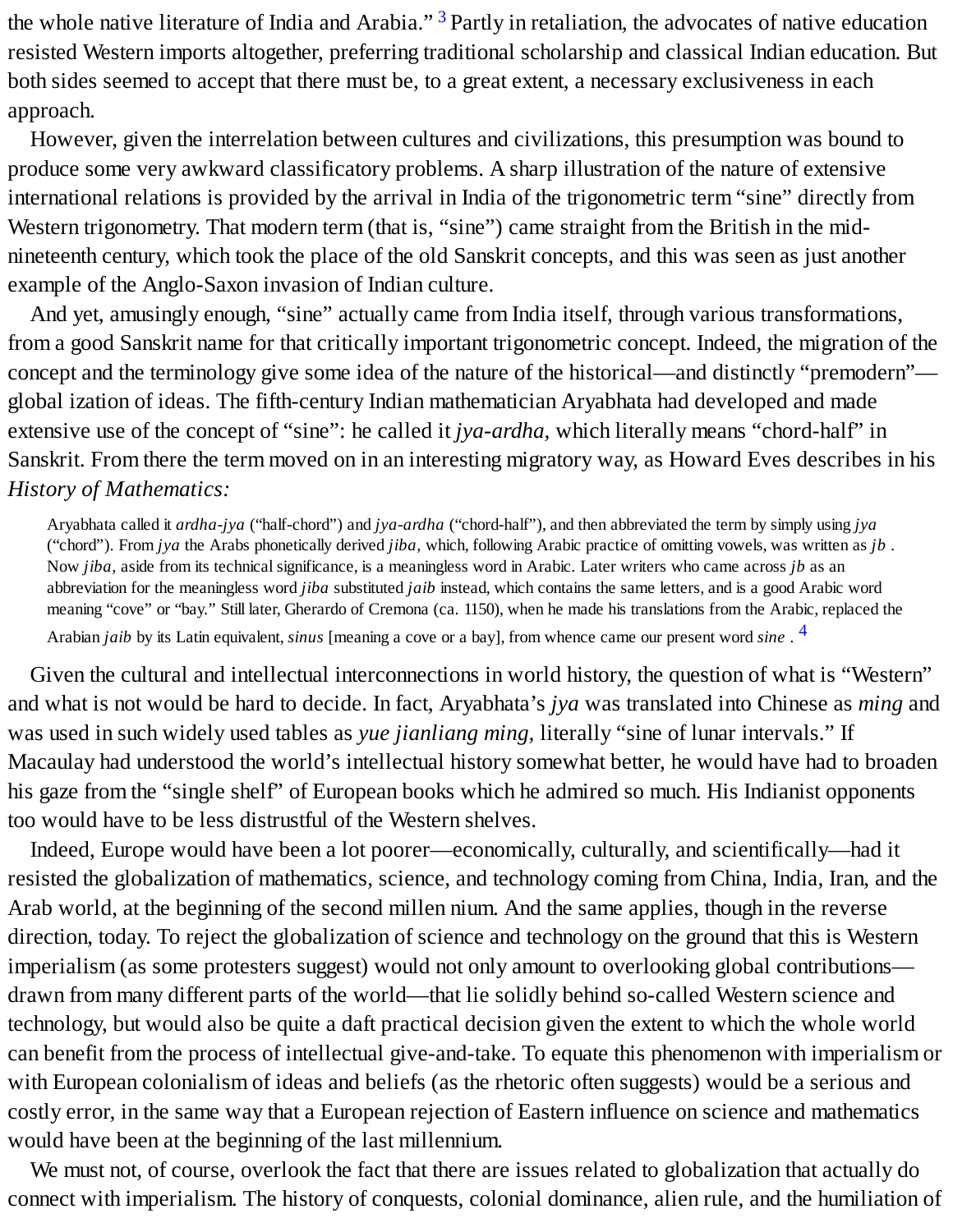conquered people remains relevant today in many different ways (as was discussed earlier, particularly in [chapter](#page-57-0) 5 ). But it would be a great mistake to see globalization primarily as a feature of imperialism. It is a much bigger—and immensely greater—process than that.

## Economic Globalization and Inequality

Antiglobalization protesters belong, however, to several different camps, and some opponents of "economic globalization" have no problem whatever with the globalization of ideas (including that of science and literature). Their views, which need careful attention, are certainly not dismissable on the ground that the global ization of science, technology, and understanding has made very positive contributions to the world—something that these particular critics of economic globalization would not at all deny.

However, as it happens, many positive achievements specifically of economic globalization are also visible in different parts of the world. We can hardly fail to see that the global economy has brought much greater material prosperity to quite a few different areas on the globe, such as Japan, China, and South Korea, and to varying extents elsewhere as well, from Brazil to Botswana. Pervasive poverty dominated the world a few centuries ago, with only a few pockets of rare affluence. Lives were fairly uniformly "nasty, brutish and short," as Thomas Hobbes put it in his classic book *Leviathan,* published in 1651. In overcoming that penury, extensive economic interrelations between nations as well as economic incentives for the development and use of modern methods of production have been enormously influential and helpful.

It would be hard to believe that the progress of the living conditions of the poor across the world can be made faster by withholding from them the great advantages of contemporary technology, the valuable opportunity to trade and exchange, and the social as well as economic merits of living in open, rather than closed, societies. People from very deprived countries clamor for the fruits of modern technology (such as the use of newly invented medicines, particularly in the treatment of AIDS—these new drugs have transformed the lives of AIDS patients in America and Europe); they seek greater access to the markets in the richer countries for a wide variety of commodities, from sugar to textiles; and they want more voice and attention in the affairs of the world. If there is skepticism of the results of globalization, it is not because suffering humanity wants to withdraw into its shell.

In fact, the preeminent practical challenges today include the possibility of making good use of the remarkable benefits of eco nomic connections, technological progress, and political opportunity in a way that pays adequate attention to the interests of the deprived and the underdog. This is not, in fact, a question of rubbishing global economic relations, but of making the immense benefits of globalization more fairly shared. Despite the terminology chosen by the "antiglobalization" movements, the central issue in the reproach has to relate, in one way or another, to the real existence and resilience of massive global inequality and poverty, rather than to the alleged fruitfulness of doing without global economic relations.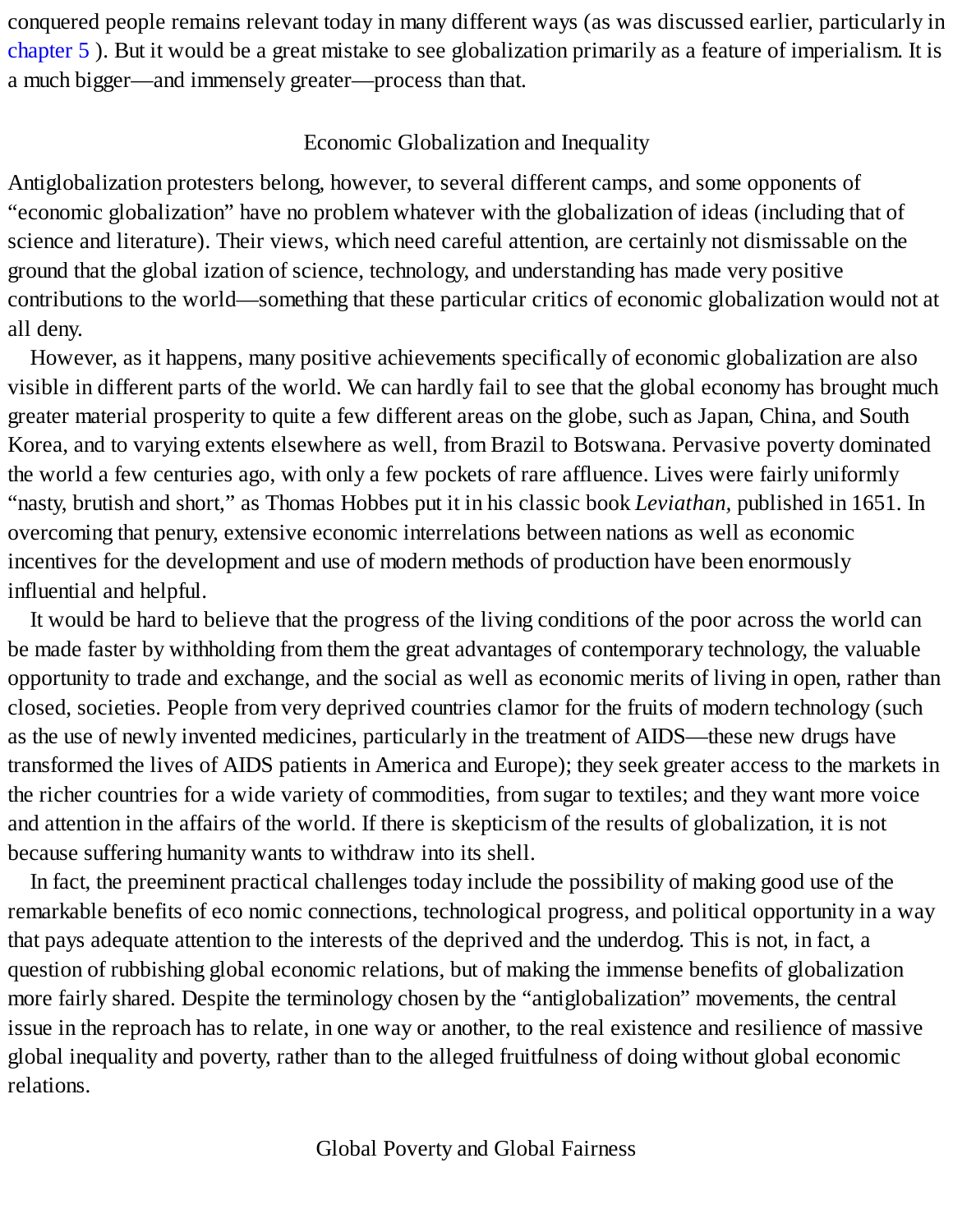So what about global inequality and poverty? The distributional questions that figure—in an explicit or implicit form—in the rhetoric both of the so-called antiglobalization protesters and of the no-nonsense "proglobalization" defenders need some critical scrutiny. Indeed, this issue has suffered, I would argue, from the popularity of some oddly unfocused questions.

It is argued by some "antiglobalization" resisters that the central problem is that the rich in the world are getting richer, and the poor poorer. This is by no means uniformly so (even though there are a number of cases, particularly in Latin America and Africa, in which this has actually happened), but the crucial issue is whether this is the right way to understand the central issues of fairness and equity in the global economy today.

On the other side, the enthusiasts for no-nonsense globalization often invoke—and draw greatly on their understanding that the poor in the world are typically getting less poor, not (as often alleged) more impoverished. They refer in particular to the evi dence that those among the poor who participate in trade and exchange are not getting any poorer—quite the contrary. Since they are getting richer through being involved in the global economy, ergo (the argument runs) globalization is not unjust to the poor: "The poor benefit too—so what's the gripe?" If the centrality of this question were accepted, then the whole debate would turn on determining which side is right in this mainly empirical dispute: "Are the globally engaged poor getting poorer *or* richer (tell us, tell us, which it is)?"

But is this really the right question to ask? I would argue that it absolutely is *not* . There are two problems in this way of seeing the unfairness issue. The first is the need to recognize that given the global facilities that exist today, including problems of omission as well as commission (to be discussed presently), many people find it hard to enter the global economy at all. The concentration on those who are gainfully engaged in trade leaves out millions who remain excluded—and effectively unwelcome from the activities of the privileged. Exclusion is as important a problem here as unequal inclusion. The remedying of such exclusion would demand radical departures in domestic economic policies (such as greater facilities for basic education, health care, and microcredit at home), but they also call for changed international policies of other, particularly richer, countries. For one thing, economically more advanced countries can make a big difference by being more welcoming to commodities—agricultural goods as well as textiles and other products of industries—exported from the developing world. There are issues also of humane—and realistic—treatment of past debts that limit the freedom of the poorer countries so much (it is most welcome that some initial steps have been taken in that direction in recent years). <sup>[5](#page-121-4)</sup> There is also the big issue of aid and development assistance, on which political opinions differ, but which is by no means an irrelevant focus of attention. <sup>[6](#page-121-5)</sup> There are many other issues to be tackled as well, including the need to rethink the ongoing legal provisions, such as the present system of patent rights (I shall return to these questions presently).

The second issue, however, is more complex and in greater need of a clearer understanding. Even if the poor who are engaged in the globalized economy were becoming just a little richer, this need not imply that the poor are getting a *fair* share of the benefits of economic interrelations and of its vast potential. Nor is it adequate to ask whether international inequality is getting marginally larger or smaller. To rebel against the appalling poverty and staggering inequalities that characterize the contemporary world, or to protest against unfair sharing of the benefits of global cooperation, it is not necessary to claim that the inequality not only is terribly large, but is also getting marginally *larger* .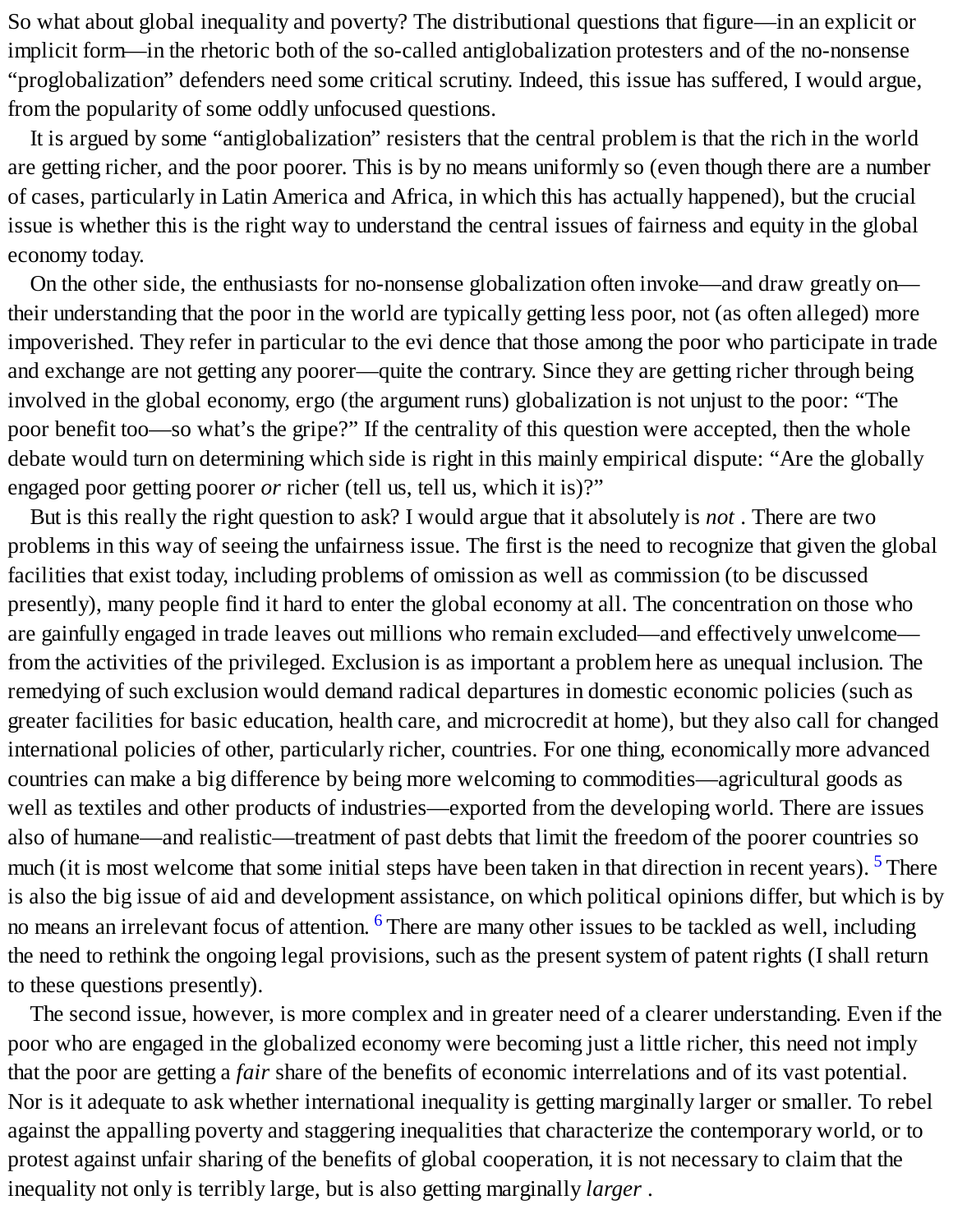The issue of fairness in a world of different groups and disparate identities demands a fuller understanding. When there are gains from cooperation, there can be many alternative arrangements that benefit each party compared with no cooperation. The division of benefits can widely vary despite the need for cooperation (this is sometimes called "cooperative conflict"). <sup>[7](#page-121-6)</sup> For example, there may be considerable gains from the setting up of new industries, but there still remains the problem of the division of benefits between workers, capitalists, sellers of inputs, buyers (and consumers) of outputs, and those benefiting indirectly from the increased income in the localities involved. The divisions involved would depend on relative prices, wages, and other economic parameters that would govern exchange and production. It is appropriate, therefore, to ask whether the distribution of gains is *fair or acceptable,* and not just whether there *exist* some gains for all parties in comparison with no cooperation (which can be the case for a great many alternative arrangements).

As John Nash, the mathematician and game theorist (and now also a household name thanks to the enormously successful film based on Sylvia Nasar's wonderful biography, *A Beautiful Mind* ), discussed more than half a century ago (in a paper published in 1950, which was among his writings cited by the Royal Swedish Academy in awarding him the Nobel Prize in economics in 1994), the central issue is not whether a particular arrangement is better for all than no cooperation at all, which would be true of many alternative arrangements. Rather, the principal question is whether the particular divisions to emerge, among the various alternatives available, are fair divisions, given what could be chosen instead.  $8\text{ A}$  $8\text{ A}$ criticism that a distributional arrangement that goes with cooperation is unfair (whether aired in the context of industrial relations or family arrangements or international institutions) cannot be rebutted by merely noting that all the parties are better off than would be the case in the absence of cooperation (well reflected in the supposedly telling argument: "The poor benefit too—so what's the gripe?"). Since this would be true of very many—possibly infinitely many—alternative arrangements, the real exercise does not lie there, but rather in the choice *among* these various alternatives with different distributions of gains for all of the parties.

The point can be illustrated with an analogy. To argue that a particularly unequal and sexist family arrangement is unfair, it does not have to be shown that women would have done comparatively better had there been no families at all ("If you think that the ongoing family divisions are unfair to women, why don't you go and live outside families?"). That is not the issue—women seeking a better deal within the family are not proposing, as an alternative, the possibility of living without families. The bone of contention is whether the sharing of the benefits within the family system is seriously unequal in the existing institutional arrangements, compared with what alternative arrangements can be made. The consideration on which many of the debates on globalization have concentrated, to wit, whether the poor too benefit from the established economic order, is an entirely inadequate focus for assessing what has to be assessed. What must be asked instead is whether they can feasibly get a better—and fairer—deal, with less disparities of economic, social, and political opportunities, and if so, through what international and domestic rearrangements this could be brought about. That is where the real engagement lies.

#### The Possibility of More Fairness

There are, however, some preliminary issues to be discussed first. Is a fairer global deal possible without upsetting the globalized system of economic and social relations altogether? We must ask, in particular,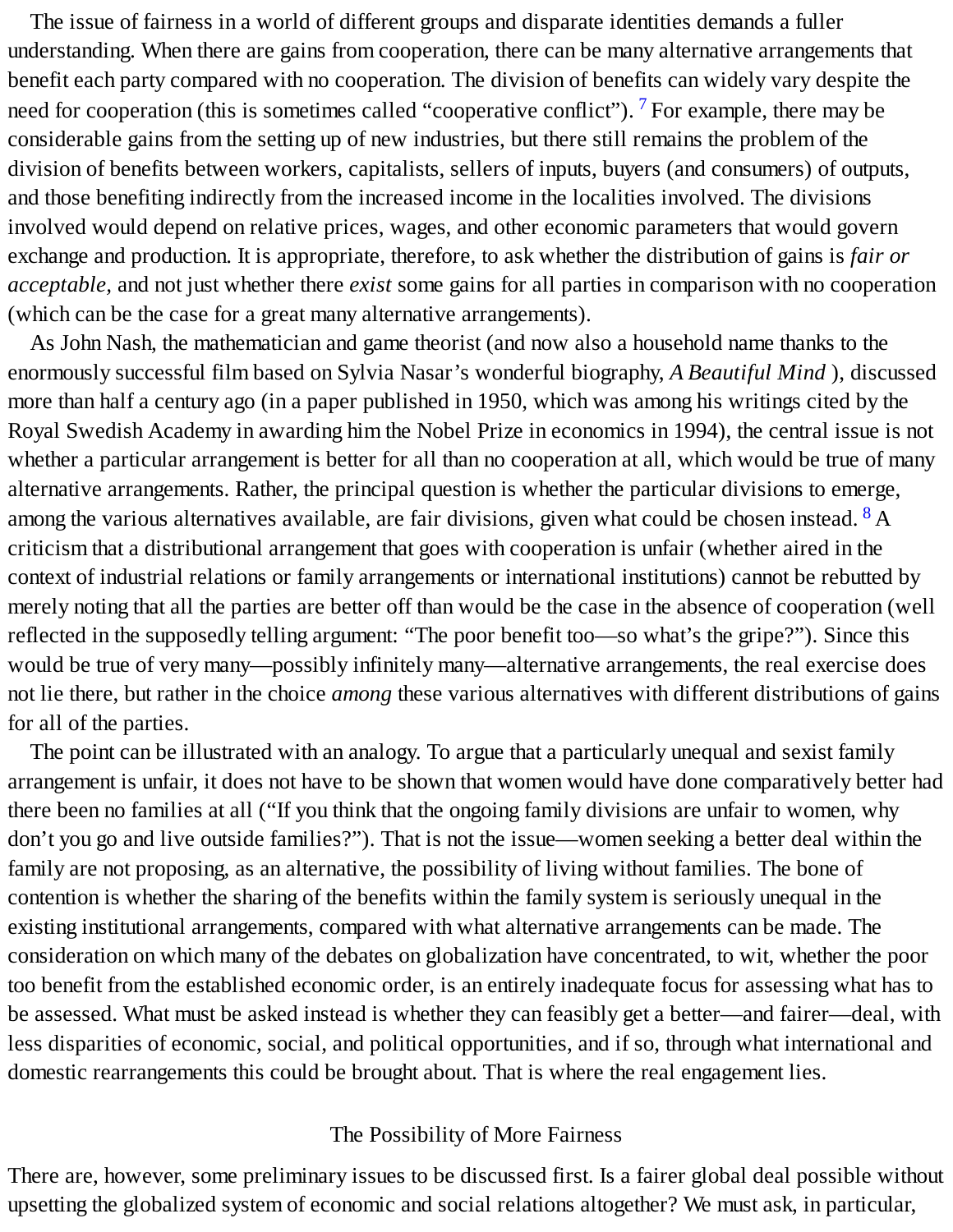whether the deal that the different groups get from globalized economic and social relations can be changed without undermining or destroying the benefits of a global market economy? The conviction, which is often implicitly invoked in antiglobalization critiques, that the answer must be in the negative has played a critically important part in generating gloom and doom about the future of the world with global markets, and this is what gives the so-called antiglobalization protests their chosen name. There is, in particular, an oddly common presumption that there is such a thing as "*the* market outcome," no matter what rules of private operation, public initiatives, and nonmarket institutions are combined with the existence of markets. That answer is, in fact, entirely mistaken, as is readily ascertained.

Use of the market economy is consistent with many different ownership patterns, resource availabilities, social facilities, and rules of operation (such as patent laws, antitrust regulations, provisions for health care and income support, etc.). And depending on these conditions, the market economy itself would generate distinct sets of prices, terms of trades, income distributions, and, more generally, very different overall outcomes. <sup>[9](#page-121-8)</sup> For example, every time public hospitals, schools, or colleges are set up, or resources transferred from one group to another, the prices and quantities reflected in the market outcome inescapably alter. Markets do not—and cannot—act alone. There is no "*the* market outcome" irrespective of the conditions that govern the markets, including the distribution of economic resources and ownerships. Introduction or enhancement of institutional arrangements for social security and other supportive public interventions can also yield significant differences in the outcome.

The central question is not—indeed cannot be—whether or not to use the market economy. That shallow question is easy to answer. No economy in world history has ever achieved widespread prosperity, going beyond the high life of the elite, without making considerable use of markets and production conditions that depend on markets. It is not hard to conclude that it is impossible to achieve general economic prosperity without making extensive use of the opportunities of exchange and specialization that market relations offer. This does not deny at all the basic fact that the operation of the market economy can certainly be significantly defective under many circumstances, because of the need to deal with goods that are collectively consumed (such as public health facilities) and also (as has been much discussed recently) because of the importance of asymmetric—and more generally imperfect information that different participants in the market economy may have.  $^{10}$  $^{10}$  $^{10}$  For example, the buyer of a used car knows far less about the car than the owner selling it does, so that peo ple have to make their exchange decisions in partial ignorance and in particular with unequal knowledge. These problems, which are significant and serious, can, however, be addressed through appropriate public policies that supplement the working of the market economy. But it would be hard to dispense with the institution of markets altogether without thoroughly undermining the prospects of economic progress.

Indeed, using markets is not entirely unlike speaking prose. It is not easy to dispense with it, but much depends on what prose we choose to speak. The market economy does not work alone in *globalized* relations—indeed it cannot operate alone even *within* a given country. It is not only the case that a marketinclusive overall system can generate widely different results depending on various enabling conditions (such as how physical resources are distributed, how human resources are developed, what rules of business relations prevail, what social insurances are in place, how extensively technical knowledge is shared, and so on), but also these enabling conditions themselves depend critically on economic, social, and political institutions that operate nationally and globally.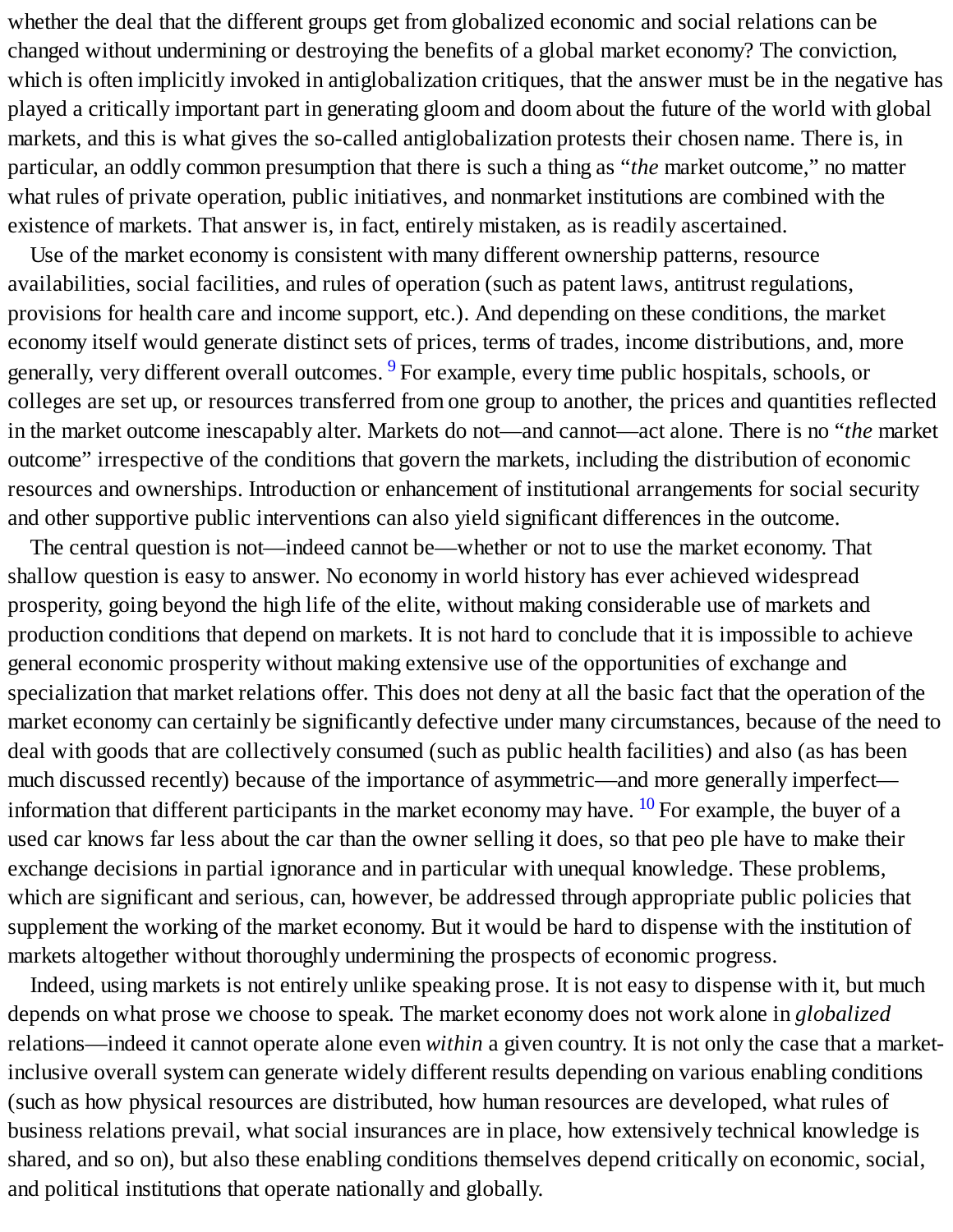As has been amply demonstrated in empirical studies, the nature of market outcomes are massively influenced by public policies in education and literacy, epidemiology, land reform, microcredit facilities, appropriate legal protection, etc., and in each of these fields there are things to be done through public action that can radically alter the outcome of local and global economic relations. It is this class of interdependences that have to be understood and utilized to alter the inequalities and asymmetries that characterize the world economy. Mere globalization of market relations can, on its own, be a deeply inadequate approach to world prosperity.

#### Omissions and Commissions

There are many difficult problems to be faced in working for fairer economic and social arrangements in the world. There is, for example, considerable evidence that global capitalism is typically much more concerned with markets than with, say, establishing democracy, or expanding public education, or enhancing social opportunities of the underdogs of society. Multinational firms can also exert substantial influence on the priorities of public expenditure in many third-world countries in the direction of giving preference to the convenience of the managerial classes and privileged workers over the removal of widespread illiteracy, medical deprivation, and other handicaps of the poor. <sup>[11](#page-121-10)</sup> These adverse connections, observable in Latin America, Africa, and also parts of Asia, have to be faced and tackled. While they may not impose an insurmountable barrier to equitable development, it is important that the surmountable barriers be clearly diagnosed and actually surmounted.

The continued inequities in the global economy are closely related to various institutional failures that have to be overcome. In addition to the momentous *omissions* that need to be rectified, there are also serious problems of *commission* that must be addressed for elementary global justice. Many of these problems have been discussed extensively in the literature. <sup>[12](#page-121-11)</sup> However, some of these issues demand greater attention in public discussion than has happened so far.

An oddly underdiscussed global "commission" that causes intense misery as well as lasting deprivation concerns, as was discussed in the last chapter, the involvement of the world powers in the globalized trade in arms (nearly 85 percent of the arms sold internationally in recent years were sold by the G8 countries, the great powers that have a major role in leading the world). <sup>[13](#page-121-12)</sup> This is a field in which a new global initiative is urgently required, going beyond the need—the very important need—to curb terrorism, on which the focus is so heavily concentrated right now.

Injurious commissions also include severely restrictive—and inefficient—trade barriers that curb exports from the poorer countries. Another important issue is that of inequitable patent laws which can serve as counterproductive hurdles for the use of lifesaving drugs—needed for diseases like AIDS which can often be produced very cheaply, but the market price of which are pushed high up by the burden of royalties. While it is certainly important not to create economic conditions such that the innovative research of pharmaceuticals dries out, there are, in fact, plenty of intelligent compromise arrangements, including facilities for variable pricing, that can provide good incentives for research while allowing the poor of the world to buy these vitally important drugs. It must be remembered that the nonbuying of drugs by the poor which they cannot afford to buy can hardly add anything to the incentives of the drug producers; the issue is to combine efficiency-based considerations with demands of equity, in an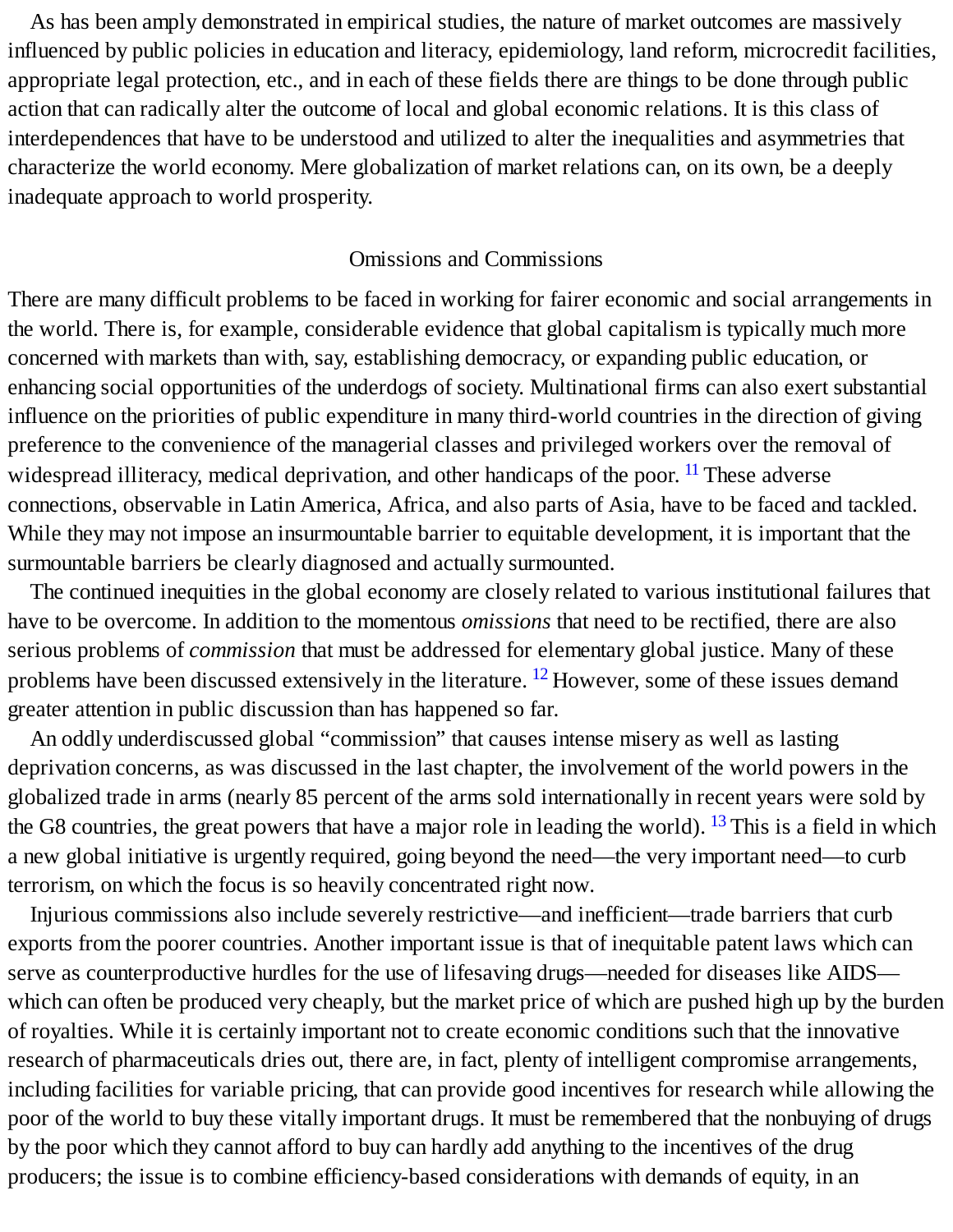intelligent and humane way, with an adequate understanding of the demands of global efficiency as well as justice.

The counterproductive patent regimes that exist—and rule—at the moment also provide very inadequate incentive for medical research aimed at developing new medicines (including nonrepeating vaccines) that would be particularly useful for the poorer people of the world whose ability to offer a high price for such medicines is quite limited. The reach of incentives in producing medical innovations of specific benefit to low-income people can be puny indeed. This is well reflected in the heavy bias of pharmaceutical research in the direction of catering to those with more income to spend. Given the nature of the market economy and the role that the profit calculations inescapably play in its operation, the concentration has to be on departures that can change the incentive pattern radically. They can vary from altered legal arrangements for intellectual property rights (including differing tax treatment of profits from different types of innovations) to providing public incentives through specially devised programs of support. <sup>[14](#page-122-0)</sup> The demands of economic globalization are not confined only to joining the market economy and freeing trade and exchange (important though they often are), but extend also to making the institutional arrangements more fair and equitable for the distribution of gains from economic intercourse. [15](#page-122-1)

Enhancement of domestic arrangements can also be crucial to the way globalization affects people who are brought more into global exchange. For example, while forces of competition may drive some traditional producers out of their customary jobs, the displaced people cannot easily find new jobs by entering into new enterprises linked to the global economy if they happen to be illiterate and unable to read instructions and follow the new demands of quality control, or if they are burdened by illnesses that impair their productivity and mobility. <sup>[16](#page-122-2)</sup> With such handicaps, they can get the sticks of the global economy without tasting the carrots. The remedying of these barriers requires the development of facilities for schooling and education, and also of a supportive safety network, including health care. Economic globalization is not just about opening up the markets.

Indeed, the global market economy is as good as the company it keeps. <sup>[17](#page-122-3)</sup> Global voices—from far and near—can help globalization, including global markets, to have better companions. There is a world to be won on behalf of humanity, and global voices can help us to achieve this.

#### Poverty, Violence, and the Sense of Injustice

If religion and community are associated with global violence in the minds of many people, then so are global poverty and inequality. There has, in fact, been an increasing tendency in recent years to justify policies of poverty removal on the ground that this is the surest way to prevent political strife and turmoil. Basing public policy—international as well as domestic—on such an understanding has some evident attractions. Given the public anxiety about wars and disorder in the rich countries in the world, the indirect justification of poverty removal—not for its own sake but for the sake of peace and quiet in the world—provides an argument that appeals to self-interest for helping the needy. It presents an argument for allocating more resources on poverty removal because of its presumed political, rather than moral, relevance.

While the temptation to go in that direction is easy to understand, it is a perilous route to take even for a worthy cause. Part of the difficulty lies in the possibility that if wrong, economic reductionism would not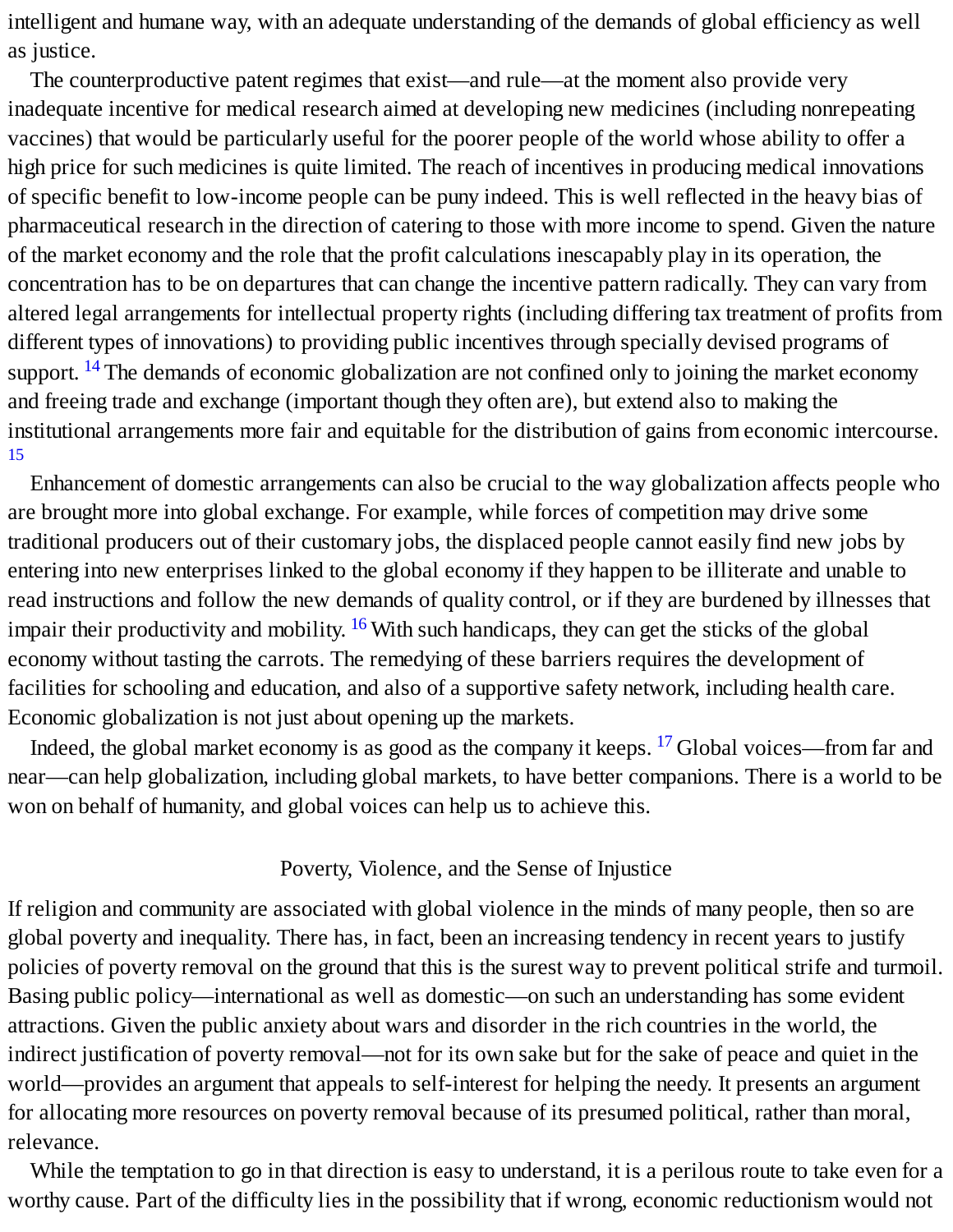only impair our understanding of the world, but would also tend to undermine the declared rationale of the public commitment to remove poverty. This is a particularly serious concern, since poverty and massive inequality are terrible enough in themselves, and deserve priority even if there were no connection whatever with violence. Just as virtue is its own reward, poverty is at least its own penalty. This is not to deny that poverty and inequality can—and do—have far-reaching connections with conflict and strife, but these connections have to be examined and investigated with appropriate care and empirical scrutiny, rather than being casually invoked with unreasoned rapidity in support of a "good cause."

Destitution can, of course, produce provocation for defying established laws and rules. But it need not give people the initiative, courage, and actual ability to do anything very violent. Destitution can be accompanied not only by economic debility, but also by political helplessness. A starving wretch can be too frail and too dejected to fight and battle, and even to protest and holler. It is thus not surprising that often enough intense and widespread suffering and misery have been accompanied by unusual peace and silence.

Indeed, many famines have occurred without there being much political rebellion or civil strife or intergroup warfare. For example, the famine years in the 1840s in Ireland were among the most peaceful, and there was little attempt by the hungry masses to intervene even as ship after ship sailed down the river Shannon laden with rich food, carrying it from starving Ireland to well-fed England, which had greater purchasing power. The Irish do not have a great reputation for pliant docility, and yet the famine years were, by and large, years of law and order (with very few exceptions). Looking elsewhere, my own childhood memories in Calcutta during the Bengal famine of 1943 include the sight of starving people dying in front of sweetshops with various layers of luscious food displayed behind glass windows, without a single glass being broken, or law and order being disrupted. The Bengalis have been responsible for many violent rebellions (one against the Raj occurred even in 1942, in the year preceding the famine of 1943), but things were quiet in the famine year itself.

The issue of timing is particularly important, since a sense of injustice can feed discontent over a very long period, much after the debilitating and disabling effects of a famine and deprivation are over. The memory of destitution and devastation tends to linger, and can be invoked and utilized to generate rebellion and violence. The Irish famines of the 1840s may have been peaceful times, but the memory of injustice and the social bitterness about political and economic neglect had the effect of severely alienating the Irish from Britain, and contributed greatly to the violence that characterized Anglo-Irish relations over more than 150 years. Economic destitution may not lead to any immediate violence, but it would be wrong to presume from this that there is no connection between poverty, on the one hand, and violence on the other.

The neglect of the plight of Africa today can have a similarly long-run effect on world peace in the future. What the rest of the world (especially the richer countries) did—or did not do—when at least a quarter of the African population seemed to be threatened with extinction through epidemics, involving AIDS, malaria, and other maladies, might not be forgotten for a very long time to come. We have to understand more clearly how poverty, deprivation, and neglect, and the humiliations associated with asymmetry of power, relate over long periods to a proneness to violence, linked with confrontations that draw on grievances against the top dogs in a world of divided identities.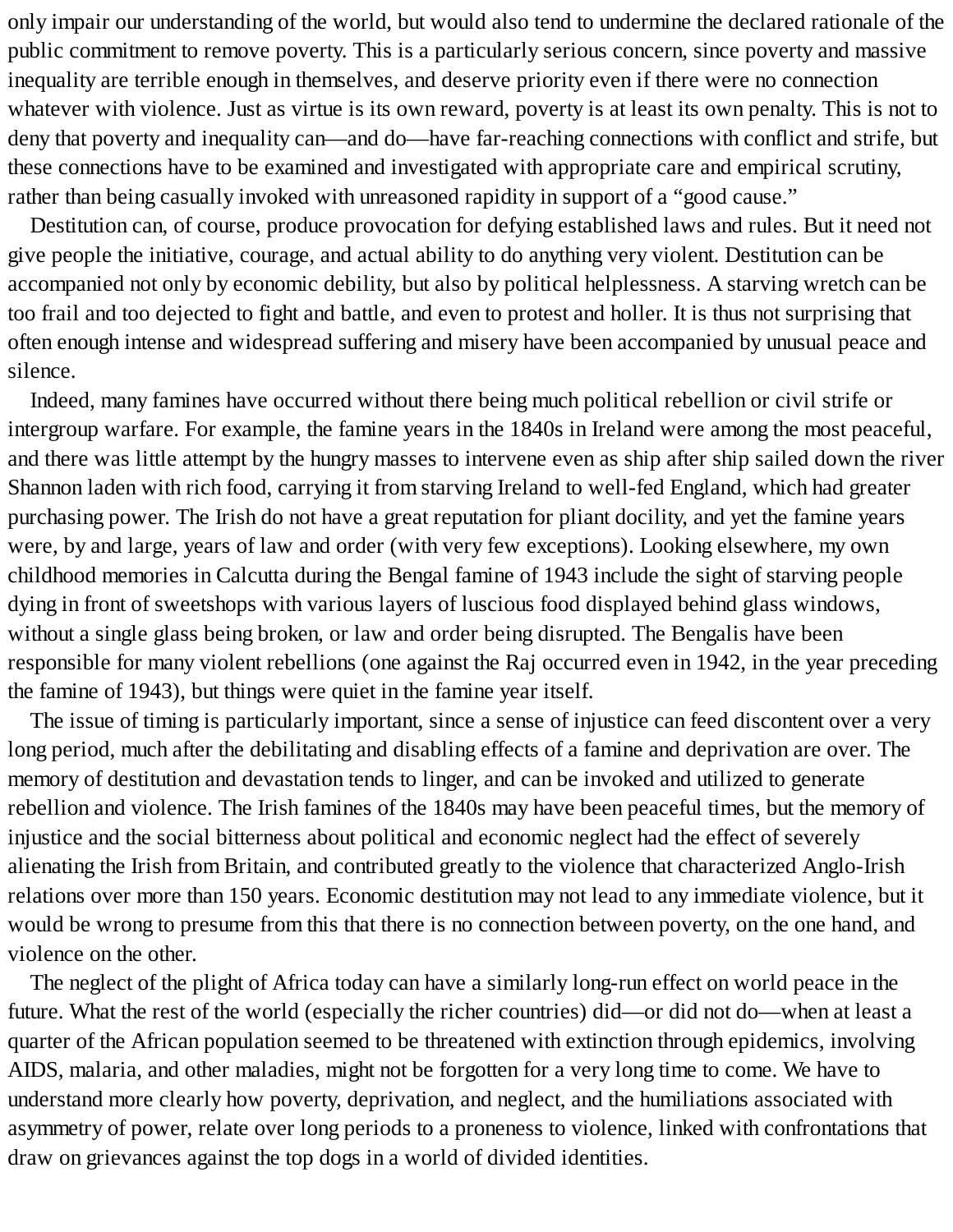Neglect can be reason enough for resentment, but a sense of encroachment, degradation, and humiliation can be even easier to mobilize for rebellion and revolt. Israel's ability to displace, repress, and rule over Palestinians, assisted by military power, has extensive and long-run consequences that go well beyond whatever immediate political gains they may be currently bringing to Israel. The sense of injustice in the arbitrary violation of the rights of Palestinians remains in readiness to be recruited for what, from the opposite end, is seen as violent "retaliation." The vengeance might come not only from Palestinians, but also from much larger groups of people linked with Palestinians through Arab, Muslim, or third-world identities. The sense that the world is divided between haves and have-nots greatly helps in the cultivation of discontent, opening up the possibilities of recruitment in the cause of what is often seen as "retaliatory violence."

In order to understand how this works, it is necessary to distinguish between the leaders of violent insurrection and the much larger populations on whose support the leaders rely. Leaders like Osama bin Laden do not—to say the least—suffer from poverty and have no economic reason whatever for feeling left out from sharing the fruits of global capitalism. And yet the movements that are led by well-off leaders typically do rely greatly on a sense of injustice, iniquity, and humiliation that the established world order is seen as having produced. Poverty and economic inequality may not instantly breed terrorism or influence the leaders of terrorist organizations, but nevertheless they can help to create rich recruiting grounds for the foot soldiers of the terrorist camps.

Second, tolerance of terrorism by an otherwise peaceful population is another peculiar phenomenon in many parts of the contemporary world, particularly where there is a sense of having been badly treated, for example, because of being left behind by global economic and social progress, or where there is a strong memory of having been politically roughed up in the past. A more equitable sharing of the benefits of globalization can contribute to long-run preventive measures both (1) against the recruitment of the cannon fodder of terrorism, and (2) against the creation of a general climate where terrorism is tolerated (and sometimes even celebrated).

Even though poverty and a sense of global injustice may not lead immediately to an eruption of violence, there are certainly connections there, operating over a long period of time, that can have a significant effect on the possibility of violence. The memory of ill treatment of the Middle East by Western powers many decades—perhaps even a hundred years—ago, which still linger in various forms in West Asia, can be cultivated and magnified by the commanders of confrontation to enhance the ability of ter rorists to recruit volunteers for violence. The anger with the Soviet Union particularly linked with its Afghan policy may have been seen by American strategists as a nicely usable weapon in the cold war, but it was open to redirection against the Western world through the solitarist view of an Islamic identity confronting Europe and America (the distinction between a capitalist US and a Communist USSR would not matter much in that singular perspective). In that twofold classification, the rhetoric of global injustice is torn away from its constructive correlates, and is deployed instead, in a suitably adapted form, to feed an atmosphere of violence and retribution.

### Awareness and Identity

Indeed, alternative ways of responding to inequalities and the sense of global injustice can, to some extent, compete with each other for the attention of people of the world today. The very diagnosis that, in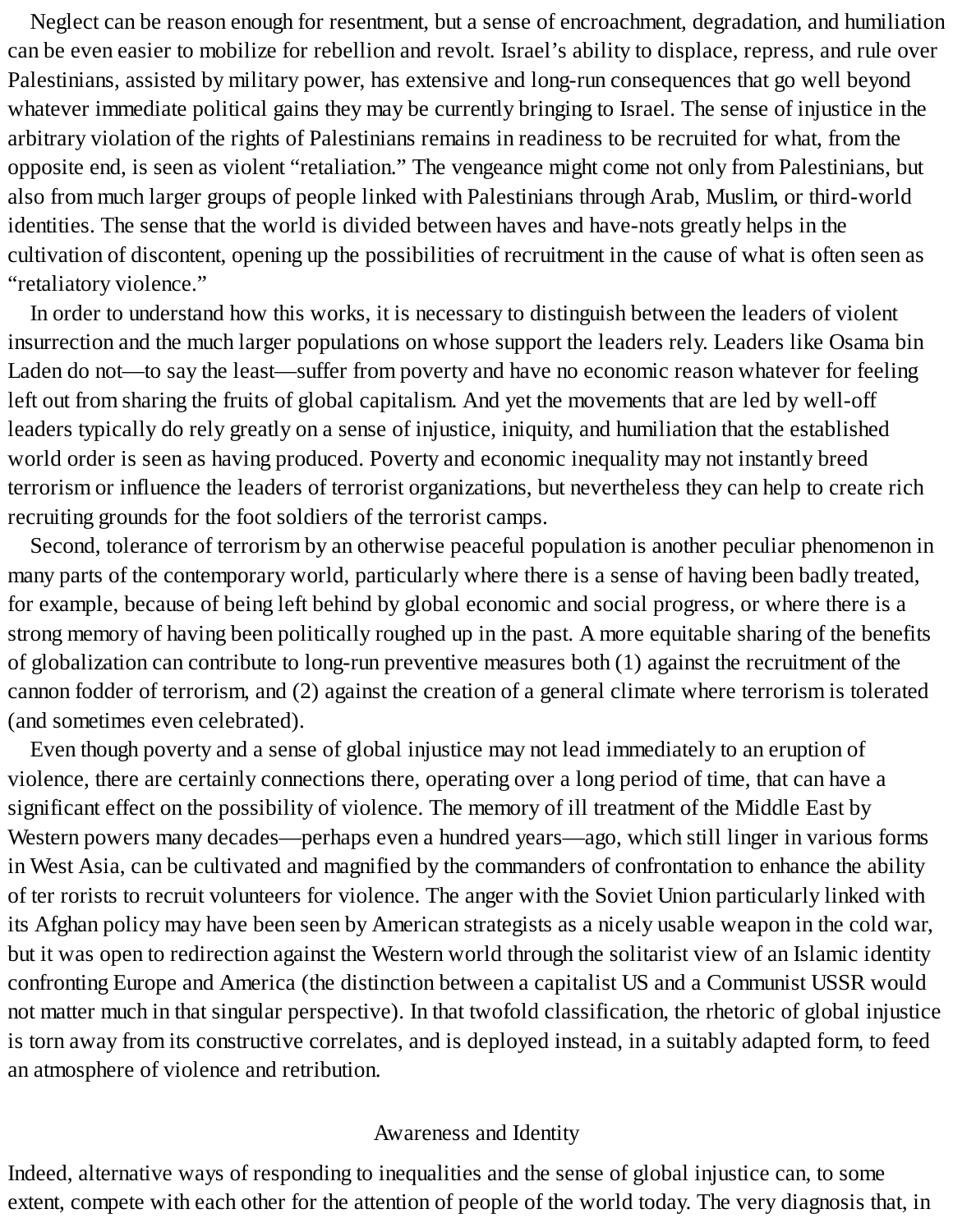one perspective, motivates a search for global equity can also, in another light, be good material to be twisted, narrowed, and harshened to feed the cause of global vengeance.

Much would depend on how the issue of identity is addressed in assessing the implications of global inequality. It can take us in several different directions. The one that is being used with devastating effect is the cultivation and exploitation of discontent caused by perceptions of past humiliations or present disparities, building on some solitarist contrast of identity, particularly through a "West–anti-West" formulation (discussed in [chapter](#page-57-0) 5 ). We are seeing a lot of this right now, supplementing and—to some extent—feeding a bellicose religious (particularly Islamic) identity ready to confront the West. This is a world of singularly divided identities where the economic and political contrasts are made to fit—as a "subtheme"—into differences in religious ethnicity.

Happily, that is not the only way in which global inequalities, and past and present humiliations, can be addressed. First, a constructive response can come from addressing global inequalities and grievances more explicitly, with a fuller understanding of the real issues involved and possible directions of remedy (with which much of this chapter has been concerned). Second, a constructive role can also be played by globalization itself, not only through the prosperity that can be generated—and more equitably shared—by the operation of global economic relations supplemented by other institutional arrangements (discussed earlier), but also through the beyond-border concerns that can result from extensive human contacts generated by global economic closeness.

The world has shrunk a great deal in recent times through closer integration, quicker communication, and easier access. However, already two and a quarter centuries ago, David Hume spoke about the contribution of increased economic and social relations in expanding the reach of our sense of identity and the coverage of our concern about justice. In *An Enquiry Concerning the Principles of Morals,* published in 1777, Hume pointed to these connections (in a chapter called "Of Justice"):

[A]gain suppose that several distinct societies maintain a kind of intercourse for mutual convenience and advantage, the boundaries of justice still grow larger, in proportion to the largeness of men's views, and the force of their mutual connexions. History, experience, reason sufficiently instruct us in this natural progress of human sentiments, and in the gradual enlargement of our regards to justice, in proportion as we become acquainted with the extensive utility of that virtue.  $^{18}$  $^{18}$  $^{18}$ 

Hume was speaking about the possibility that trade and economic connections between countries can enhance distant people's involvement with each other. As people come in closer touch with each other, they can begin to take an interest in faraway persons whose existence may have been only dimly perceived earlier.

Widespread interest in global inequalities and asymmmetries, of which antiglobalization protests are a part, can be seen as something of an embodiment of what David Hume was talking about in his claim that closer economic relations would bring distant people within the reach of "the gradual enlargement of our regards to justice." This fits in with the claim, presented earlier, that the voices of global protest are part of the newly developing ethics of globalization in the contemporary world. Even though the critique of equity-neglecting global capitalism often stops at mere denunciation, it can easily be extended to demand more global equity through appropriate institutional modifications.

"Antiglobalization" critiques, which focus on the unequal and unjust deals that the underdogs of the world get, cannot be sensibly seen (given the strong use of global ethics in these critiques) as being really antiglobalization. The motivating ideas suggest the need for seeking a fairer deal for the deprived and the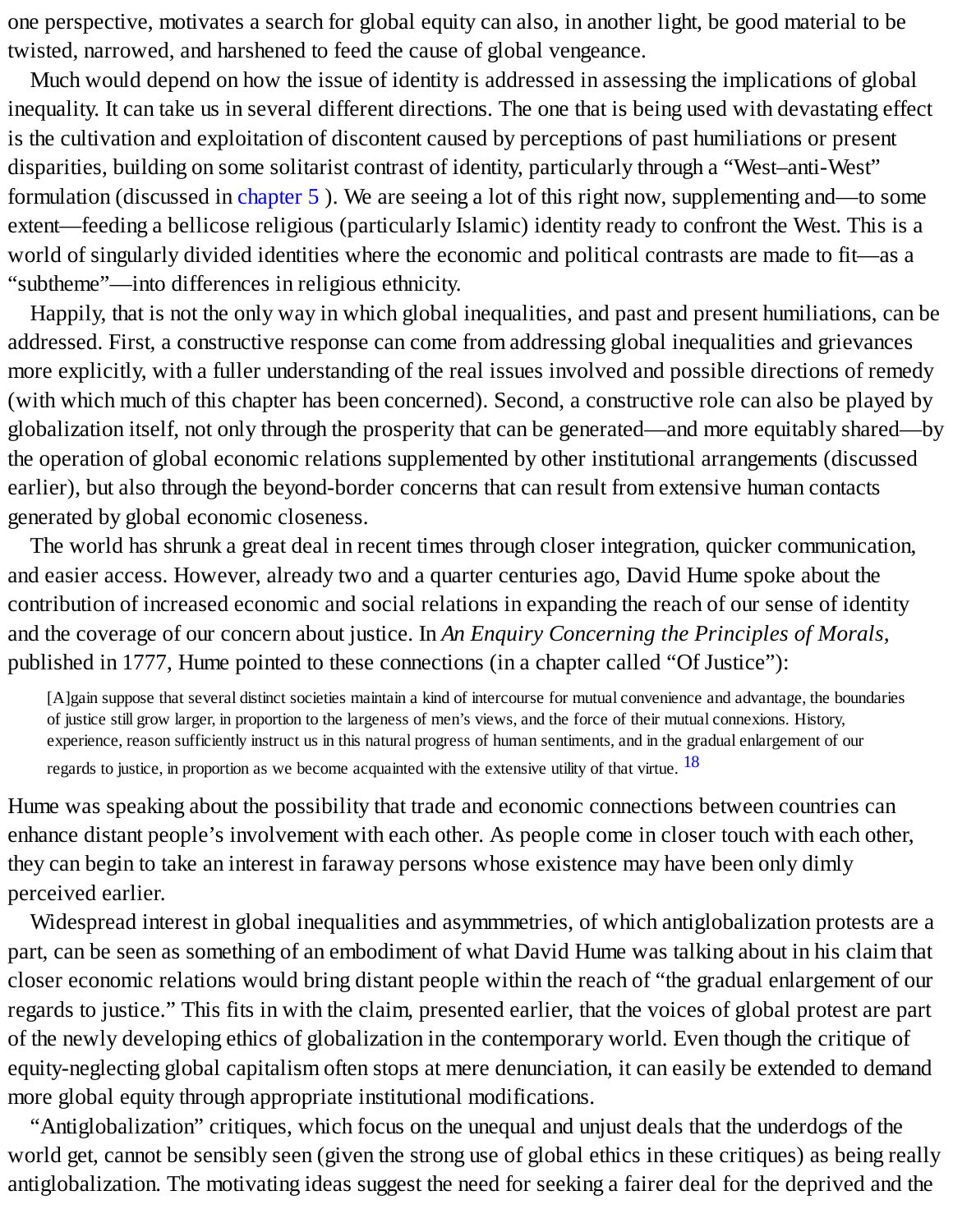miserable, and for a more just distribution of opportunities in a suitably modified global order. Global discussion of the urgency of these issues can be the basis of a constructive search for the ways and means of reducing global injustice. That search is critically important in itself, and that must be the first—and main—thing to say about it. But it can also have a very substantial role in taking us away from the confrontation of sharply divisive identities. It makes a difference how we choose to see ourselves.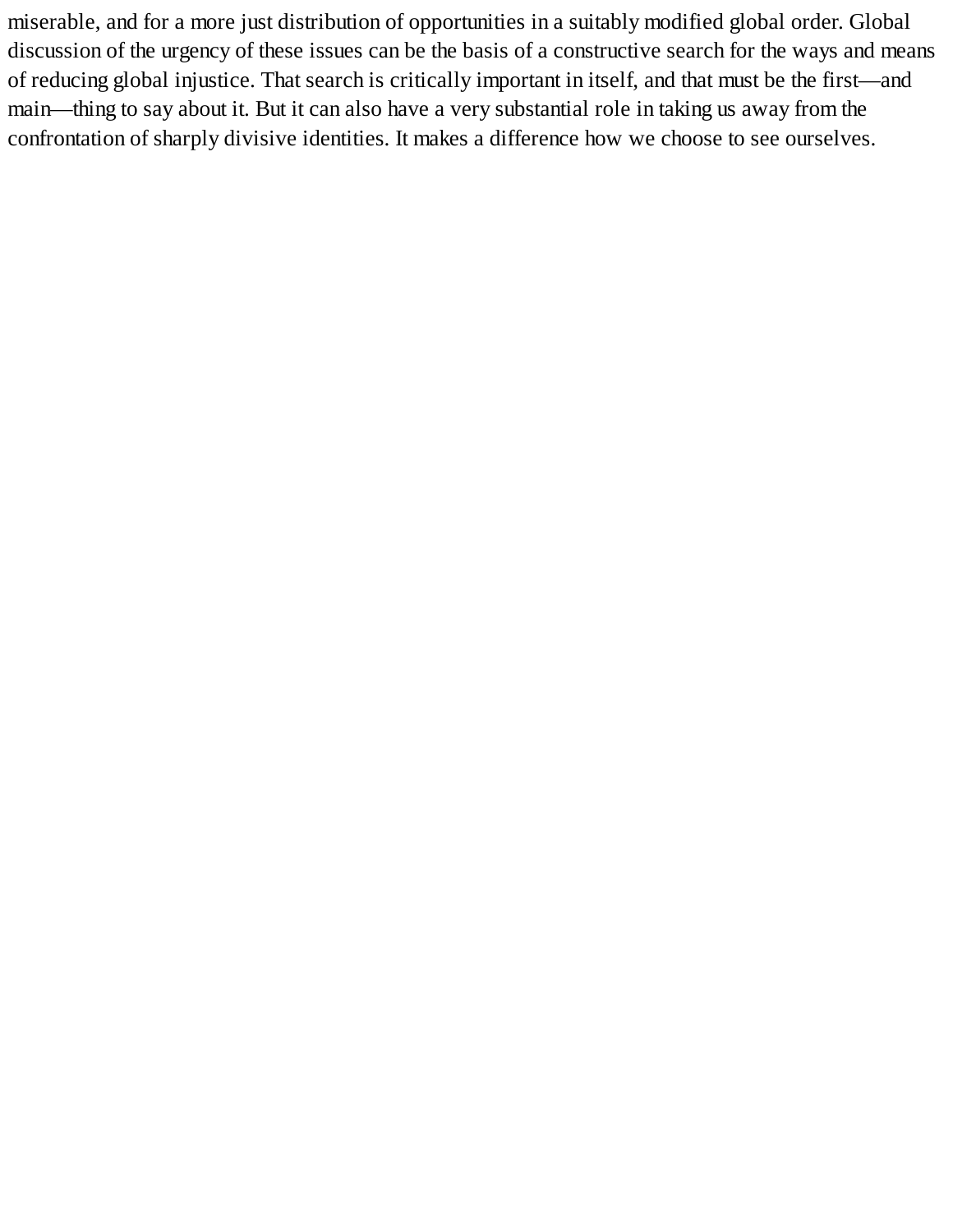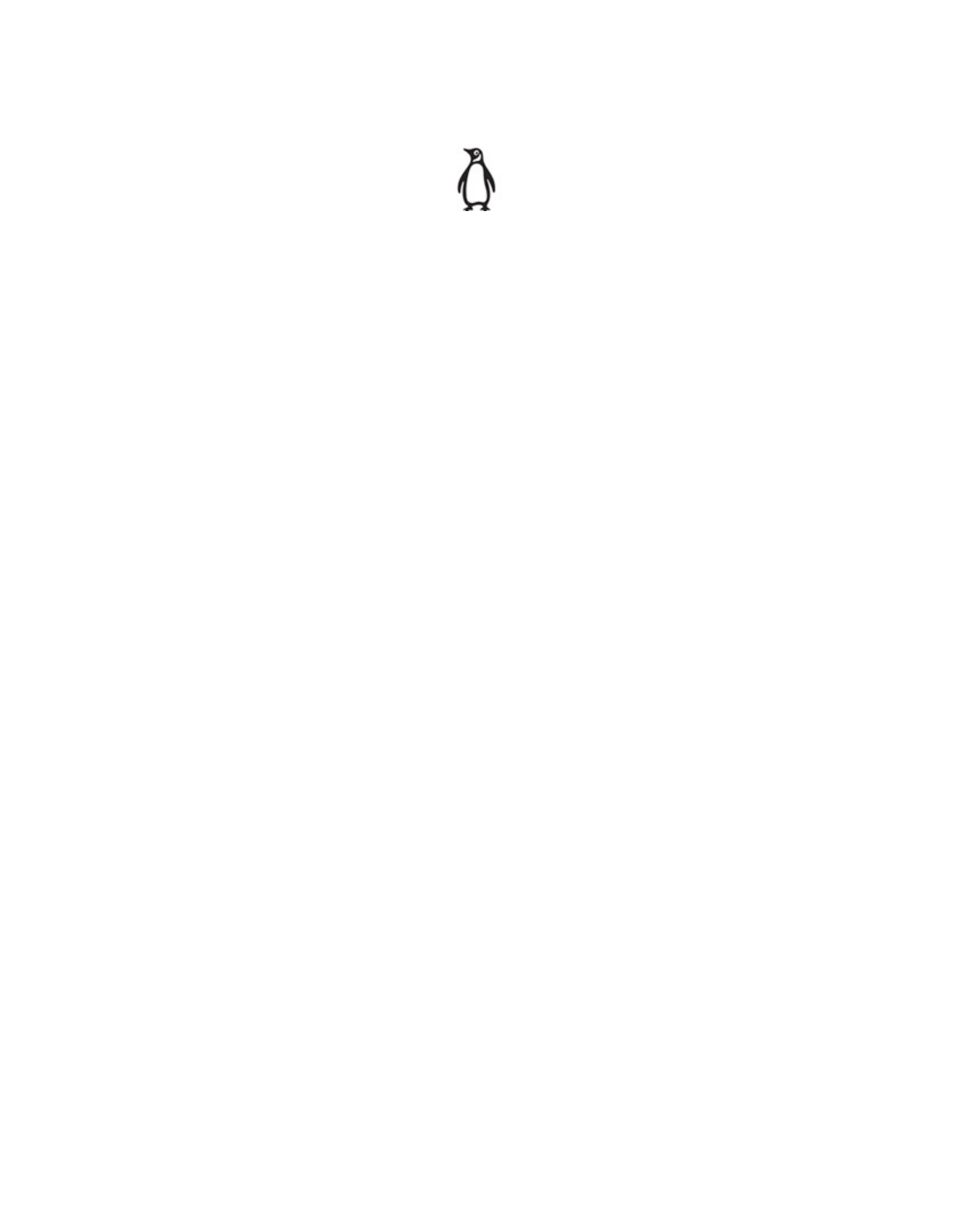## CHAPTER 8

# Multiculturalism and Freedom

Demand for multiculturalism is strong in the contemporary world. It is much invoked in the making of social, cultural, and political policies particularly in Western Europe and America. This is not at all surprising, since increased global contacts and interactions, and in particular extensive migrations, have placed diverse practices of different cultures next to each other. The general acceptance of the exhortation to "love thy neighbor" might have emerged when the neighbors led, by and large, much the same kind of life ("let's continue this conversation next Sunday morning when the organist takes a break"), but the same entreaty to love one's neighbors now requires people to take an interest in the very diverse living modes of proximate people. The globalized nature of the contemporary world does not allow the luxury of ignoring the difficult questions multiculturalism raises.

The subject of this book—ideas of identities and their relation to violence in the world—is closely linked with the understanding of the nature, implications, and merits (or demerits) of multiculturalism. There are, I would argue, two basically distinct approaches to multiculturalism, one of which concentrates on the promotion of diversity as a value in itself; the other approach focuses on the freedom of reasoning and decision-making, and celebrates cultural diversity to the extent that it is as freely chosen as possible by the persons involved. These themes have briefly been discussed earlier in this book (particularly in [chapter](#page-67-0) 6 ), and they fit also into a broad approach to social progress in general —"development as freedom"—I have tried to defend elsewhere.  $^{1}$  $^{1}$  $^{1}$  But the issues demand a closer examination in the particular context of assessing the practice of multiculturalism today, particularly in Europe and America.

One of the central issues must be how human beings are seen. Should they be categorized in terms of inherited traditions, particularly the inherited religion, of the community in which they happen to be born, taking that unchosen identity to have automatic priority over other affiliations involving politics, profession, class, gender, language, literature, social involvements, and many other connections? Or should they be understood as persons with many affiliations and associations the priorities over which they must themselves choose (taking the responsibility that comes from reasoned choice)? Also, should we assess the fairness of multiculturalism primarily by the extent to which people from different cultural backgrounds are "left alone," or by the extent to which their ability to make reasoned choices is positively supported through social opportunities of education and participation in civil society and the political and economic processes ongoing in the country? There is no way of escaping these rather foundational questions if multiculturalism is to be fairly assessed.

In discussing the theory and practice of multiculturalism, it is useful to pay particular attention to the British experience. Britain has been in the forefront of promoting inclusive multiculturalism, with a mixture of successes and difficulties, which are of relevance also to other countries in Europe and the United States. <sup>[2](#page-122-6)</sup> Britain did have race riots in London and Liverpool in 1981 (though not quite as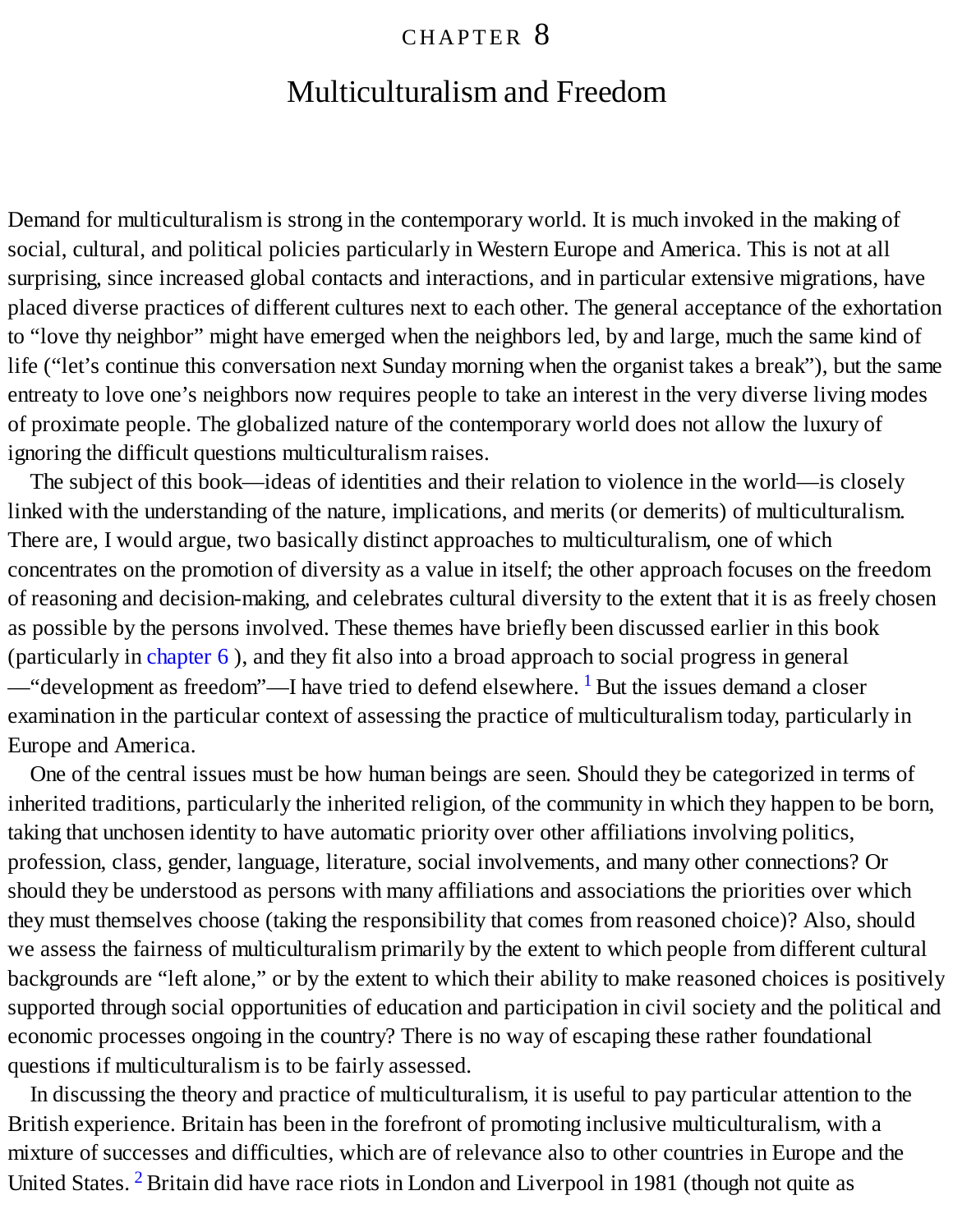momentous as in France in the fall of 2005), and these led to further efforts toward integration. Things have been fairly stable and calm over the last quarter of a century. The process of integration in Britain has been greatly helped by the fact that all British residents from the Commonwealth countries, from where most nonwhite immigrants have come to Britain, have full voting rights in Britain immediately, even without British citizenship. Integration has also been helped by largely nondiscriminatory treatment of immigrants in health care, schooling, and social security. Despite all this, however, Britain has recently experienced the alienation of a group of immigrants, and also fully homegrown terrorism when some young Muslims from immigrant families—born, educated, and reared in Britain—killed a great many people in London through suicide bombings.

Discussions of British policies on multiculturalism thus have a much wider reach, and arouse much greater interest and passion, than the boundaries of the ostensible subject matter would lead one to expect. Six weeks after the terrorist attacks in London in the summer of 2005, when *Le Monde,* the leading French newspaper, presented a critique under the title "The British Multicultural Model in Crisis," the debate was immediately joined by a leader of another liberal establishment, James A. Goldston, director of the Open Society Justice Initiative in America, who described the *Le Monde* article as "trumpeting," and replied: "Don't use the very real threat of terrorism to justify shelving more than a quarter century of British achievement in the field of race relations." <sup>[3](#page-122-7)</sup> There is a general issue of some importance to be debated and evaluated here.

I will argue that the real issue is not whether "multiculturalism has gone too far" (as Goldston summarizes one of the lines of criticism), but what particular form multiculturalism should take. Is multiculturalism nothing other than the tolerance of diversity of cultures? Does it make a difference who chooses the cultural practices, whether they are imposed in the name of "the culture of the community" or whether they are freely chosen by persons with adequate opportunity to learn and reason about alternatives? What facilities do members of different communities have, in schools as well as in the society at large, to learn about the faiths—and non-faiths—of different people in the world and to understand how to reason about choices that human beings must, if only implicitly, make?

#### Britain's Achievements

Britain, where I first came as a student in 1953, has been particularly impressive in making room for different cultures. The distance traveled has been, in many ways, quite extraordinary. I recollect (with some fondness, I must admit) how worried my first landlady in Cambridge was about the possibility that my skin color might come off in the bath (I had to assure her that my hue was agreeably sturdy and durable), and also the care with which she explained to me that writing was a special invention of Western civilization ("the Bible did it"). For someone who has lived—intermittently but for long periods —through the powerful evolution of British cultural diversity, the contrast between Britain today and Britain half a century ago is just amazing.

The encouragement given to cultural diversity has certainly made many contributions to the lives of people. It has helped Britain to become an exceptionally lively place in many different ways. From the joys of multicultural food, literature, music, dancing, and the arts to the befuddling entrapment of the Notting Hill Carnival, Britain gives its people—of all the different backgrounds—much to relish and celebrate. Also, the acceptance of cultural diversity (as well as voting rights and largely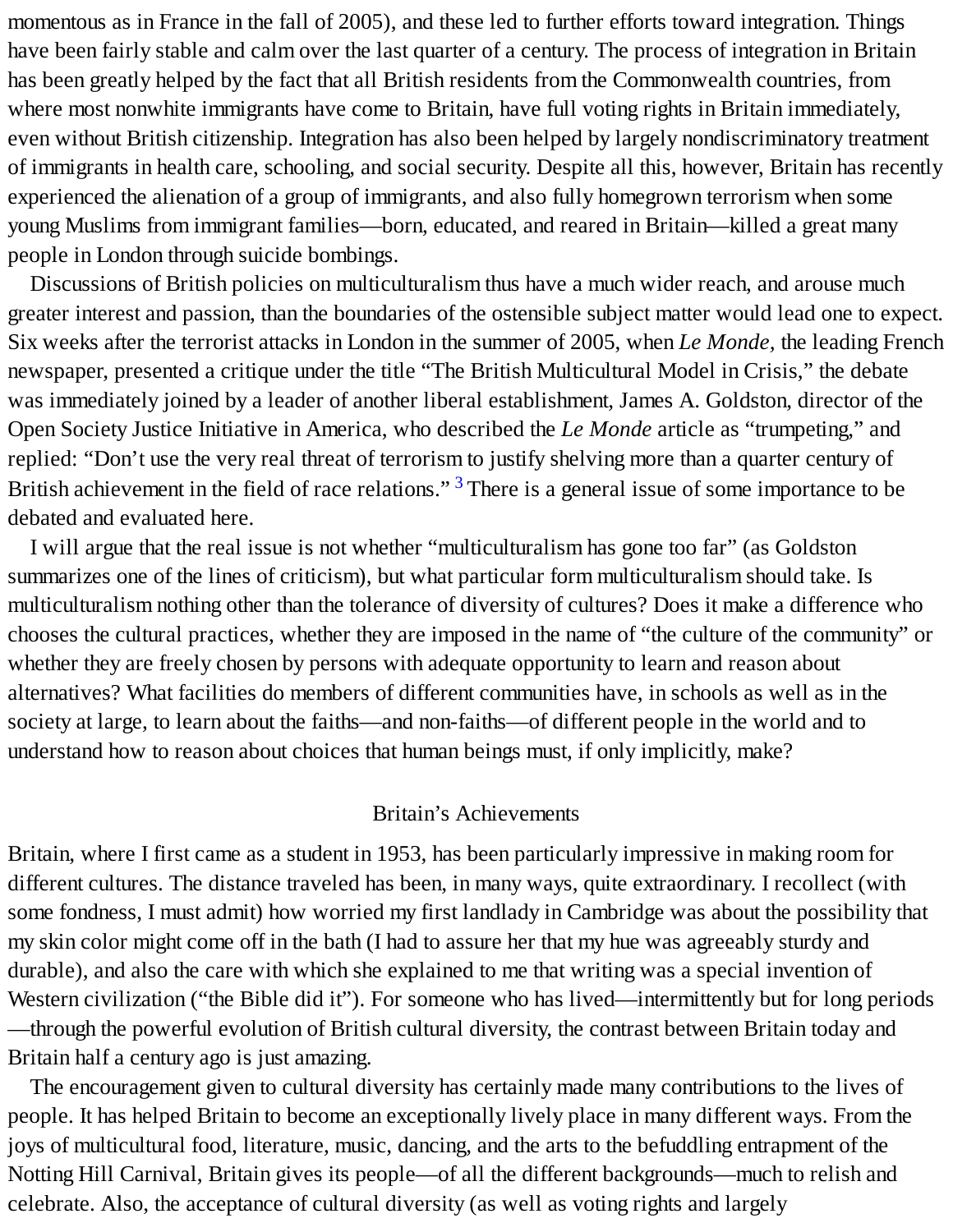nondiscriminatory public services and social security, referred to earlier) has made it easier for people with very different origins to feel at home.

It is, however, worth recalling that the acceptance of diverse living modes and of varying cultural priorities has not always had an easy ride even in Britain. There has been a periodic but persistent demand that immigrants give up their traditional lifestyles and adopt the dominant living modes in the society to which they have immigrated. That demand has sometimes taken a remarkably detailed view of culture, involving quite minute behavioral issues, well illustrated by the famous "cricket test" proposed by the redoubtable Lord Tebbit, the justly famous Conservative political leader. The test indicates that a well-integrated immigrant cheers for England in test matches against the country of the person's origin (such as Pakistan) when the two sides play each other.

To say something positive first, Tebbit's "cricket test" has the enviable merit of definiteness, and gives an immigrant a marvelously clear-cut procedure for establishing his or her integration into British society: "Cheer for the English cricket team and you will be fine!" The immigrant's job in making sure that he or she is really integrated into British society could otherwise be quite exacting, if only because it is no longer easy to identify what the dominant lifestyle in Britain actually is, to which the immigrant must conform. For example, curry is now so omnipresent in the British diet that it features as "authentic British fare" according to the British Tourist Board. In the 2005 General Certificate of Secondary Education (GCSE) examinations taken by schoolchildren when they are around sixteen, two of the questions included in the "Leisure and Tourism" paper were: "Other than Indian food, name one other type of food often provided by take-away restaurants," and "Describe what customers need to do to receive a delivery service from an Indian take-away restaurant." Reporting on the 2005 GCSE, the conservative *Daily Telegraph* complained, not about any cultural bias in these nationwide exams, but about the "easy" nature of the questions, which anyone in Britain should be able to answer without any special training. <sup>[4](#page-122-8)</sup>

I also recollect seeing, not long ago, a definitive description of the unquestionable Englishness of an Englishwoman in a London paper: "She is as English as daffodils or chicken tikka masala." Given all this, a South Asian immigrant to Britain might be a bit confused, but for Tebbit's kindly help, about what will count as a surefire test of being distinctively British to which the outside entrant has to conform. The important issue underlying what may be seen as the frivolity of the foregoing discussion is that cultural contacts are currently leading to such a hybridization of behavioral modes across the world that it is difficult to identify any "local culture" as being genuinely indigenous, with a timeless quality. <sup>[5](#page-122-9)</sup> But thanks to Lord Tebbit, the task of establishing Britishness can become nicely algorithmic and wonderfully easy (indeed as easy as answering the GCSE questions just cited).

Lord Tebbit has gone on to suggest, recently, that had his "cricket test" been put to use, it would have helped to prevent the terrorist attacks by British-born militants of Pakistani origin: "[H]ad my comments been acted on, those attacks would have been less likely." <sup>[6](#page-122-10)</sup> It is difficult to avoid the thought that this con fident prediction perhaps underestimates the ease with which any would-be terrorist—with or without training from Al Qaeda—could pass the "cricket test" of cheering for the English cricket team without changing his behavior pattern one iota in any other way.

I don't know how much into cricket Lord Tebbit himself is. If you enjoy the game, cheering for one side or the other is determined by a number of varying factors, including, of course, one's national loyalty or residential identity, but also the quality of play and the overall interest of a match—and a series. Wanting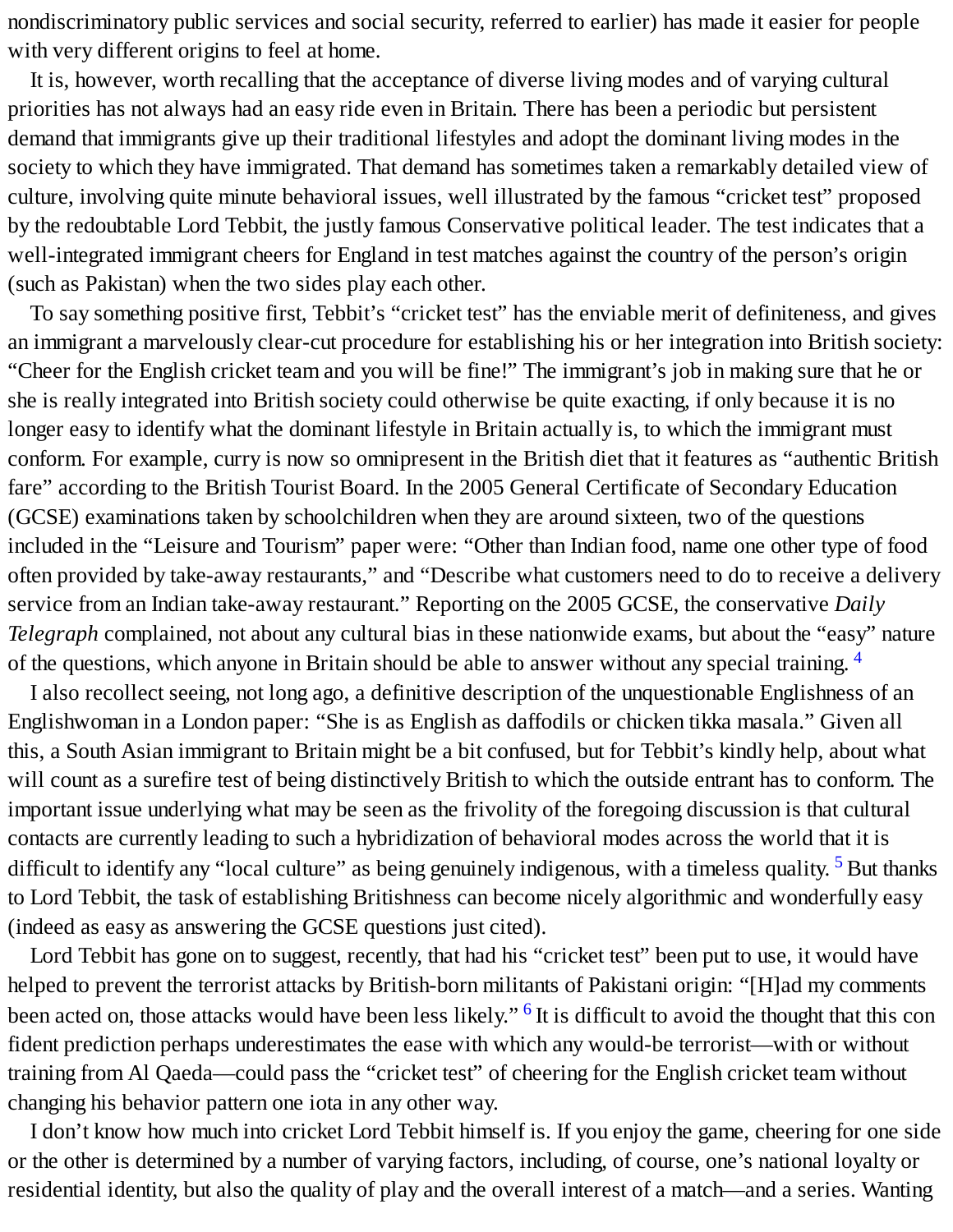a particular outcome often has a contingent quality which would make it hard to insist on unvarying and unfailed rooting for any team (England or any other). Despite my Indian origin and nationality, I must confess that I have sometimes cheered for the Pakistani cricket team, not only against England, but also against India. During the Pakistani team's tour of India in 2005, when Pakistan lost the first two one-day matches in the series of six, I cheered for Pakistan for the third match, to keep the series alive and interesting. In the event, Pakistan went well beyond my hopes and won all of the remaining four matches to defeat India soundly by the margin of four to two (another instance of Pakistan's "extremism" of which Indians complain so much!).

A more serious problem lies in the obvious fact that admonitions of the kind enshrined in Tebbit's cricket test are entirely irrelevant to the duties of British citizenship or residence, such as participation in British politics, joining British social life, or desisting from making bombs. They are also quite distant from anything that may be needed to lead a fully cohesive life in the country.

These points were quickly seized in postimperial Britain, and despite the diversions of such invitations as Tebbit's cricket test, the inclusionary nature of British political and social traditions made sure that varying cultural modes within the country could be seen as being entirely acceptable in a multiethnic Britain. There are, not surprisingly, many natives who continue to feel that this historical trend is a great mistake, and that disapproval is often combined with severe resentment that Britain has become such a multiethnic country at all (in my last encounter with a resenter, at a bus stop, I was suddenly told, "I have seen through you all," but I was disappointed that my informant declined to tell me more about what he had found). But the weight of British public opinion is, or at least has been until recently, quite strongly in the direction of tolerating—and even celebrating—cultural diversity.

All this and the inclusionary role of voting rights and nondiscriminatory public services (discussed earlier) have contributed to interracial calm of a kind that France in particular has not enjoyed recently. It does, however, still leave some of the central issues of multiculturalism entirely unresolved, and I want to take them up now.

#### Problems of Plural Monoculturalism

One important issue concerns the distinction between multiculturalism and what may be called "plural monoculturalism." Does the existence of a diversity of cultures, which might pass each other like ships in the night, count as a successful case of multiculturalism? Since Britain is currently torn between *interaction* and *isolation,* the distinction is centrally important (and has a bearing even on terrorism and violence).

To comment on the distinction involved, let me begin with a contrast by noting that Indian and British food can genuinely claim to be multicultural. India had no chili until the Portuguese brought it to India from America, but it is effectively used in a wide range of Indian food today and seems to be a dominant element in most types of curries. It is, for example, plentifully present in a mouth-burning form in vindaloo, which, as the name indicates, carries the immigrant memory of combining wine with potatoes. Also, tandoori cooking might have been perfected in India, but it originally came to India from West Asia. Curry powder, on the other hand, is a distinctly English invention, unknown in India before Lord Clive, and evolved, I imagine, in the British army mess. And we are beginning to see the emergence of new styles of preparing Indian food, offered in sophisticated subcontinental restaurants in London.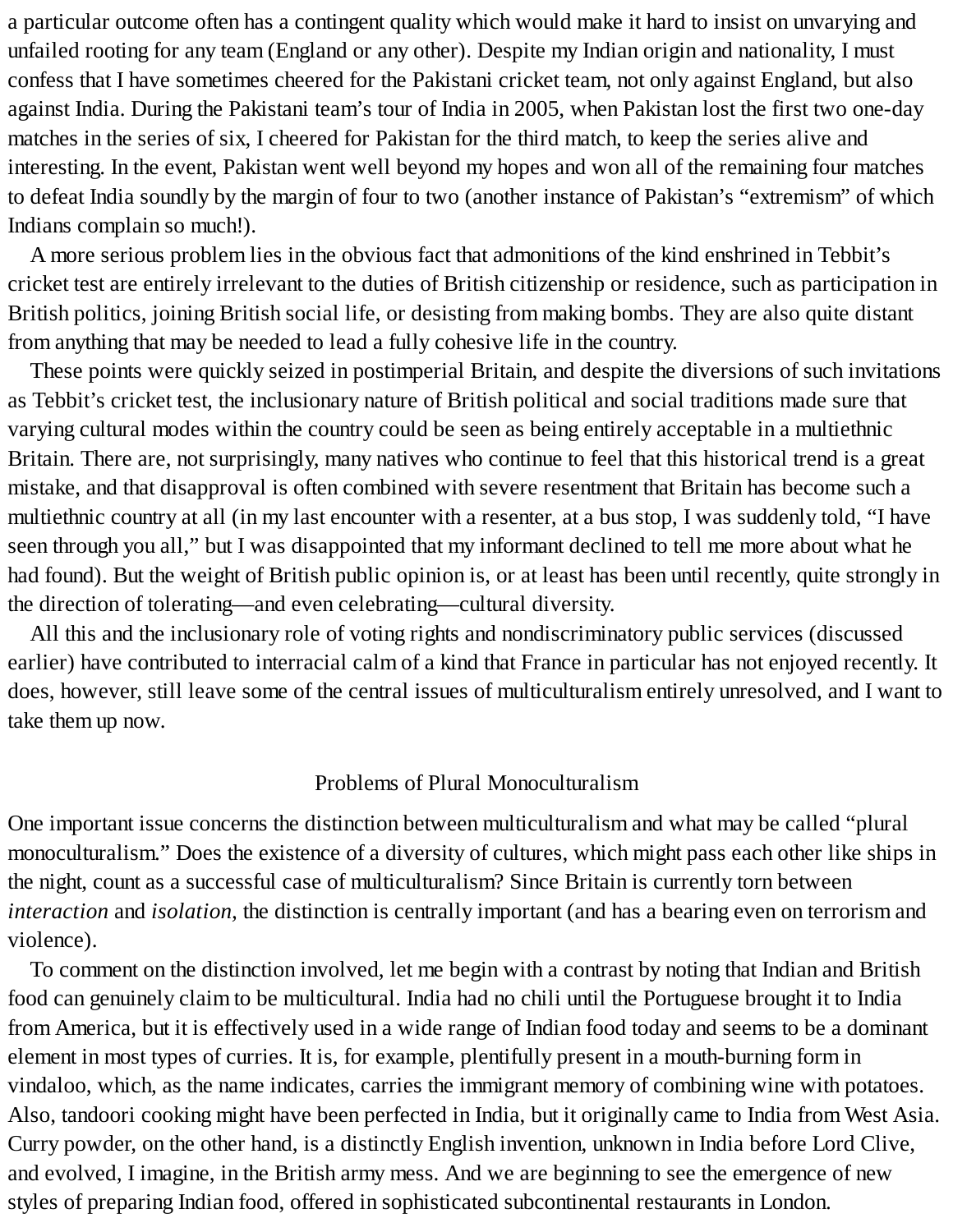In contrast, having two styles or traditions coexisting side by side, without the twain meeting, must really be seen as "plural monoculturalism." The vocal defense of multiculturalism that we frequently hear these days is very often nothing more than a plea for plural monoculturalism. If a young girl in a conservative immigrant family wants to go out on a date with an English boy, that would certainly be a multicultural initiative. In contrast, the attempt by her guardians to stop her from doing this (a common enough occurrence) is hardly a multicultural move, since it seeks to keep the cultures sequestered. And yet it is the parents' prohibition, which contributes to plural monoculturalism, that seems to get most of the vocal and loud defense from alleged multiculturalists, on the ground of the importance of honoring traditional cultures, as if the cultural freedom of the young woman were of no relevance whatever, and as if the distinct cultures must somehow remain in secluded boxes.

Being born in a particular social background is not in itself an exercise of cultural liberty (as was discussed earlier), since it is not an act of choice. In contrast, the decision to stay firmly *within* the traditional mode would be an exercise of freedom if the choice is made after considering other alternatives. In the same way, a decision to *move away* —by a little or a lot—from the received behavior pattern, arrived at after reflection and reasoning, would also qualify as such an exercise. Indeed, cultural freedom can frequently clash with cultural conservatism, and if multiculturalism is defended in the name of cultural freedom, then it can hardly be seen as demanding unwavering and unqualified support for staying steadfastly within one's inherited cultural tradition.

The second question relates to the fact, much discussed in this book, that while religion or ethnicity may be an important identity for people (especially if they have the freedom to choose between celebrating or rejecting inherited or attributed traditions), there are other affiliations and associations people also have reason to value. Unless it is defined very oddly, multiculturalism cannot override the right of a person to participate in civil society, or to take part in national politics, or to lead a socially nonconformist life. And furthermore, no matter how important multiculturalism is, it cannot lead automatically to giving priority to the dictates of traditional culture over all else.

As was discussed earlier, the people of the world cannot be seen merely in terms of their religious affiliations—as a federation of religions. For much the same reasons, a multiethnic Britain can hardly be seen as a collection of ethnic communities. However, the "federational" view has gained much support in contemporary Britain. Indeed, despite the tyrannical implications of putting persons into rigid boxes of given "communities," that view is frequently interpreted, rather bafflingly, as an ally of individual freedom. There is even a much-aired "vision" of "the future of multi-ethnic Britain" that sees it as "a looser federation of cultures held together by common bonds of interest and affection and a collective sense of being."<sup>[7](#page-122-11)</sup>

But must a person's relation to Britain be *mediated through* the "culture" of the family in which he or she has been born? A person may decide to seek closeness with more than one of these pre- defined cultures or, just as plausibly, with none. Also, a person may well decide that her ethnic or cultural identity is less important to her than, say, her political convictions, or her professional commitments, or her literary persuasions. It is a choice for her to make, no matter what her place is in the strangely imagined "federation of cultures."

These are not abstract concerns, nor are they specific features of the complexity of modern life. Consider the case of an early arrival of a South Asian to the British Isles. Cornelia Sorabji came to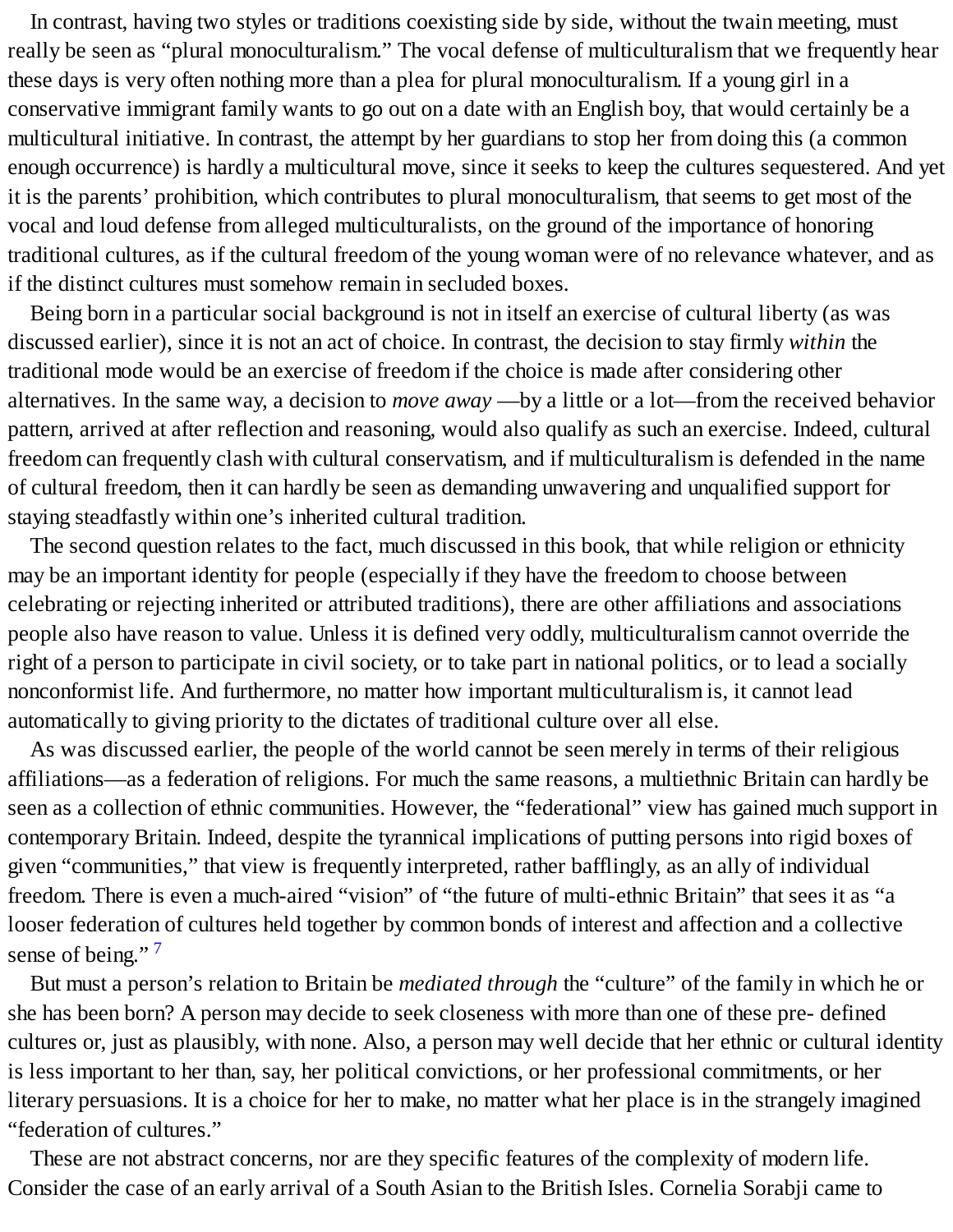Britain from India in the 1880s, and her identities reflected the varieties of affiliations she, like others, had. She was variously described by herself and others as an "Indian" (she did eventually return to India and wrote an engaging book called *India Calling* ), as being at home in England as well ("homed in two countries, England and India"), as a Parsee ("I am Parsee by nationality"), as a Christian (full of admiration for "the early martyrs of the Christian Church"), as a sari-clad woman ("always perfectly dressed in a richly coloured silk sari," as the *Manchester Guardian* described her), as a lawyer and barrister-at-law (at Lincoln's Inn), as a fighter for women's education and for legal rights particularly for secluded women (she specialized as a legal adviser to veiled women, "purdahnaschins"), as a committed supporter of the British Raj (who even accused Mahatma Gandhi, not particularly fairly, for enrolling "babies as early as six and seven years of age"), always nostalgic about India ("the green paroquets at Budh Gaya: the blue wood-smoke in an Indian village"), as a firm believer in the asymmetry between women and men (she was proud to be seen as "a modern woman"), as a teacher at an exclusively men's college ("at eighteen, in a Male College"), and as "the first woman" ever of *any* background to get the degree of bachelor of civil law at Oxford (requiring "a special decree from Congregation to allow her to sit"). <sup>[8](#page-123-0)</sup> Cornelia Sorabji's choices must have been influenced by her social origin and background, but she made her own decisions and chose her own priorities.

There would be serious problems with the moral and social claims of multiculturalism if it were taken to insist that a person's identity must be defined by his or her community or religion, overlooking all the other affiliations a person has (varying from language, class, and social relations to political views and civil roles), and through giving automatic priority to inherited religion or tradition over reflection and choice. And yet that narrow approach to multiculturalism has assumed a preeminent role in some of the official British policies in recent years.

The state policy of actively promoting new "faith schools," freshly devised for Muslim, Hindu, and Sikh children (in addition to preexisting Christian ones), which illustrates this approach, is not only educationally problematic, it encourages a fragmentary perception of the demands of living in a desegregated Britain. Many of these new institutions are coming up precisely at a time when religious prioritization has been a major source of violence in the world (adding to the history of such violence in Britain itself, including Catholic-Protestant divisions in Northern Ireland—not unconnected themselves with segmented schooling). Prime Minister Blair is certainly right to note that "there is a very strong sense of ethos and values in those schools." <sup>[9](#page-123-1)</sup> But education is not just about getting children, even very young ones, immersed in an old, inherited ethos. It is also about helping children to develop the ability to reason about new decisions any grown-up person will have to take. The important goal is not some formulaic "parity" in relation to old Brits with their old faith schools but what would best enhance the capability of the children to live "examined lives" as they grow up in an integrated country.

## The Priority of Reason

The central issue was put a long time ago with great clarity by Akbar, the Indian emperor, in his observations on reason and faith in the 1590s. Akbar, the Great Mughal, was born a Muslim and died a Muslim, but he insisted that faith cannot have priority over reason, since one must justify—and if necessary reject—one's inherited faith through reason. Attacked by traditionalists who argued in favor of instinctive faith, Akbar told his friend and trusted lieutenant Abul Fazl (a formidable scholar in Sanskrit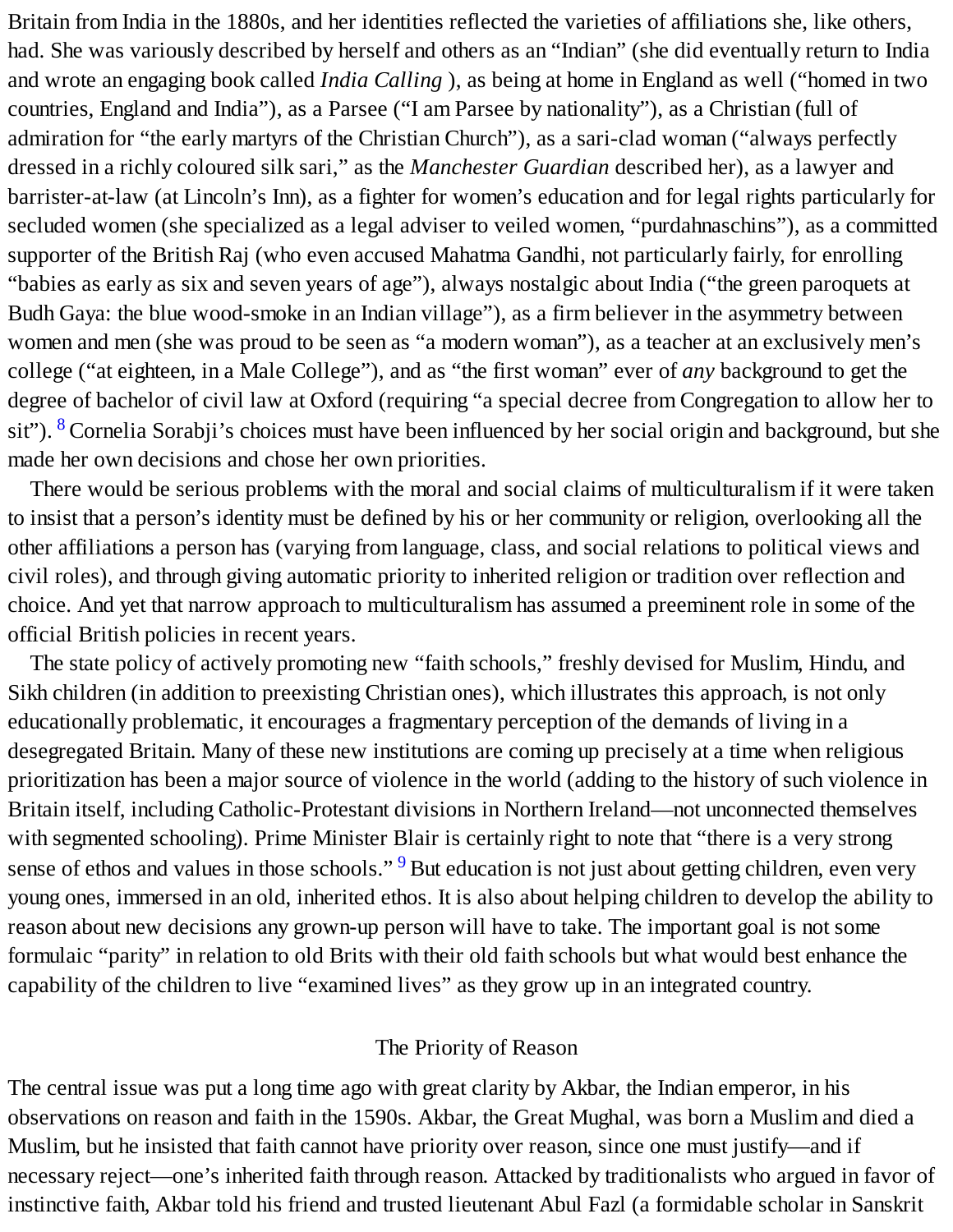as well as Arabic and Persian, with much expertise in different religions, including Hinduism as well as Islam):

The pursuit of reason and rejection of traditionalism are so brilliantly patent as to be above the need of argument. If traditionalism were proper, the prophets would merely have followed their own elders (and not come with new messages).  $^{\rm 10}$  $^{\rm 10}$  $^{\rm 10}$ 

Reason had to be supreme, since even in disputing reason, we would have to give reasons.

Convinced that he had to take a serious interest in the diverse religions of multicultural India, Akbar arranged for recurring dialogues involving (as was discussed earlier) not only people from mainstream Hindu and Muslim backgrounds in sixteenth-century India, but also Christians, Jews, Parsees, Jains, and even the followers of "Carvaka"—a school of atheistic thinking that had robustly flourished in India for more than two thousand years from around the sixth century  $B.C.$   $^{11}$  $^{11}$  $^{11}$ 

Rather than taking an "all or nothing" view of a faith, Akbar liked to reason about particular components of each multifaceted religion. For example, arguing with Jains, Akbar would remain skeptical of their rituals, and yet became convinced by their argument for vegetarianism and even ended up deploring the eating of all flesh in general. Despite the irritation all this caused among those who preferred to base religious belief on faith rather than reasoning, he stuck to what he called "the path of reason" (*rahi aql* ), and insisted on the need for open dialogue and free choice. Akbar also claimed that his own Islamic religious beliefs came from reasoning and choice, not from "blind faith," nor from what he called "the marshy land of tradition."

There is also the further question (particularly relevant to Britain) about how the *non* immigrant communities should see the demands of multicultural education. Should it take the form of leaving each community to conduct its own special historical celebrations, without responding to the need for the "old Brits" to be more fully aware of the global interrelations in the origins and development of world civilization (discussed in [chapters](#page-34-0) 3 through [7](#page-77-0) )? If the roots of so-called Western science or culture draw inter alia on, say, Chinese innovations, Indian and Arabic mathematics, or West Asian preservation of the Greco-Roman heritage (with, for example, Arabic translations of forgotten Greek classics being retranslated into Latin many centuries later), should there not be a fuller reflection of that robust interactive past than can be found, at this time, in the school curriculum of multiethnic Britain? The priorities of multiculturalism can differ a great deal from those of a plural monocultural society.

If one issue concerning faith schools involves the problematic nature of giving priority to unreasoned faith over reasoning, there is another momentous issue here, which concerns the role of religion in categorizing people, rather than using other bases of classification. People's priorities and actions are influenced by all of their affiliations and associations, not merely by religion. For example, the separation of Bangladesh from Pakistan, as was discussed earlier, was based on reasons of language and literature, along with political priorities, not on religion, which both wings of undivided Pakistan shared. To ignore everything other than faith is to obliterate the reality of concerns that have moved people to assert their identities that go well beyond religion.

The Bangladeshi community, large as it is in Britain, is merged in the religious accounting into one large mass along with all the other coreligionists, with no further acknowledgment of culture and priorities. While this may please the Islamic priests and religious leaders, it certainly shortchanges the abundant culture of that country and emaciates the richly diverse identities that Bangladeshis have. It also chooses to ignore altogether the history of the formation of Bangladesh itself. There is, as it happens, an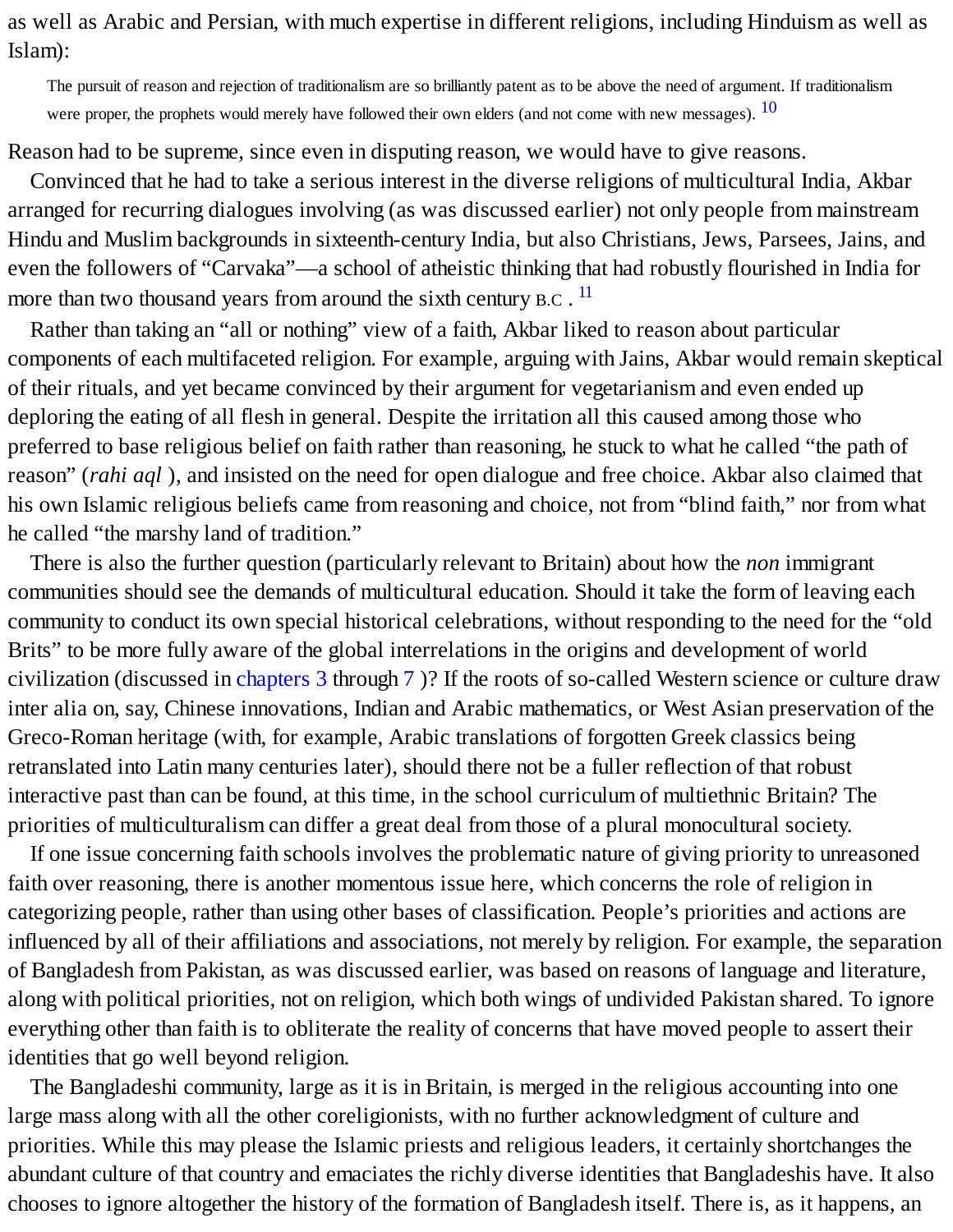ongoing political struggle at this time *within* Bangladesh between secularists and their detractors (including religious fundamentalists), and it is not obvious why British official policy has to be more in tune with the latter than with the former.

The political importance of the issue can hardly be exaggerated. The problem, it must be admitted, did not originate with recent British governments. Indeed, official British policy has for many years given the impression that it is inclined to see British citizens and residents originating from the subcontinent primarily in terms of their respective communities, and now—after the recent accentuation of religiosity (including fundamentalism) in the world—community is defined primarily in terms of faith, rather than taking account of more broadly defined cultures. The problem is not confined to schooling, nor of course to Muslims. The tendency to take Hindu or Sikh religious leaders as spokesmen for the British Hindu or Sikh population, respectively, is also a part of the same process. Instead of encouraging British citizens of diverse backgrounds to interact with each other in civil society, and to participate in British politics as citizens, the invitation is to act "through" their "own community."

The limited horizons of this reductionist thinking directly affects the living modes of the different communities, with particularly severe constraining effects on the lives of immigrants and their families. But going beyond that, as the events of 2005 in Britain show, how citizens and residents see themselves can also affect the lives of others. For one thing, the vulnerability to influences of sectarian extremism is much greater if one is reared and schooled in the sectarian (but not necessarily violent) mode. The British government is seeking to stop the preaching of hatred by religious leaders, which must be right, but the problem is surely far more extensive than that. It concerns whether citizens of immigrant backgrounds should see themselves as members of particular communities and specific religious ethnicities first, and only *through* that membership see themselves as British, in a supposed federation of communities. It is not hard to understand that this uniquely fractional view of any nation would make it more open to the preaching and cultivation of sectarian violence.

Tony Blair has good reason to want to "go out" and have debates about terror and peace "inside the Muslim community" and to "get right into the entrails of [that] community." <sup>[12](#page-123-4)</sup> Blair's dedication to fairness and justice is hard to dispute. And yet the future of multiethnic Britain must lie in recognizing, supporting, and helping to advance the many different ways in which citizens with distinct politics, linguistic heritage, and social priorities (along with different ethnicities and religions) can interact with each other in their different capacities, including *as citizens* . Civil society in particular has a very important role to play in the lives of all citizens. The participation of British immigrants—Muslims as well as others—should not be primarily placed, as it increasingly is, in the basket of "community relations," and seen as being mediated by religious leaders (including "moderate" priests and "mild" imams, and other agreeable spokesmen of religious communities).

There is a real need to rethink the understanding of multiculturalism both to avoid conceptual disarray about social identity and also to resist the purposeful exploitation of the divisiveness that this conceptual disarray allows and even, to some extent, encourages. What has to be particularly avoided (if the foregoing analysis is right) is the confusion between multiculturalism with cultural liberty, on the one side, and plural monoculturalism with faith-based separatism on the other. A nation can hardly be seen as a collection of sequestered segments, with citizens being assigned fixed places in predetermined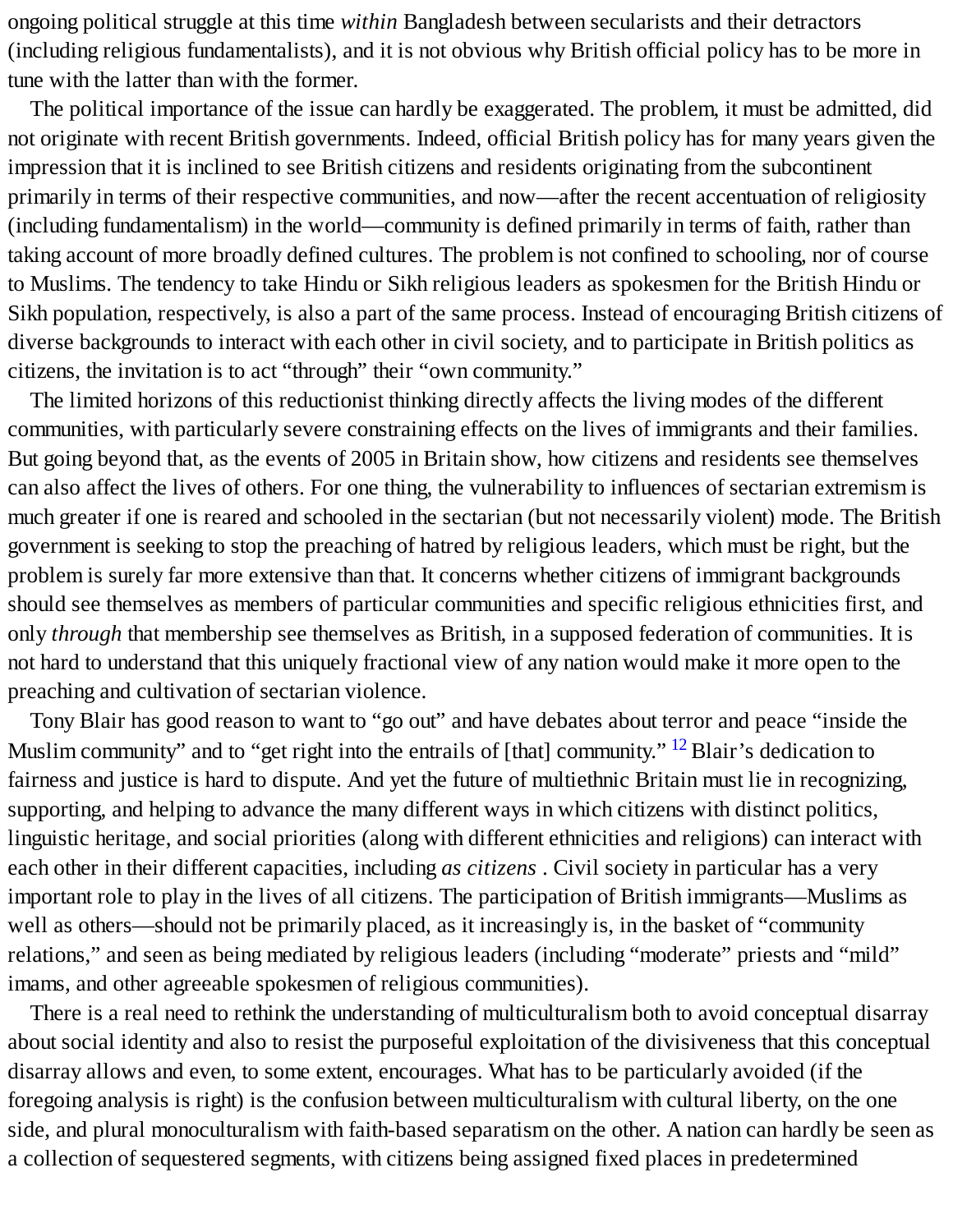segments. Nor can Britain be seen, explicitly or by implication, as an imagined national federation of religious ethnicities.

#### Gandhi's Arguments

There is an uncanny similarity between the problems Britain faces today and those that British India faced, and which Mahatma Gandhi thought were getting direct encouragement from the Raj. Gandhi was critical in particular of the official view that India was a collection of religious communities. When Gandhi came to London for the "Indian Round Table Conference" called by the British government in 1931, he found that he was assigned to a specific sectarian corner in the revealingly named "Federal Structure Committee." Gandhi resented the fact that he was being depicted primarily as a spokesman for Hindus, in particular "caste Hindus," with the remaining half of the Indian population being represented by delegates, chosen by the British prime minister, of each of the "other communities."

Gandhi insisted that while he himself was a Hindu, the political movement he led was staunchly universalist and not a community-based movement; it had supporters from all of the different religious groups in India. While he saw that a distinction can be made along religious lines, he pointed to the fact that other ways of dividing the population of India were no less relevant. Gandhi made a powerful plea for the British rulers to see the *plurality* of the diverse identities of Indians. In fact, he said he wanted to speak not for Hindus in particular, but for "the dumb, toiling, semi-starved millions" who constitute "over 85 per cent of the population of India." <sup>[13](#page-123-5)</sup> He added that, with some extra effort, he could speak even for the rest, "the Princes … the landed gentry, the educated class."

Gender was another basis for an important distinction which, Gandhi pointed out, the British categories ignored, thereby giving no special place to considering the problems of Indian women. He told the British prime minister, "[Y]ou have had, on behalf of the women, a complete repudiation of special representation," and went on to point out that "they happen to be one half of the population of India." Sarojini Naidu, who came with Gandhi to the Round Table Conference, was the only woman delegate in the conference. Gandhi mentioned the fact that she was elected as the president of the Congress Party, overwhelmingly the largest political party in India (this was in 1925, which was, as it happens, fifty years before any woman was elected to preside over any major British political party, to wit, Margaret Thatcher in 1975). Sarojini Naidu could, on the Raj's "representational" line of reasoning, speak for half the Indian people, namely Indian women; Abdul Qaiyum, another delegate, pointed also to the fact that Sarojini Naidu, whom he called "the Nightingale of India," was also the one distinguished poet in the assembled gathering, a different kind of identity from being seen as a Hindu politician.

In a meeting arranged at the Royal Institute of International Affairs during that visit, Gandhi also insisted that he was trying to resist "the vivisection of a whole nation." <sup>[14](#page-123-6)</sup> Gandhi was not, of course, ultimately successful in his attempt at "staying together," though it is known that he was in favor of taking more time to negotiate—to prevent the partition of 1947—than the rest of the Congress leadership found acceptable. Gandhi would have been extremely pained also by the violence against Muslims that was organized by sectarian Hindu leaders in his own state of Gujarat in 2002. <sup>[15](#page-123-7)</sup> He would, however, have been relieved by the massive condemnation these barbarities received from the Indian population at large, which influenced the heavy defeat, in the Indian general elections that followed (in May 2004), of the parties implicated in the violence in Gujarat.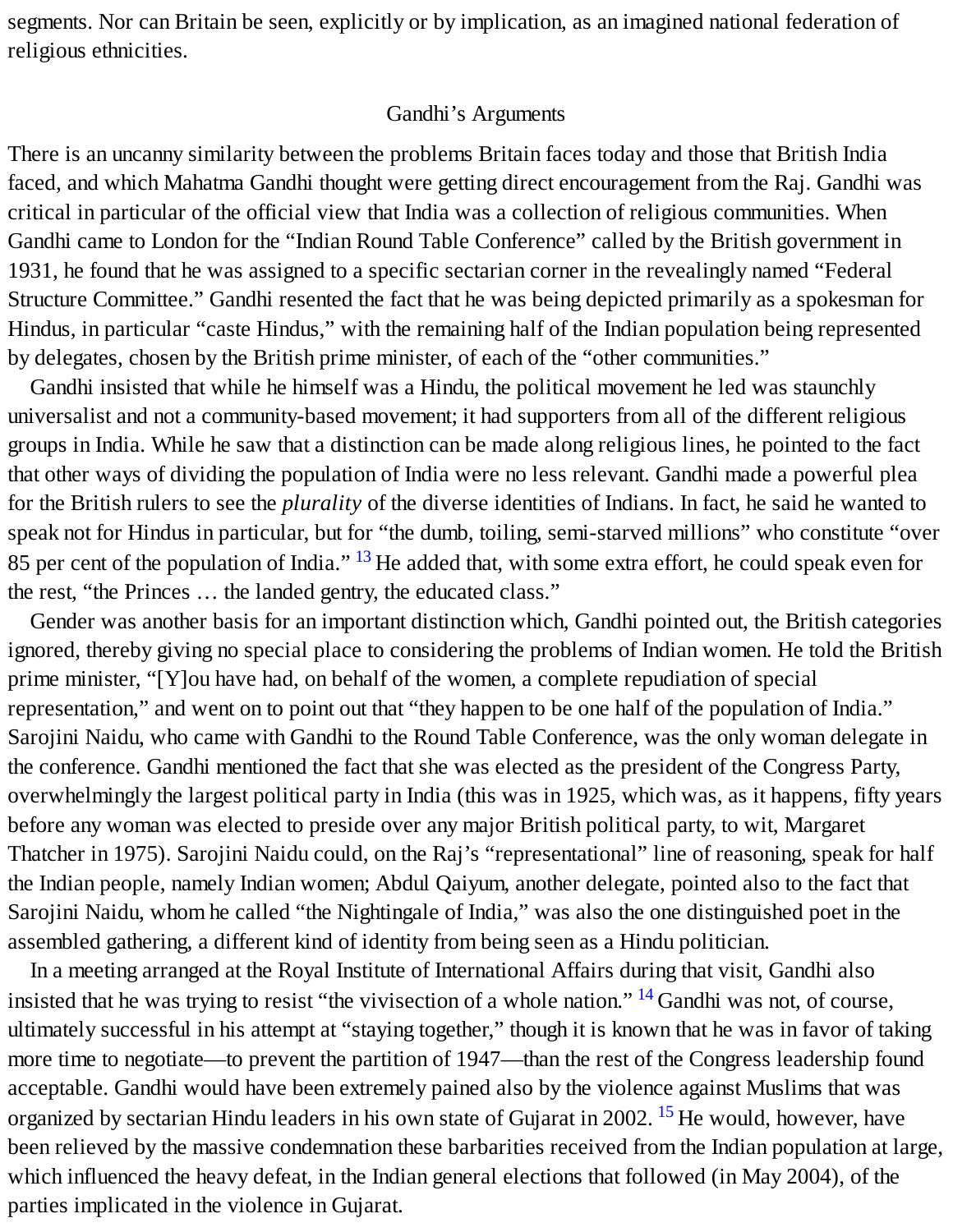Gandhi would have taken some comfort in the fact, not unrelated to his point in the 1931 Round Table Conference in London, that India, with more than 80 percent Hindu population, is led today by a Sikh prime minister (Manmohan Singh) and headed by a Muslim president (Abdul Kalam), with its ruling party (Congress) being presided over by a woman from a Christian background (Sonia Gandhi). Such mixtures of communities can be seen in most walks of Indian life, from literature and cinema to business and sports, and they are not seen as anything particularly special. It is not just that Muslims occupy the position of being, for example, the richest businessman (indeed the wealthiest person) in India (Azim Premji), or having captained the Indian cricket team (Pataudi and Azharuddin), or the first serious international star in women's tennis (Sania Mirza), but also that all of them are seen, in these contexts, as Indians in general, not as Indian Muslims in particular.

During the recent parliamentary debate on the judicial report on the killings of Sikhs that occurred immediately after Indira Gandhi's assassination by her Sikh bodyguard, the Indian prime minister, Manmohan Singh, told the Indian parliament, "I have no hesitation in apologising not only to the Sikh community but to the whole Indian nation because what took place in 1984 is the negation of the concept of nationhood and what is enshrined in our Constitution." <sup>[16](#page-123-8)</sup> Manmohan Singh's multiple identities are very much in prominence here when he apologized, in his role as prime minister of India and a leader of the Congress Party (which was also in office in 1984), to the Sikh community, of which he is a member (with his omnipresent blue turban), and to the whole Indian nation, of which he is, of course, a citizen. All this might be very puzzling if people were to be seen in the "solitarist" perspective of only one identity each, but the multiplicity of identities and roles fits very well with the fundamental point Gandhi was making at the London conference.

Much has been written about the fact that India, with more Muslim people than almost every Muslimmajority country in the world (and with nearly as many Muslims, more than 145 million, as Pakistan), has produced extremely few homegrown terrorists acting in the name of Islam, and almost none linked with Al Qaeda. There are many causal influences here (including, as the columnist and author Thomas Friedman has argued, the influence of the growing and integrated Indian economy). <sup>[17](#page-123-9)</sup> But some credit must also go to the nature of Indian democratic politics, and to the wide acceptance in India of the idea, championed by Mahatma Gandhi, that there are many identities other than religious ethnicity that are also relevant for a person's self-understanding and for the relations between citizens of diverse backgrounds within the country.

I recognize that there is something a little embarrassing for me, as an Indian, to claim that, thanks to the leadership of Mahatma Gandhi and others (including the clearheaded analysis of "the idea of India" by the greatest Indian poet, Rabindranath Tagore, who described his family background as "a confluence of three cultures, Hindu, Mohammedan and British"), India has been able, to a considerable extent, to avoid indigenous terrorism linked to Islam, which currently threatens a number of Western countries, including Britain. But Gandhi was expressing a very general concern, not specific to India, when he asked, "Imagine the whole nation vivisected and torn to pieces; how could it be made into a nation?"

That query was motivated by Gandhi's deep worries about the future of India. The problem, however, is not specific to India and can arise for other nations too, including the country that ruled India until 1947. The disastrous consequences of defining people by their religious ethnicity and giving predetermined priority to the community-based perspective over all other identities, which Gandhi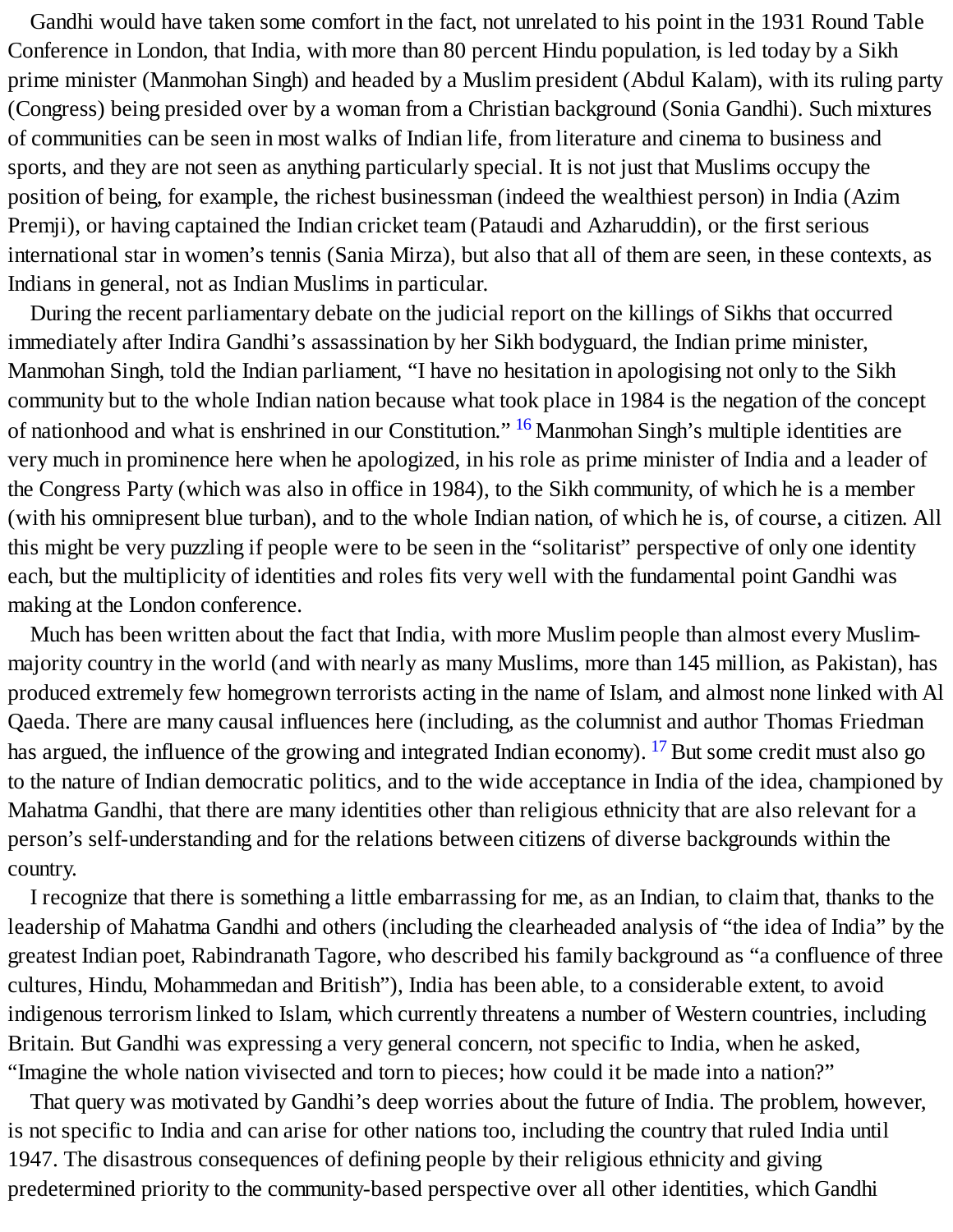thought was receiving support from India's British rulers, may well have come, alas, to haunt the country of the rulers themselves.

In the Round Table Conference in 1931, Gandhi did not get his way, and even his dissenting opinions were only briefly recorded, with no mention of where the dissent came from. In a gentle complaint addressed to the British prime minister, Gandhi said at the meeting, "[I]n most of these reports you will find that there is a dissenting opinion, and in most of the cases that dissent unfortunately happens to belong to me." Gandhi's farsighted refusal to see a nation as a federation of religions and communities did not, however, "belong" only to him. It belongs also to a world that is willing to see the serious problem to which Gandhi was drawing attention. It can belong today to Britain too. At least I hope so.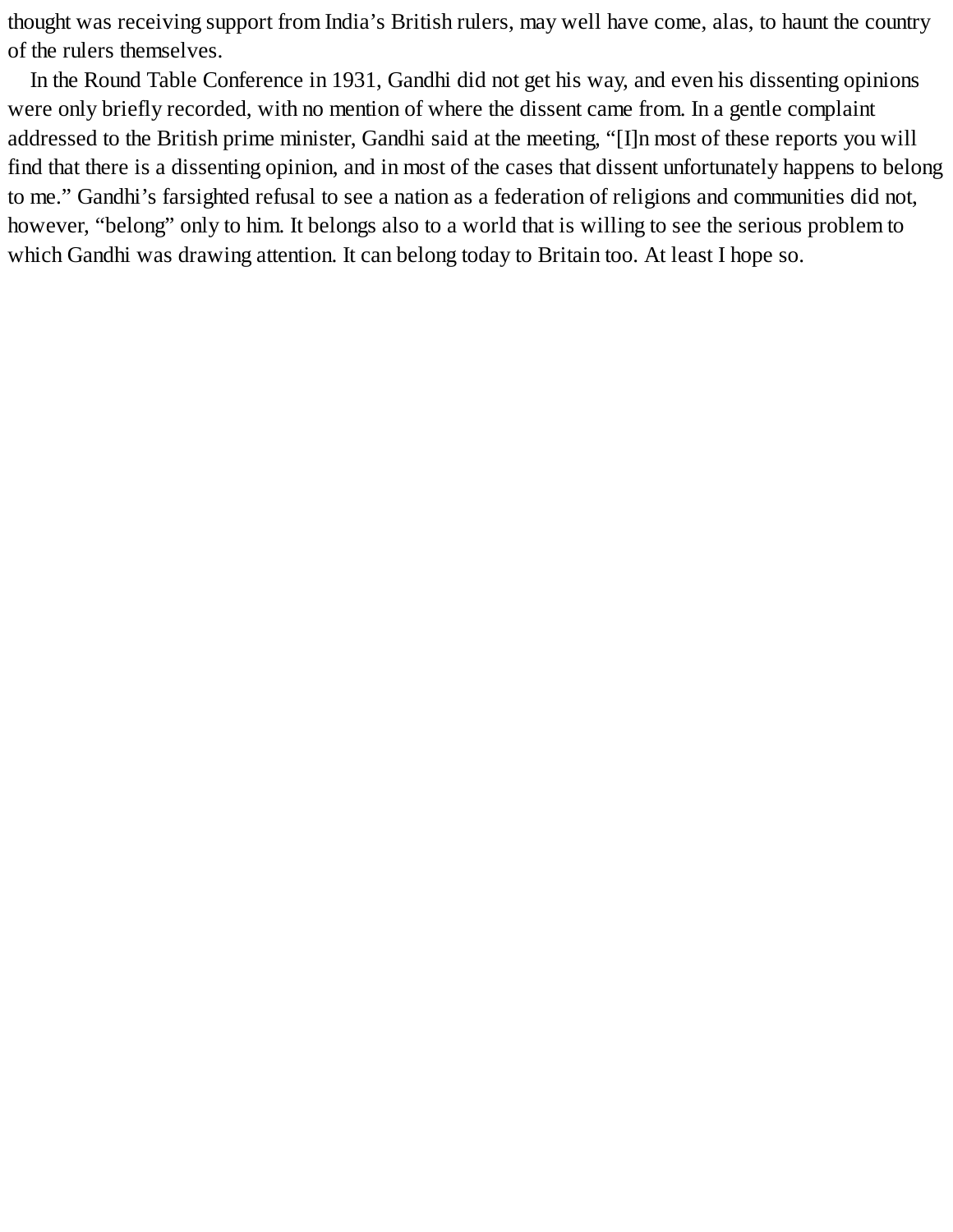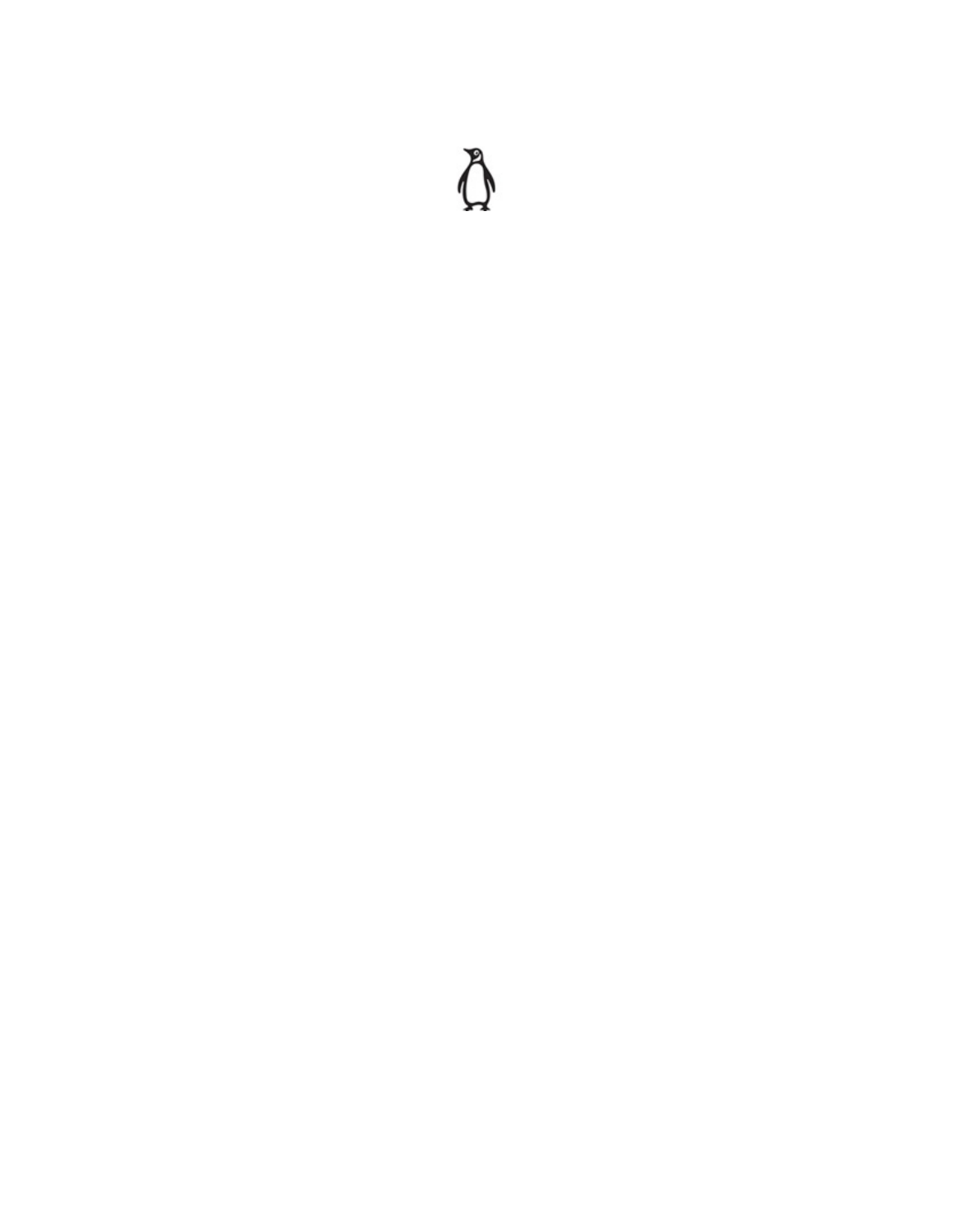## CHAPTER 9

# Freedom to Think

My first exposure to murder occurred when I was eleven. This was in 1944, in the communal riots that characterized the last years of the British Raj, which ended in 1947. I saw a profusely bleeding unknown person suddenly stumbling through the gate to our garden, asking for help and a little water. I shouted for my parents, while fetching some water for him. My father rushed him to the hospital, but he died there of his injuries. His name was Kader Mia.

The Hindu-Muslim riots that preceded independence also led the way to the partition of the country into India and Pakistan. The carnage erupted with dramatic suddenness, and it did not spare normally peaceful Bengal. Kader Mia was killed in Dhaka, then the second city—after Calcutta—of undivided Bengal, which would become, after the partition, the capital of East Pakistan. My father taught at Dhaka University, and we lived in an area called Wari in old Dhaka, not far from the university, in what happened to be a largely Hindu area. Kader Mia was a Muslim, and no other identity was relevant for the vicious Hindu thugs who had pounced on him. In that day of rioting, hundreds of Muslims and Hindus were killed by each other, and this would continue to happen day after day.

The sudden carnage seemed to come from nowhere, but it was of course carefully orchestrated by sectarian prompting, linked in different ways to the fervent political demands for the partition of the country. The murderous riots would not last long; they would soon evaporate from both sides of postpartition Bengal. The vehemence of Hindu-Muslim violence would rapidly dissipate, giving way to other views of oneself and others, bringing into prominence other features of human identity. Indeed, my city of Dhaka would, within a few years, burst into Bengali patriotism, with an intense celebration of Bengali language, literature, music, and culture—common to both the Muslims and the Hindus of Bengal. The resurgence of an intense pride in the richness of a shared Bengali culture had importance on its own, since it had been eclipsed so severely during the bewildering fury of Hindu-Muslim violence. But it had strong political correlates as well, linked particularly with the resentment in East Pakistan (that is, the Bengali half of Pakistan) of the severe inequality of political power, linguistic status, and economic opportunities between the two halves of the imperfectly integrated Islamic state.

The alienation of Bengalis within Pakistan would eventually lead, by December 1971, to the partition of Pakistan, and the formation of the new state of secular and democratic Bangladesh, with Dhaka as its new capital. In the carnage that occurred in Dhaka in March 1971, during the painful process of separation, with the Pak istani army's frenzied attempt to suppress the Bengali rebellion, the identity divisions were along the lines of language and politics, not religion, with Muslim soldiers from West Pakistan brutalizing—and killing—mainly Muslim dissenters (or suspected dissenters) in East Pakistan. From then the newly formed "Mukti Bahini" ("freedom brigade") fought for outright independence of Bangladesh from Pakistan. The identity division that fed the "struggle for liberation" was firmly linked to language and culture (and, of course, to politics), rather than to any religious difference.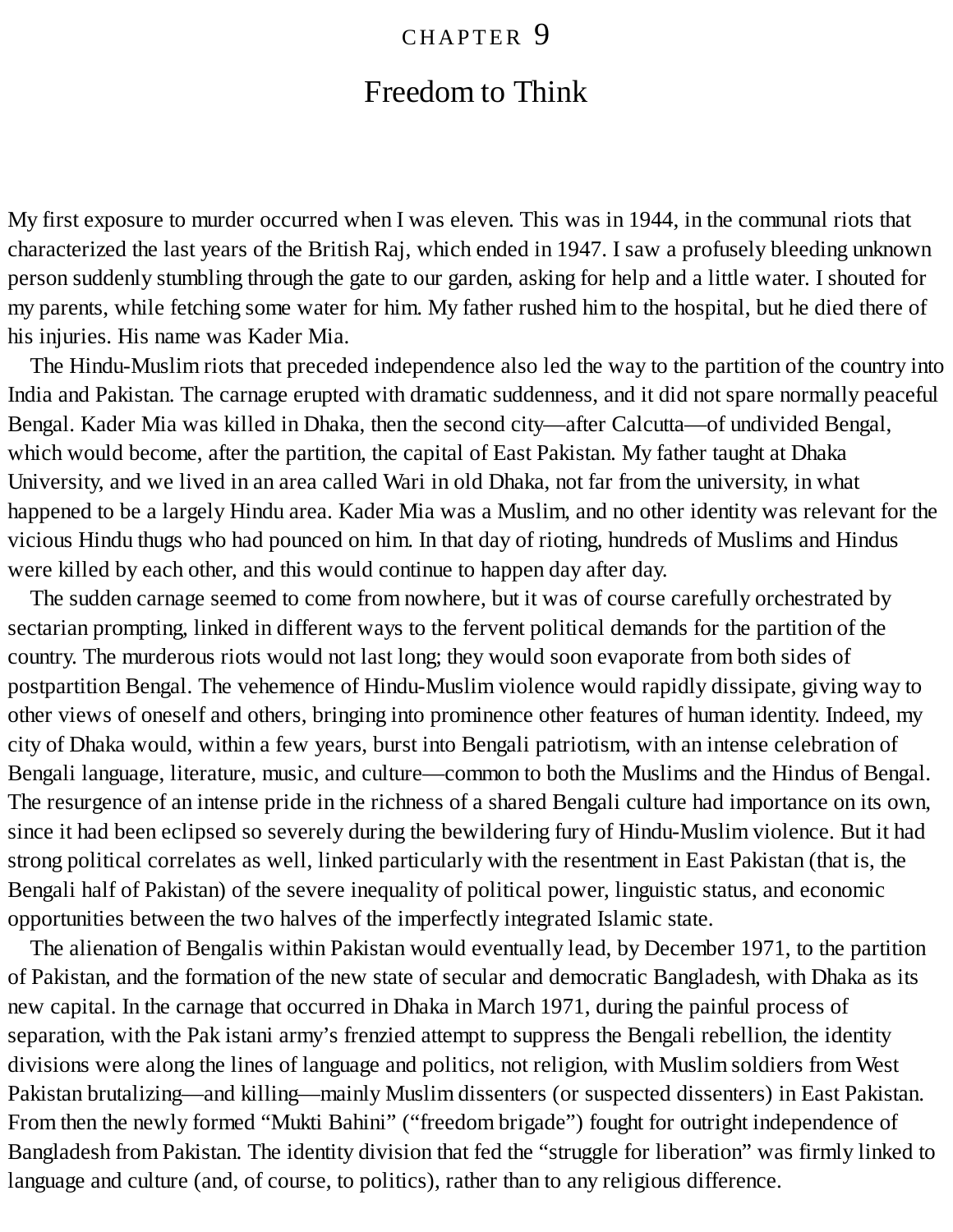Over sixty years after Kader Mia's death, as I try to recollect the deadly Hindu-Muslim riots in the 1940s, it is hard to convince myself that those terrible things did actually happen. But even though the communal riots in Bengal were entirely transitory and ephemeral (and the few cases in which riots have been fostered later on in other parts of India do not compare in size and reach with the events of the 1940s), they left in their wake thousands upon thousands of dead Hindus and Muslims. The political instigators who urged the killing (on behalf of what they respectively called "our people") managed to persuade many otherwise peaceable people of both communities to turn into dedicated thugs. They were made to think of themselves only as Hindus or only as Muslims (who must unleash vengeance on "the other community") and as absolutely nothing else: not Indians, not subcontinentals, not Asians, not members of a shared human race.

Even though the vast majority of both communities did not think in those narrowly frenzied terms, too many were suddenly trapped into that vicious mode of thinking, and the more savage among them—often at the troubled ends of each community—were induced to kill "the enemies who kill us" (as they were respectively defined). Many-sided persons were seen, through the hazy lenses of sectarian singularity, as having exactly one identity each, linked with religion or, more exactly, religious ethnicity (since being a nonpractitioner of one's inherited religion would not give a person any immunity whatever from being attacked).

Kader Mia, a Muslim day laborer, was knifed when he was on his way to a neighboring house, for work at a tiny wage. He was knifed on the street by some people who did not even know him and most likely had never set eyes on him before. For an eleven-year-old child, the event, aside from being a veritable nightmare, was profoundly perplexing. Why should someone suddenly be killed? And why by people who did not even know the victim, who could not have done any harm to the killers? That Kader Mia would be seen as having only one identity—that of being a member of the "enemy" community who "should" be assaulted and if possible killed—seemed altogether incredible. For a bewildered child, the violence of identity was extraordinarily hard to grasp. It is not particularly easy even for a still bewildered elderly adult.

While he was being rushed to the hospital in our car, Kader Mia told my father that his wife had asked him not to go into a hostile area during the communal riot. But he had to go out in search of work, for a little income, because his family had nothing to eat. The penalty of that necessity, caused by economic deprivation, turned out to be death. The terrible connection between economic poverty and comprehensive unfreedom (even the lack of freedom to live) was a profoundly shocking realization that hit my young mind with overpowering force.

Kader Mia died as a victimized Muslim, but he also died as a poor, unemployed laborer looking desperately for a bit of work and a small amount of money for his family to survive in very difficult times. The poorest members of any community are the easiest to kill in these riots, since they have to go out utterly unprotected in search of daily subsistence and their rickety shelters can easily be penetrated and ravaged by gangs. In the Hindu-Muslim riots, Hindu thugs killed poor Muslim underdogs with ease, while Muslim thugs assassinated impoverished Hindu victims with abandon. Even though the community identities of the two groups of brutalized prey were quite different, their class identities (as poor laborers with little economic means) were much the same. But no identity other than religious ethnicity was allowed to count in those days of polarized vision focused on a singular categorization. The illusion of a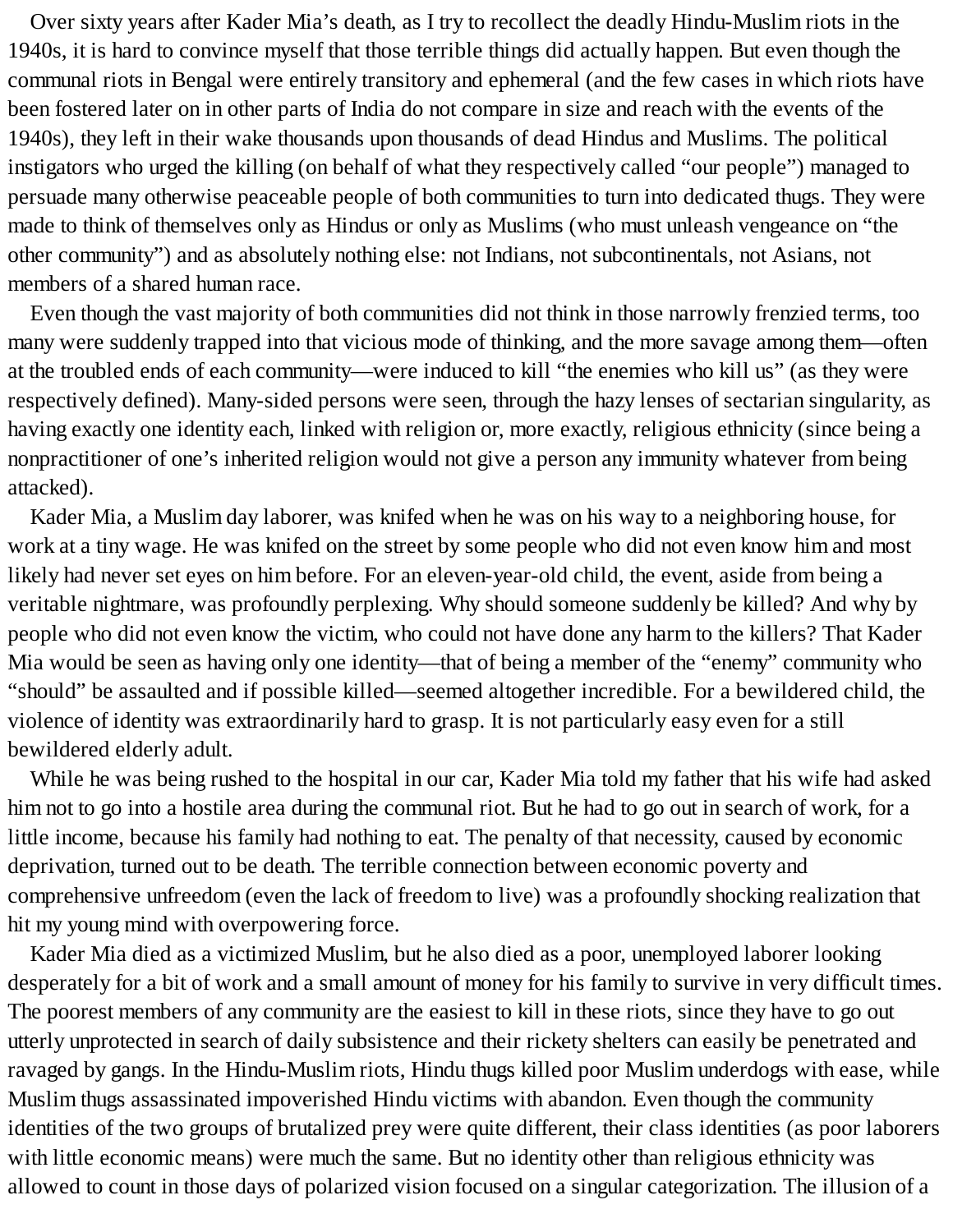uniquely confrontational reality had thoroughly reduced human beings and eclipsed the protagonists' freedom to think.

#### <span id="page-108-0"></span>The Cultivation of Violence

Sectarian violence across the world is no less crude, nor less reductionist, today than it was sixty years ago. Underlying the coarse brutality, there is also a big conceptual confusion about people's identities, which turns multidimensional human beings into one-dimensional creatures. A person being recruited to join the Hutu killing mob in 1994 was being asked, if only implicitly, not to see himself as a Rwandan, or as an African, or as a human being (identities the targeted Tutsis shared), but only as a Hutu who was duty bound to "give the Tutsis their due." A Pakistani friend of mine, Shaharyar Khan, a highly respected senior diplomat who was sent by the secretary-general of the United Nations to Rwanda following the slaughter, told me later, "You and I have seen the beastliness of the riots in the subcontinent in the 1940s, but nothing had prepared me for the colossal magnitude of the killing that had occurred in Rwanda and for the comprehensiveness of the organized genocide there." <sup>[1](#page-123-0)</sup> The butchery in Rwanda, and the related violence between Hutus and Tutsis in neighboring Burundi, took many more than a million lives within a span of a very few days.

Hating people is not easy. Ogden Nash's poem ("A Plea for Less Malice Toward None") got this just right:

Any kiddie in school can love like a fool,

But hating, my boy, is an art.

If we nevertheless see a great deal of hatred and violent conflict between different groups of people, the question that immediately arises is: "How does this 'art' work?"

The illusion of singular identity, which serves the violent purpose of those orchestrating such confrontations, is skillfully cultivated and fomented by the commanders of persecution and carnage. It is not remarkable that generating the illusion of unique identity, exploitable for the purpose of confrontation, would appeal to those who are in the business of fomenting violence, and there is no mystery in the fact that such reductionism is sought. But there is a big question about why the cultivation of singularity is so successful, given the extraordinary naïveté of that thesis in a world of obviously plural affiliations. To see a person exclusively in terms of only one of his or her many identities is, of course, a deeply crude intellectual move (as I have tried to argue in earlier chapters), and yet, judging from its effectiveness, the cultivated delusion of singularity is evidently easy enough to champion and promote. The advocacy of a unique identity for a violent purpose takes the form of separating out one identity group—directly linked to the violent purpose at hand—for special focus, and it proceeds from there to eclipse the relevance of other associations and affiliations through selective emphasis and incitement ("How could you possibly talk about these other things when our people are being killed and our women raped?").

The martial art of fostering violence draws on some basic instincts and uses them to crowd out the freedom to think and the possibility of composed reasoning. But it also draws, we have to recognize, on a kind of logic—a *fragmentary* logic. The specific identity that is separated out for special action is, in most cases, a genuine identity of the person to be recruited: a Hutu *is* indeed a Hutu, a "Tamil tiger" is clearly a Tamil, a Serb is not an Albanian, and a gentile German with a mind poisened by Nazi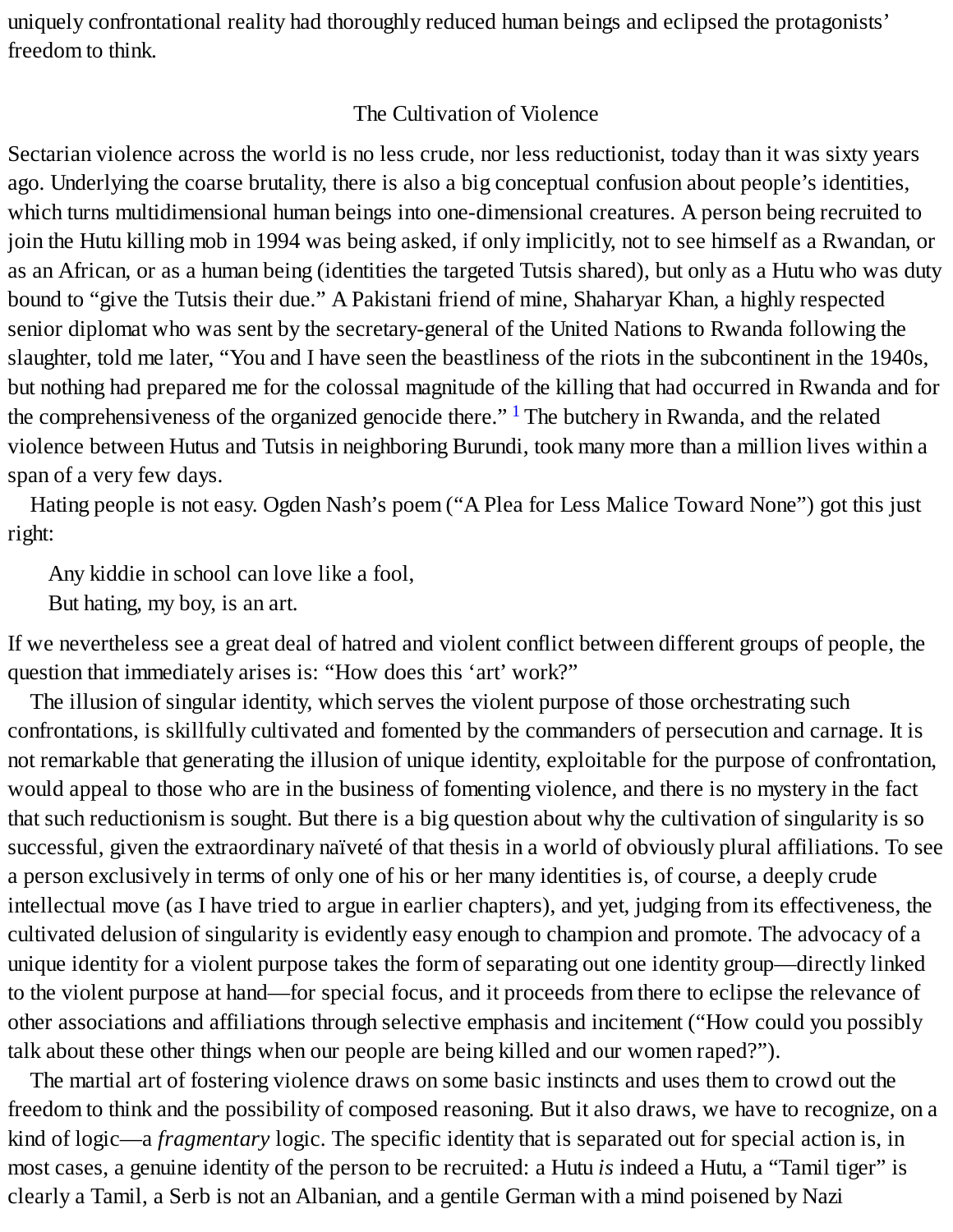philosophy is certainly a gentile German. What is done to turn that sense of self-understanding into a murderous instrument is (1) to ignore the relevance of all other affiliations and associations, and (2) to redefine the demands of the "sole" identity in a particularly belligerent form. This is where the nastiness as well as the conceptual confusions are made to creep in.

#### The Low Edge of High Theory

Even though asking people to confine their thoughts to only one identity each may seem to be a peculiarly crude invitation, it is worth recollecting that forcing people into boxes of singular identity is a feature also of many of the high theories of cultures and civilizations that are, in fact, quite influential right now (as I have also discussed in earlier chapters). These theories do not, of course, advocate or condone violence —indeed far from it. However, they try to understand human beings not as persons with diverse identities but predominantly as members of one particular social group—or community. Group memberships can, of course, be important (no serious theory of persons or individuals can ignore those social relationships), but the diminution of human beings involved in taking note only of one membership category for each person (neglecting all others) expunges at one stroke the far-reaching relevance of our manifold affinities and involvements.

For example, civilizational classifiers have often pigeonholed India as a "Hindu civilization"—a description that, among other things, pays little attention (as was discussed earlier) to India's more than 145 million Muslims (not to mention Indian Sikhs, Jains, Christians, Parsees, and others), and also ignores the extensive interconnections among the people of the country that do not work through religion at all, but through involvements in political, social, economic, commercial, artistic, musical, or other cultural activities. In a less straightforward way, the powerful school of communitarian thinking also hallows exactly *one identity per human being,* based on community membership, and in effect downplays all other affiliations that make human beings the complex and intricate social creatures that we are.

It is, in this context, interesting to recollect that communitarian thinking began, at least partly, as a constructive approach to identity, by trying to appreciate a person in his or her "social context." <sup>[2](#page-123-1)</sup> But what began as an entirely estimable theoretical attempt at seeing human beings more "fully"—and more "socially"—has largely ended up with a highly restricted understanding of a person mainly as a member of exactly one group. That, alas, is not enough of a "social context," since each person has many different associations and attachments, the respective importance of which varies widely depending on the context. Despite the immensity of the vision implicit in the laudable task of "situating a person in the society" (which has repeatedly been invoked in social theories), the translation of that vision into actual application has often taken the form of neglecting the relevance of the person's plural social relations, seriously underestimating the richness of the multiple features of her "social situation." The underlying vision sees humanity in a drastically reduced form.

#### <span id="page-109-0"></span>Penalties of Solitarist Illusion

The solitarist belittling of human identity has far-reaching consequences. An illusion that can be invoked for the purpose of dividing people into uniquely hardened categories can be exploited in support of fomenting intergroup strife. High theories with solitarist features like civilizational partitioning or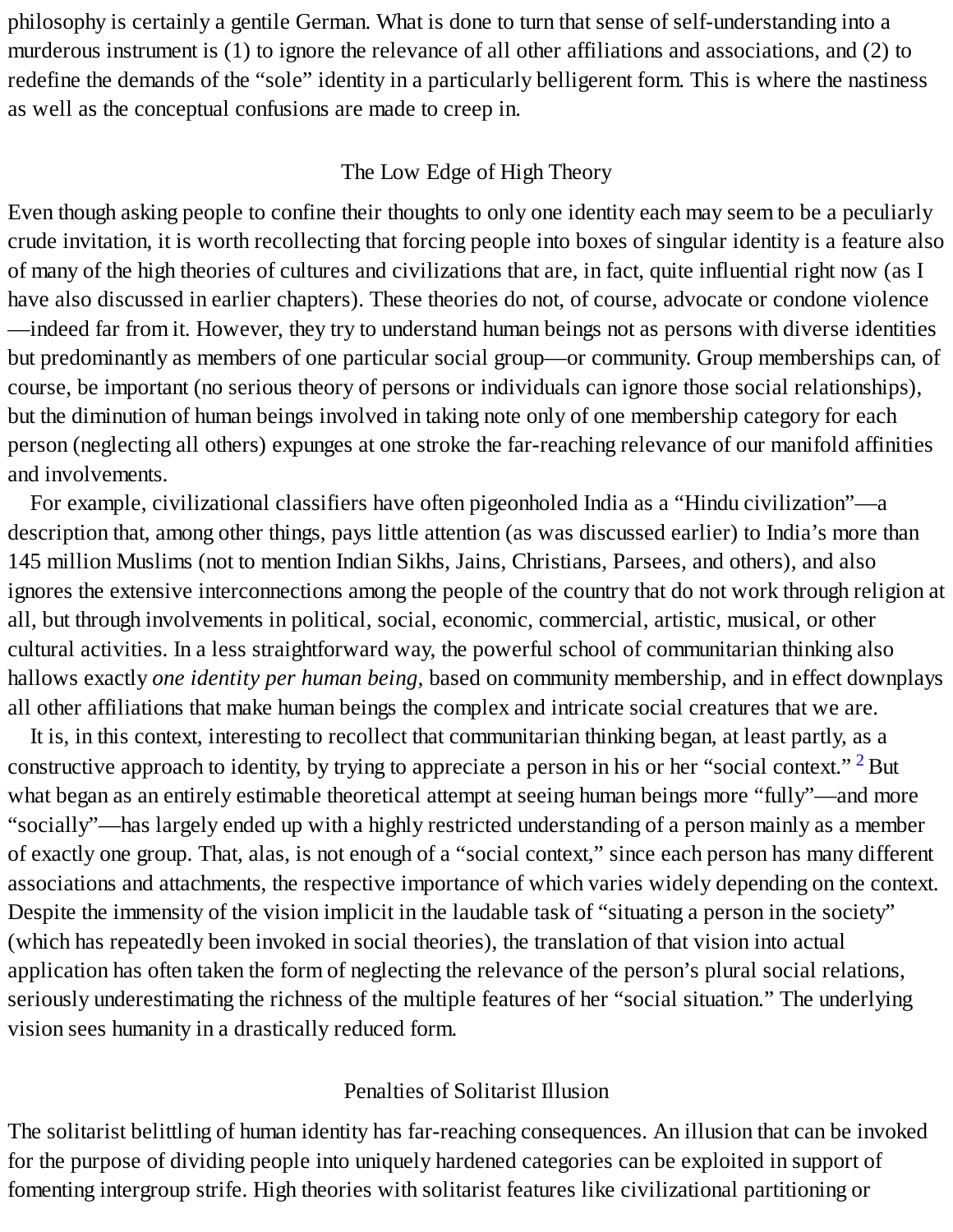communitarian confinement are not, of course, aimed in any way at sowing confrontation—in fact quite the contrary. When, for example, a theory of "the clash of civilizations" is presented and promoted, the objective is to identify what is perceived as a preexisting reality (I have argued that this is done in a mistaken way, but that is a different issue from motivation and impetus), and the theorists see themselves as "discovering" a confrontation, not creating—or adding to—one.

And yet theories can influence social thought, political action, and public policies. The artificial diminution of human beings into singular identities can have divisive effects, making the world potentially much more incendiary. For example, the reductionist characterization of India as a "Hindu civilization," referred to earlier, has drawn much applause from sectarian activists of the so-called Hindutva movement. Indeed, any conceptual categorization that could be seen as supporting their miniaturized view of India tends, naturally, to be invoked by that activist movement. The extremist wing of that movement even played a critically important part in the fostered violence in Gujarat in 2002, in which most of the victims, ultimately, were Muslims. Theories are sometimes taken more seriously in practical encounters than the theorists themselves anticipate. And when these theories are not only conceptually muddled but also readily usable for accentuating sectarian exclusion, they can be warmly welcomed by the leaders of social confrontation and violence.

Similarly, theories of Islamic exclusiveness, combined with ignoring the relevance of all the other identities Muslims have (in addition to their religious affiliations), can be utilized to provide the conceptual basis for a violent version of jihad (a pliable term that can be invoked for fierce incitement as well as for peaceful endeavor). The use of this route to fostered violence can be seen plentifully in the recent history of what is misleadingly called Islamic terrorism. The historical richness of different identities of Muslims, for example, as scholars, scientists, mathematicians, philosophers, historians, architects, painters, musicians, or writers, which have contributed so much to the past achievements of Muslim people (and to the global heritage of the world, discussed in [chapters](#page-34-0) 3 through [6](#page-67-0) ), can be overwhelmed—with a little help from theory—by the single-minded advocacy of a belligerently religious identity, with devastating effects.

As was discussed earlier, there is no reason why the discontented Muslim activists today have to concentrate only on the religious achievements of Islam, and not also on the great accomplishments of Muslims in many different fields, in deciding what they can do to change the contemporary world, which they associate with systematic humiliation and inequality. And yet the reductionism provided by a solitarist understanding of people, in terms exclusively of a belligerently religious identity, can be disastrously deployed by promoters of violent jihad to close all the other avenues Muslims can easily take, in line with their extensive historical traditions.

Similarly, on the other side, in resisting and fighting terrorism of this kind, there is good reason to invoke the richness of the many identities of human beings, not just their religious identity (on the exploitation of which terrorist recruitment of this kind relies). But, as was discussed earlier, the intellectual component of the resistance has tended to remain confined either to denouncing the religions involved (the bashing of Islam has been much used in this context) or to trying to define (or redefine) the religions to place them on the "right" side of the divide (invoking, for example, to use Tony Blair's appealing words, "the moderate and true voice of Islam"). While Islamic militants have good reason to deny all the identities of Muslims other than that of Islamic faith, it is not at all clear why those who want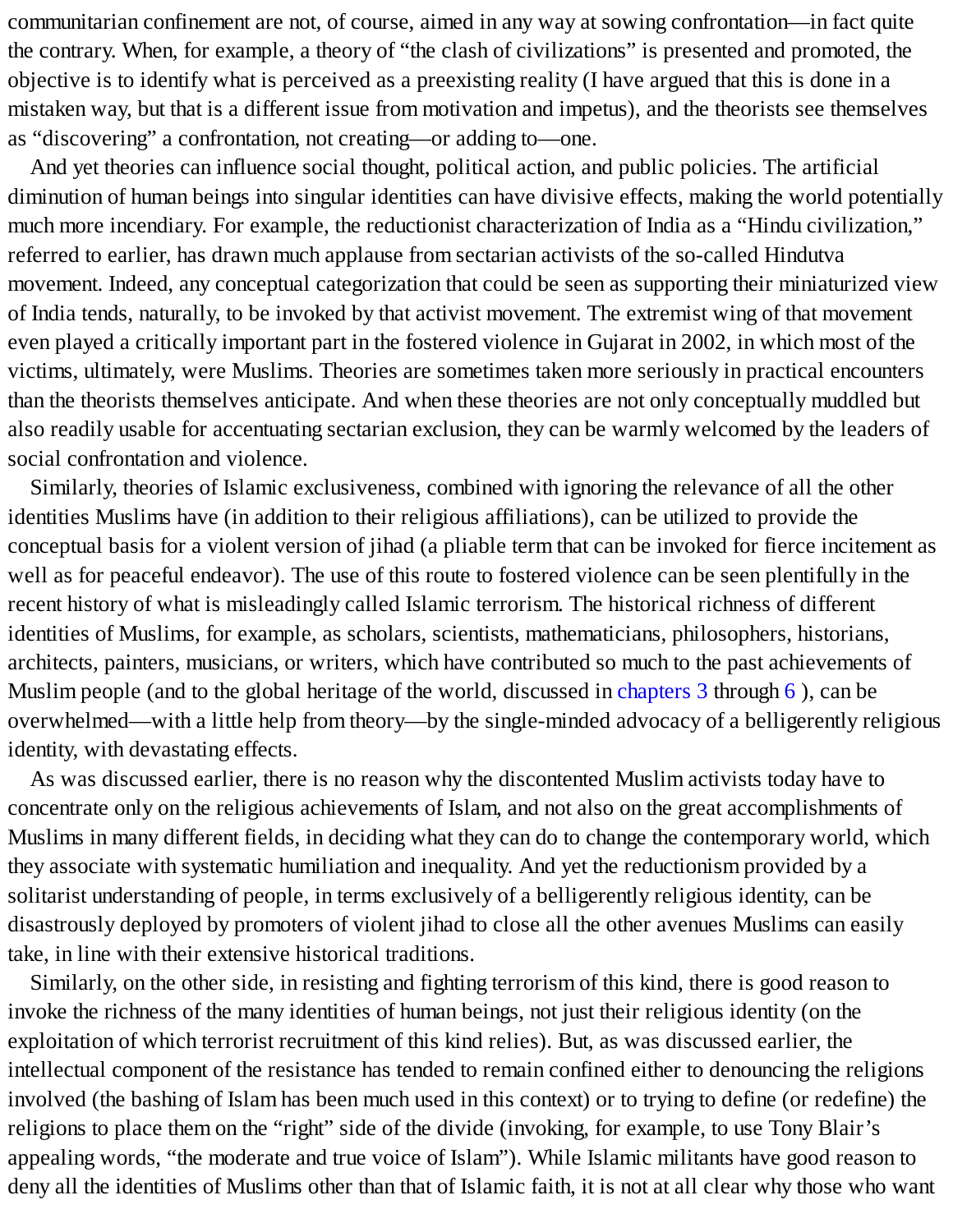to resist that militancy also have to rely so much on the interpretation and exegesis of Islam, rather than drawing on the many other identities that Muslims also have.

Sometimes the singularity is even narrower than what the general category of being Islamic would allow. The distinction between Shias and Sunnis, for example, has been powerfully utilized for the purpose of sectarian violence between these two Muslim groups. From Pakistan to Iraq, that conflict adds another dimension to the violence of identity, defined in even more constricted terms. Indeed, as I finish writing this book, it is still unclear how much support the new Iraqi constitution will get from Sunni leaders, along with leaders of Shias and Kurds, and what could possibly happen in the future.

The integrity of Iraq is, of course, hampered by many historical factors, including the arbitrariness of its boundaries determined by Western colonialists and the inescapable divisiveness caused by an arbitrary and ill-informed military intervention. But, in addition, the sect-based political approach of the occupation leaders (not altogether different from the British official approach to colonial India about which Gandhi complained so much) has added much fuel to a preexisting fire.

The view of Iraq as a sum total of communities, with individuals being seen simply as Shia or Sunni or Kurd, has tended to dominate the Western reporting of Iraqi news, but it also reflects the way the politics of post-Saddam Iraq has developed. Sa' Doon al-Zubaydi (a member of the Iraqi constitutional committee) may tell James Naughtie of the BBC, "May I ask you to describe me as an Iraqi, not as a Sunni?"<sup>[3](#page-123-2)</sup> But the combination of sectarian politics in Iraq and a muddled militarist undertaking of what is going on there makes it difficult to expect that the communal problems that Iraq and Baghdad face today can give way to anything broader and more national in that thoroughly troubled country.

<span id="page-111-0"></span>Since the U.S.-led political initiative has tended to see Iraq as a collectivity of religious communities, rather than one of citizens, the negotiations have almost all been focused on the decisions and utterances of leaders of religious communities. This was certainly the easy way to proceed, given the tensions that already existed in the country and of course the new ones the occupation itself had created. But the easiest route in the short run is not always the best way to build the future of a country, especially when there is something extraordinarily important at stake, in particular the need for a nation to be a conglomeration of citizens, rather than a collectivity of religious ethnicities.

The problem was discussed earlier, particularly in the last chapter, in the context of a very different country, viz. Britain, which has an altogether dissimilar history and background. And yet the basic difficulty in seeing a country as a federation of communities, to which individuals belong *before* they belong to the nation, is present in both cases. Gandhi referred to the fostering and prioritization of such community-based unique identification as the "vivisection" of a nation, and there are good reasons for political concern about such sectionalization. It is also critically important to take note of the plurality of Iraqi identities, includ ing gender and class as well as religion. One recollects Gandhi's reminder to the British prime minister, running the Raj in 1931, that women "happen to be one half of the population of India"—a line of thinking of some relevance to contemporary Iraq as well. The need to take note of these broader concerns in Iraq remains as strong today as they ever were.

#### The Role of Global Voices

The solitarist illusion has implications also for the way global identities are seen and invoked. If a person can have only one identity, then the choice between the national and the global becomes an "all or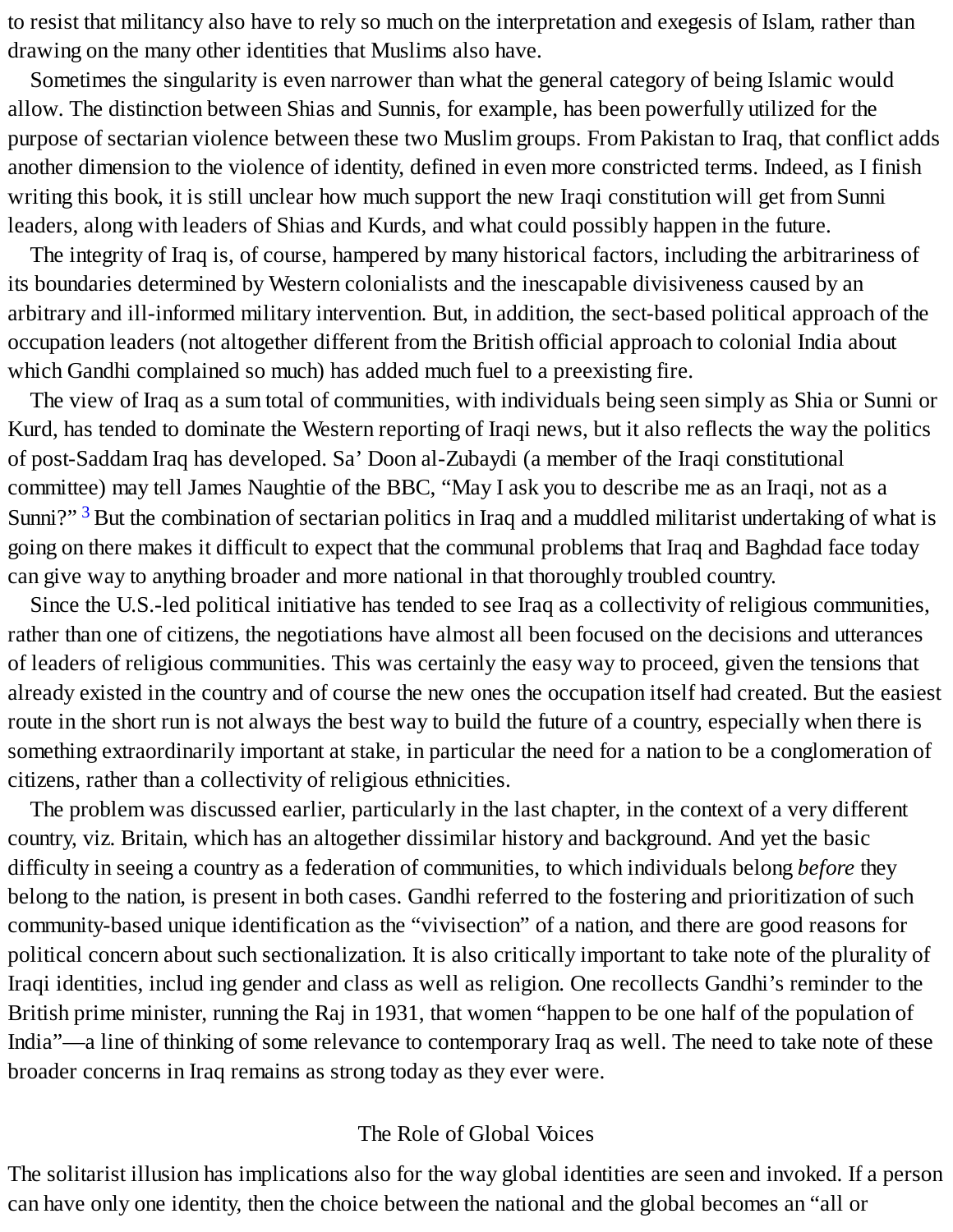nothing" contest. And so does the contest between any global sense of belonging we may have and the local loyalties that may also move us. But to see the problem in these stark and exclusive terms reflects a profound misunderstanding of the nature of human identity, in particular its inescapable plurality. Recognizing the need to consider the claims of a global identity does not eliminate the possibility of paying much attention also to local and national problems. The role of reasoning and choice in the determination of priorities need not take that either-or form.

I have tried to identify earlier a number of economic, social, and political problems that have global dimensions, and the policy issues that relate to them, which have to be urgently addressed. There is, in particular, a strong case for institutional reforms that would facilitate the kind of change that would be needed to make globalization a fairer arrangement. The adversities faced by the vulnerable and the insecure have to be addressed on different fronts. The range of necessary actions varies from national policies (for example, the urgency of expanding the reach of education and public health care) to international initiatives and institutional reforms (related, for example, to global arrangements for curbing the arms trade, expanding the access of poorer countries to the markets of the richer economies, making patent laws and incentive systems more friendly to the development and usability of medicine needed by the poor of the world, and so on). These changes would be of importance on their own, but, as was discussed in [chapter](#page-77-0) 7 , they can also contribute to greater human security and restrain easy recruitment for terrorism and training. They can contribute, furthermore, to changing the climate of tolerance of violence, which is itself a factor in allowing terrorism to be nurtured in societies with deep grievances.

There is also an issue of intellectual fairness in dealing with global history, which is important both for a fuller understanding of the past of humanity (no mean task, that) and for overcoming the false sense of comprehensive superiority of the West that contributes to identity confrontation in an entirely gratuitous way. For example, while there has been some discussion recently—and rightly so—about the need for people of immigrant backgrounds in Europe or America to learn more about Western civilization, there is still extraordinarily little recognition of the importance that should be attached to the need for the "old Brits," "old Germans," "old Americans," and others to learn about the intellectual history of the world.

Not only were there remarkable achievements in different fields, from science, mathematics, and engineering to philosophy and literature, in the history of different parts of the world, but the foundations of many of the features of what are now called "Western civilization" and "Western science" were deeply influenced by contributions coming from different countries across the globe (as was discussed in [chapters](#page-34-0) 3 through [7](#page-77-0) ). Cultural or civilizational theories that ignore the role of "other" societies not only restrict the intellectual horizons of "old Europeans" or "old Americans," leaving their education peculiarly fragmentary, but also give the anti-Western movements a spurious sense of separation and conflict that helps to divide people along a largely artificial line of "West–anti-West" confrontation.

#### A Possible World

The point is often made, with evident justice, that it is impossible to have, in the foreseeable future, a democratic global state. This is indeed so, and yet if democracy is seen (as I have argued earlier that it should be) in terms of public reasoning, particularly the need for worldwide discussion on global problems, we need not put the possibility of global democracy in indefinite cold storage. It is not an "all or nothing" choice, and there is a strong case for advancing widespread public discussion, even when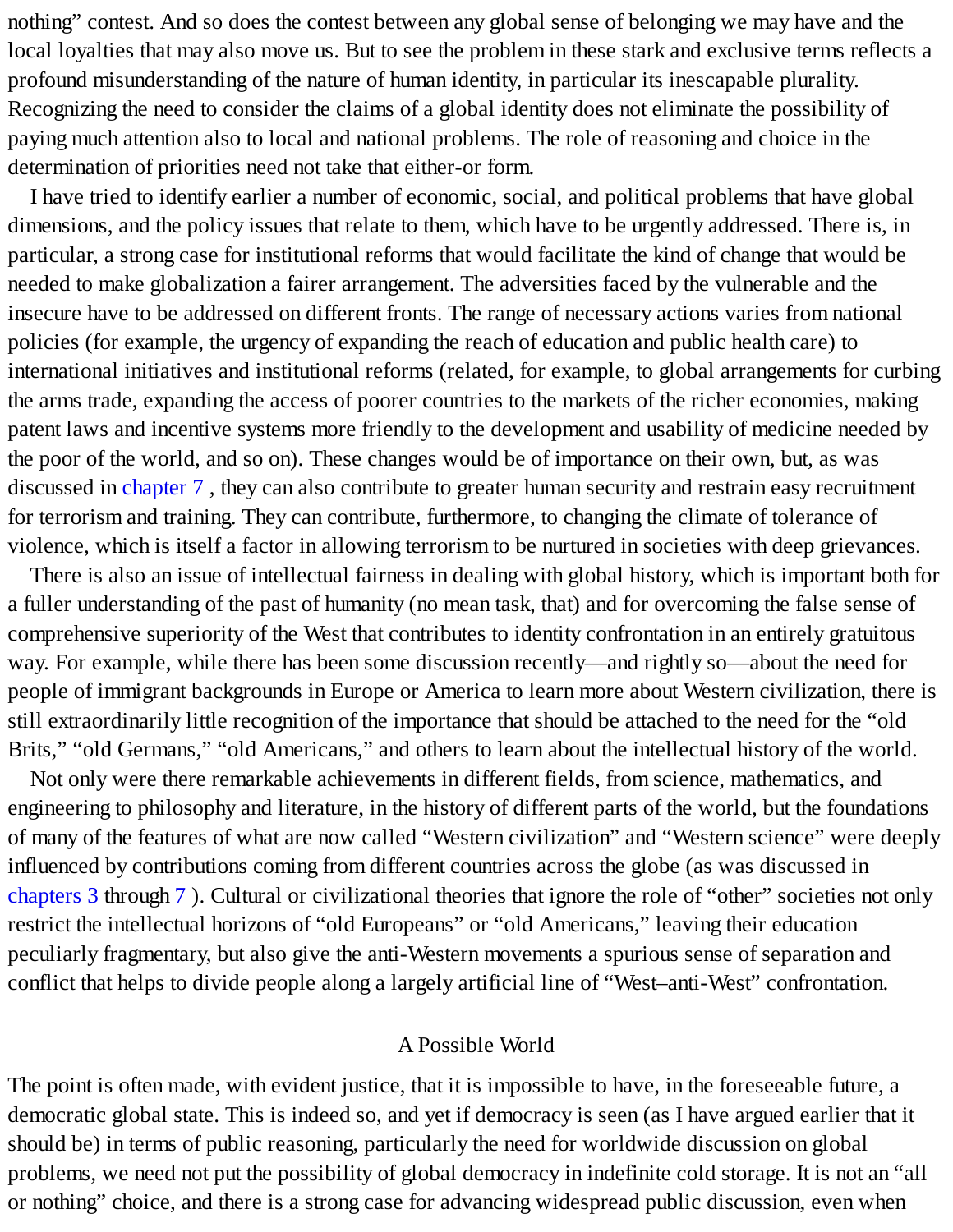there would remain many inescapable limitations and weaknesses in the reach of the process. Many institutions can be invoked in this exercise of global identity, including of course the United Nations, but there is also the possibility of committed work, which has already begun, by citizens' organizations, many nongovernment institutions, and independent parts of the news media.

There is also an important role for the initiatives taken by a great many concerned individuals who are moved to demand that more attention be paid to global justice (in line with David Hume's expectation, cited earlier, that "the boundaries of justice still grow larger"). Washington and London may be irritated by the widely dispersed criticism of the coalition strategy in Iraq, just as Chicago or Paris or Tokyo may be appalled by the spectacular vilification of global business in parts of the so-called antiglobaliza tion protests. The points that the protesters make are not invariably correct, but many of them do ask, as I have tried to illustrate, very relevant questions and thus contribute constructively to public reasoning. This is part of the way global democracy is already being initiated, without waiting for some gigantic global state to emerge in a fully institutionalized form.

There is a compelling need in the contemporary world to ask questions not only about the economics and politics of globalization, but also about the values, ethics, and sense of belonging that shape our conception of the global world. In a nonsolitarist understanding of human identity, involvement with such issues need not demand that our national allegiances and local loyalties be altogether *replaced* by a global sense of belonging, to be reflected in the working of a colossal "world state." In fact, global identity can begin to receive its due without eliminating our other loyalties.

In a very different context, dealing with his integrated understanding of the Caribbean (despite its immense varieties of races, cultures, preoccupations, and historical backgrounds), Derek Walcott wrote:

I have never found that moment when the mind was halved by a horizon for the goldsmith from Benares, the stonecutter from Canton, as a fishline sinks, the horizon sinks in the memory. [4](#page-123-3)

<span id="page-113-0"></span>In resisting the miniaturization of human beings, with which this book has been concerned, we can also open up the possibility of a world that can overcome the memory of its troubled past and subdue the insecurities of its difficult present. As an eleven-year-old boy I could not do much for Kader Mia as he lay bleed ing with his head on my lap. But I imagine another universe, not beyond our reach, in which he and I can jointly affirm our many common identities (even as the warring singularists howl at the gate). We have to make sure, above all, that our mind is not halved by a horizon.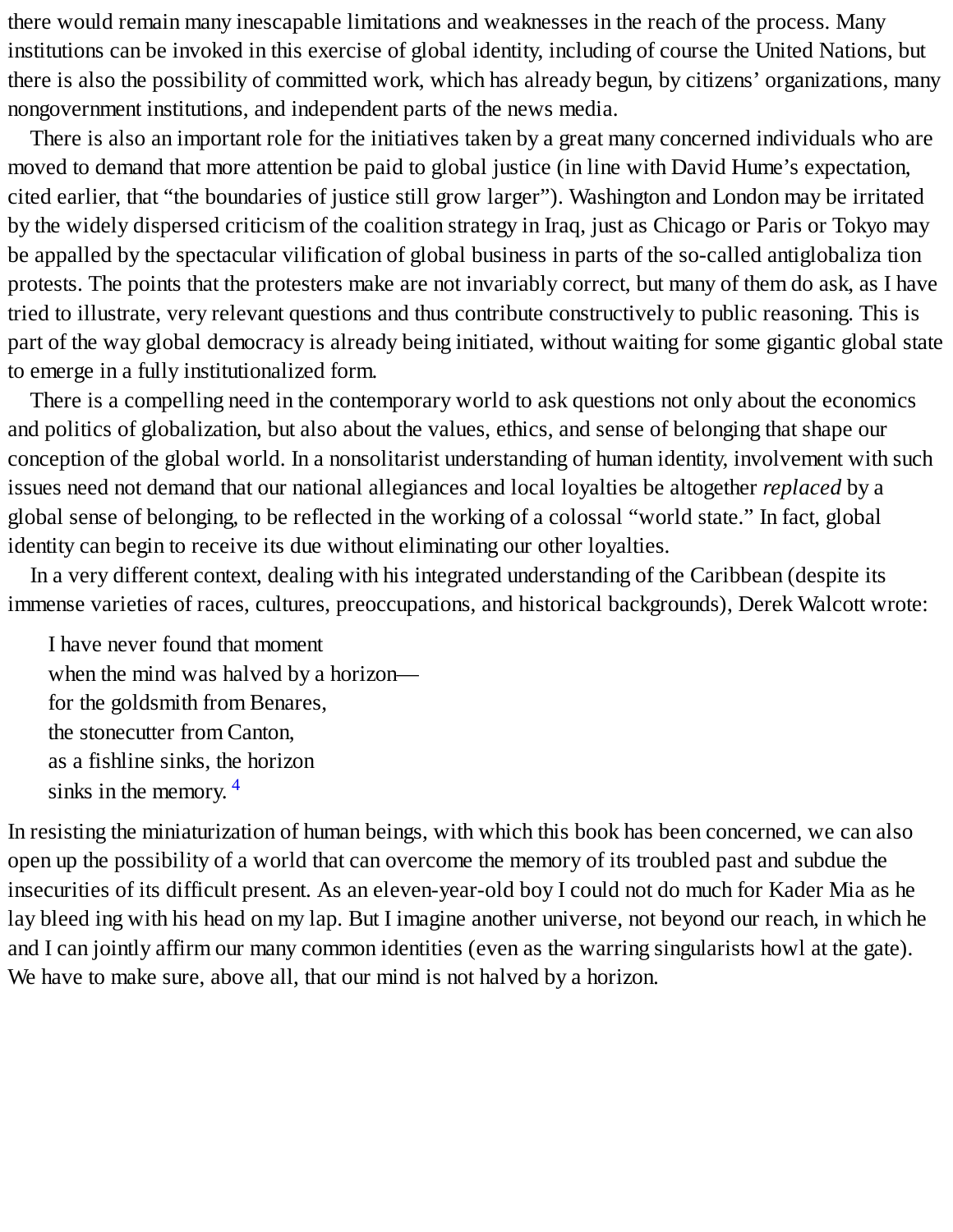# **Notes**

## *CHAPTER 1.*

#### THE VIOLENCE OF ILLUSION

- [1.](#page-14-0) Langston Hughes, *The Big Sea: An Autobiography* (New York: Thunder's Mouth Press, 1940, 1986), pp. 3–10.
- [2.](#page-14-1) See Robert D. Putnam, *Bowling Alone: The Collapse and the Revival of the American Community* (New York: Simon & Schuster, 2000).
- [3.](#page-14-2) There is considerable empirical evidence that ethnocentrism need not necessarily go with xenophobia (see, for example, Elizabeth Cashdan, "Ethnocentrism and Xenophobia: A Cross-cultural Study," *Current Anthropology* 42 (2001). And yet in many prominent cases ethnic, religious, racial, or other selective loyalties have been used in an exaggerated form to lead to violence against other groups. Vulnerability to "solitarist" instigation is the central issue here.
- 4. Jean-Paul Sartre, *Portrait of the Anti-Semite,* trans. Erik de Mauny (London: Secker & Warburg, 1968), p. 57.
- [5.](#page-17-0) *The Merchant of Venice,* act III, scene i, line 63.
- [6.](#page-18-0) See Alan Ryan, *J. S. Mill* (London: Routledge, 1974), p. 125. Mill noted that his views of woman suffrage were seen as "whims of my own" (John Stuart Mill, *Autobiography* [1874; reprint, Oxford: Oxford University Press, 1971], p. 169).
- [7.](#page-18-1) Samuel P. Huntington, *The Clash of Civilizations and the Remaking of the World Order* (New York: Simon & Schuster, 1996).
- [8.](#page-20-0) Quoted in the *International Herald Tribune,* August 27, 2004, p. 6.
- [9.](#page-20-1) This issue is discussed in chapters 4 and 8.

#### *CHAPTER 2.*

#### MAKING SENSE OF IDENTITY

- [1.](#page-23-0) V. S. Naipaul, *A Turn in the South* (London: Penguin, 1989), p. 33.
- [2.](#page-24-0) See also Leon Wieseltier, *Against Identity* (New York: Drenttel, 1996).
- [3.](#page-24-1) See my *On Ethics and Economics* (Oxford: Blackwell, 1987).
- [4.](#page-25-0) I have tried to discuss the intellectual limitations of this peculiarly imagined figure in parts of mainstream economics in "Rational Fools: A Critique of the Behavioral Foundations of Economic Theory," *Philosophy and Public Affairs* 6 (1977), reprinted in *Choice, Welfare and Measurement*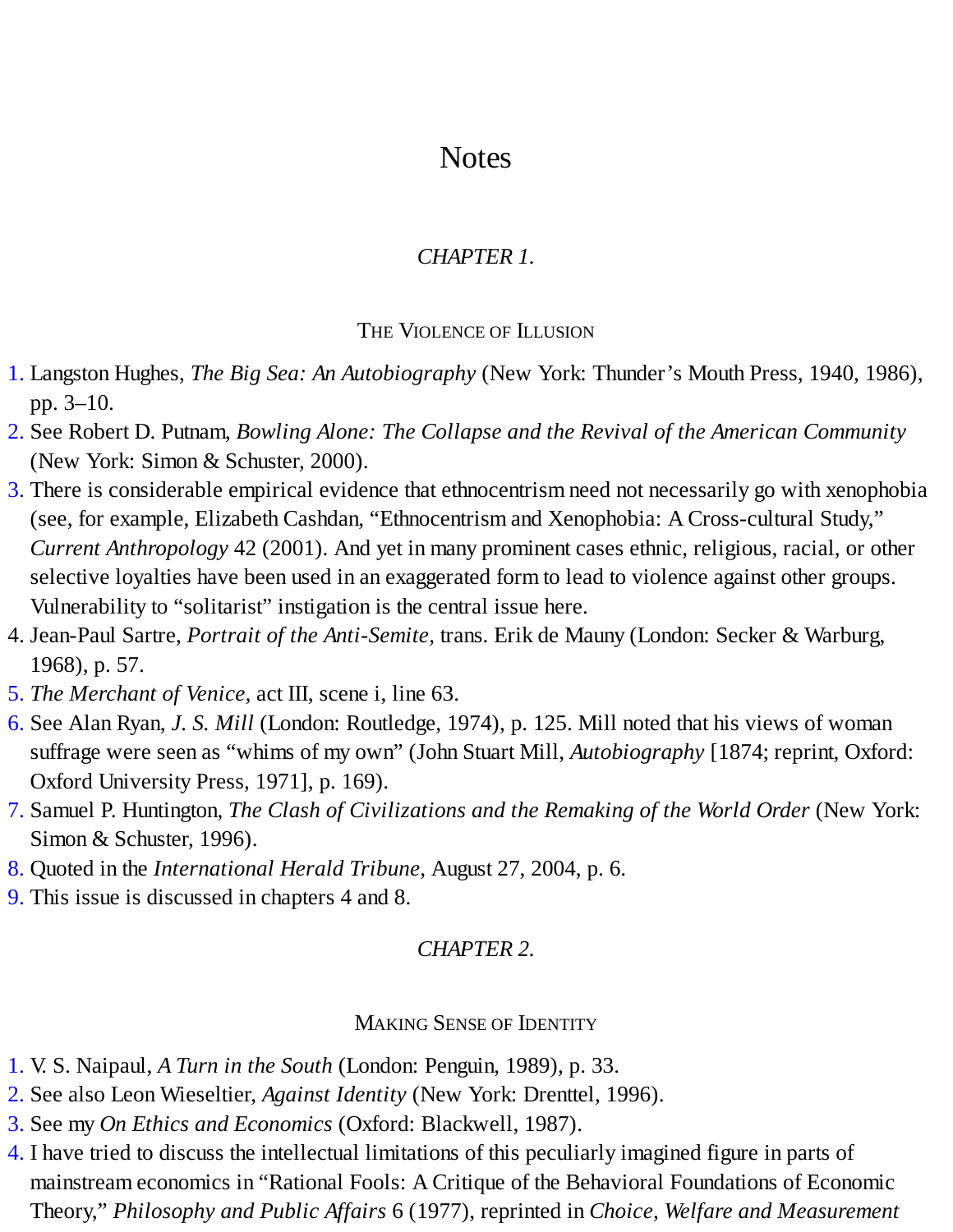(Oxford: Blackwell, 1982; Cambridge, Mass.: Harvard University Press, 1997), and also in Jane J. Mansbridge, ed., *Beyond Self-Interest* (Chicago: Chicago University Press, 1990).

- [5.](#page-25-1) See George Akerlof, *An Economic Theorist's Book of Tales* (Cambridge: Cambridge University Press, 1984); Shira Lewin, "Economics and Psychology: Lessons for Our Own Day from the Early 20th Century," *Journal of Economic Literature* 34 (1996); Christine Jolls, Cass Sunstein, and Richard Thaler, "A Behavioral Approach to Law and Economics," *Stanford Law Review* 50 (1998); Matthew Rabin, "A Perspective on Psychology and Economics," *European Economic Review* 46 (2002); Amartya Sen, *Rationality and Freedom* (Cambridge, Mass.: Harvard University Press, 2002), essays 1–5; Roland Benabou and Jean Tirole, "Intrinsic and Extrinsic Motivation," *Review of Economic Studies* 70 (2003).
- [6.](#page-25-2) See, among other contributions, George Akerlof and Rachel Kranton, "Economics and Identity," *Quarterly Journal of Economics* 63 (2000); John B. Davis, *The Theory of the Individual in Economics: Identity and Value* (London and New York: Routledge, 2003); Alan Kirman and Miriam Teschl, "On the Emergence of Economic Identity," *Revue de Philosophie Économique* 9 (2004); George Akerlof and Rachel Kranton, "Identity and the Economics of Organizations," *Journal of Economic Perspectives* 19 (2005).
- [7.](#page-25-3) See Jörgen Weibull, *Evolutionary Game Theory* (Cambridge, Mass.: MIT Press, 1995); Jean Tirole, "Rational Irrationality: Some Economics of Self-management," *European Economic Review* 46 (2002).
- [8.](#page-26-0) Karl Marx, *Critique of the Gotha Programme* , 1875; English translation in K. Marx and F. Engels (New York: International Publishers, 1938), p. 9.
- [9.](#page-27-0) Pierre Bourdieu, *Sociology in Question,* trans. Richard Nice (London: Sage, 1993), pp. 160–61.
- [10.](#page-28-0) E. M. Forster, *Two Cheers for Democracy* (London: E. Arnold, 1951).
- [11.](#page-30-0) On the relationship between the self and the community, see the illuminating analyses of Charles Taylor, *Sources of the Self and the Making of the Modern Identity* (Cambridge, Mass.: Harvard University Press, 1984), and *Philosophical Arguments* (Cambridge, Mass.: Harvard University Press, 1995). See also Will Kymlicka's insightful assessment of these and related issues in *Contemporary Political Philosophy: An Introduction* (Oxford: Clarendon Press, 1990).
- [12.](#page-30-1) For communitarian critiques of liberal theories of justice, see particularly Michael Sandel, *Liberalism and the Limits of Justice* (Cambridge: Cambridge University Press, 1982; 2nd ed., 1998); Michael Walzer, *Spheres of Justice* (New York: Basic Books, 1983); Charles Taylor, "Cross-Purposes: The Liberal-Communitarian Debate," in Nancy L. Rosenblum, ed., *Liberalism and the Moral Life* (Cambridge, Mass.: Harvard University Press, 1989). See also John Rawls's response to criticisms of his theory of justice by Sandel and others in his "Justice as Fairness: Political Not Metaphysical," *Philosophy and Public Affairs* 14 (1985), and *Political Liberalism* (New York: Columbia University Press, 1993), to which Sandel responds in the 1998 edition of *Liberalism and the Limits of Justice* . Useful commentaries on these vigorous debates can be found in Will Kymlicka, *Contemporary Political Philosophy: An Introduction,* chapter 6; Michael Walzer, "The Communitarian Critique of Liberalism," *Political Theory* 18 (1990); Stephen Mulhall and Adam Swift, *Liberals and Communitarians* (Oxford: Blackwell, 1992, 1996). My skepticism of the communitarian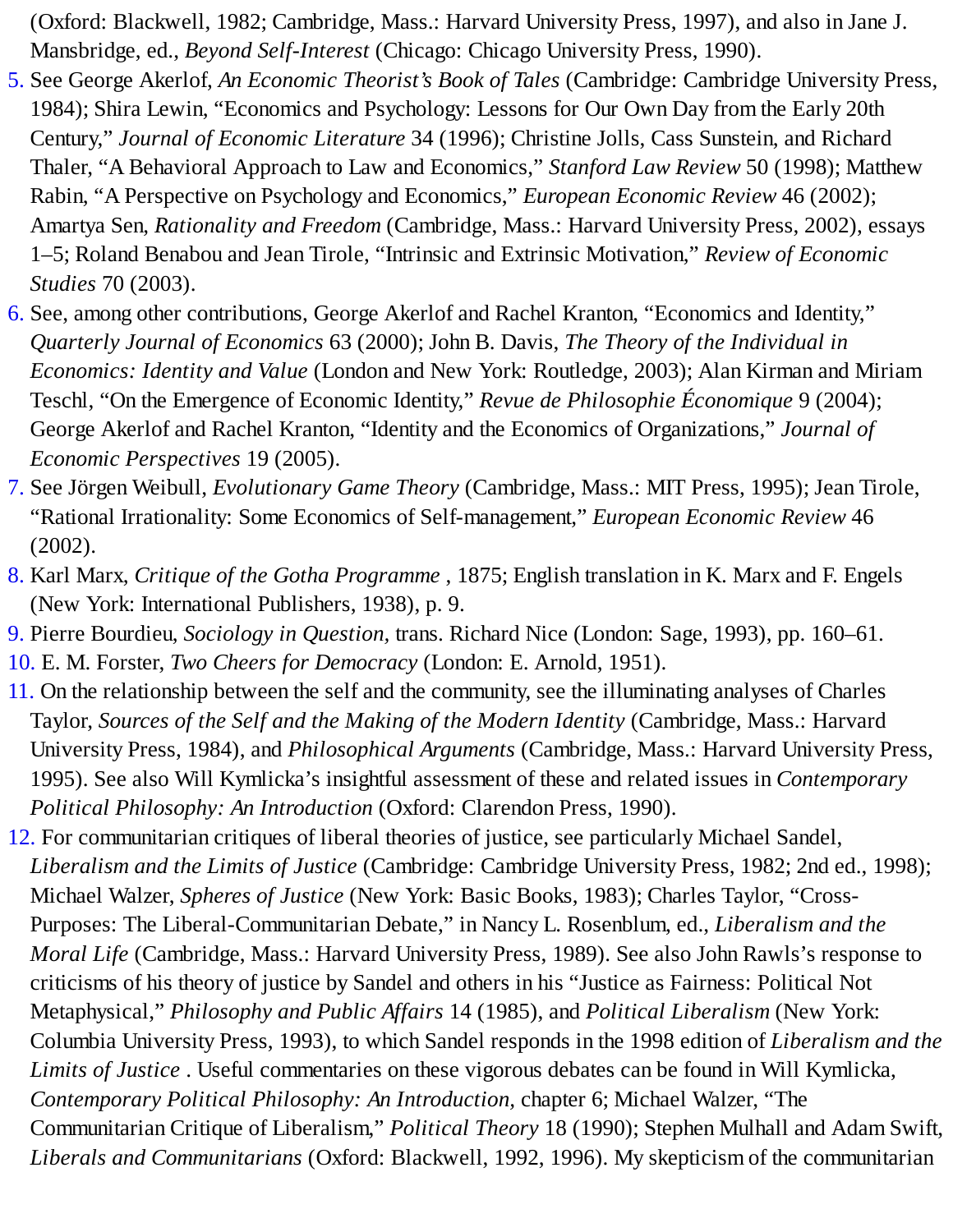critique of theories of justice is presented in *Reason Before Identity* (Oxford: Oxford University Press, 1999).

- [13.](#page-30-2) On this and related matters, see Frédérique Apffel Marglin and Stephen A. Marglin, eds., *Dominating Knowledge* (Oxford: Clarendon Press, 1993).
- [14.](#page-31-0) The role of dissent and argument in Indian traditions is discussed in my book *The Argumentative Indian* (London: Allen Lane; and New York: Farrar, Straus & Giroux, 2005).
- [15.](#page-31-1) Sandel, *Liberalism and the Limits of Justice,* pp. 150–51.
- [16.](#page-32-0) The ethics of identity is central to individual behavior precisely because of the inescapable choices about priorities over our many affiliations; on this, see Kwame Anthony Appiah's beautiful analysis in *The Ethics of Identity* (Princeton, N.J.: Princeton University Press, 2005). See also Amin Maalouf, *In the Name of Identity: Violence and the Need to Belong* (New York: Arcade Publishing, 2001)

## *CHAPTER 3.*

## CIVILIZATIONAL CONFINEMENT

- [1.](#page-35-0) Samuel P. Huntington, *The Clash of Civilizations and the Remaking of the World Order* (New York: Simon & Schuster, 1996).
- [2.](#page-38-0) Some of the issues discussed here are more fully investigated in my book *The Argumentative Indian* (London: Allen Lane; New York: Farrar, Straus & Giroux, 2005).
- [3.](#page-38-1) I discuss India's multireligious and multicultural history in *The Argumentative Indian* .
- [4.](#page-39-0) Huntington, *The Clash of Civilizations and the Remaking of the World Order,* p. 71.
- [5.](#page-39-1) Oswald Spengler, *The Decline of the West,* ed. Arthur Helps (New York: Oxford University Press, 1991), pp. 178–79.
- [6.](#page-41-0) See *Nihongi: Chronicles of Japan from the Earliest Times to* A.D . *697,* trans. by W. G. Aston (Tokyo: Tuttle, 1972), pp. 128–33.
- [7.](#page-41-1) See Nakamura Hajime, "Basic Features of the Legal, Political, and Economic Thought of Japan," in Charles A. Moore, ed., *The Japanese Mind: Essentials of Japanese Philosophy and Culture* (Tokyo: Tuttle, 1973), p. 144.
- [8.](#page-41-2) Alexander responded, we learn from Flavius Arrian, to this egalitarian reproach with the same kind of admiration he had shown in his encounter with Diogenes, even though his own conduct remained altogether unchanged ("the exact opposite of what he then professed to admire"). See Peter Green, *Alexander of Macedon, 356–323 B.C.: A Historical Biography* (Berkeley: University of California Press, 1992), p. 428.
- [9.](#page-42-0) Alexis de Tocqueville, *Democracy in America,* trans. George Lawrence (Chicago: Encyclopaedia Britannica, 1990), p. 1.
- [10.](#page-42-1) Nelson Mandela, *Long Walk to Freedom* (Boston: Little, Brown, 1994), p. 21.
- [11.](#page-43-0) The significance of printing for public reasoning is discussed in my book *The Argumentative Indian,* pp. 82–83, 182–84.

## *CHAPTER 4.*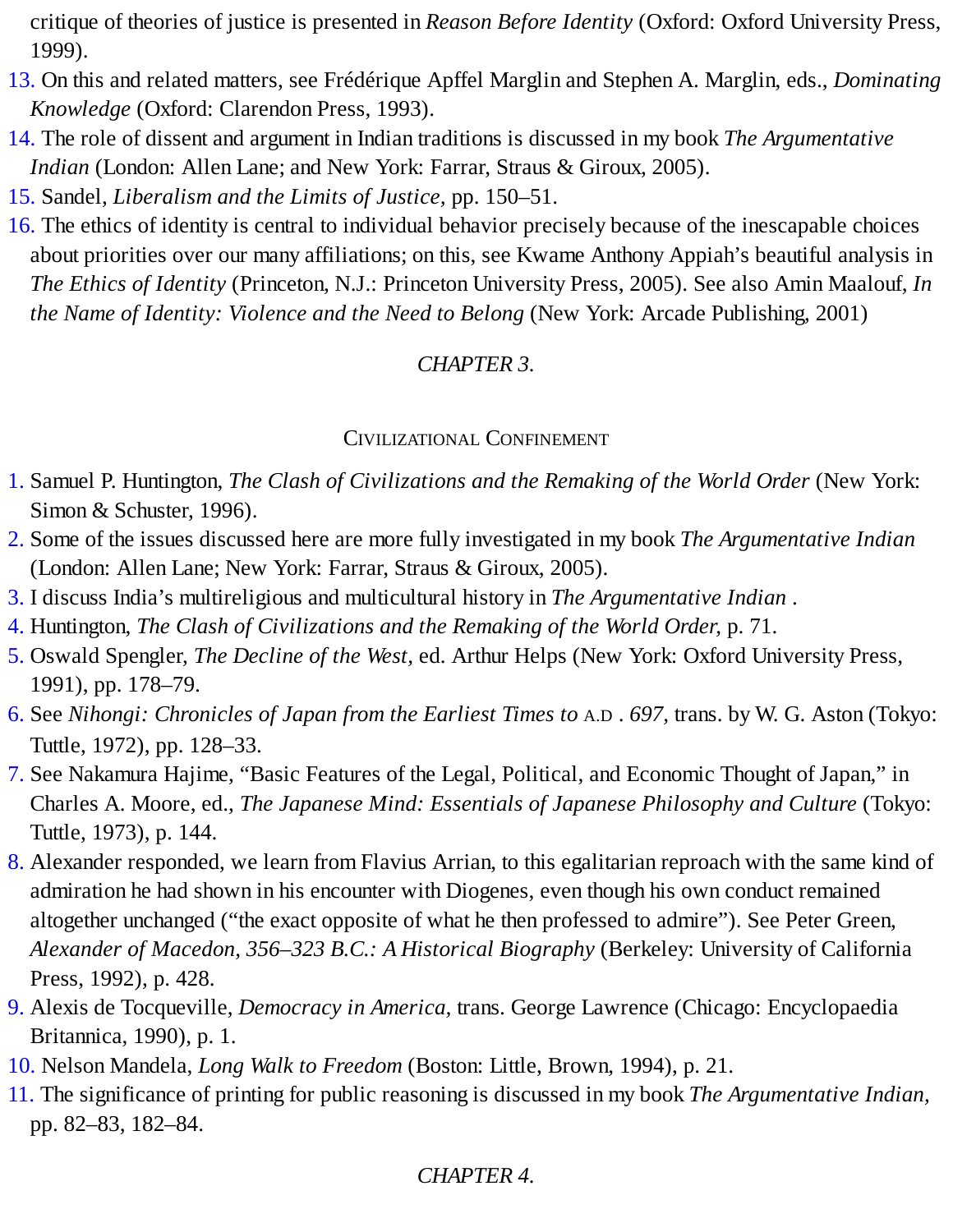- [1.](#page-46-0) *Corpus of Early Arabic Sources for West African History* , trans. J. F. P. Hopkins, edited and annotated by N. Levtzion and J. F. P. Hopkins (Cambridge: Cambridge University Press, 1981), p. 285. See also *Ibn Battuta: Travels in Asia and Africa 1325–1354,* trans. H. A. R. Gibbs (London: Routledge, 1929), p. 321.
- [2.](#page-47-0) *Corpus of Early Arabic Sources for West African History,* p. 286; "Shariah" has been substituted here for Hopkins's abbreviated form "Shar'."
- [3.](#page-47-1) See Pushpa Prasad, "Akbar and the Jains," in Irfan Habib, ed., *Akbar and His India* (Delhi and New York: Oxford University Press, 1997), pp. 97–98.
- [4.](#page-47-2) The father of the Maratha king, Raja Sambhaji, whom the young Akbar had joined, was none other than Shivaji, whom the present-day Hindu political activists treat as a superhero, and after whom the intolerant Hindu party Shiv Sena is named (though Shivaji himself was quite tolerant, as the Mughal historian Khafi Khan, who was no admirer of Shivaji in other respects, reported).
- [5.](#page-47-3) See Iqtidar Alam Khan, "Akbar's Personality Traits and World Outlook: A Critical Reappraisal," in Habib, ed., *Akbar and His India,* p. 78.
- [6.](#page-48-0) María Rosa Menocal, *The Ornament of the World: How Muslims, Jews, and Christians Created a Culture of Tolerance in Medieval Spain* (New York: Little, Brown, 2002), p. 86.
- [7.](#page-48-1) Ibid., p. 85.
- [8.](#page-49-0) See Harry Eyres, "Civilization Is a Tree with Many Roots," *Financial Times,* July 23, 2005. As Jan Reed has noted, "Moorish irrigation works, later much extended, remain the basis for agriculture in the parched and dried regions of Spain and Portugal" (*The Moors in Spain and Portugal* [London: Faber & Faber, 1974], p. 235).
- [9.](#page-51-0) Reported by Michael Vatikiotis, "Islamizing Indonesia," *International Herald Tribune,* September 3– 4, 2005, p. 5. See also Vatikiotis's "The Struggle for Islam," *Far Eastern Economic Review,* December 11, 2003, and M. Syafi'i Anwar, "Pluralism and Multiculturalism in Southeast Asia: Formulating Educational Agendas and Programs," *ICIP Journal* 2 (January 2005).
- [10.](#page-51-1) There is also the related issue of how Islam should be interpreted in social and political contexts, including the need for a breadth of interpretation, on which see Ayesha Jalal, *Self and Sovereignty: Individual and Community in South Asian Islam Since 1850* (London: Routledge, 2000). See also Gilles Kepel, *The War for Muslim Minds: Islam and the West* (Cambridge, Mass.: Harvard University Press, 2004).
- [11.](#page-51-2) The growing consolidation of a vigorous and largely independent media in Pakistan, dependent on the commitments of courageous and farsighted journalists, is a significant positive development for peace and justice in Pakistan that deserves much greater recognition than it tends to get outside the country. The tradition of reach and fearlessness established by such periodicals as the *Friday Times* (pioneered by the courageous and visionary Najam Sethi) and the *Herald,* and by dailies such as *The Dawn, The Nation,* the *Daily Times,* and the *News,* give reason for considerable hope for the future of the country. This would have pleased Faiz Ahmed Faiz, the great poet and distinguished early editor of the *Pakistan Times,* who worked hard for the development of an independent Pakistani media before it was blasted to bits by military rule and political extremism. He had to face incarceration, as did Najam Sethi later.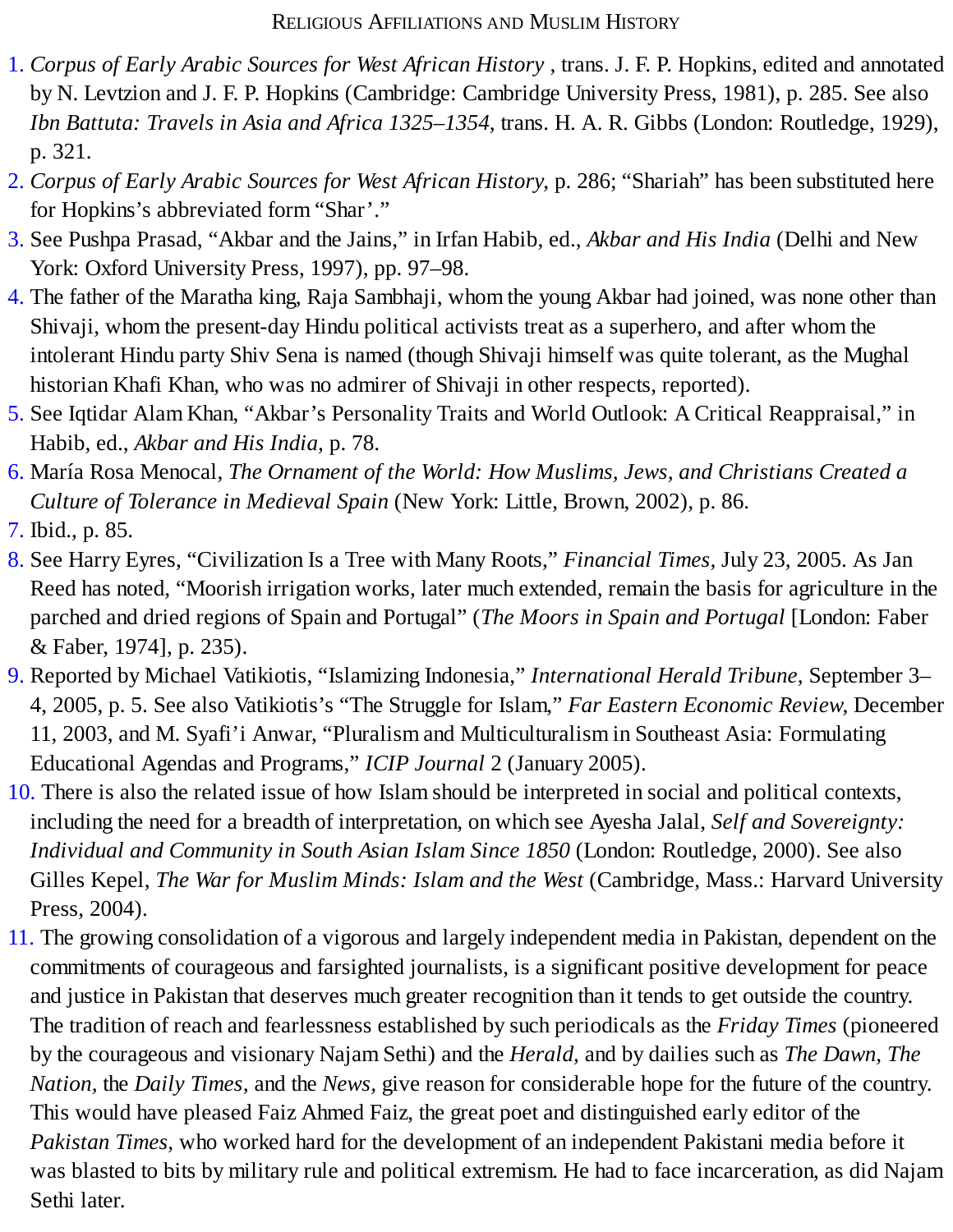- [12.](#page-51-3) Husain Haqqani, "Terrorism Still Thrives in Pakistan," *International Herald Tribune,* July 20, 2005, p. 8. See also his insightful and informative book *Pakistan: Between Mosque and Military* (Washington, D.C.: Carnegie Endowment for International Peace, 2005). Also Ahmed Rashid, *Taliban: The Story of the Afghan Warlords* (London: Pan, 2001), and *Taliban: Islam, Oil and the New Great Game in Central Asia* (London: Tauris, 2002).
- [13.](#page-52-0) See the *Human Development Report* s published annually by the United Nations Development Programme, a project that was initiated, and for many years led, by Mahbub ul Haq. After Mahbub ul Haq's untimely death, this largely secular work has been carried out in Pakistan by an institute founded by him (which is now ably led by his widow, Khadija Haq).
- [14.](#page-55-0) Judea Pearl, "Islam Struggles to Stake Out Its Position," *International Herald Tribune,* July 20, 2005.
- [15.](#page-56-0) It is particularly relevant here to take note of the insightful distinction Mahmood Mamdani has presented with much clarity: "My aim is to question the widely held presumption … that extremist religious tendencies can be equated with political terrorism. Terrorism is not a necessary effect of religious tendencies, whether fundamentalist or secular. Rather, terrorism is born of political encounter" (*Good Muslim, Bad Muslim: America, the Cold War, and the Roots of Terror* [New York: Doubleday, 2004], pp. 61–62).
- [16.](#page-56-1) This is not to deny that the domain of Islamic tenets can be defined in somewhat different ways; see, for example, M. Syafi'i Anwar's distinction between the "legal-exclusive approach" and the "substantive-inclusive approach" in his paper "The Future of Islam, Democracy, and Authoritarianism in the Muslim World," *ICIP Journal* 2 (March 2005). But none of the variants can make religion a person's all-encompassing identity.

## *CHAPTER 5.*

## WEST AND ANTI -WEST

- [1.](#page-59-0) Albert Tevoedjre, *Winning the War Against Humiliation* (New York: UNDP, 2002), Report of the Independent Commission on Africa and the Challenges of the Third Millennium. This is the English translation of a report originally published in French: *Vaincre l'humiliation* (Paris, 2002).
- [2.](#page-59-1) William Dalrymple's engrossing novel about love across racial barriers in eighteenth-century India, *White Mughals* (London: Flamingo, 2002), when about a third of the British men in India were living with Indian women, would be hard to replicate in the century that followed, under increasingly hardened imperial relations.
- [3.](#page-59-2) James Mill, *The History of British India* (London, 1817; republished, Chicago: University of Chicago Press, 1975), p. 247.
- [4.](#page-59-3) Quoted in John Clive's introduction to Mill, *The History of British India,* p. viii.
- [5.](#page-59-4) Mill, *The History of British India,* pp. 225–26.
- [6.](#page-59-5) William Jones is often taken as a quintessential "Orientalist," which in an obvious sense he was. However, any proposal to find an overarching commonality of attitudes shared by all Orientalists from William Jones to James Mill—would be hard to sustain. On this, see chapter 7 ("Indian Traditions and Western Imagination") of my book *The Argumentative Indian* (London: Allen Lane; New York: Farrar, Straus & Giroux, 2005).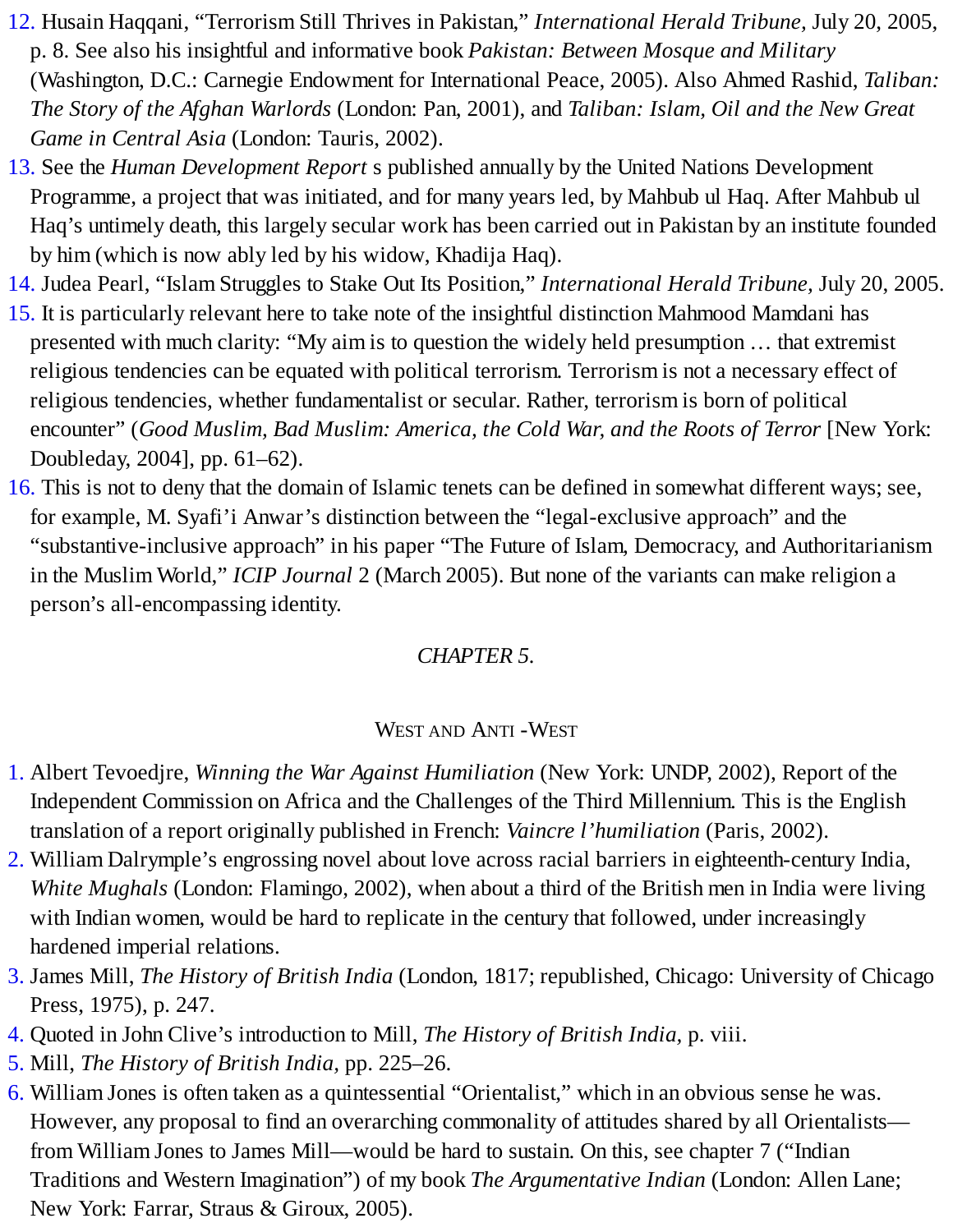- [7.](#page-59-6) Mill found in Jones's beliefs about early Indian mathematics and astronomy "evidence of the fond credulity with which the state of society among the Hindus was for a time regarded," and he was particularly amused that Jones had made these attributions "with an air of belief" (*The History of British India,* pp. 223–24). On the substantive side, Mill amalgamates the distinct claims regarding (1) the principle of gravitational attraction, (2) the daily rotation of the earth, and (3) the movement of the earth around the sun. Aryabhata's and Brahmagupta's concerns were mainly with the first two, on which specific assertions were made, unlike on the third.
- [8.](#page-59-7) Mill, *The History of British India,* pp. 223–24.
- [9.](#page-60-0) Ibid., p. 248.
- [10.](#page-60-1) *The Argumentative Indian,* chapters 6, 7, and 16.
- [11.](#page-61-0) Partha Chatterjee, *The Nation and Its Fragments* (Princeton, N.J.: Princeton University Press, 1993), p. 6.
- [12.](#page-61-1) On these and related issues, see also *The Argumentative Indian,* chapters 1–[4](#page-44-0) and 6–8.
- [13.](#page-61-2) Akeel Bilgrami, "What Is a Muslim?," in Anthony Appiah and Henry Louis Gates, eds., *Identities* (Chicago: University of Chicago Press, 1995).
- [14.](#page-62-0) Mamphela Ramphele, *Steering by the Stars: Being Young in South Africa* (Cape Town: Tafelberg, 2002), p. 15.
- [15.](#page-62-1) "Culture Is Destiny: A Conversation with Lee Kuan Yew," by Fareed Zakaria, *Foreign Affairs* 73 (March–April 1994), p. 113.
- [16.](#page-62-2) Quoted in the *International Herald Tribune,* June 13, 1995, p. 4. See also Lee's insightful autobiography, *From Third World to First: The Singapore Story, 1965–2000* ) (New York: HarperCollins, 2000).
- [17.](#page-62-3) W. S. Wong, "The Real World of Human Rights," speech made by the foreign minister of Singapore at the Second World Congress on Human Rights, Vienna, 1993.
- [18.](#page-62-4) Quoted in John F. Cooper, "Peking's Post-Tienanmen Foreign Policy: The Human Rights Factor," *Issues and Studies* 30 (October 1994), p. 69; see also Jack Donnelly, "Human Rights and Asian Values: A Defence of 'Western' Universalism," in Joanne Bauer and Daniel A. Bell, eds., *The East Asian Challenge for Human Rights* (Cambridge: Cambridge University Press, 1999).
- [19.](#page-63-0) I have discussed the evidence in *Human Rights and Asian Values: Sixteenth Morgenthau Memorial Lecture on Ethics and Foreign Policy* (New York: Carnegie Council on Ethics and International Affairs, 1997), republished in an abridged form in *The New Republic,* July 14 and 21, 1997. See also my book *Development as Freedom* (New York: Knopf; Oxford: Oxford University Press, 1999) and also "The Reach of Reason: East and West," *New York Review of Books* , July 20, 2000, reprinted in *The Argumentative Indian* (2005).
- [20.](#page-63-1) *Development as Freedom,* and also, jointly with Jean Drèze, *Hunger and Public Action* (Oxford: Clarendon Press, 1989).
- [21.](#page-64-0) Calculated from data presented by the Stockholm Peace Research Institute, <http://www.sipri.org> .
- [22.](#page-65-0) Kwame Anthony Appiah, *In My Father's House: Africa in the Philosophy of Culture* (London: Methuen, 1992), p. xii.
- [23.](#page-65-1) Meyer Fortes and Edward E. Evans-Pritchard, *African Political Systems* (New York: Oxford University Press, 1940), p. 12.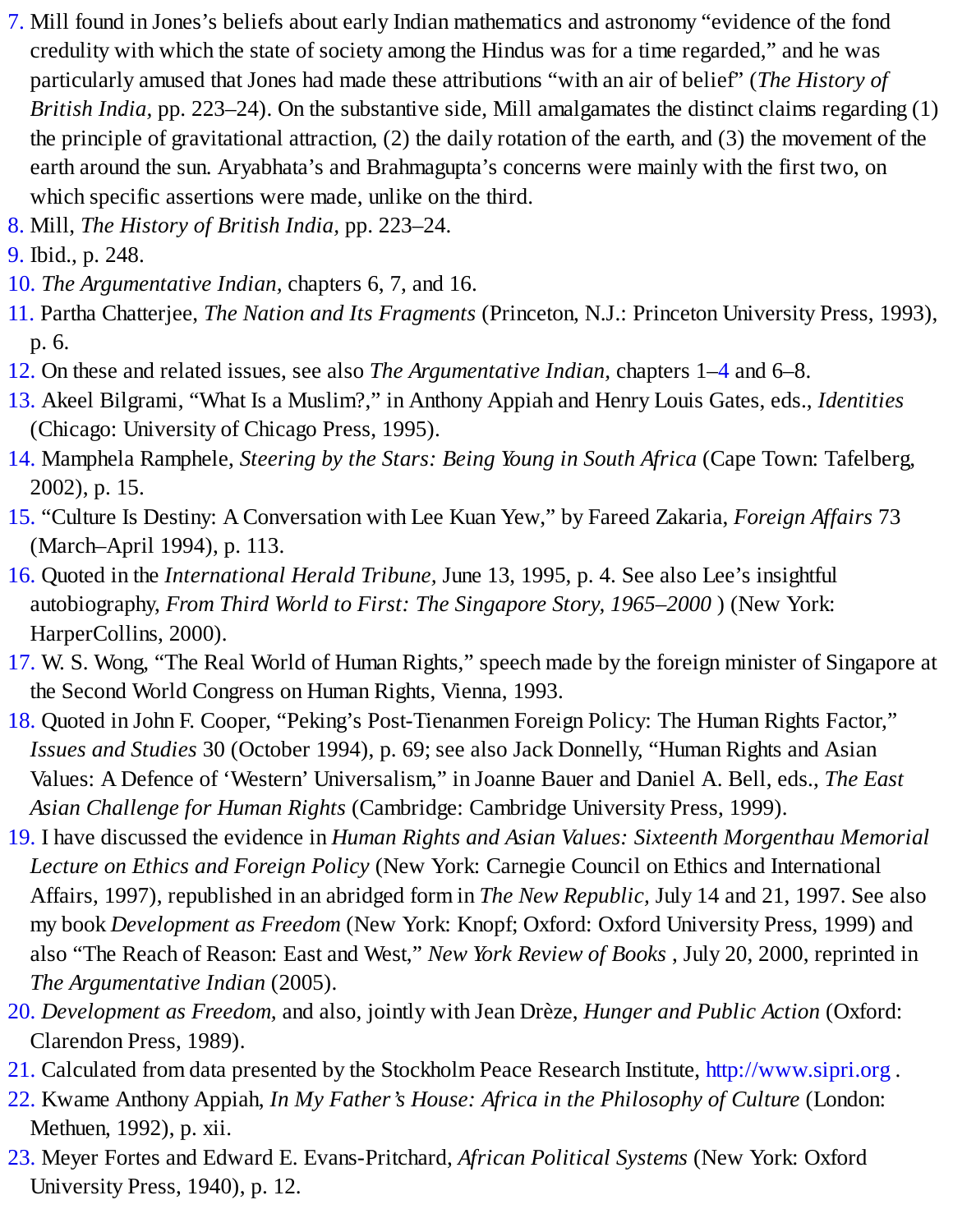- [24.](#page-65-2) Appiah, *In My Father's House: Africa in the Philosophy of Culture,* p. xi.
- [25.](#page-66-0) Even when there are specific political movements with local concerns, such as the demands of Palestinians for their own territory and sovereignty, there are fundamentalist political readings of them which see those local confrontations as fitting into a general opposition to Western dominance, no matter how different such interpretations may be from the way most local people (in this case Palestinians) see the nature of what is involved in the specific regional dispute.

## *CHAPTER 6.*

## CULTURE AND CAPTIVITY

- [1.](#page-68-0) I have tried to have a go at that issue in "How Does Culture Matter?," in Vijayendra Rao and Michael Walton, eds., *Culture and Public Action* (Stanford, Calif.: Stanford University Press, 2004).
- [2.](#page-68-1) See Joel Mokyr's balanced assessment of this difficult issue in *Why Ireland Starved: A Quantitative and Analytical History of the Irish Economy, 1800–1850* (London: Allen & Unwin, 1983), pp. 291– 92. See also Mokyr's conclusion that "Ireland was considered by Britain as an alien and even hostile nation" (p. 291).
- [3.](#page-69-0) See Cecil Woodham-Smith, *The Great Hunger: Ireland, 1845–9* (London: Hamish Hamilton, 1962), p. 76.
- [4.](#page-69-1) See Andrew Roberts, *Eminent Churchillians* (London: Weidenfeld & Nicolson, 1994), p. 213.
- [5.](#page-69-2) Lawrence E. Harrison and Samuel P. Huntington, eds., *Culture Matters: How Values Shape Human Progress* (New York: Basic Books, 2000), p. xiii.
- [6.](#page-70-0) On this, see Noel E. McGinn, Donald R. Snodgrass, Yung Bong Kim, Shin-Bok Kim, and Quee-Young Kim, *Education and Development in Korea* (Cambridge, Mass.: Council on East Asian Studies, Harvard University, 1980).
- [7.](#page-71-0) William K. Cummings, *Education and Equality in Japan* (Princeton, N.J.: Princeton University Press, 1980), p. 17.
- [8.](#page-71-1) See Herbert Passin, *Society and Education in Japan* (New York: Teachers College Press, Columbia University, 1965), pp. 209–11; also Cummings, *Education and Equality in Japan,* p. 17.
- [9.](#page-71-2) Quoted in Shumpei Kumon and Henry Rosovsky, *The Political Economy of Japan,* vol. 3, *Cultural and Social Dynamics* (Stanford, Calif.: Stanford University Press, 1992), p. 330.
- [10.](#page-71-3) See Carol Gluck, *Japan's Modern Myths: Ideology in the Late Meiji Period* (Princeton, N.J.: Princeton University Press, 1985).
- [11.](#page-73-0) The inclusion of cultural freedom in the list of concerns of "human development" in the United Nations' *Human Development Report 2004* (New York: UNDP, 2004) is a substantial enrichment of the coverage of human development analysis.
- [12.](#page-75-0) See "Other People," published in the *Proceedings of the British Academy 2002* , and also as "Other People—Beyond Identity," *The New Republic,* December 18, 2000.

# *CHAPTER 7.*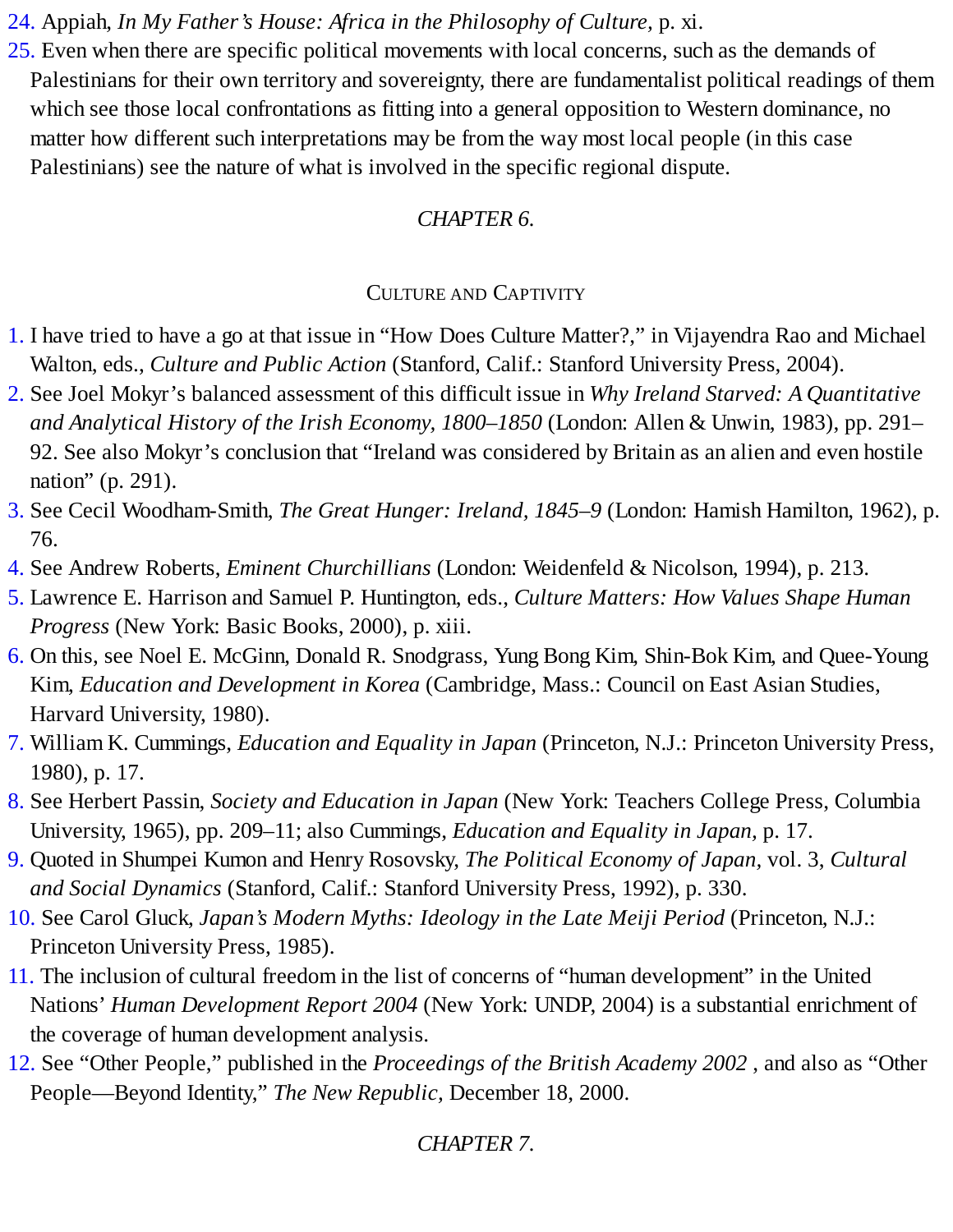- [1.](#page-78-0) *The Advancement of Learning* (1605; reprinted in B. H. G. Wormald, *Francis Bacon: History, Politics and Science, 1561–1626* [Cambridge: Cambridge University Press, 1993]), pp. 356–57.
- [2.](#page-79-0) I discussed this issue in my commencement address ("Global Doubts") at Harvard University on June 8, 2000, published in *Harvard Magazine* 102 (August 2000).
- [3.](#page-82-0) T. B. Macaulay, "Indian Education: Minute of the 2nd February, 1835," reproduced in G. M. Young, ed., *Macaulay: Prose and Poetry* (Cambridge, Mass.: Harvard University Press, 1952), p. 722.
- [4.](#page-82-1) Howard Eves, *An Introduction to the History of Mathematics,* 6th ed. (New York: Saunders College Publishing House, 1990), p. 237. See also Ramesh Gangolli, "Asian Contributions to Mathematics," Portland Public Schools Geocultural Baseline Essay Series, 1999.
- [5.](#page-84-0) It must be acknowledged that Britain, under the leadership of Tony Blair and Gordon Brown, has played an important part in making the G8 countries move in that direction. Popular movements led by such colorful but sympathetic public figures as Bob Geldorf have also played an important part in generating support for such initiatives (despite the academic skepticism that often greets these resonant movements).
- [6.](#page-84-1) See Jeffrey Sachs, *The End of Poverty: How We Can Make It Happen in Our Lifetime* (London: Penguin Books, 2005).
- [7.](#page-85-0) My essay "Gender and Cooperative Conflict," in Irene Tinker, ed., *Persistent Inequalities* (New York: Oxford University Press, 1990), discusses the relevance and reach of the combination of cooperation and conflict.
- [8.](#page-85-1) See J. F. Nash, "The Bargaining Problem," *Econometrica* 18 (1950); Sylvia Nasar, *A Beautiful Mind* (New York: Simon & Schuster, 1999).
- [9.](#page-86-0) In fact, the pioneering theorists of the market economy, from Adam Smith, Leon Walras, and Francis Edgeworth to John Hicks, Oscar Lange, Paul Samuelson, and Kenneth Arrow, have tried to make clear that the market outcomes are deeply contingent on resource distribution and other determinants, and they—from Adam Smith onward—have proposed ways and means of making the arrangements more fair and just.
- [10.](#page-86-1) See Paul A. Samuelson, "The Pure Theory of Public Expenditure," *Review of Economics and Statistics* 35 (1954); Kenneth Arrow "Uncertainty and the Welfare Economics of Medical Care," *American Economic Review* 53 (1963); George Akerlof, *An Economic Theorist's Book of Tales* (Cambridge: Cambridge University Press, 1984); Joseph Stiglitz, "Information and Economic Analysis: A Perspective," *Economic Journal* 95 (1985).
- [11.](#page-87-0) On this, see George Soros, *Open Society: Reforming Global Capitalism* (New York: Public Affairs, 2000).
- [12.](#page-87-1) See, among other contributions, Joseph Stiglitz, *Globalization and Its Discontents* (London: Penguin, 2003), and Sachs, *The End of Poverty: How We Can Make It Happen in Our Lifetime* .
- [13.](#page-87-2) The ratio was 84.31 percent for the 1990s as a whole, according the findings of the Stockholm International Peace Research Institute, and the more recent figures indicate a consolidation, rather than any reversal, of this picture. The issue was discussed more fully in chapter 6. Of the G8 countries, only one (Japan) does not export any.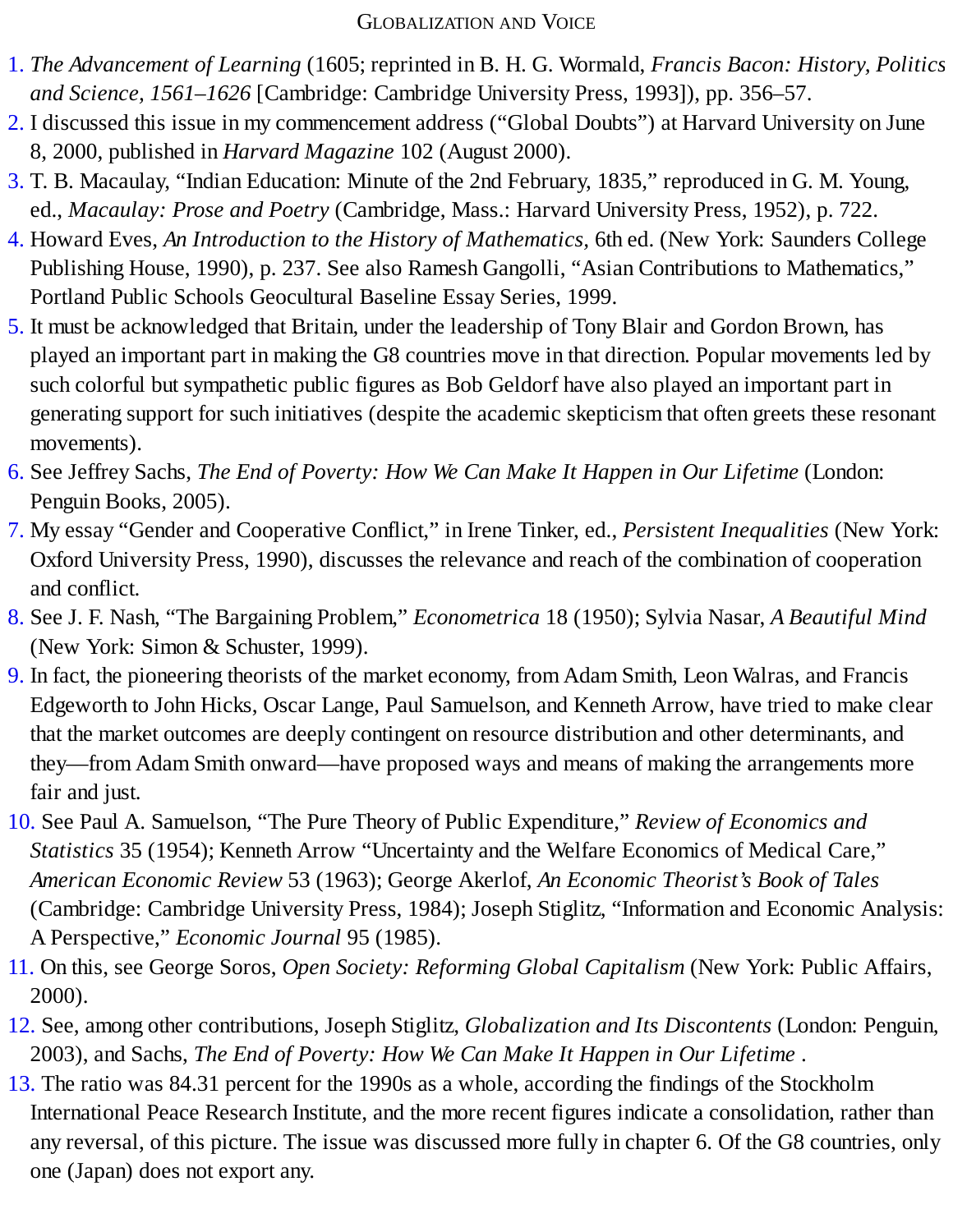- [14.](#page-88-0) The Vaccine Board and the Global Alliance for Vaccines and Immunization have done much to make vaccines widely available in the poorer countries. A good example of an innovative proposal to increase the incentives for the development of such drugs is the possibility of offering preguaranteed bulk purchase through global NGOs and other international institutions that can be offered as a lure for medical research; see Michael Kremer and Rachel Glennerster, *Strong Medicine: Creating Incentives for Pharmaceutical Research on Neglected Diseases* (Princeton, N.J.: Princeton University Press, 2004).
- [15.](#page-88-1) The general problem of "global frontlines of modern medicine" is illuminatingly addressed by Richard Horton, *Health Wars* (New York: New York Review of Books, 2003). See also Paul Farmer, *Pathologies of Power: Health, Human Rights, and the New War on the Poor* (Berkeley: University of California Press, 2003), and Michael Marmot, *Social Determinants of Health: The Solid Facts* (Copenhagen: World Health Organization, 2003).
- [16.](#page-88-2) The role of public services in the equitable operation of market processes is discussed, with many illustrations, in my joint book with Jean Drèze, *India: Development and Participation* (Delhi and Oxford: Oxford University Press, 2002).
- [17.](#page-88-3) On this, see my "Sharing the World," *The Little Magazine* (Delhi) 5 (2004).
- [18.](#page-91-0) David Hume, *An Enquiry Concerning the Principles of Morals* (first published in 1777; republished, La Salle, Ill.: Open Court, 1966), p. 25.

## *CHAPTER 8.*

#### MULTICULTURALISM AND FREEDOM

- [1.](#page-94-0) *Development as Freedom* (New York: Knopf; Oxford: Oxford University Press, 1999).
- [2.](#page-94-1) On shared U.S.-European problems, see also Timothy Garton Ash, *Free World: Why a Crisis of the West Reveals the Opportunity of Our Time* (London: Allen Lane, 2004).
- [3.](#page-95-0) James A. Goldston, "Multiculturalism Is Not the Culprit," *International Herald Tribune* , August 30, 2005, p. 6. For a different perspective, see also Gilles Kepel, *The War for Muslim Minds: Islam and the West* (Cambridge, Mass.: Harvard University Press, 2004), particularly chapter 7 ("Battle for Europe").
- [4.](#page-96-0) "Dumbed-Down GCSEs Are a 'Scam' to Improve League Tables, Claim Critics," by Julie Henry, *Daily Telegraph,* August 28, 2005, p. 1.
- [5.](#page-96-1) On the far-reaching relevance of hybridization in the contemporary world, see Homi Bhabha, *The Location of Culture* (New York: Routledge, 1994).
- [6.](#page-96-2) Agence France-Presse report, August 18, 2005.
- [7.](#page-98-0) The description here comes from the distinguished chair of the "Commission on the Future of Multiethnic Britain," Lord Parekh, in "A Britain We All Belong To," *Guardian,* October 11, 2000. There have been many other expressions of a similar kind, often demanding a "federal" system in a much cruder form. However, Bhikhu Parekh himself has insightfully presented other visions of multiculturalism in his own writings; see particularly *Re-thinking Multi-culturalism: Cultural Diversity and Political Theory* (Basingstoke: Palgrave, 2000).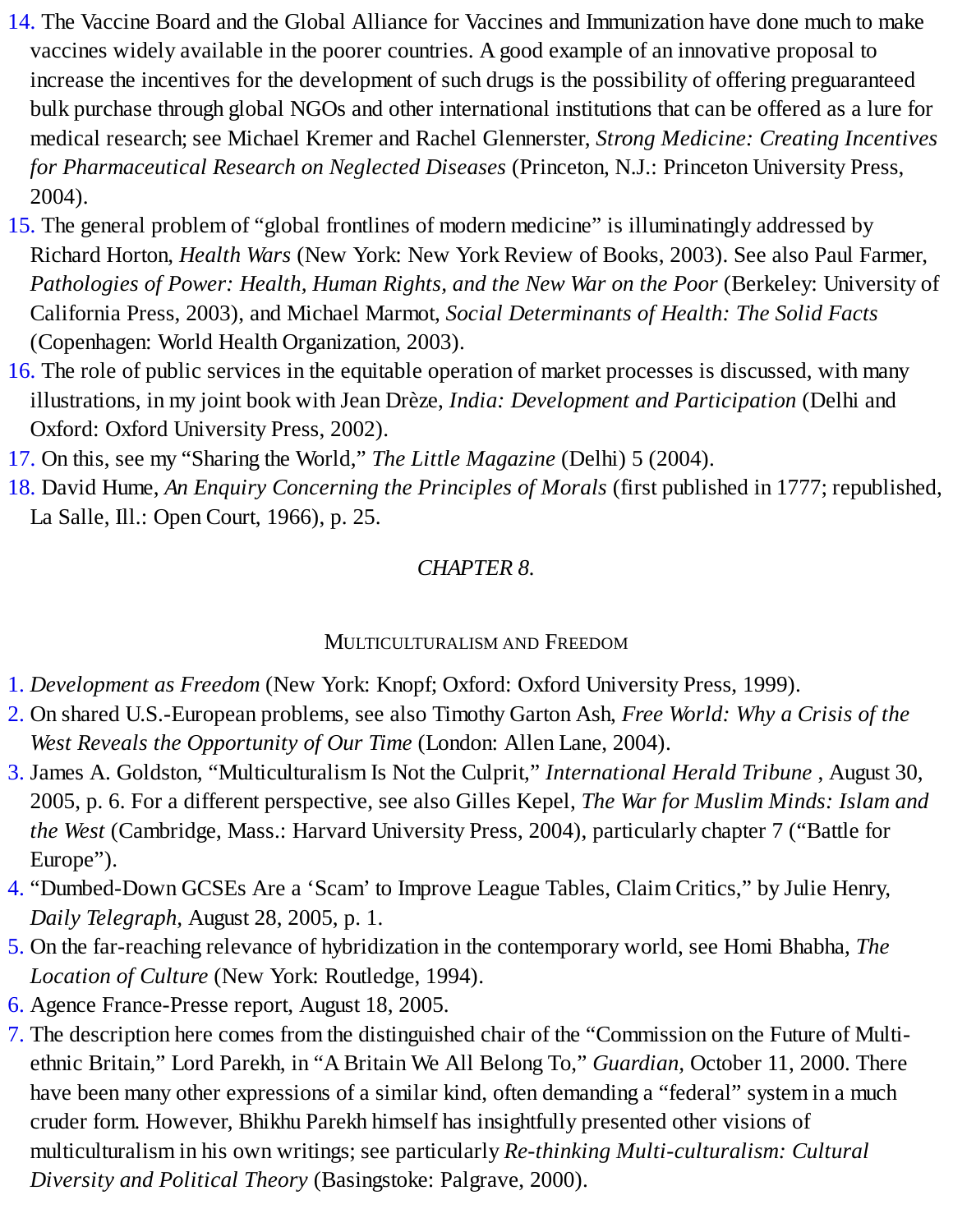- [8.](#page-99-0) See Cornelia Sorabji, *India Calling* (London: Nisbet, 1934), and Vera Brittain, *The Women at Oxford* (London: Harrap, 1960).
- [9.](#page-99-1) From the text of a press conference by Prime Minister Blair on July 26, 2005. Tony Blair shows a strong desire for cultural fairness in treating the newly established Islamic schools in the same way as the older Christian schools. That issue too was discussed in chapter 6.
- [10.](#page-100-0) See M. Athar Ali, "The Perception of India in Akbar and Abu'l Fazl," in Irfan Habib, ed., *Akbar and His India* (Delhi: Oxford University Press, 1997), p. 220.
- [11.](#page-100-1) On the tradition of reasoning about alternative schools of religious thought (including agnosticism and atheism), see my book *The Argumentative Indian* (London: Allen Lane; New York: Farrar, Straus & Giroux, 2005).
- [12.](#page-101-0) From a press conference on July 26, 2005.
- [13.](#page-102-0) *Indian Round Table Conference (Second Session) 7th September, 1931–1st December, 1931: Proceedings* (London: Her Majesty's Stationery Office, 1932); see also C. Rajagopalachari and J. C. Kumarappa, eds., *The Nation's Voice* (Ahmedabad: Mohanlal Maganlal Bhatta, 1932).
- [14.](#page-102-1) M. K. Gandhi, "The Future of India," *International Affairs* 10 (November 1931), p. 739.
- [15.](#page-102-2) Aside from the barbarities involved in that terrible episode in Gujarat in 2002, the ideological issues brought out by that largely engineered violence (including the attempted rejection of Gandhiji's integrative ideas) are illuminatingly discussed by Rafiq Zakaria in *Communal Rage in Secular India* (Mumbai: Popular Prakashan, 2002).
- [16.](#page-103-0) *Indian Express* , August 13, 2005.
- [17.](#page-103-1) Thomas Friedman, *The World Is Flat* (New York: Farrar, Straus & Giroux, 2005). India's record in Kashmir in particular is, however, far less satisfactory. Kashmiri politics has suffered both from the invasion of terrorism from abroad and from rebellion at home.

#### *CHAPTER 9.*

#### FREEDOM TO THINK

- <span id="page-123-0"></span>[1.](#page-108-0) See also his moving—and depressingly illuminating—book: Shaharyar M. Khan, *The Shallow Graves of Rwanda,* with a foreword by Mary Robinson (New York: I. B. Tauris, 2000).
- <span id="page-123-1"></span>[2.](#page-109-0) See Will Kymlicka, *Contemporary Political Philosophy: An Introduction* (Oxford: Clarendon Press, 1990).
- <span id="page-123-2"></span>[3.](#page-111-0) See "The Real News from Iraq," *Sunday Telegraph,* August 28, 2005, p. 24.
- <span id="page-123-3"></span>[4.](#page-113-0) Derek Walcott, "Names," in *Collected Poems: 1948–1984* (New York: Farrar, Straus & Giroux, 1986).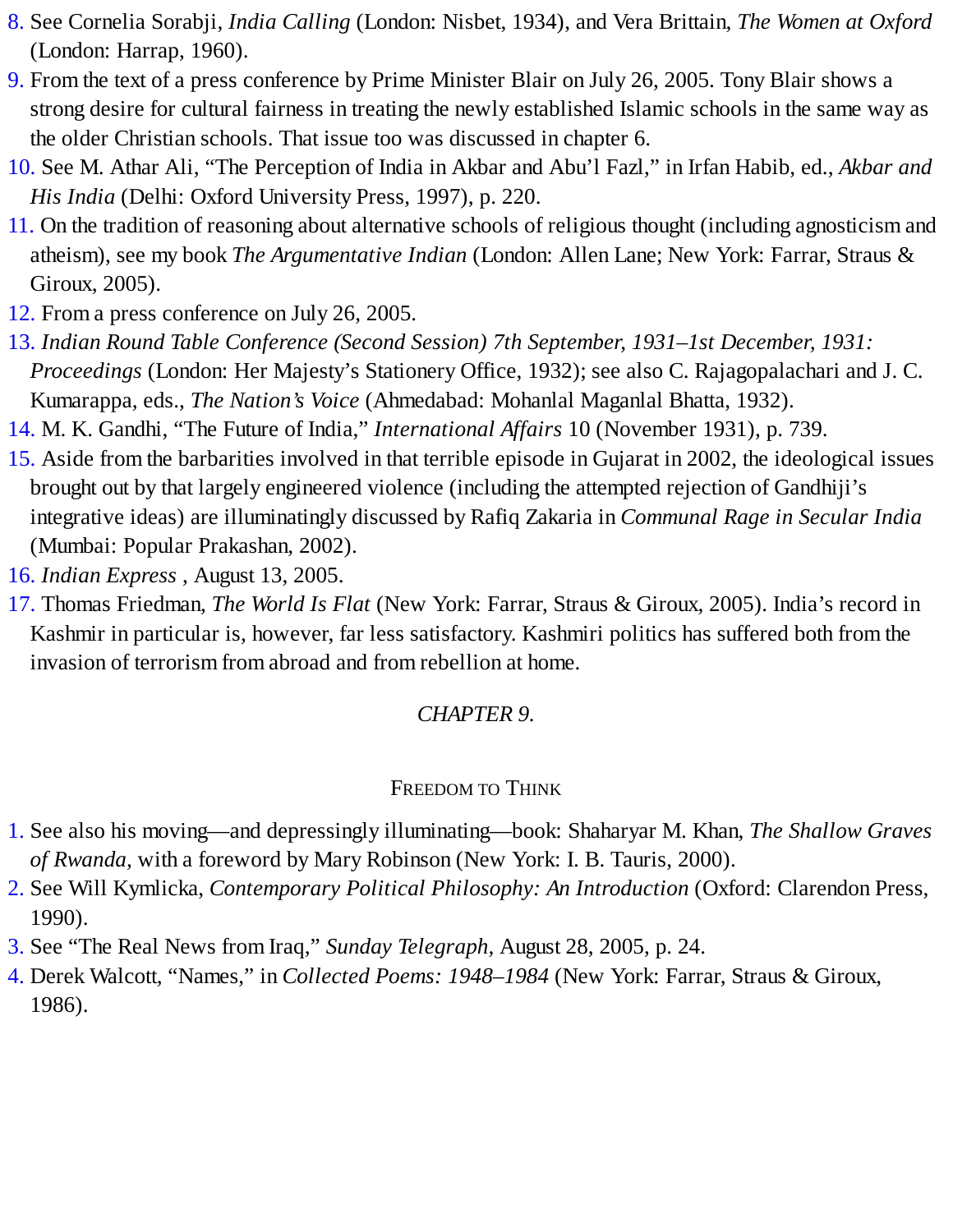

# THE BEGINNING

Let the conversation begin … Follow the Penguin [Twitter.com@penguinukbooks](http://www.twitter.com/penguinukbooks) Keep up-to-date with all our stories [YouTube.com/penguinbooks](http://www.youtube.com/penguinbooks) Pin 'Penguin Books' to your [Pinterest](http://www.pinterest.com/penguinukbooks/) Like 'Penguin Books' on [Facebook.com/penguinbooks](http://www.facebook.com/penguinbooks) Listen to Penguin at [SoundCloud.com/penguin-books](http://www.SoundCloud.com/penguin-books) Find out more about the author and discover more stories like this at [Penguin.co.uk](http://www.penguin.co.uk)